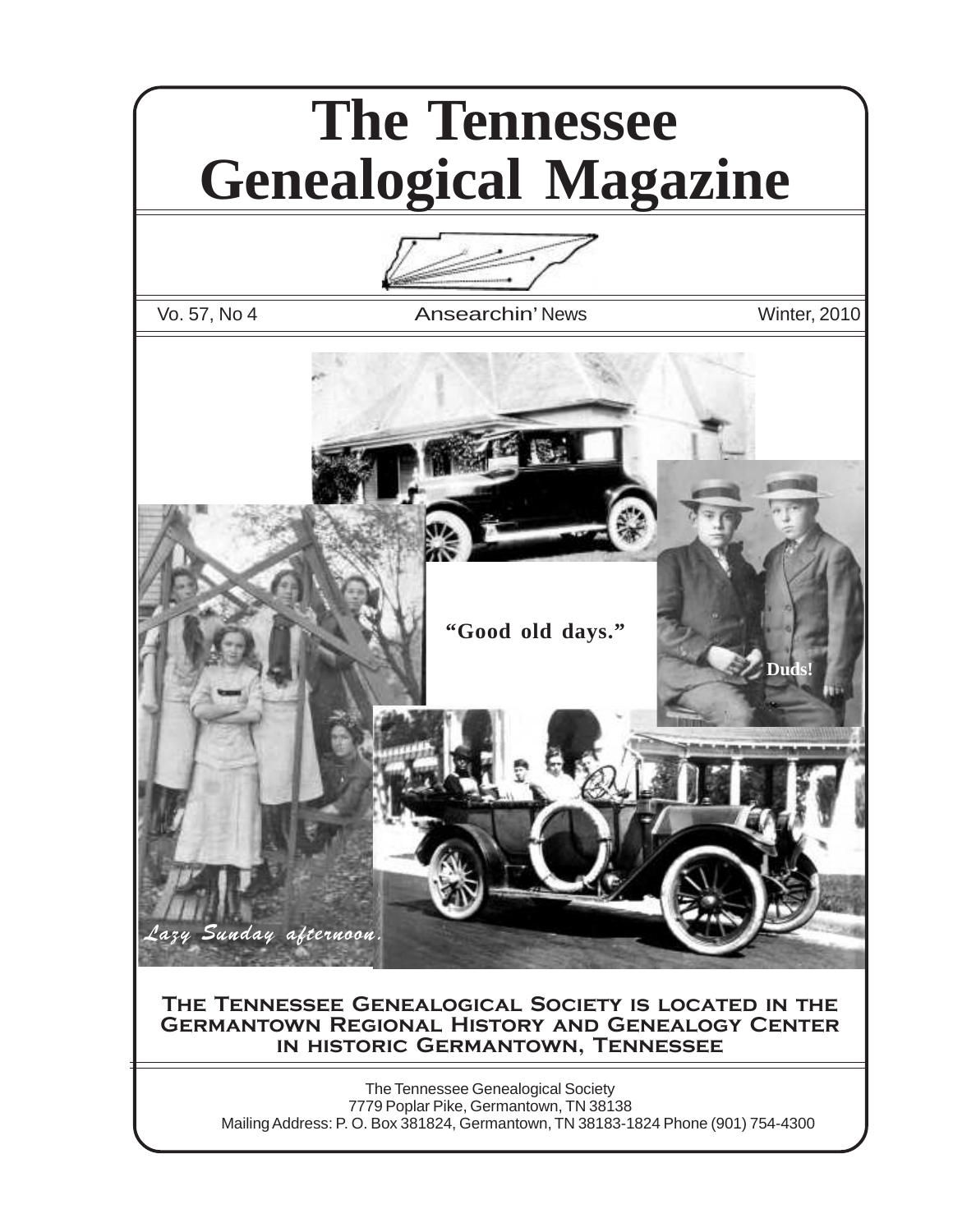### **The Tennessee Genealogical Society, Inc. Officers and Staff**

### **Officers**

| Jack Jayroe  Vice President                          |
|------------------------------------------------------|
| Loretta Bailey  Executive Secretary                  |
| Doug Gordon  Business Manager                        |
|                                                      |
|                                                      |
| Debra Kienzle  Recording Secretary                   |
| Juanita Simpson  Corresponding Secretary             |
| Robert Moore  Director of Sales                      |
| Myra Wright  Director of Certificates                |
| Directors-at-Large:                                  |
| James E. Bobo  Director of Publicity                 |
| B. Venson Hughes  Webmaster                          |
| Appointed:                                           |
| $S_{\text{noncar}}$ Fullen<br>Director of Membershir |

Spencer Fullen........Director of Membership Sylvia Harris.... Ass't. to the Exec.Secretary

### **Staff:**

Howard Bailey, Jean Belser, Robert Cruthrids, Clark Doan, Jean Gillespie, Dan Green, Sylvia Harris, Sharon Kelso, Don Kern, Robert Moore, Ruth Reed, Jean Thomas, and Myra Grace Wright

**D. A. R**. Saturday volunteers

**Watauga Chapter:** Sylvia Harris

### **Chief Piomingo Chapter**

Moree Baranski, Melody Chipley, Debra Nimtz and Martha Smylie

**Publications Committee:** Loretta Bailey, Jean Belser, Vince Hughes, Wanda James, Carol Mittag, Rhea Palmer; Jim Bobo, Virginia Crain.

### **Credits:**

State maps used with indexes are from Wikipedia, the free encyclopedia.

### **Publishing Policies**:

Please see inside back cover for information on *Ansearchin' News* publishing policies.

### **Hours:**

TNGS offices are open Tuesdays and Thursdays from 10-2. The regular hours at the Germantown Regional History and Genealogy Center are: Monday 10:00 am - 2:00 pm Tuesday and Thursday 10:00 am -4:00 pm Saturday 9:00 am - 5:00 pm

Also by appointment at other times as needed (By special appointment, we will bring in research groups, i.e., Boy Scouts, Girl Scouts, travel groups, etc.)

The Tennessee Genealogical Society publishes The Tennessee Genealogical Magazine, *Ansearchin*' News, (ISSN 0003- 5246) in March, June, September and December of each year. Annual dues are \$25. Issues missed because member failed to submit change-of-address notice to TNGS may be purchased for \$7.50 each including postage.

*Ansearchin' News,* USPS #477-490, is published quarterly by and for The Tennessee Genealogical Society, Inc., a non-profit organization. Located at 7779 Poplar Pike, Germantown, TN 38138 Periodicals postage is paid at Memphis, TN and additional mailing offices. *Ansearchin' News*, P. O. Box 381824, Germantown, TN 38183-1824 or 901-754-4300 — www.tngs.org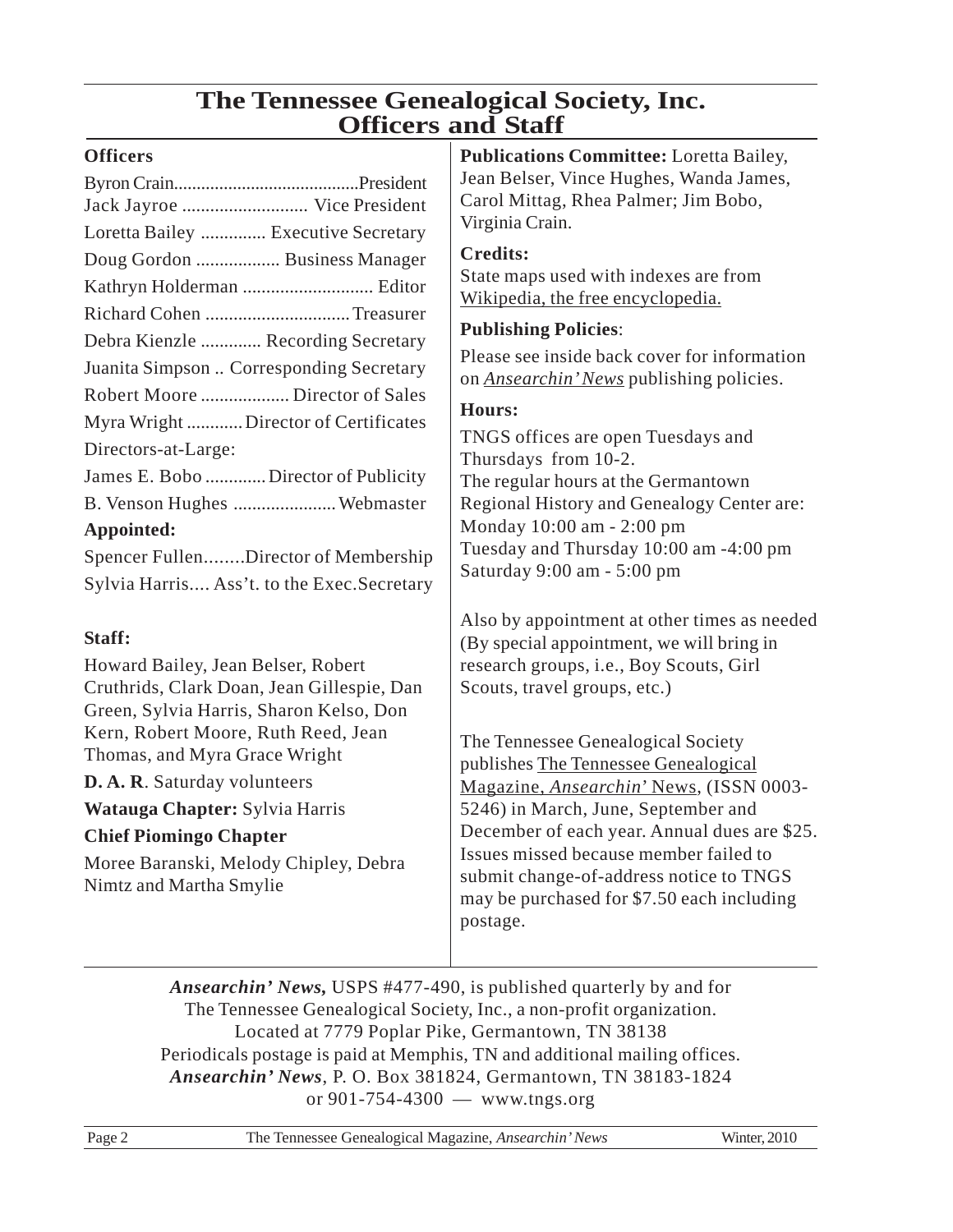### **CONTENTS**





| The Cumberland Chronicle (continued from Ansearchin' News 57-2)Page 24 |  |
|------------------------------------------------------------------------|--|
|                                                                        |  |
|                                                                        |  |
|                                                                        |  |
|                                                                        |  |
|                                                                        |  |
|                                                                        |  |
|                                                                        |  |
| Henry County TN Circuit Court Minutes (cont. from issue 57-3) Page 49  |  |
|                                                                        |  |
|                                                                        |  |
|                                                                        |  |
|                                                                        |  |
|                                                                        |  |
|                                                                        |  |

NOTE: TNGS is the recipient of many donations of collected material made by families and friends of the researcher. Neither they nor TNGS wants this material lost to future family history researchers; therefore, we print selected items without proving the accuracy of the data. We try to give credit to the donor and the researcher.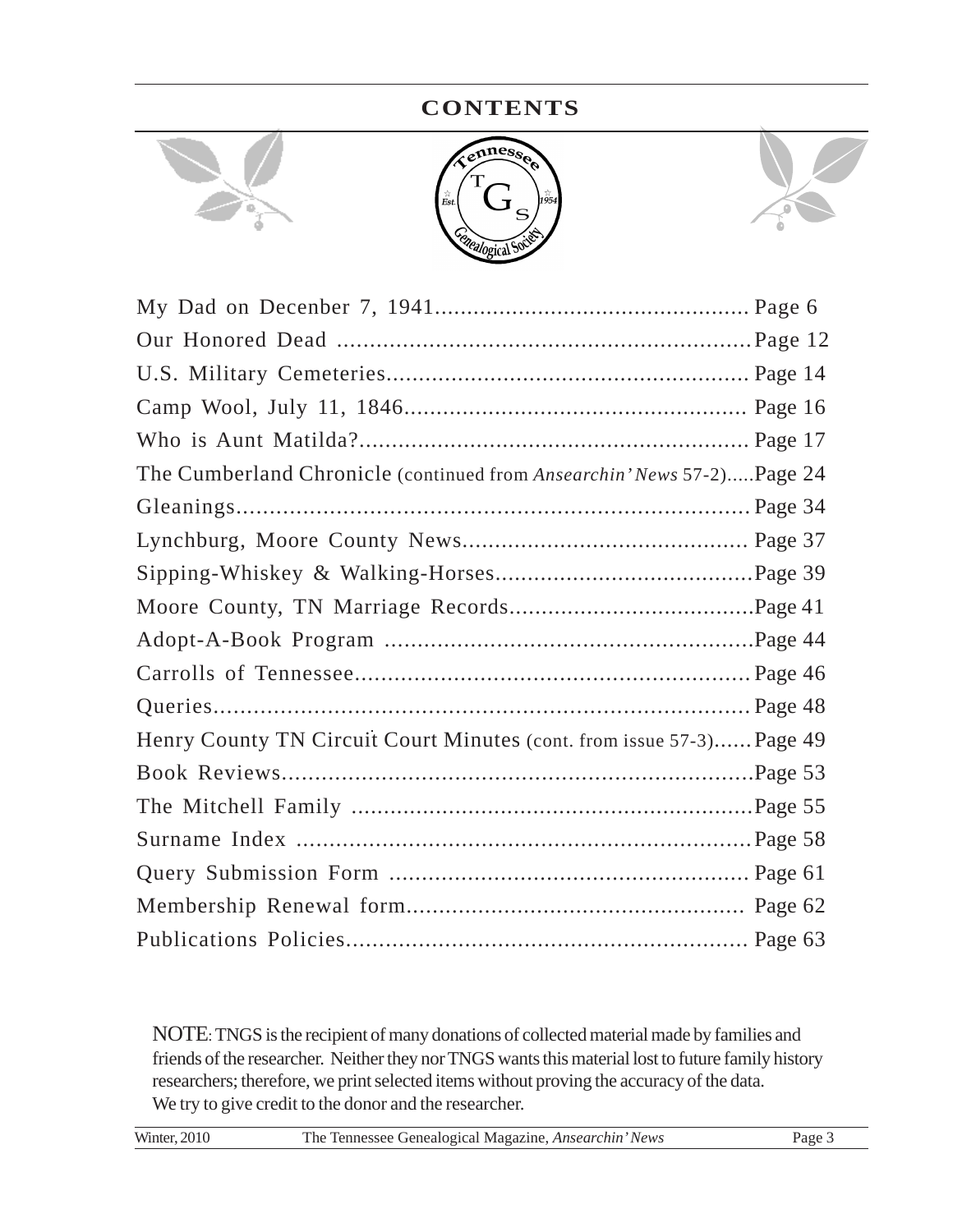

### **From the Editor**



I hope you enjoy the articles we've found for you this issue. We have two articles submitted by members from my ongoing plea for submissions. My Dad on December 7, 1941 on page 6 and Who is Aunt Matilda? on page 17. I hope you enjoy these articles and consider things that you can contribute for our magazine.

During our Michael John **Neill** seminar last month, I heard an excellent idea. Instead of trying to come up with an entire family history to publish with Tennessee ties, how about just sending in the biography of one person. You can do this by finding as many records as



possible of your ancestor's movements, which include Tennessee, from birth to death. Also include scans of some records, such as bible records, christening records, census records, marriage license, death certificates, land sales, tax records. Anything that would show where your ancestor was throughout his life. This would be particularly interesting if your ancestor moved around a lot, as many of mine did. You could include names of parents, spouse(s), and child(ren) along with the birth and death dates. This would be far easier than trying to come up with an entire family history to submit.

Please send your comments, articles and submissions to tngeneditor@gmail.com.

Kathryn Holderman

Editor

tngeneditor@gmail.com

Note: In this issue we have included pictures of several of our volunteers, some of the seventy or so that make this organization the viable entity that it is. See pages 15, 36, 45 and 57.



Michael John Neill, our seminar speaker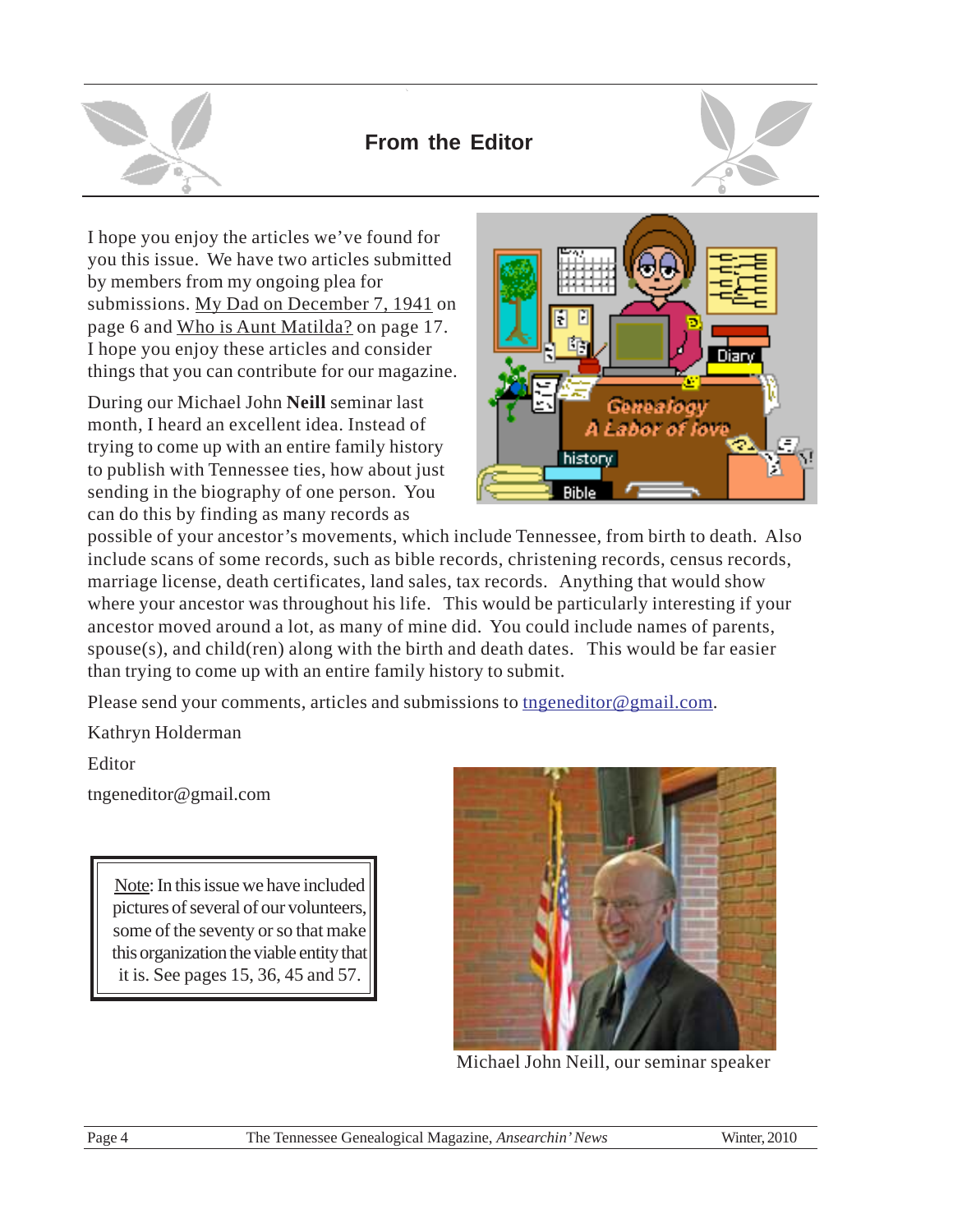

### **President's Message**



### Greetings,

No nonprofit organization, no matter how important the group's objectives, can be truly successful without dedicated volunteers to carry out the work of the group.

That is certainly true of The Tennessee Genealogical Society. Since our founding in 1954, we have been blessed over the years with hundreds of volunteers that were and are dedicated to seeing that we fulfill our goals and objectives. This year has been no exception. We continue to be blessed with those who not only do the big things but also those who do the countless little things that make our Society one of the best in the country, from assisting in



the library, to doing research to expand our publishing of various state and county records, improving the quality of our web site and making back issues of *Ansearchin' News* available online.

As you may or may not know, our entire organization is staffed by volunteers.

As we put 2010 into the history books it is my pleasure to have worked with so many fine volunteers as well as **Melody Pitman** and **Jennifer Baker** from the City of Germantown Library staff.

Have fun and at the same time increase your knowledge of genealogy and history by joining this group of dedicated volunteers. You can work in whatever area you wish and donate whatever time you have to give. Even if you live out of town, you can assist the Society by furnishing us with stories and/or facts about both the history and the genealogy of Tennessee.

We continue to add new members, against the national trend, and increase the resources available to our members. Our continued success in purchasing new material is due in large part to our "adopt-a-book program." (See page 44 this issue.) Purchases from this program plus purchases by the City of Germantown enable us to continually add more than 200 books to the collection each year and it permits us to direct our other resources to acquiring and archiving significant genealogical material.

 On behalf of the officers of the Society, we wish everyone a Merry Christmas and Happy New Year as we kick off an exciting 2011.

Byron Crain, President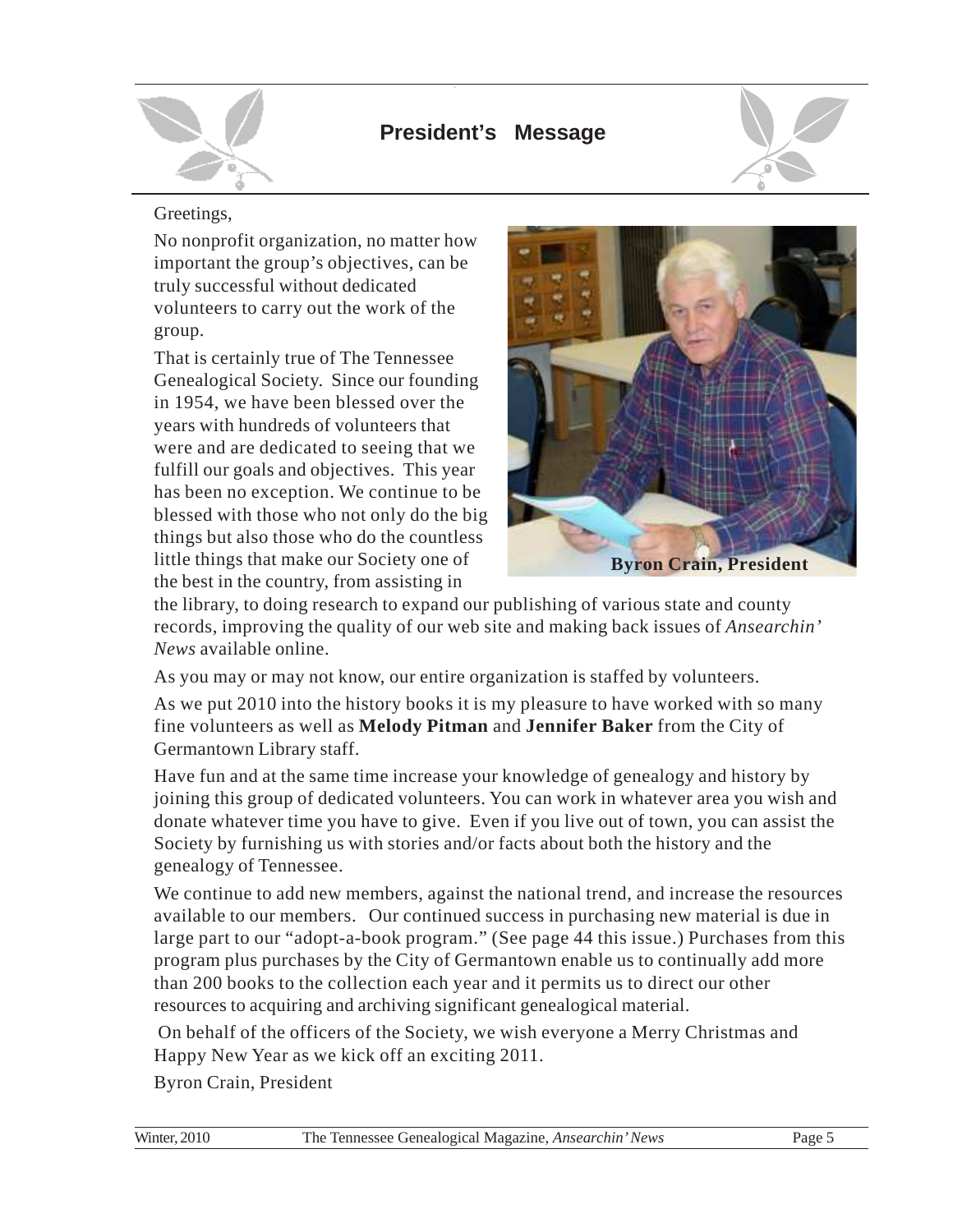

# **My Dad on December 7, 1941**



### By Doug Higgins

On a Sunday morning, a 19 year old sailor from Erwin, Tennessee, sat eating breakfast in the ship's mess of the U.S.S. *St. Louis*. Since it was a beautiful morning, he

> decided to finish his breakfast topside. He took an orange and proceeded to the main deck and

**U.S.S. St. Louis (CL-49)**

Since she had just been commissioned in May, 1939, the USS St. Louis was one of the newest ships in Pearl Harbor on December 7, 1941. She was designated as a light cruiser in accordance with the London Naval Conference of 1930 and thus her largest weapons were 6 inch guns. Although her 10,000 ton displacement and length of 608 feet was as large as a heavy cruiser, the treaty allowed the heavy cruisers to have 8 inch guns while the light cruisers were limited to 6.1 inch guns. The St. Louis was armed with fifteen 6 inch guns, eight 5 inch guns, 1.1 inch guns, and 50 caliber machine guns. She had a crew of 888.

moved aft toward the fantail. He casually leaned against the ship's rail that ran along the perimeter of the deck and began to peel the orange.

The date was December 7, 1941. The location was Berth B-17, in the Navy Yard of the Pearl Harbor Naval Base, Territory of Hawaii. The young sailor was **Clarence Higgins**, son of **Elmer** and **Waleska Hoyle Higgins**. **Clarence** had enlisted in the Navy shortly after

graduating from Unicoi County High School in the class of 1940. After completion of basic

training, he was assigned to the light cruiser U.S.S. *St. Louis*, where he served as an Electrician's Mate third class.

The time was now 0756. As he leaned against the

railing, **Clarence** heard the sound of explosions and machine gun fire coming from the Ford Island area. He then noticed a group of aircraft approaching from the southeast at a very low altitude. A single-engine, two-seater aircraft came so close to the stern of the *St.Louis* that **Clarence** believed he "could have knocked it down with a broom stick." The man in the aft seat of the plane fired a machine gun at the ship as it flew past in the direction of Battleship Row, where it dropped a torpedo. While more aircraft attacked, **Clarence** ran to the quarterdeck to inform the Officer of the Deck of the attack. The Officer of the Deck had seen what was happening and ordered Clarence to "Go wake up the Captain!"

(Captain **George A. Rood**, the Commanding Officer of the U.S.S. *St. Louis,* was both highly respected and well liked by the ship's crew.)

**Clarence** ran to Captain **Rood**'s quarters and woke him. **Rood** jumped from his bunk, pulled his uniform blouse and trousers on over his pajamas and ran to the ship's bridge. The machine guns of the *St. Louis* were already firing before he reached it.

**Clarence** ran back to the ship's topside, got a fire ax, and began breaking the locks off the ammunition boxes.

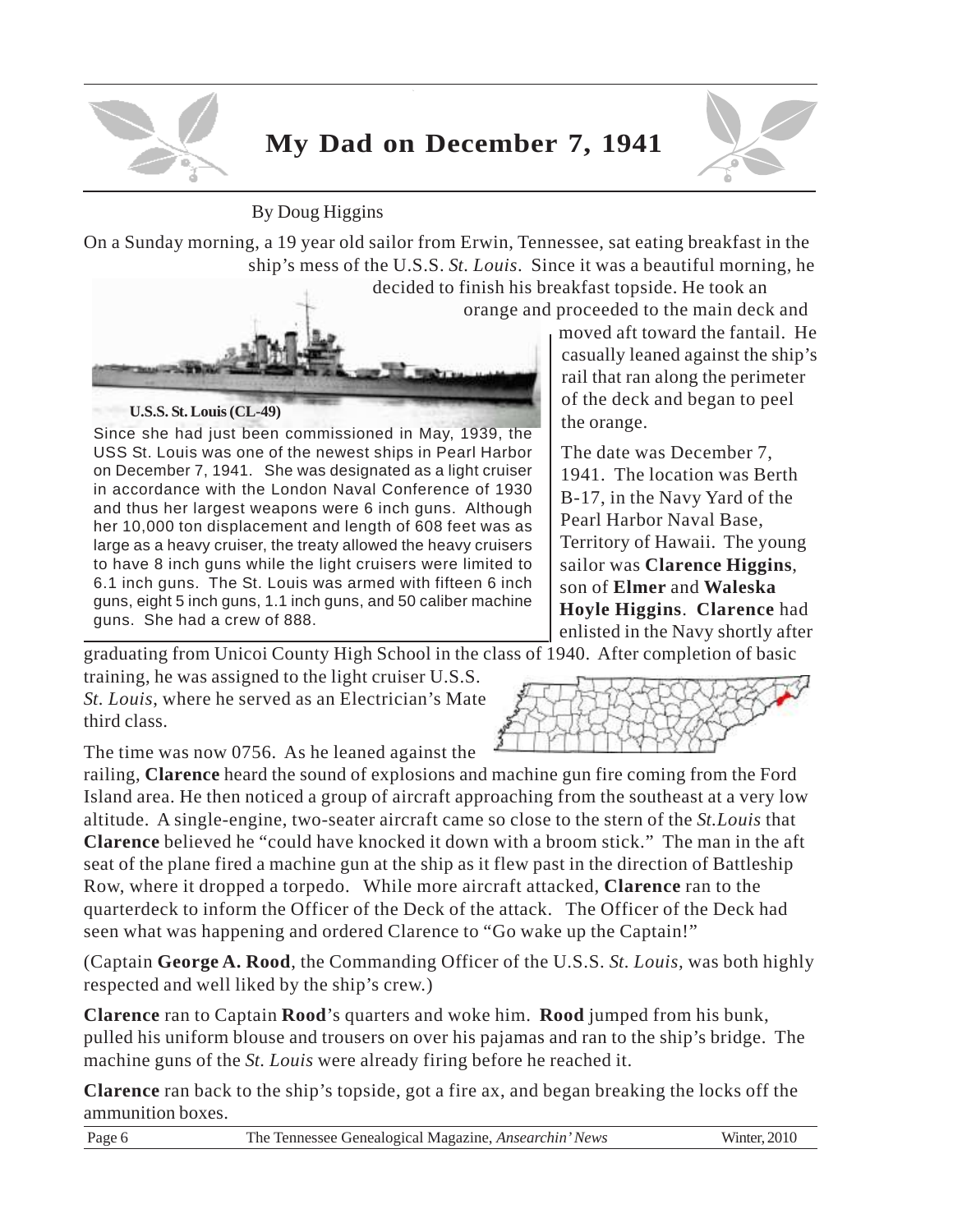On that Sunday morning in Pearl Harbor, the U.S.S. *St. Louis* was not ready to fight. The ship was docked in the Navy Yard between the U.S.S. *Honolulu* and U.S.S. *San Francisco* for repairs and the installation of radar; her official status was "limited availability." Two of her eight boilers were already dismantled for cleaning and a hole approximately four feet across had been cut into the side of the ship for passing the parts in and out. The remaining six boilers were cold and the *St. Louis* was taking steam, water, and electricity from the dock. All of the ship's sound powered phones<sup>1</sup> had been removed from their normal locations and placed in the Central Station for inventory. This prevented normal communication between the ship's battle stations. The largest guns on the ship that were capable of anti-aircraft fire were the five-inch dual purpose guns; there were eight of these guns fitted in pairs, in four gun mounts. Yard work was in progress on all four of the five-inch gun mounts and they were surrounded by scaffolding. The electrical circuit breakers on the four five-inch gun mounts had been removed for repair and this prevented the use of the mounts' electric motors to train the guns on a target. There were also large reels of cable scattered about the ship's deck.

Although the ship was not prepared for war on that Sunday morning, the crew of the *St. Louis* was exceptionally ready to fight. Captain **Rood** ran a tight ship; the *St. Louis*' crew was highly disciplined, very well trained, and had high morale. In her most recent readiness inspection, the *St. Louis* was the only ship in the entire Pacific Fleet to have earned the coveted gunnery grade of "E" on all five of her main gun batteries and all of her secondary gun mounts. The grade of "E" was the highest possible grade, and thus the *St. Louis* was the only ship in Pearl Harbor with a large "E" proudly painted on all the main gun batteries and five-inch gun mounts. The expertise of the ship's crew was reflected in the fact that the *St. Louis* was one of the first ships in Pearl Harbor to return fire on the enemy. Some years later, Captain **Rood** recalled that no one had given the order to commence firing. He said: "But our battery people knew what was up, knew what to do and did it - took the initiative and opened fire with everything that would bear. Those actions demonstrated the high degree of training of our crew, readiness and ability to size up a situation and to act on it." Of the twenty-eight aircraft the Japanese lost during the attack on Pearl Harbor, three were officially credited to the gunners of the *St. Louis*.

The *St. Louis* gun crews were not alone in their swift response to the attack. In his report to the Commander in Chief, U.S. Pacific Fleet, Captain **Rood** wrote: "When General Quarters was sounded all hands proceeded quickly and without confusion to their stations exactly as though it were a drill. Throughout the entire action the whole ship performed to a degree of perfection that exceeded my most optimistic anticipation." All through the ship, the crew made preparations to get the *St. Louis* under way. On the decks, the crew immediately cleared the scaffolding and other obstructions away from the gun mounts. In the engine room, the crew began to light the six intact boilers and raise the required steam pressure to get underway. As the battle raged around them, sailors with acetylene torches hung from the side of the ship to cut off the gangway and welded a steel plate over the hole that had been cut into the side of the ship. One member of the *St Louis* crew, C.E.M. **R. O. Hudgins,** kept a journal with an outline of times and actions as recorded by the ship's quartermaster and in the ship's central station.

|                     |                                                              | continued next page |
|---------------------|--------------------------------------------------------------|---------------------|
| <b>Winter, 2010</b> | The Tennessee Genealogical Magazine, <i>Ansearchin' News</i> | Page '              |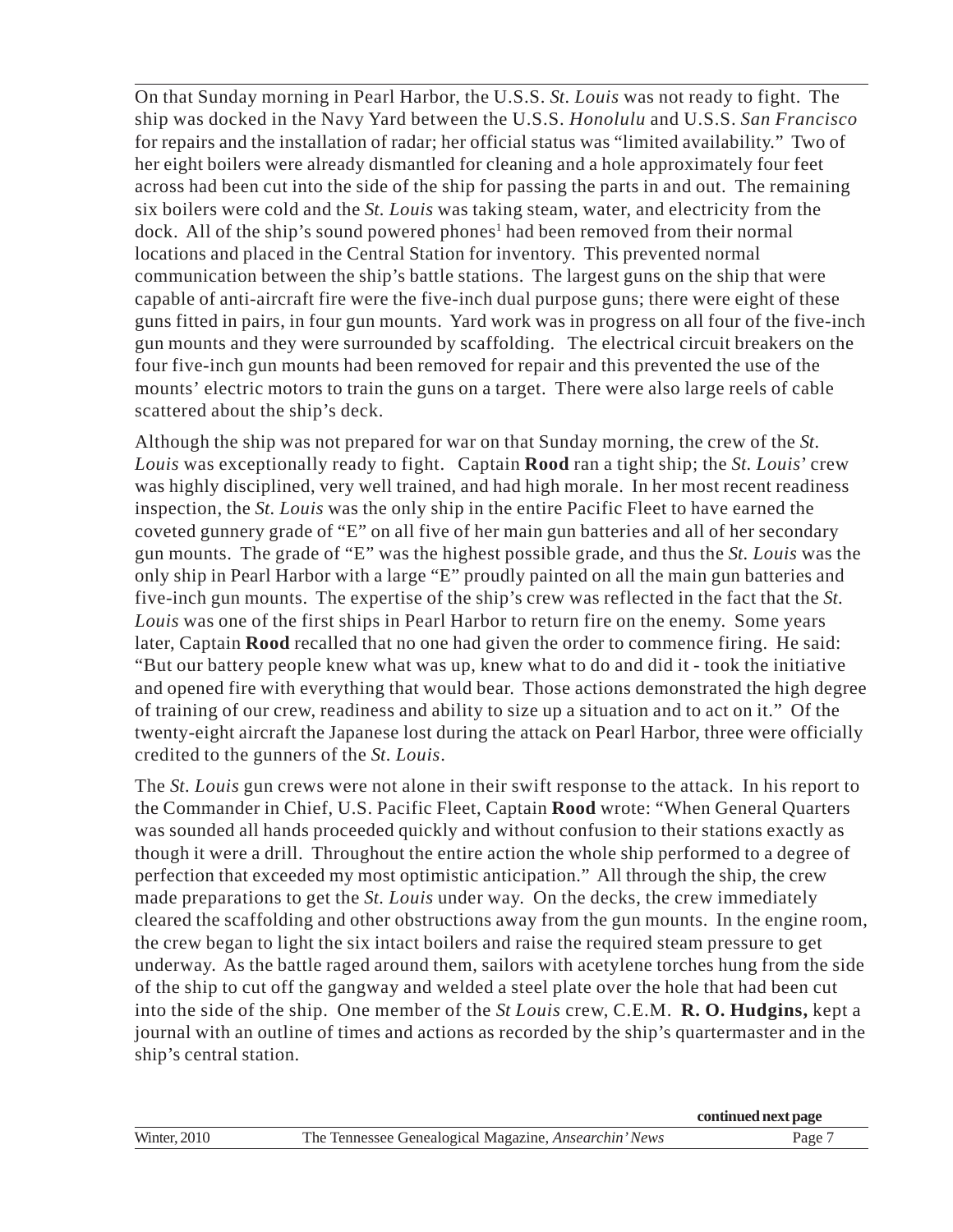### Excerpts from Mr. **Hudgins'** journal are below:

0755—Japanese dive bombers, fighters, and torpedo bombers were observed swarming down among the ships, with battleship row being the main target

0801—General Quarters Sounded

0805—Condition Affirm set

It was about 0805 when **Clarence** had returned to the topside of the ship, that he saw what he described the "tremendous explosion" of the USS *Arizona.* Years later, **Clarence** said: "You may not believe me when I tell you this, but it looked as if the entire ship lifted out of the water. I could see daylight underneath her hull for a second."

- 0814—Battle II reports explosions aft
- 0817—5" mounts open fire
- 0820—Boilers #1 & 2 lit off
- 0823—Captain at conning tower
- 0830—Plane coming low on port quarter
- 0832—Ship at general quarters (complete)
- 0833—Two bombers low on starboard bow
- 0834—Ship in condition affirm (complete)
- 0835—Bomber on starboard quarter
- 0840—Hole in starboard frame 23. Repair party notified
- 0841—Bombers coming low
- 0842—Bombers coming low from port side
- 0844—Uncoupled lines in Marine compartment on port side
- 0845—Japanese planes headed for submarine base
- 0848—Plane on port quarter
- 0849—Four seamen to remove rigging from mainmast
- 0850—Five bombers bearing 145, eleven planes off starboard qtr.
- 0851—Many planes overhead. Two bombers on port bow. We are firing rapidly. Now Bombers are on port bow and quarter. Dive bomber diving on us.
- 0855—Engineering dept ready to get underway
- 0910—Gyros not up to speed
- 0914—Planes coming in on starboard bow. We have disconnected water from dock. Planes are diving on starboard quarter and over bow.
- 0917—Planes dead ahead
- 0918—Felt like bomb hit aft. *Honolulu* hit???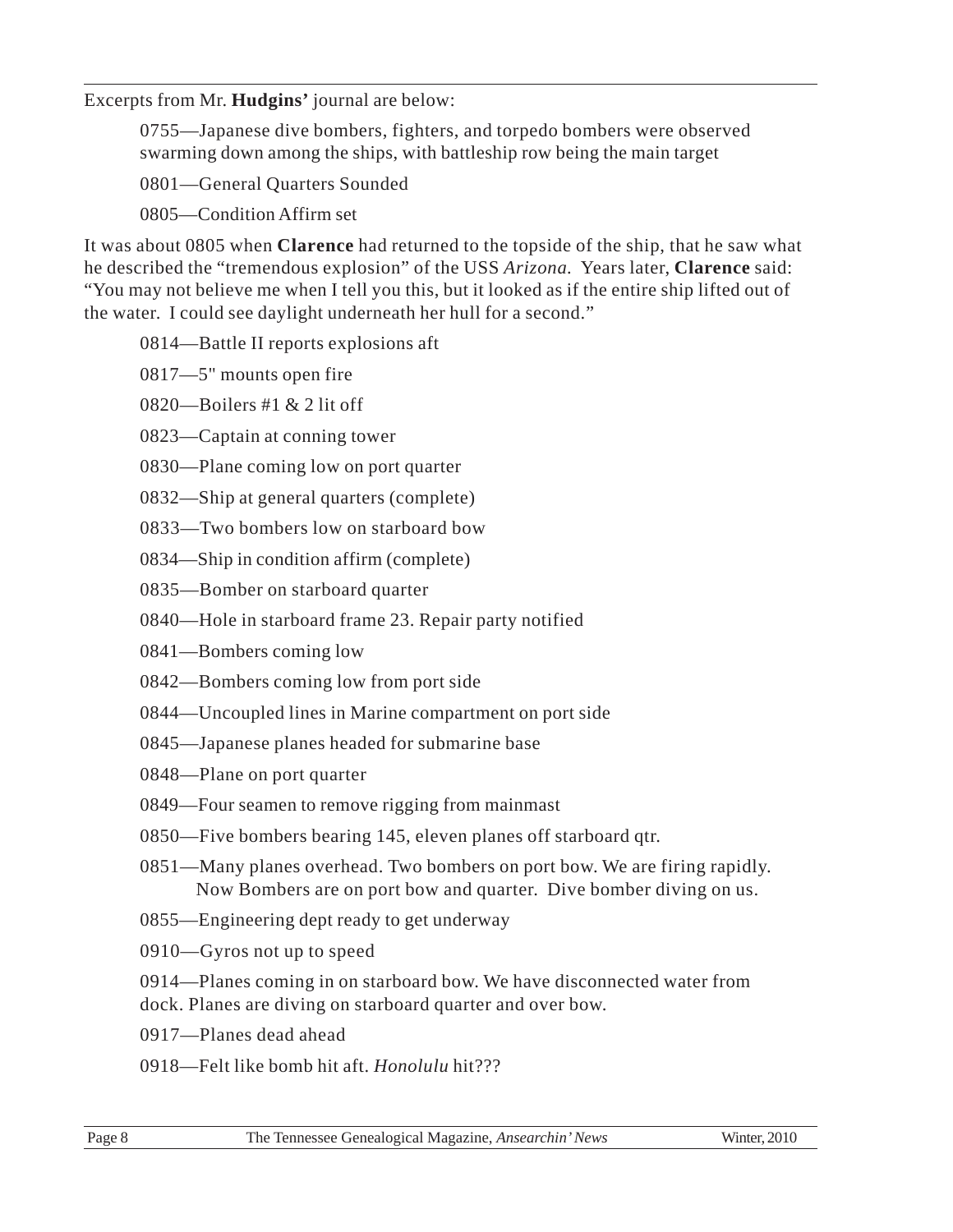A Japanese dive-bomber had released this bomb that penetrated through the pier next to the *Honolulu* and then exploded underneath the ship. The blast ruptured the hull of the *Honolulu* and shook the *St. Louis* so badly that some of her crew were knocked down.

0919—Steering aft o.k. Bomber is off starboard bow. Cast off. Cut or parted lines from *Honolulu.*



be seen floating on the surface of the water. Official U.S. Navy Photograph now in the collections of the National Archives. National Archives Photograph #80-G-32446

0922— Captain wants gas masks on bridge.

0924—Planes coming in low on starboard side. Planes now on beam too.

0930— Casting off wire aft. Repair I checking cooling systems of 1.1" guns forward.

Normally, tug boats would have been used to assist the *St. Louis* out of its slip but on this morning, they

backed the 608 foot long ship out like a bass boat. With her guns ablaze, the *St. Louis* eased back into the East Loch, and then turned and proceeded out toward Battleship Row as the Japanese planes continued to bomb and strafe. The harbor was littered with burning oil, and debris, including floating bodies both dead and alive. Before the ship picked up too much speed, **Clarence** saw a sailor in the water surrounded by burning oil. He threw the man a line and with the assistance of other *St. Louis* crew members, pulled him aboard. On deck they tore his burning uniform off and sent him to the ship's sick bay.When the *St. Louis* later returned to Pearl Harbor, he was transferred to a hospital.

0935—We are drifting across the slip towards the *San Francisco*

0936—Battle II wants gas masks. No casualties yet

As the *St. Louis* passed the sinking *California,* the crew saw a dredge ahead in the area between Dry Dock No. 1 and Ford Island; there was a steel cable extending from the dredge to the dock. Beyond the dredge, the *Nevada* had run aground near Hospital Point to keep from blocking the channel. Rather than slow down in order to maneuver around the dredge and then the *Nevada***,** Captain **Rood** ordered emergency full speed. In his book *At Dawn*

|                     |                                                              | continued next page |
|---------------------|--------------------------------------------------------------|---------------------|
| <b>Winter, 2010</b> | The Tennessee Genealogical Magazine, <i>Ansearchin' News</i> | Page 9              |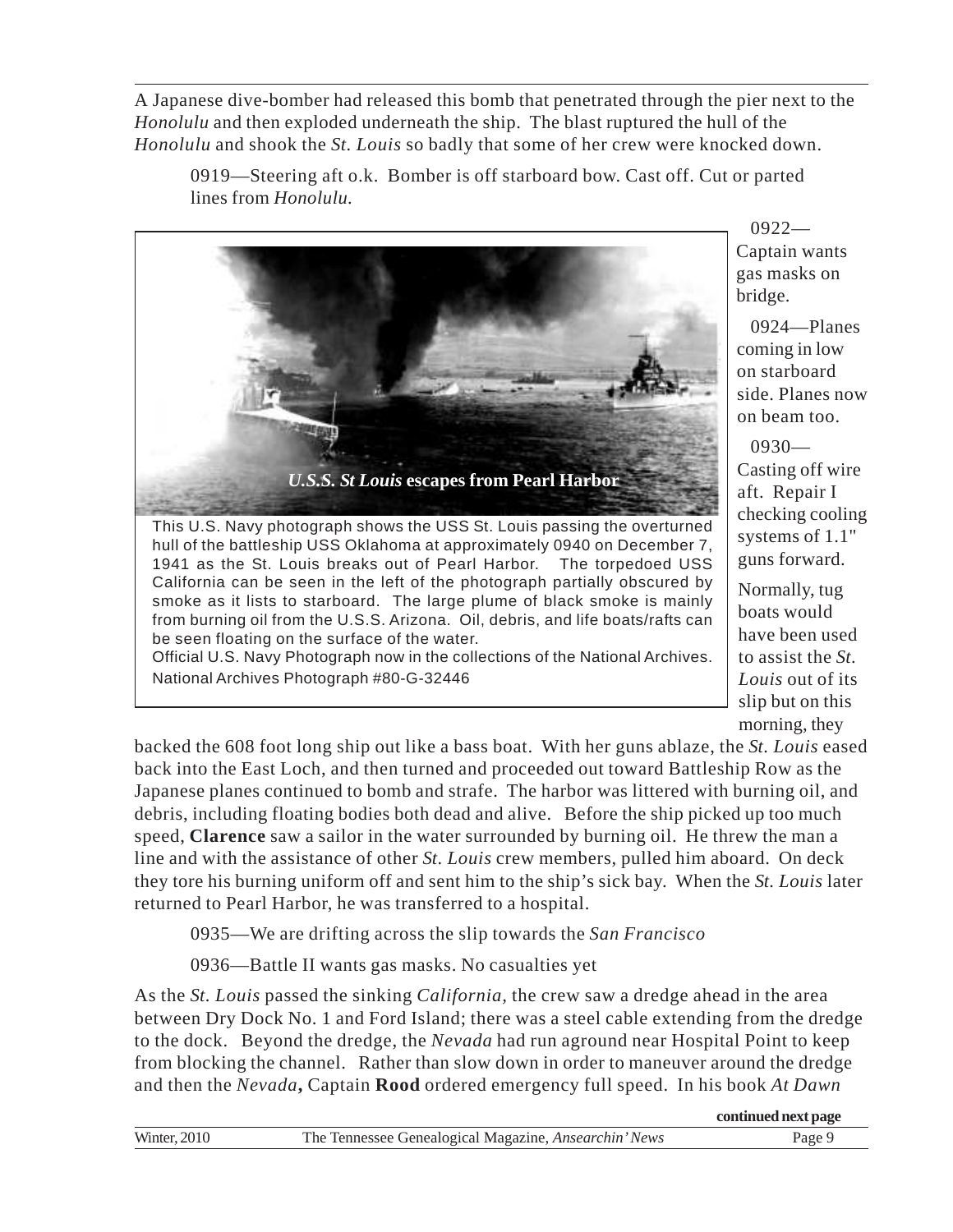*We Slept* **Gordon Prange** quoted Captain **Rood** as saying that the *St. Louis* "hit that cable a smashing blow and snapped it like a violin string."

0943—Well underway now. Just turning to keep from ramming the *Nevada* which is almost sunk in the middle of the channel

0944— Cooling water 01.1" guns. Steaming toward the mouth of the channel at 29 knots

Normally, the speed in the dredged channel of Pearl Harbor was restricted to eight knots. Captain **Rood**, who was an ex-submariner, was later quoted by Commander **A. L. Seton** as saying: "But I knew that, if any Jap submarines were present, they would be lying off the entrance ready to torpedo outgoing vessels and so we buckled on speed so as to shorten the length of time that we would be a target, and so as to be able to maneuver better."

0945—Planes bearing 105

0946—Three planes on port bow

0947—Twenty or thirty U. S. planes finally in the air

1001—Planes overhead. Do not cut in mounts one & two yet. The electricians are working madly to jump contactor panels so the mounts can use training motors. Mounts have been trained by hand so far.

1011—Leaving harbor channel. (*St Louis*) Second ship out of the harbor. A destroyer was first.

Captain **Rood** was correct in his expectations of a Japanese submarine lying off the harbor entrance. The Japanese had deployed five, two-man, midget submarines for the attack on

Pearl Harbor and one of them was waiting for the *St. Louis* as she exited the harbor. The Japanese submarine fired two torpedoes at the *St. Louis* before she cleared the dredged part of the channel in an effort to sink the ship and thus block the channel. **Clarence** and many members of the crew saw the torpedoes speeding toward the ship and braced for the impact. The first torpedo was going to strike the ship on the starboard side abeam turret three. Just prior to striking the *St. Louis*, the first torpedo struck an outcrop of coral that had been dredged up and exploded sending a large mass of water into the air but not damaging the ship. The second torpedo was detonated by the explosion of the first torpedo and a second mass of water flew up but did no damage to the *St. Louis*. After



This is a Japanese, Ha-19 "Type A, Midget submarine" sank by the destroyer USS Monaghan on December 7, 1941. The damage to the submarine's hull is from depth charges and ramming. This is the same type of a two-man, "Midget" submarine that fired two torpedoes at the USS St. Louis as it left Pearl Harbor. The Japanese transported the Midget submarine aboard a larger I-24 submarine, to the waters off Pearl Harbor, where it was released for the attack. They launched five such Midget submarines for the attack on Pearl **Harbor** 

Official U.S. Navy Photograph from the collections of the Naval Historical Center Photo #: NH 54302

Page 10 The Tennessee Genealogical Magazine, *Ansearchin' News* Winter, 2010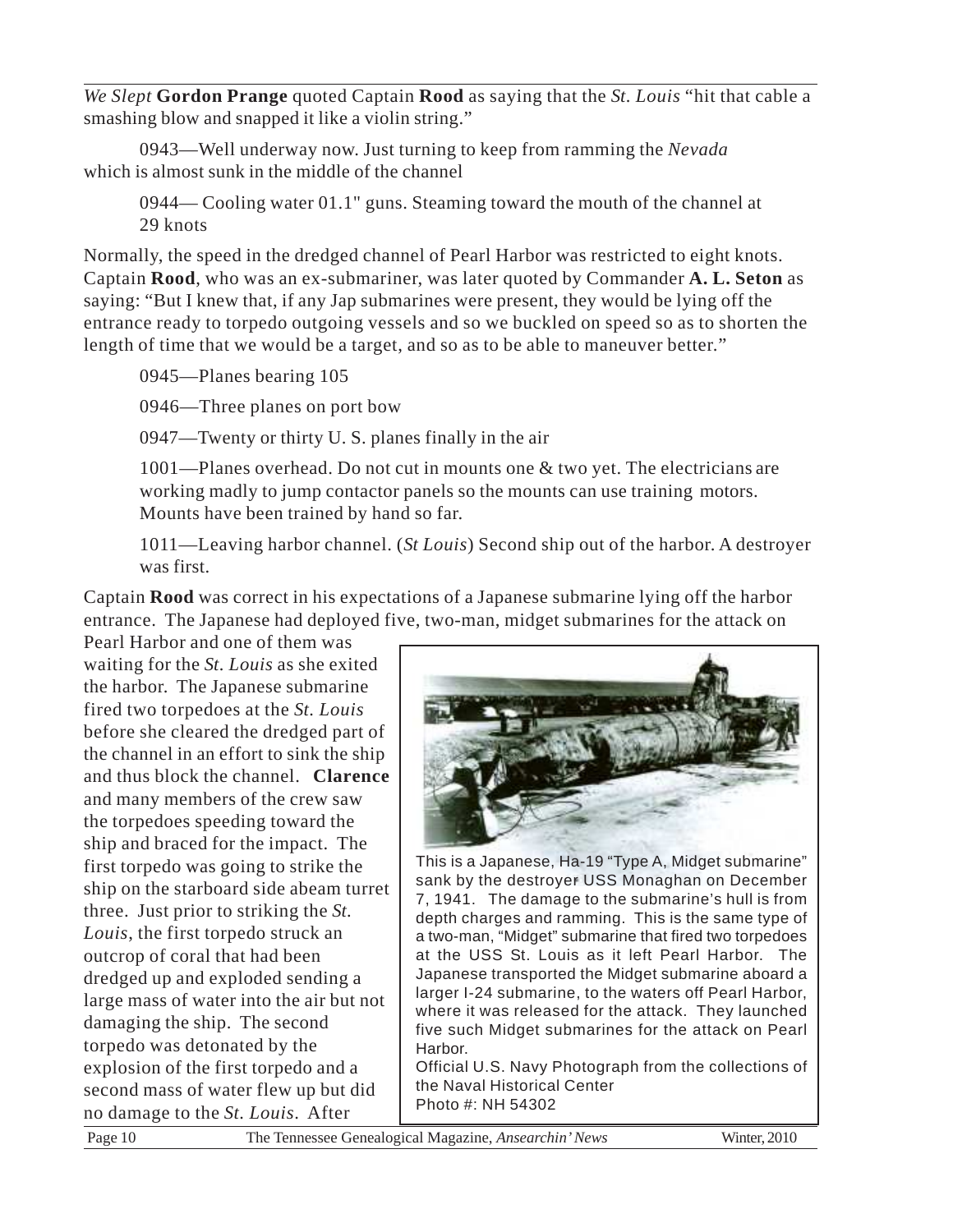being lightened by the release of its torpedoes, the midget submarine popped up near the surface. The *St. Louis* fired on the midget submarine with one of her five-inch gun batteries but no hits were confirmed before the submarine dove out of sight.

1012—Two torpedoes approaching starboard bow. Periscope sighted starboard side at 500 yards. (Trying to sink us to block the channel, but the torpedoes hit the reef on our starboard side) We are zigzagging madly. We lurch from hitting side of the channel. We fire on partially surfaced midget sub with 5" gun. Possible hit. A destroyer sank one sub already.

1015—Power cut in on all mounts. Having trouble getting high pressure air to all of the mounts & turrets.

1051—Report enemy aircraft carrier sighted ten miles off Barber's point. (This turned out to be in error) Captain **Rood** ready to go after carrier but command says "no."

1110—Enemy planes high overhead. These planes stayed with us but out of range until about 1300 hours

1230—1300— We join forces with the other ships that have cleared the harbor. Largest ship out with us is the *Indianapolis*.

1310—Set modified a condition affirm. Set Personnel Condition II, Watch I.

It was learned after the attack that the *St. Louis* was the only major warship to get under way and gain the open sea during the Pearl Harbor attack. After her escape from the harbor, the *St. Louis* joined with the other Navy warships outside the harbor to form the first Naval Task Force of World War II. It was initially thought that the Japanese force that launched the attack was south of Oahu and that area was searched. The Japanese attack force had actually come from the north of Oahu, thus it was never located. On December 10, 1941, the *St. Louis* returned to Pearl Harbor to refuel and rearm. She went on to earn eleven Battle Stars awarded for combat actions in World War II and a unit citation.

When the story of the breakout of the *St. Louis* spread through the Pacific Fleet, men said: "That ship was just plain lucky!" From that time on, the *St. Louis* was known as the Lucky Lou." The Lucky Lou did nothing to discredit her name during the rest of the war. The official Japanese news agency reported three times during the war, that they had sunk the *St. Louis*. Although the ship was struck by a torpedo, struck by bombs from enemy aircraft, and struck by Kamikaze aircraft, she was never sunk.

**Clarence Higgins** served aboard the *St. Louis* until the ship returned to California for maintenance in November 1942. At that time **Clarence** and many other members of her crew (including Captain **Rood**) were reassigned to other war time duties while the ship was being repaired. **Clarence** was assigned to submarine duty and subsequently served on seven war patrols aboard two different submarines during the remainder of the war. He was aboard a submarine, on a war patrol in the Pacific when the war ended in 1945.

Immediately after the war ended, Clarence volunteered for Operation Crossroads, where he participated in the test of two atom bombs at the Bikini Atoll, in the Pacific. He separated from the Navy shortly thereafter. He returned to Erwin and graduated from Law School at the University of Tennessee in 1950. In 1951 **Clarence** married **Esther Peake,** daughter of

|              |                                                              | continued next page |
|--------------|--------------------------------------------------------------|---------------------|
| Winter, 2010 | The Tennessee Genealogical Magazine, <i>Ansearchin' News</i> | Page 11             |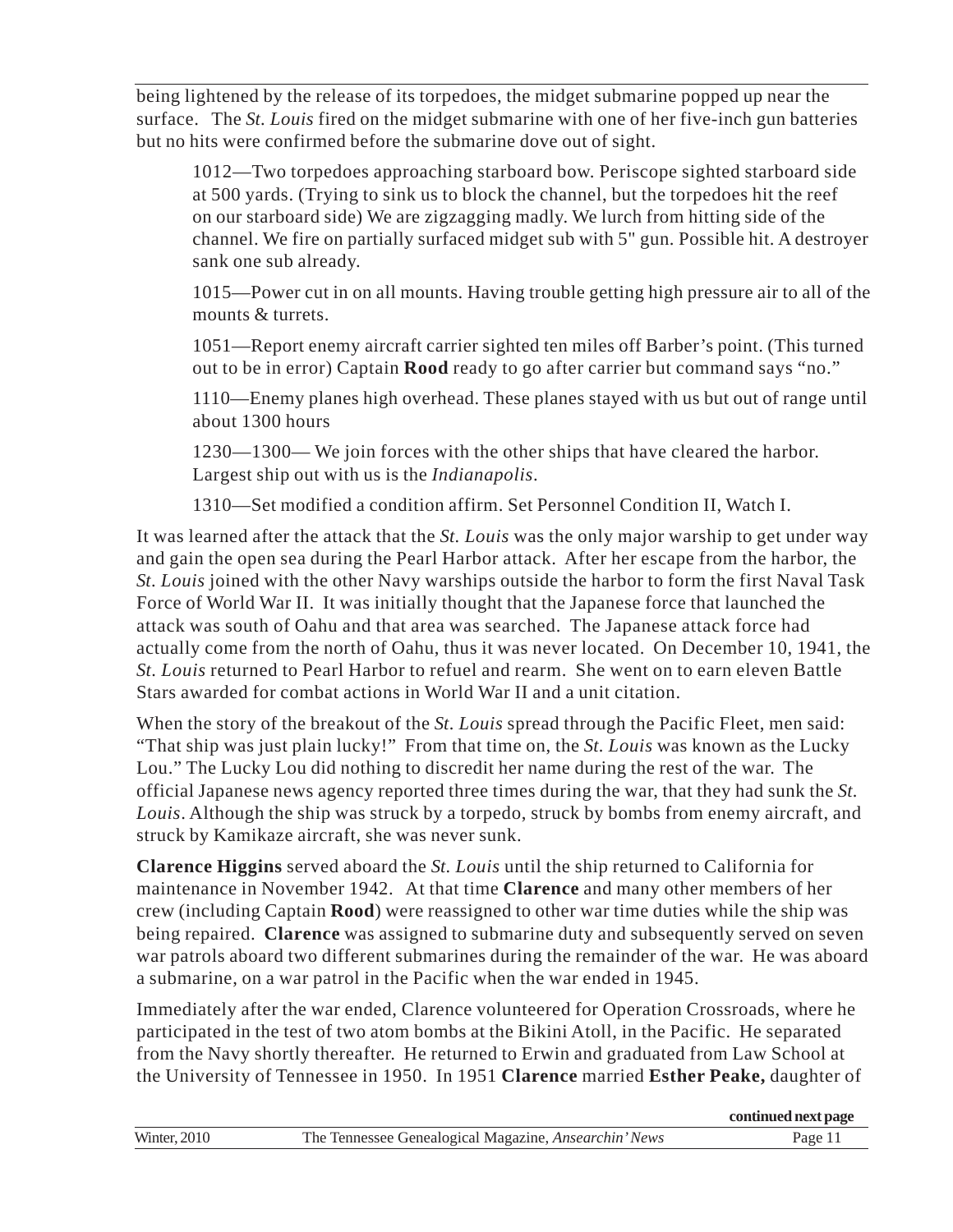

**Oscar B**. and **Ida Tinker Peake** of Erwin, TN. They had three children, **Douglas Higgins** (the oldest and author of this article) **Michael Higgins** (now living in Knoxville, TN), and **Janice Higgins** (now Mrs. **David Banner** of Jonesborough, TN). Additionally my mother had one child, **Brenda Harvey** (now Mrs. **Patrick Hill**) in her previous marriage to **Bruce Harvey.**

**Clarence** practiced law and later, for many years, taught school in Unicoi County. He died in March, 1986.



**Clarence Higgins**

**SOURCES**: The sources of my information for this article were conversations with **Clarence Higgins** and a shipmate from the *St. Louis.* Other sources were the military records of **Clarence Higgins,** Department of the Navy - Naval Historical Center, several books about Pearl Harbor, and internet research.

**Doug Higgins** says, "In 1996, I received a request from the Tennessee State Library and Archives to furnish information about **Clarence Higgins**' military service in World War II. In order to comply with that request, I obtained his military personnel records from the National Personnel Records Center. Although he had never mentioned it, one of the items in his records was the commendation to the right."

**(Footnotes)** *1 A communication device that allows users to talk to each other with the use of a handset, similar to a conventional telephone, but without the use of external power*.

|               | Mane HIGGINS, Clarence (none)<br>No. 295 71 65 Rate<br>EM30                                                                                                                                                                 |  |
|---------------|-----------------------------------------------------------------------------------------------------------------------------------------------------------------------------------------------------------------------------|--|
| Date reported | November 5, 1940                                                                                                                                                                                                            |  |
| Ship          | U.S.S. ST. LOUIS                                                                                                                                                                                                            |  |
|               | NTS NOB NORFOLK, VA.                                                                                                                                                                                                        |  |
|               | strong enemy aircraft strafing.<br>bombing and torpedo attacks and<br>submarine attacks at Pearl Harbor,<br>T.H., on December 7, 1941, and during<br>the strenuous duty performed by this<br>vessel while at sea during the |  |

### **Our Honored Dead**

The following is a list of the *St. Louis's* crewmen killed or lost and presumed dead, from 16 November 1941 to 1 November 1945. This information is taken from the records of the *U.S.S. St. Louis (CL-49) Association. http://www.ussstlouis.com* Web-master *oldsailor82@roadrunner.com*

|                    | Territory of Hawaii - 16 October 1941                        |                                   |                     |
|--------------------|--------------------------------------------------------------|-----------------------------------|---------------------|
|                    | Hawaiian Operating Area                                      |                                   |                     |
|                    | Aircraft lost at Sea                                         |                                   |                     |
|                    | Allee, William Marion, CRM(AA), USN                          | James, Willard Hendry, ENS AV(N), |                     |
| Corpus Christi, TX |                                                              | <b>USNR</b>                       |                     |
|                    |                                                              | Blackshear, GA                    |                     |
| Page 12            | The Tennessee Genealogical Magazine, <i>Ansearchin' News</i> |                                   | <b>Winter, 2010</b> |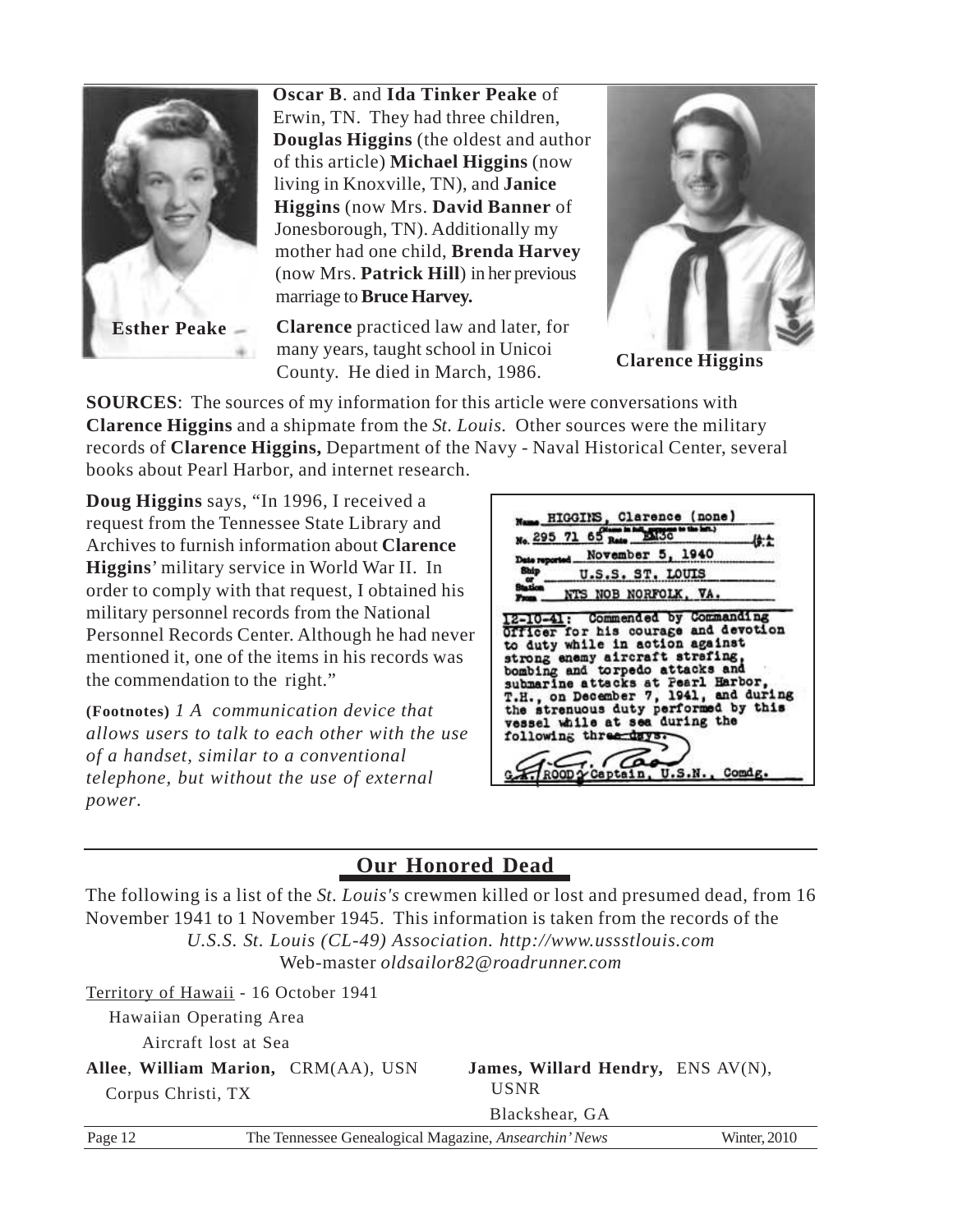| Territory of Hawaii - 7 December 1941                                                                  | Jennings, Frank Richard, MM2c, USNR                              |
|--------------------------------------------------------------------------------------------------------|------------------------------------------------------------------|
| Kaneohe, N.A.S. Enemy Aircraft Strafing                                                                | Los Angeles, California                                          |
| Porterfield, Robert Kirk, AMM3 USN<br>Bridgeport, OH                                                   | Churchill, Harold Stuart, MoMM2c, USN<br>Duluth, Minnesota       |
|                                                                                                        | Freeman, Earl William, Y2c. V6, USNR --<br>Mt. Carroll, Illinois |
| Territory of Alaska - 16 August 1942<br>Dutch Harbor, NAS Kodiak to<br>Whitehorse --- Aircraft missing | Herron, David (N), MM3c, V6, USNR<br>Checotah, Oklahoma          |
| enroute to destination                                                                                 | Stehman, Donald (N) MM3c, V6s, USNR<br>Noblesville, Indiana      |
| Crook, Joseph Alexander, Lt. USN                                                                       | Baldwin, John Boyd, MM3c, X6, USNR                               |
| Jackson, TN                                                                                            | Beaver, Utah                                                     |
| Espiritu Santo Island 22 June 1943                                                                     | Myer, Urban Earnest, F1/c, USN<br>Paragold, Arkansas             |
| New Hebrides - Lost at sea from Aircraft<br>Gibb, William ARM2c USN                                    | Rosbury, Charles William, F2/c, V6,<br><b>USNR</b>               |
| Glenside, PA                                                                                           | Detroit, Michigan                                                |
| San Benito Island, California 15 July 1943                                                             | Bryant, James Jefferson, P/2c, USN<br>South Gate, California     |
| Hollister N.A.S.                                                                                       | Gustison, Richard Johnm F2c, V6, USNR -<br>Waterloo, Iowa        |
| <b>Operational Aircraft Crash</b>                                                                      | Shuman, John Monroe, F2c, V6, USNR                               |
| Thorton, Maurice John, Lt. AV(N) USNR                                                                  | Columbia, Pennsylvania                                           |
| Pomeroy, OH                                                                                            | McDonald, Joe Ben, P2c, V6, USNR<br>Walnut Grove, Missouri       |
| Green Island 14 Februrary 1944 Bismarck<br><b>Enemy Arial Bomb</b><br><u>Archipelago</u>               | McGuffin, William Arnold, F2c, USNR<br>Kansas City, Kansas       |
| Berdett, Bernard Berton, Lieut.(jg) USN<br>Tulsa, Oklahoma                                             | Kitson, Neil Victor, F2c, V6, USNR<br>Keshina, Wisconsin         |
| Baynor, John (n), CMM (AA), USN ---<br>Pasadena, California                                            | Espiritu Santo Island 1 March 1944                               |
| Carraway, Kermit Lee, CWT (AA), USN                                                                    | New Hebrides Electrical Accident                                 |
| San Francisco, California                                                                              | Urbani, Stephen Paul, CEM USN                                    |
| Rosandich, Joseph Frank, MM1c, USN<br>Sacramento, California                                           | Royal, PA                                                        |
| Hill, Mark Dewey, MM1c, USN                                                                            | Leyte Gulf 27 November1944                                       |
| Kinston, North Carolina                                                                                | Philippine Islands - Kamikaze Attack                             |
| <b>Null, Edmund Wallace, MM1c, USN</b><br>Eureka, California                                           | Vogel, Sebastian George Jr., Ensign $Av(n)$                      |
| Flood, Edwin Warren, MM1c, USN                                                                         | <b>USNR</b><br>Everett, Washington                               |
| Bowling Green, Kentucky<br>Olson, Wesley Francis, MM2c, USN                                            | Barrett, Robert Oren, S1c, V6, USNR                              |
| LaGrande, Oregon                                                                                       | Shamokin, Pennsylvania                                           |
| Cline, Thomas Russell, MM2c, USN                                                                       | Bowman, Robert Henry, Gm3c, V6, USNR                             |
| Cummings, Kansas                                                                                       | Roann, Indiana<br>continued next page                            |
| Winter, 2010<br>The Tennessee Genealogical Magazine, Ansearchin' News                                  | Page 13                                                          |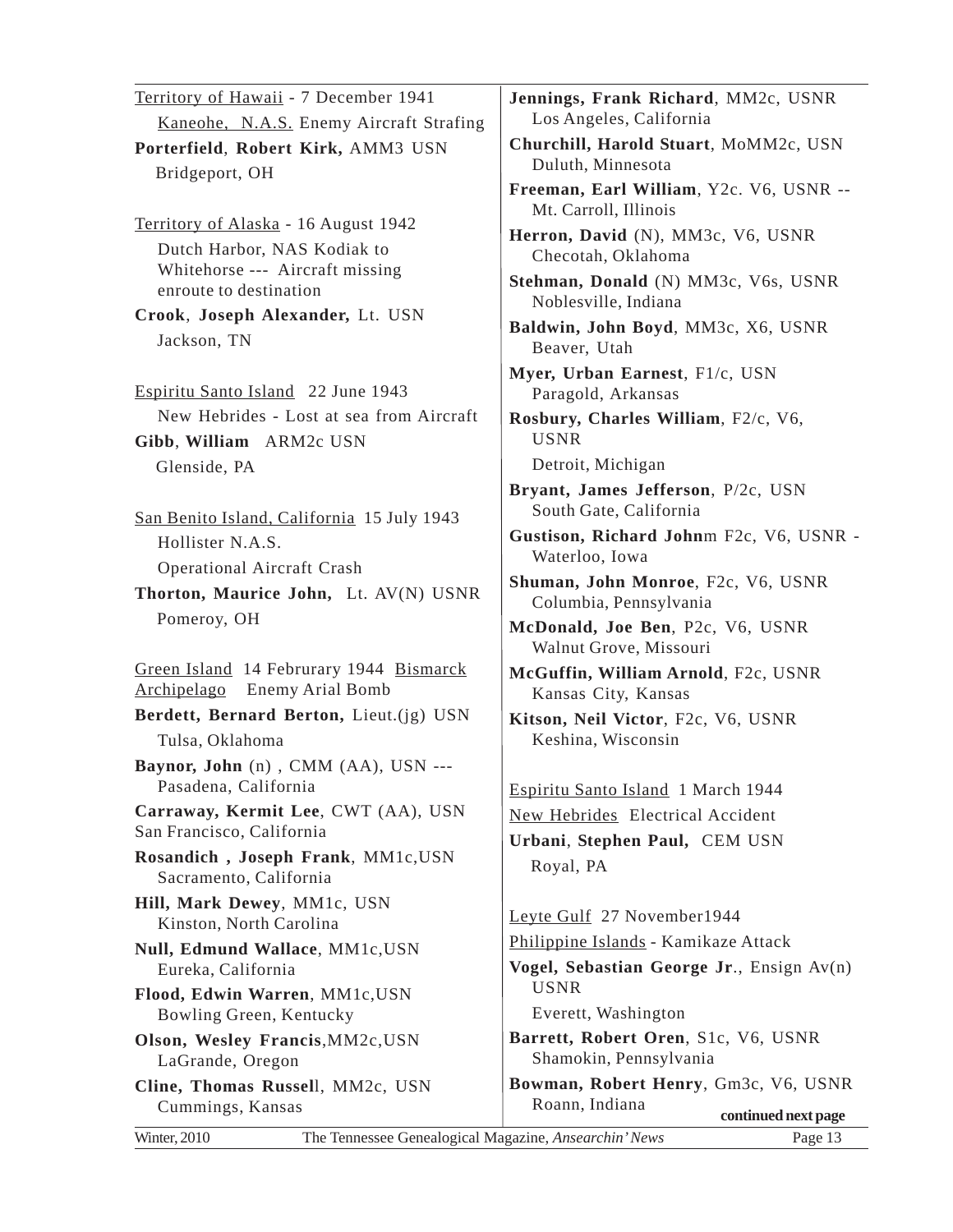| Gordon, Wendell Evans, S1c, V6, USNR<br>Smiths Grove, Kentucky                                                                             | Whitaker, Herbert, S2c, V65, USNR<br>Whitaker, New York                                                                              |
|--------------------------------------------------------------------------------------------------------------------------------------------|--------------------------------------------------------------------------------------------------------------------------------------|
| Goulson, Vernon Victor, S2c, V6, USNR<br>Milan, Minnesota                                                                                  | Boyd, Clyde Roe, Arm2c, USN<br>Long Beach, California                                                                                |
| Griebahn, Donald Ivan, S2c, V6, USNR<br>Chicago, Illinois                                                                                  | Butterworth, Lawrence Ray, Gm3c, V6,<br><b>USNR</b>                                                                                  |
| Janikowski, David Florian, S2c(gm). V6,<br><b>USNR</b>                                                                                     | Seattle, Washington                                                                                                                  |
| Winona, Minnesota<br>King, Robert Neal, S2c, V6, USNR<br>Clevland, Oklahoma<br>Lassiter, Eugene, Quay. F2c, V6s. USNR<br>Coolidge, Arizona | Shanghai, China - 29 September 1945<br>Huangpu River - Accidental Drowning<br>Miller, Mervyn Richard, S2/c USNR<br>San Francisco, CA |
| Olsen, Wilmer Ernest, S2c, V6s. USNR<br>Puyallup, Washington                                                                               | At Sea - 1 November 1945                                                                                                             |
| O'Neal, Wilson Folis, S1c, V6, USNR<br>Scottsville, Kentucky                                                                               | En route - Guam to Hawaii - Electrical<br>Accident                                                                                   |
| Powell, John Marshall, Cmm aa. USN<br>Richmond, Virginia                                                                                   | Dixon, Warren Ely Jr, RT2/c USNR<br>Cranford, NJ                                                                                     |
| Shoemaker, George William, S2c, V6.<br><b>USNR</b>                                                                                         |                                                                                                                                      |
| Chattanooga, Tennessee                                                                                                                     |                                                                                                                                      |

### **U.S. Military Cemeteries**

More than 3 million Americans, including veterans of every war and conflict — from the Revolutionary War to the current conflicts in Iraq and Afghanistan — are buried in VA National Cemeteries on more than 19,000 acres.

For genealogical information on veterans buried in U.S. Military Cemeteries go to http://www.interment.net/us/nat/veterans.htm

| Veterans' Medallion Available for Order        | for Veterans whose death occurred on or              |
|------------------------------------------------|------------------------------------------------------|
| New Option for Marking Veterans' Graves in     | after Nov. 1, 1990, and whose grave in a             |
| <b>Private Cemeteries</b>                      | private cemetery is marked with a privately          |
| June 29, 2010                                  | purchased headstone or marker.                       |
| The Department of Veterans Affairs (VA) is     | Under federal law, eligible Veterans buried in       |
| offering bronze medallions to attach to        | a private cemetery are entitled to either a          |
| existing, privately purchased headstones or    | government-furnished grave marker or the             |
| markers, signifying a deceased's status as a   | new medallion, but not both. Veterans buried         |
| Veteran.                                       | in a national or state Veterans cemetery will        |
| For Veterans not buried in a national or state | receive a government headstone or marker of          |
| Veterans cemetery, or those without a          | the standard design authorized at that               |
| government grave marker, this option           | cemetery.                                            |
| highlights their service and sacrifices. The   | The medallion is available in three sizes: 5         |
| new item can be furnished instead of a         | inches, 3 inches and $1\frac{1}{2}$ inches in width. |
| traditional government headstone or marker     | Each bronze medallion features the image of          |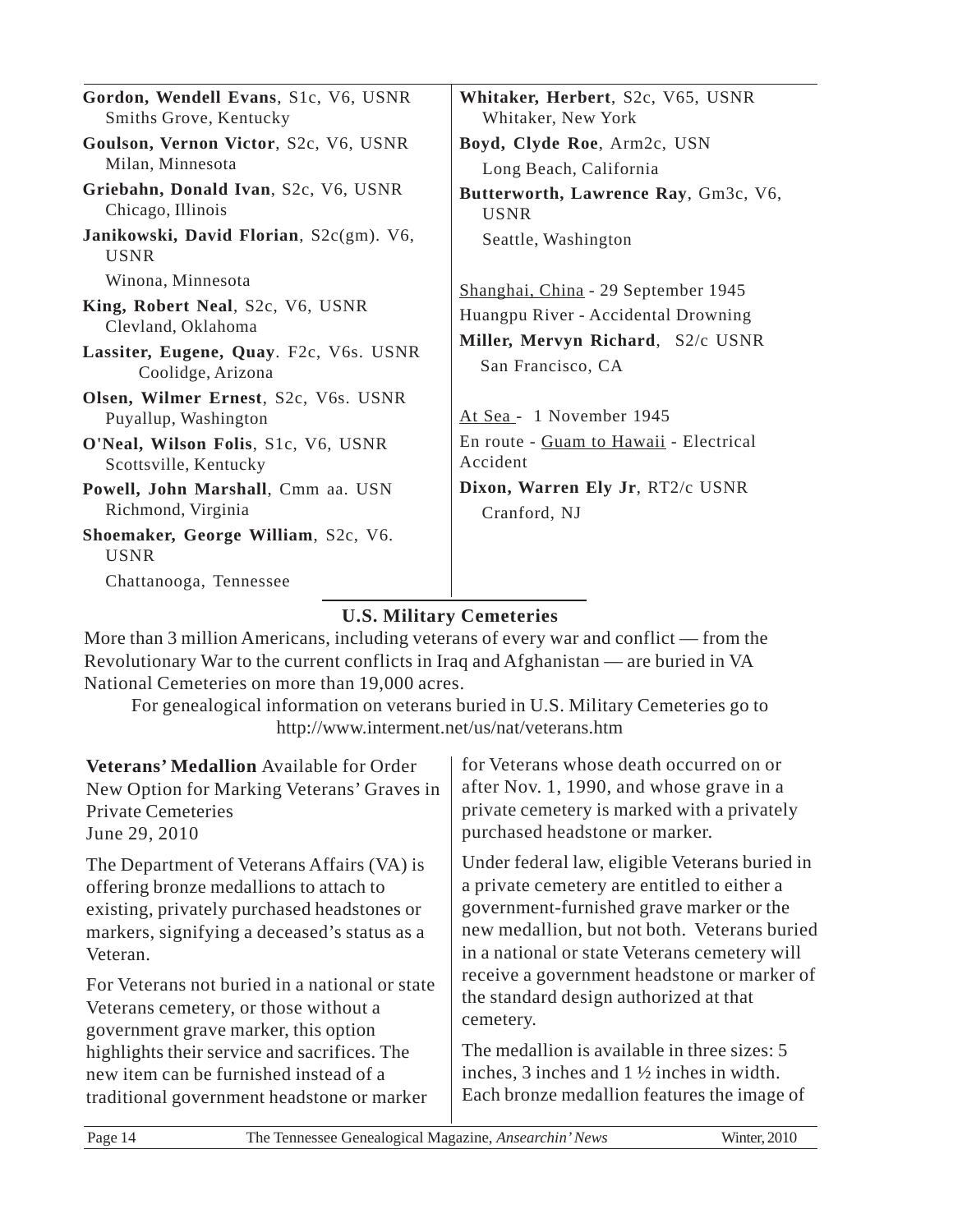a folded burial flag adorned with laurels and is inscribed with the word "Veteran" at the top and the branch of service at the bottom.

Next of kin will receive the medallion, along with a kit that will allow the family or the staff of a private cemetery to affix the medallion to a headstone, grave marker, mausoleum or columbarium niche cover.

More information about VA-furnished headstones, markers and medallions can be found at http://www.cem.va.gov/cem/hm/ hmtype.asp.

VA is currently developing an application form for ordering the medallion. Until it is available, applicants may use the form for ordering government headstones and markers, VA Form 40-1330. Instructions on how to apply for a medallion are found on the VA Web site at www.cem.va.gov/hm\_hm.asp.

Veterans with a discharge issued under conditions other than dishonorable, their spouses and eligible dependent children can be buried in a VA national cemetery. Other burial benefits available for all eligible Veterans, regardless of whether they are buried in a national cemetery or a private cemetery, include a burial flag, a Presidential Memorial Certificate and a government headstone or grave marker. The new medallions will be available only to Veterans buried in private cemeteries without a government headstone or marker.

Information on VA burial benefits can be obtained from National Cemetery offices, from the VA Web site at www.cem.va.gov or by calling VA regional offices toll-free at 1- 800-827-1000

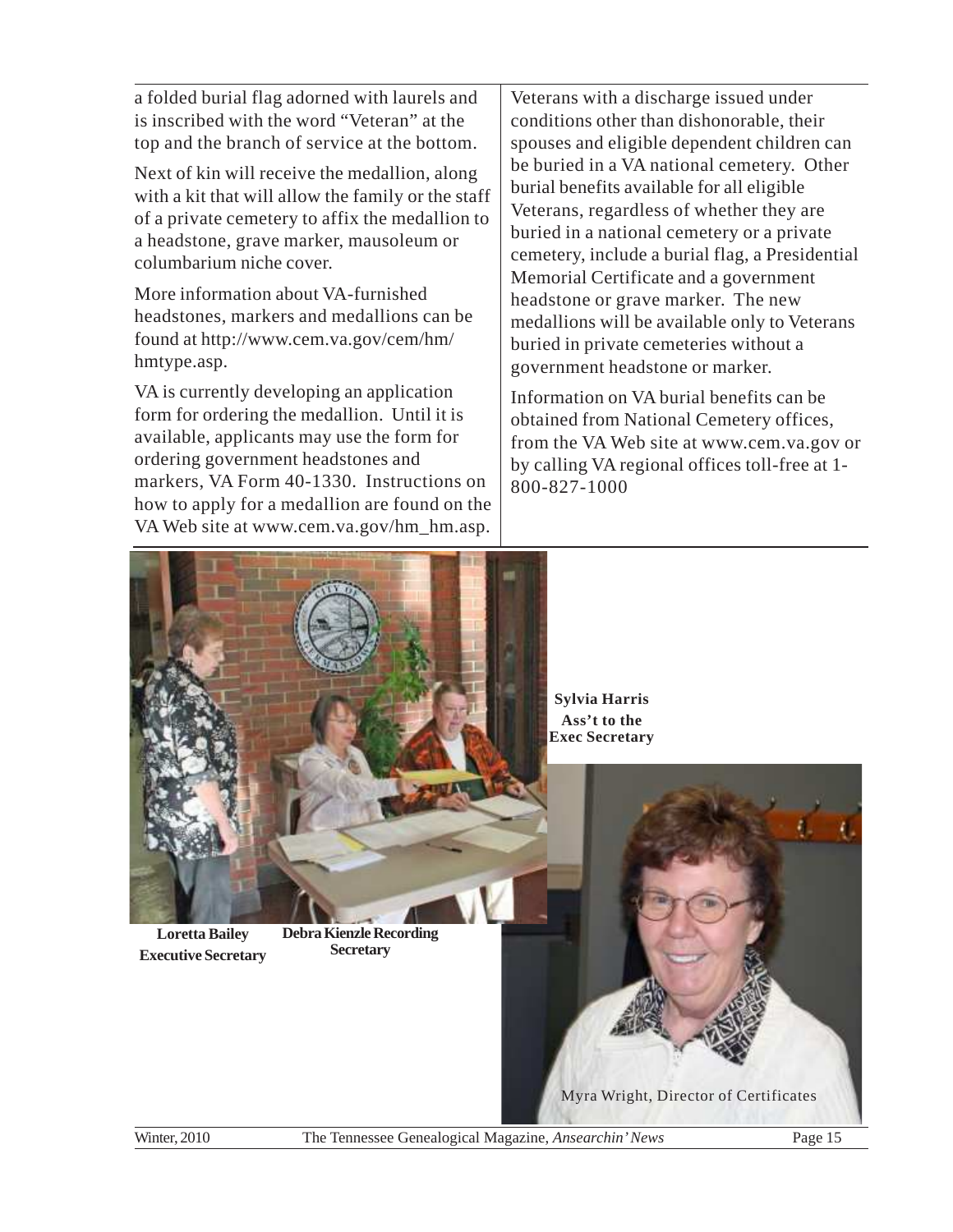

# **Camp Wool July 11, 1846**



### Contributed by Jay Buck

I would have written to you sooner but we started from Louisville in a great hurry or I would have written to you from their <sup>(sic)</sup> to let you know of our departure from their <sup>(sic)</sup>. We arrived here on last Tuesday night after a very disagreeable trip. It was very warm on the boat. I've suffered very much from the heat. And our horses suffered very much. It has been very warm ever since we have been here the thermometer standing at 94 in the shade.

Our encampment is opposite Memphis, immediately on the bank of the river and is tolerable well situated. The ground is high enough where we are encamped but just in the rear of the camp there is a large swamp and mosquitoes are very plenty. We suffer some for want of water for the men to drink, the water is very warm. But I am told the river water is more healthy than the spring water. The members of our company are in very good health. Not more than 1 or 2 sick. I suppose that you have heard that we left **John Swigert** in Louisville as he was to sick to come with us. He intends comeing (sic) on as soon as he gets able. I have not heard from him since we left Louisville but I am in hopes he has recovered by this time. He is a favorite among the men and they are very anxious for him to come on.

We start from here for Little Rock on next Tuesday. The road is a very bad one and we expect a very disagreeable time. But we are all getting use to hard times as we have had nothing else but hard times since we started from home. Some of the men are getting very much disheartened and a good many of them are home sick. My health has been very good every since I left home and I think I will be able to stand the trip very well. You must give my love to all of my relations and friends, and tell sis this letter must answer for the one I promised to write to her. I am in hopes the little baby has recovered her health by this time. Tell Mr. **Knott** I have not heard anything from **Clark** since he left Louisville, but expect he has arrived on the Rio Grande by this time. You must write to me as soon as you receive this letter and direct it to Little Rock Arkansas to the care of Capt. **B. C. Milam** of the Ky Cavalry. I am very anxious to hear from home and you must not fail to write as soon as you receive this.

### Your obedient son

### **John T. Roberts**

**Notes: John Todd Roberts** was the son of Dr. **Joseph Gill Robert**s and **Martha Ann Todd Roberts** of Frankfort, Kentucky. He was born in 1825 and died in 1869 This letter was written as his unit, the Kentucky Volunteer Cavalry, was on its way to fight in the Mexican War. His younger sister **Ann**, born 1827, was married to Mr. **John Knott** of Frankfort, and his younger brother, **Joseph Weisiger Roberts**, born 1831, was still at home. In the Civil War **John T**. was a Major in the Quartermaster Department, Confederate Army, and was captured at the fall of Vicksburg, Mississippi. His brother **Joseph W.** was Adjutant of the 22nd Kentucky Infantry, United States Army. The 22nd Kentucky took part in the siege of Vicksburg.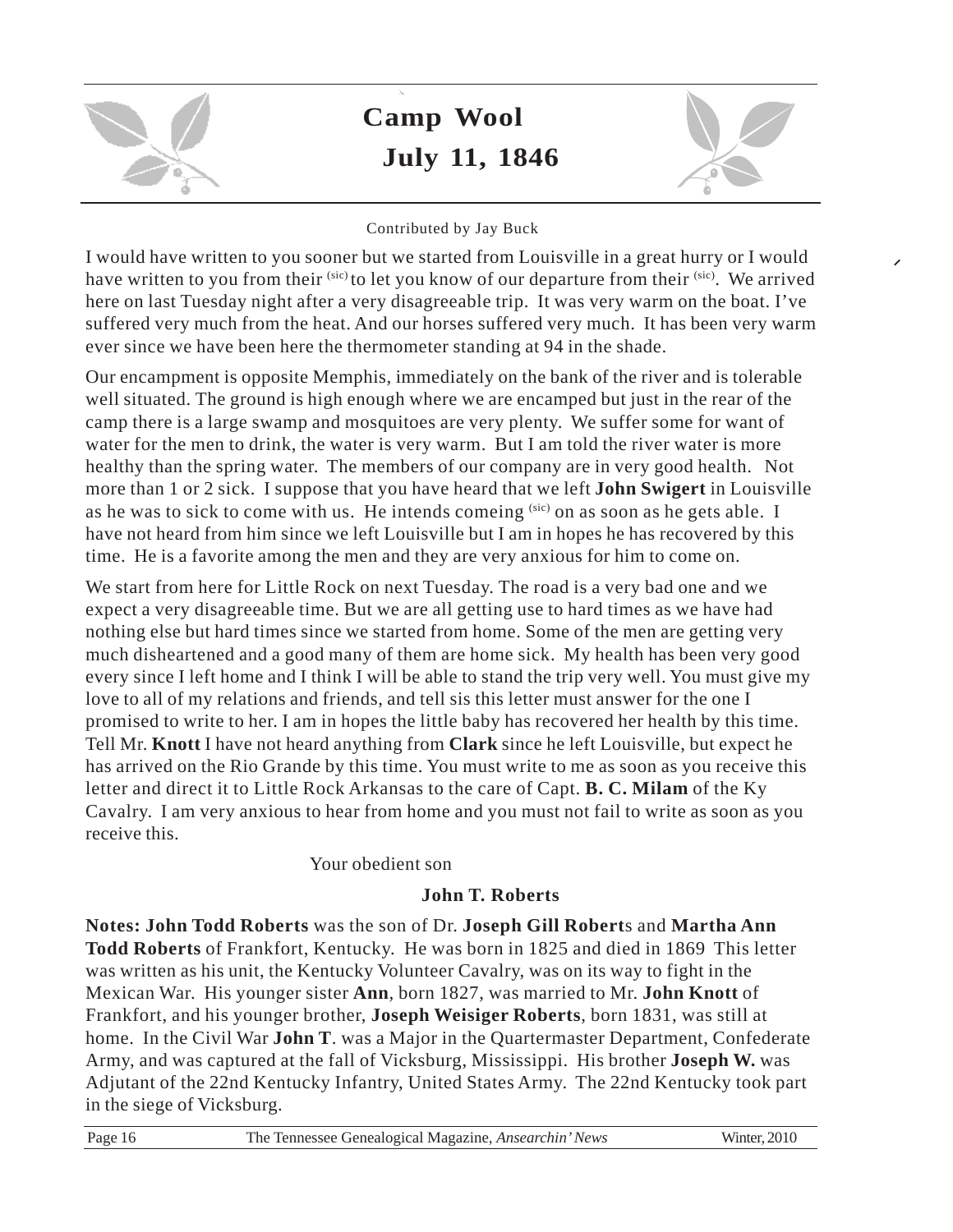# **Who is Aunt Matilda?**

### By Janis Minor Forté, © Sept 2010

As genealogists and family historians, some of our greatest achievements are discovering previously unknown ancestors and resolving issues of their history to finally incorporate them into the branches of our family tree. Like a wooded wilderness, uncovering the mysterious histories of these new ancestors means venturing down new research paths and into different research resources. Clues to the discovery of these ancestors come in many forms. We find them as household members listed on a census, in oral stories, handed down personalized artifacts, documents, and ancient family photos passed down. They become the unexplained in our family story as we exclaim: Who are you? Where did you come from? Uncovering these mysteries, researching these kinfolk, often leads to genealogical dilemmas, barriers and brick walls, which frustrate our research skills and test our methodology. We are caught up in developing theories of residency and relationship and moving forward to exorcise clues. More often the theory fails, the hypothesis is not proven and the clue to family linkage falters. Yet we continue in the search, often setting aside the clues or documents of their existence for months and years. We again pick up the quest to identify and locate information about the new found individual. Family mysteries, they are not fully understood. Outside the immediate family, they are a mystery and will not be allowed a branch until we uncover the link that binds them to our ancestral tree. One of my genealogical mysteries has been attempting to resolve the case of 'Who is Aunt **Matilda**'?

In 2001, I was given an old suitcase of family photos. The suitcase and its contents had formerly been the property of a long



deceased great aunt. The suitcase also contained several documents and old post card photos many from the era around the mid-nineteenth century and into the early twenty century. The documents in the suitcase ranged from marriage licenses to birth notifications, from death registrations to divorce decrees and deeds to property. Some of the photos were made of that old celluloid type film – so old they had curled. Others were faded pictures in fancy cardboard fames. One was an old colored glass photo, broken in several places. Some photos were professionally posed and others were family snapshots taken perhaps with an old Brownie box camera. They are pictures of relatives and family friends at a variety of events. There were baby christening pictures, graduations photos, wedding pictures, pictures of visiting friends and etc. Several pictures were of a mother and son visiting another son in a tuberculosis sanitarium. The documents were bundled and tied with a red string, folded in envelopes or just laying in the suitcase. Divorce petitions and land deeds were bound in the blue portfolio paper used by lawyers to submit court briefs. All of the photos and documents had to be handled carefully as their pages were acid filled and crumpled. The staples, straight pins and paper clips holding pages were rusted and required care during removal. As we genealogists usually encounter, most of the gifted photos and documents were unlabeled and unsorted.

Over the next several years, I worked countless hours identifying their likenesses **continued next page**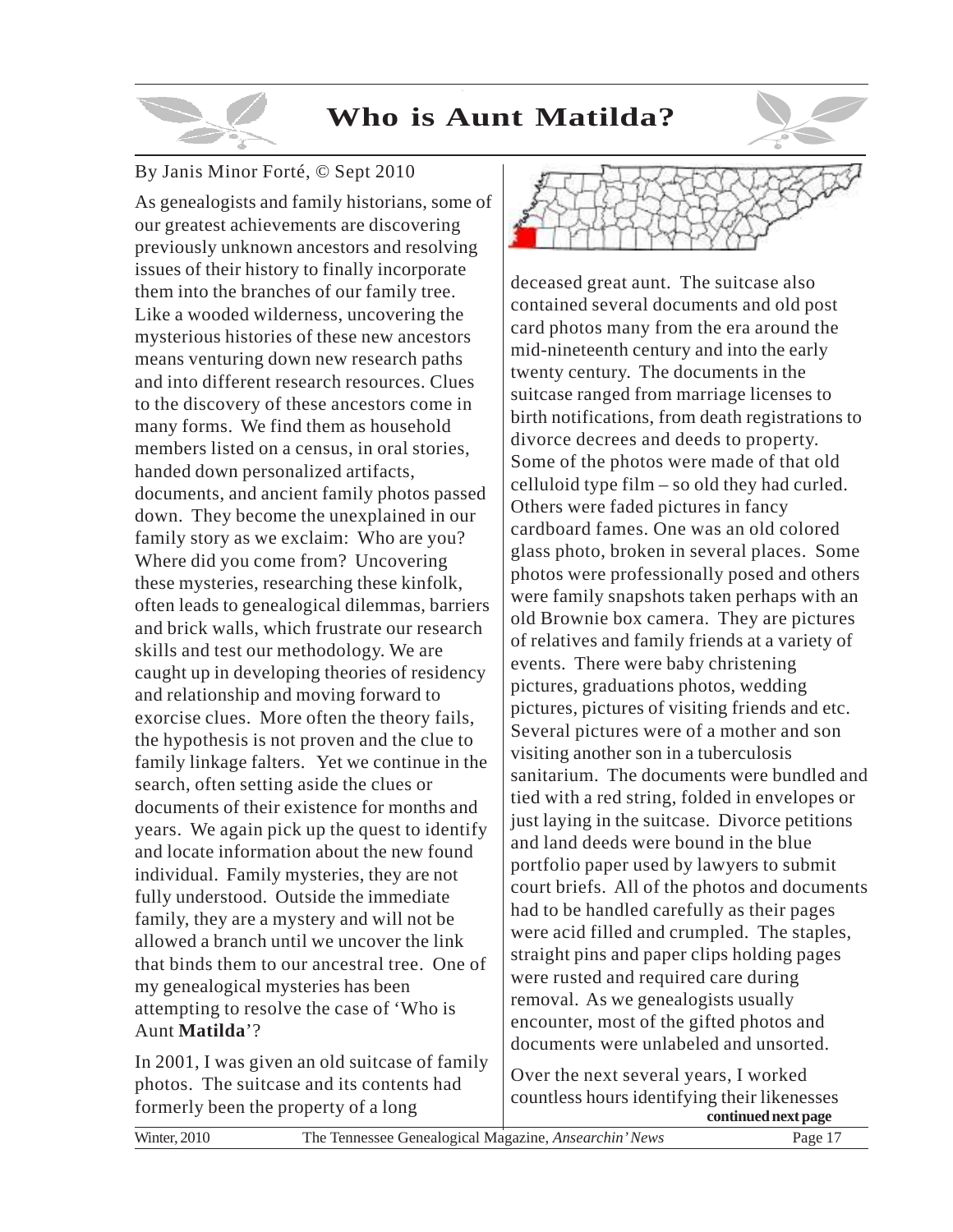POST CAR SPONDENCE HEEP The au

and originations. One photo postcard in the suitcase documents the 1865 marriage of my maternal great-grandparents, **William** and **Sally (Campbell) Driver.** This photo postcard would offer clues to the mystery. As I succeeded with the identification process, another item in particular – a photo postcard – remained a mystery. I would periodically pick it up, review my previous research of it, investigate new clues, speculate, hypothesize and make more guesses. Then, frustrated, I would again put it back in my stack of unresolved mysteries. Still a brick wall, it was this historic post card that revealed the mystery: Who is Aunt **Matilda**? Here's how the mystery unraveled.

On March 4, 1909, **Edgar Driver** of Memphis, Tennessee sent this picture postcard to his sister Mrs. **Rebecca Countee** of Kansas City, Missouri. The next day, postmarked and cancelled, the stamp on the postcard showed that it was mailed the morning of March 5th from Memphis. In the correspondence section of the postcard **Edga**r writes, *"…Dear Sister (,) Mattie and I rec'd two cards as souvenirs (sic) of Aunt Matilda's 80th birthday." (signed) Edgar…"* The son of former slaves, **Edgar Driver** is my maternal grandfather. He is the eighth child of **William Goodrich P. Driver**, born May 1847, TN and his wife, **Sallie**

**(Campbell) Driver**, born Jan.1847, Tennessee<sup>1</sup>. Son **Edgar** was born, April 25, 1885 also in Memphis<sup>2</sup>. Mentioned in the postcard, **Mattie**, his sister is 3 years his elder, born Jan. 18, 1882, also in Memphis<sup>3</sup>. Rebecca **(Driver) Countee**, the receiver of the postcard, is their eldest sister. She was born, Nov. 8, 1874, Memphis<sup>4</sup> and by the time she received this postcard, she had married, **Charles Henry**

Countee, also of Memphis<sup>5</sup>. The couple then moved to Kansas City, Missouri where, by the date of this card, they were raising their young family<sup>6</sup>.

The faded picture is on the reverse side of the postcard where the postmark and cancellation of the one cent stamp is quite visible. From the picture, we see that it was taken outdoors when the weather was warm enough for the subjects to not need coats or jackets. This 1909 photo shows a very elderly woman, dressed in a long dark colored (probably black) dress posed sitting in a chair, her hands rest in her lap. On the third finger of her left hand, one can see the band of a ring. Is it a wedding ring? From this historic photo this elderly African-American lady appears to be of fair complexion. Her neatly parted hair is pulled straight back and does not seem to contain any gray. She is the eighty years old 'Aunt **Matilda**' identified in the narration. Standing behind 'Aunt **Matilda**' is a younger woman probably in her mid 30s (born about 1879). She appears to be of the same fair skin complexion as 'Aunt **Matilda**'. She too is dressed in a long black dress. On Aunt **Matilda**'s left side stands a young girl about 8 years old (born about 1901). The youngster's complexion is dark tone and she is dressed neatly in white. Stern faced, there are no smiles in this photo picture.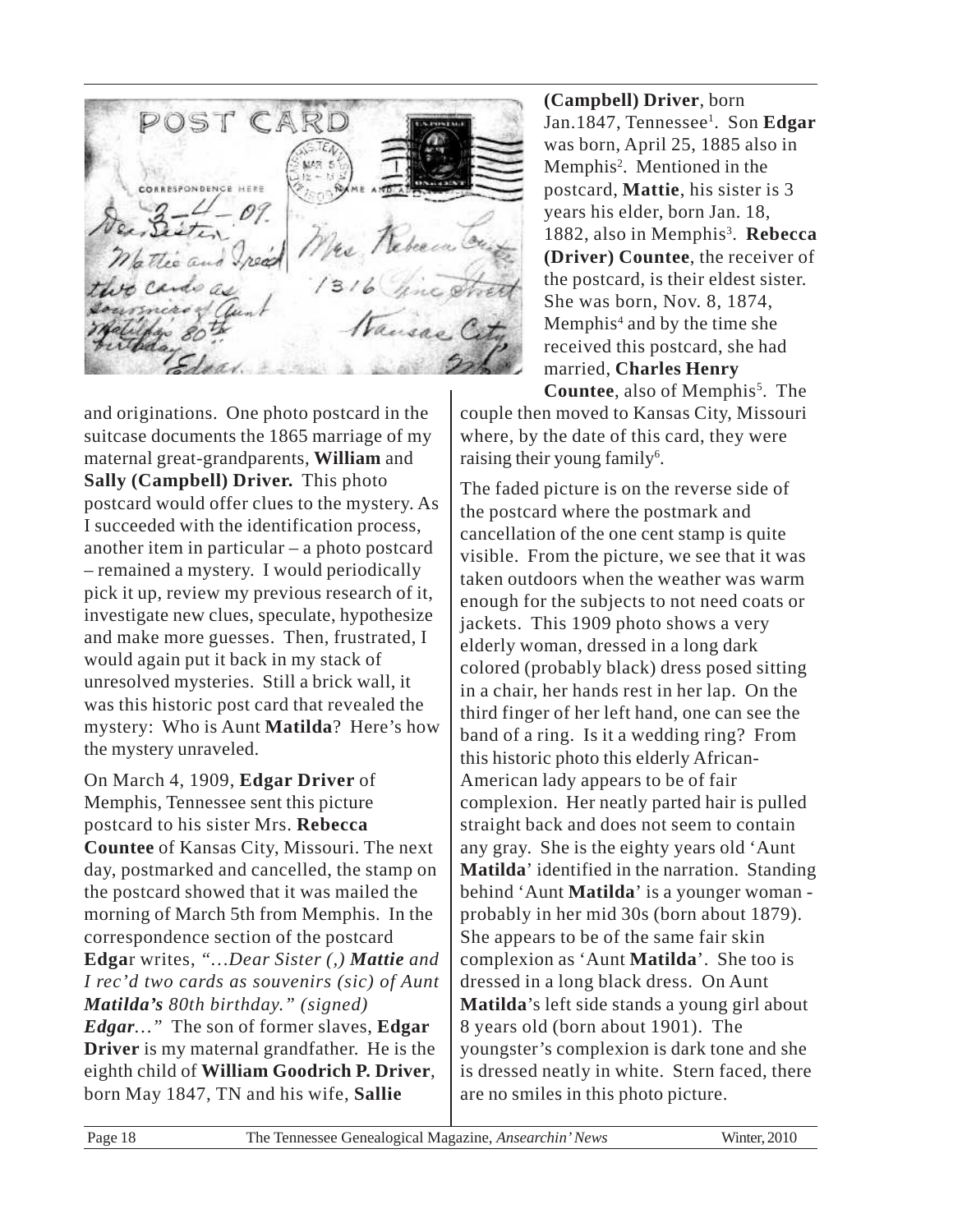We hypothesize this is a three generation family picture. These other females could be Aunt **Matilda**'s daughter and granddaughter. From the information on this postcard, we learn that 'Aunt **Matilda**' would have been born about 1829. The title of 'Aunt' means that she was either the sister of **Edgar**'s father, (**William Driver)** or **Edgar**'s mother (**Sally**'s sister). It is inexplicable as to which. More likely, given the eighteen plus years age difference, she is probably, but not

assuredly, the aunt of one of their parents<sup>7</sup> - **Edgar**'s great aunt. But whose sister is she?

My prior research had revealed the name of **William**'s mother as Jane and some of his siblings but none are named **Matilda**. At the same time, we have never confirmed any parentage or siblings for **Sally**. Could this, 'Aunt **Matilda**' be one of them? Oral history carries a story of **Sally** and a sister attending a Memphis church, but no name for that sister was mentioned in the story. The secret: Who is Aunt **Matilda**?

Ten years after the mailing of this postcard, on Dec. 25, 1919, one of **Edgar**'s older

brothers, Dr. **William A. Driver**, of Chicago sent to another sister, **Eleanor (Driver) Turner** of Kansas City, Missouri another photo postcard. This postcard provides another clue to the mystery of Aunt **Matilda**. On the front side of this postcard are the



**about 1865, Memphis, TN.**

Mrs Eleanor X  $131422448$  $H_{21}$ 

posed photos of their parents, **William** and **Sally Driver**. On this dated postcard, Dr. **Driver** writes, *"…Papa and Mamma from an old photograph about fifty years ago. Photo borrowed from Matilda Means Maxiel…"<sup>8</sup> .* This correspondence matches the name **Matilda** that was in his younger brother's earlier postcard. In this note, Dr. **Driver** makes no indication as to who '**Matilda**' is or why she had the postcard. Nor does he give to her the title of 'Mrs.' or

> 'Aunt.' Further, Dr. **Driver** is comfortable that his younger sister, **Eleanor** would know the relationship. The assumption is that she was a relative is raised by **Matilda**'s prior possession of the picture and her lending it to Dr. **Driver**. But why and when would she 'lend' it to this son? Did she visit him in Chicago or did he visit her in Memphis? With his narration, Dr. **Driver** gives

> > additional clues to the Aunt **Matilda** dilemma.

In our search to resolve the mystery, we presume that because **William** 'borrowed' this photo from **Matilda Means Maxiel** in 1919 means that she is

still alive. Thus, if she was age 80 in 1909 with **Edgar**'s postcard, she would be age 90 in 1919 with **William**'s postcard. Truly an old lady for that time. Based on these two photos we have our dilemma: Is she a maternal or paternal Aunt? Is she an aunt or a

**continued next page**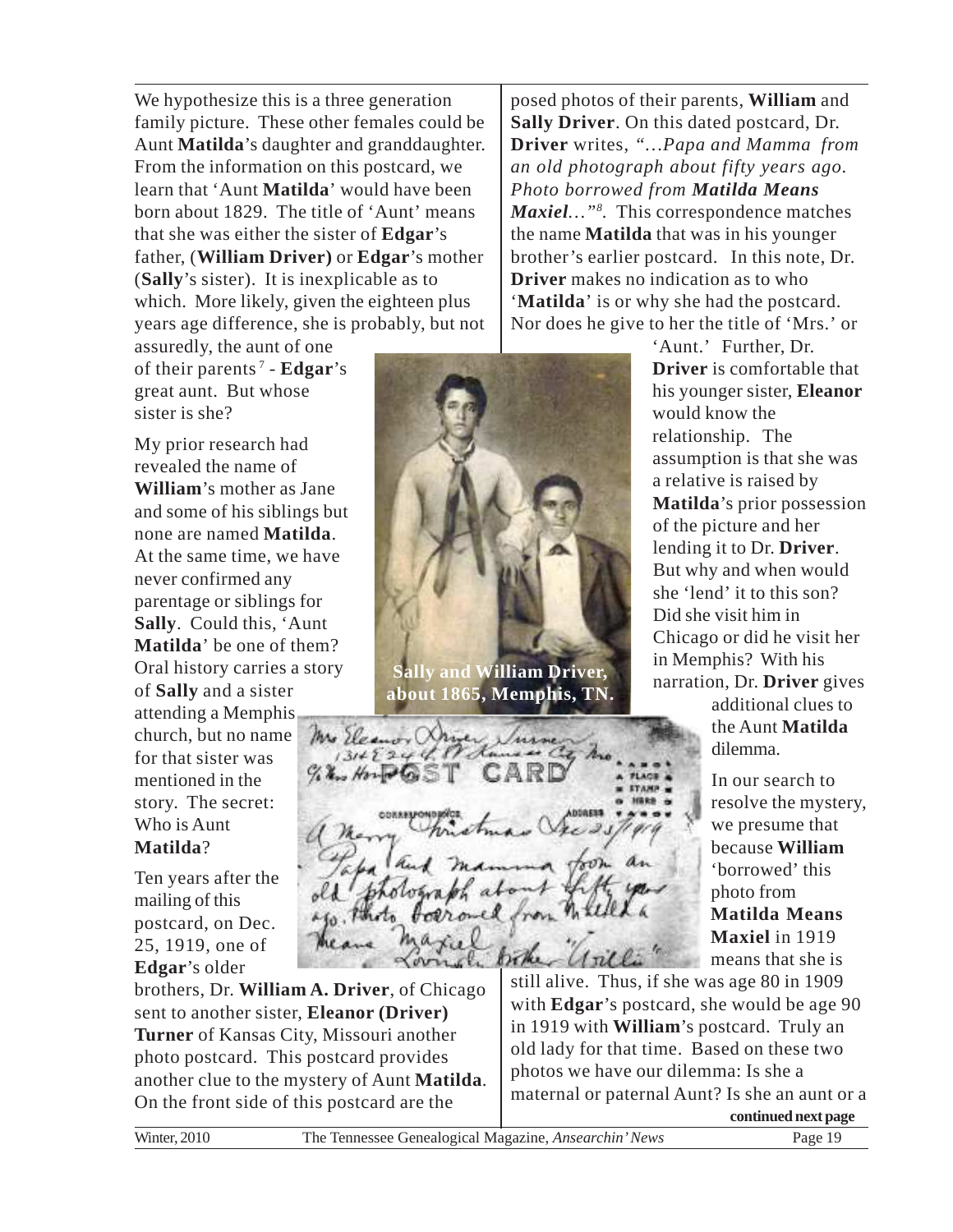great-aunt? If she is truly an aunt, why didn't Dr. **Driver** refer to her as such? The dilemma is that we have arguments for all alternatives. Can we find out who **Matilda** is? Can we learn of her real relationship to these four siblings? Years prior when I began my search for the identity of Aunt **Matilda**, **Edgar**'s two youngest children were still living. I queried them, on several occasions as to their knowledge of an Aunt **Matilda**. Neither recalled ever hearing their father- or any his siblings - speak of her.

The two handwritten photo postcards provide several clues to Aunt **Matilda**'s identity. Our methodology in resolving her mystery will be to research each clue through a variety of resource files including the census, city directories and various vital record files. What follows is an identification of clues we assessed from the two postcard photos. Clue 1: We know that at the time of the picture Aunt **Matilda** was 80 years old meaning that she was born about 1829. Clue 2: **Edgar**'s postcard provides her location in 1909 as in Memphis. We can assume that at the time **Edgar** sent the photo to his sister **Rebecca**, she, Aunt **Matilda**, still resided in Memphis and that's where the birthday celebration was held. We feel confident of this because **Edgar** and **Mattie** were the only two **Driver** siblings still living there. Clue 3: Her title of 'Aunt' indicates that there is a kinship between **Matilda** and **Edgar**'s parents.

Clue 4: In the second picture postcard, Dr. **William Driver** writes all three of her names as **Matilda Means Maxiel**. (It is important to note here that Dr. **Driver** clearly writes her surname as **Maxiel**.) Clue 5: The middle name, **Means**, may be her maiden name or the name of a prior husband. Or perhaps these surnames are of two husbands. Dr. **Driver**'s dating and narration of the photo means that she was probably present at the 1865 wedding of their parents. Oral history

indicates that the **Driver** couple married in Memphis, but our exhaustive search has not discovered a marriage license for these former slaves. The clues in the postcards initiated our research.

We begin our search at the 1870 census for Memphis, Shelby County, Tennessee looking for a **Matilda Maxiel**. Finding none, we revised our search to **Matilda Means**. On this census, we find her. She resides in the 7th Ward in the household of a **William Means**, age 40, (born 1830) in N. C. She is age 37 (born 1833), in Tennessee and is 'keeping house.' In this same household are nine children ranging in age from 15, (born 1855) to one year old, (born1868). All of the children were born in Tennessee. One of the children, a 12 year old twin, is named '**Sallie'**. Coincidence, or, is she named for **Edgar**'s mother **Sally**? This household is also the residence of a 40 year old **Mary Means** (born 1830) and a youngster, **James Means**, age 13 (born 1857)<sup>9</sup>. While **William** and **Matilda Means** are identified as 'B' (black) all others in the household are identified as 'm' (mulatto). In this urban city, this large African American family resides seven dwellings from the **William** and **Sally Driver** family<sup>10</sup>. Could this female in close proximity be Aunt **Matilda**?

Researching on, according to the 1880 Memphis City Census, the only **William Means** recorded is a 70 years old widower. He resides along with a **Matilda**, age 14, **Julia**, age 18 and **Mary** age 2 as boarders in the residence of a white **Mary Hinton**, age  $62$  on Causey Street<sup>11</sup>. While he is identified as a widower, we suspect he is possibly the same **William Means** of the earlier census. But where is **Matilda**?

Continuing our census search, on the 1880 Memphis Census, the **William** and **Sally** Driver family resides at 447 Linden Street<sup>12</sup>. This multi-family building is the residence of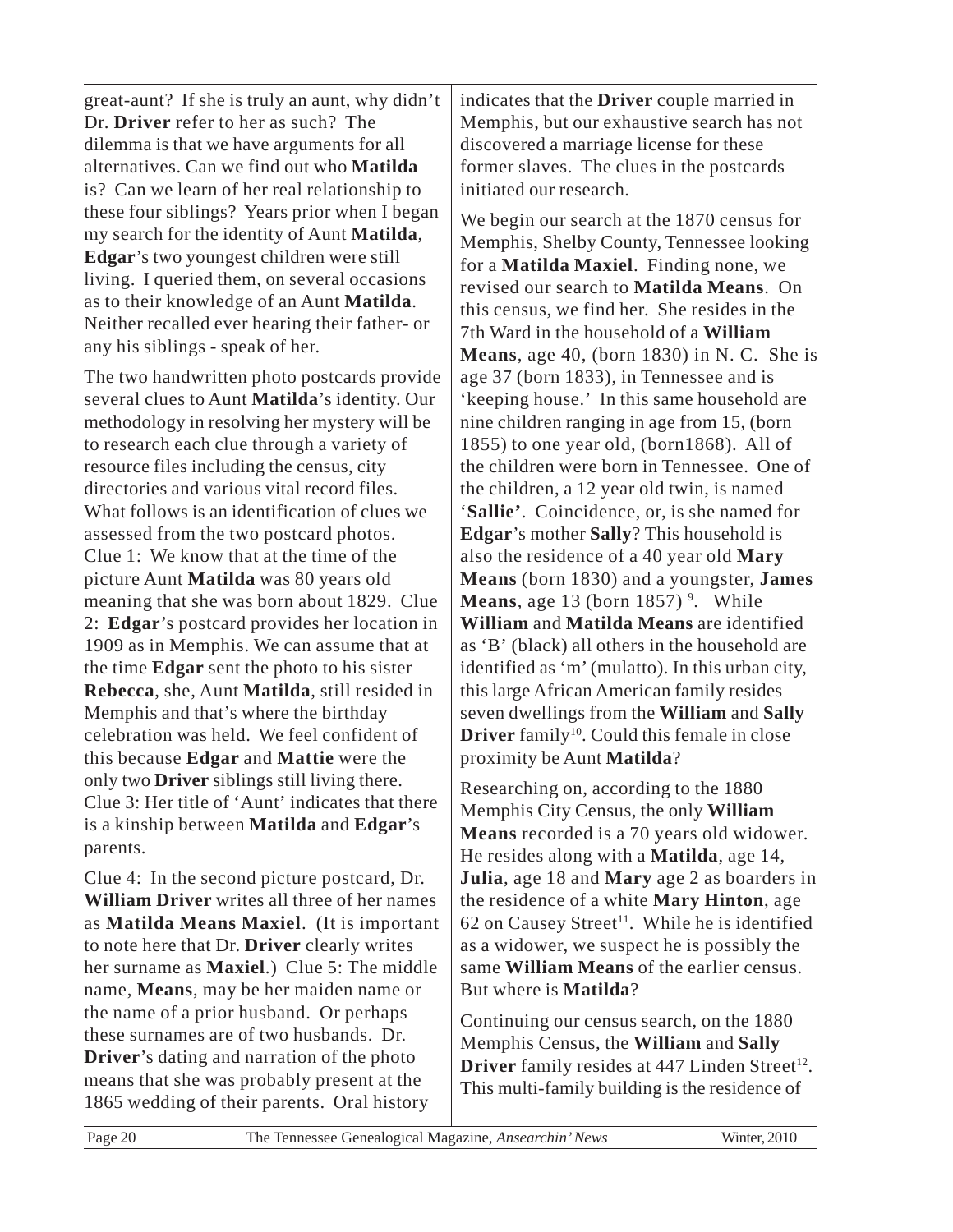five separate families. One of the families living in the building is that of a **James** and **Matilda Baxter** and their two children, **Lucy D**., age 19 (born 1861) and **Charles** age 17, (born 1863). **James**, the father, was born 1824 South Carolina. Because of the **Matilda** name and the closeness of these two families, it is an indication that they they could celebrate birthdays together. Is it possible that she is the 'Aunt **Matilda** of the 1909 postcard? Unfortunately no. Furthering my researched on this **Matilda**, I locate an Oct. 20, 1883 registration of her death. Thus, she is not my ancestral 'Aunt **Matilda**' as her death occurred before either postcard was

produced.

To conduct further research on **Matilda**'s first husband, **William Means** of the 1870 census, we research the Memphis City Directories. Given that both **William** and **Means** are two fairly common names we are able to narrow our search because following emancipation,



Mr. Means for years has run the only first class hat store owned exclusively

'colored' citizens were listed in these directories with a distinguishing, 'c' after their names. In these directories, we locate 1877, 1878, and 1880 listings for **William Means** 'c' as a 'driver' residing on Causey<sup>13</sup>. This street name matches the **William Means** 1880 census address. (There is no mention of **Matilda**.) In this listing his son Alfred, born 1857, is also listed. While these are the only three city directory listings for **William**, his son **Alfred** is listed in future Memphis City Directories through 1901 as a 'hatter'.

This son, **Alfred** marries and has four children: **Edward, William Minnie** and **Effie**. **Alfred** prospers in Memphis and soon becomes known a wealthy professional 'hatter' who owned, *'the only first class hat store owned exclusively by colored people'<sup>14</sup> .*

Continuing the search, the Memphis City directories, the 1901 Memphis City Directory by Polk also reveals a **Matilda Means**. While her son **Alfred** continues to prosper, his mother, **Matilda Means** is identified in this directory as a 'c cook rms Florida Ave, 6 s of Gholson'. Translation: She works as a cook who rooms on Florida Ave. From this

by colored people. He and his son have had long experience in the hat business and their workmanship has been of such a character as to give this firm an enviable reputation in business circles. Mr.<br>Means is one of our oldest and best known citizens and no man stands higher in the estimation of all classes. He is a man of considerable wealth and has a commodious home on South Cynthia street. He has always been a good citisen and has done his part to promote the same. An estimable wife and three children form his family circle.

............. A. MEANS & SON, The Hatters, Keep constantly on hand a select another<br>set and Stiff Entest Styles of Soft and Stiff Ents. Hats analy element, dyed and re-<br>paired. Mail and telephone or-<br>ders promptly nitended. Satisfaction Guaranteed. Satisfaction Guarante<br>New Thone 2905.<br>125 Gayoso Ave.<br>Memphis, Tenn

city directory, we learn that her younger daughter also named **Matilda** and a **John Means** also reside in the same building<sup>15</sup>. Other than the 1870 census, this city directory listing is the only other documentation of **Matilda Means**. But where is her husband **William Means**?

Consulting the Shelby County Death Registry, we find that on March 29, 1855, a man by the name of '**W. Means**' died. While his first name is listed only as an initial 'W', we are confident that this is **Matilda**'s husband because his address at death is listed as 29 Causey<sup>16.</sup>

We must now assess the clue given by Dr. **William Driver** in his 1919 postcard. Dr. **Driver** clearly states that the, *'…photo (was) borrowed from Matilda Means Maxiel…"*. Because he uses all three of

**continued next page**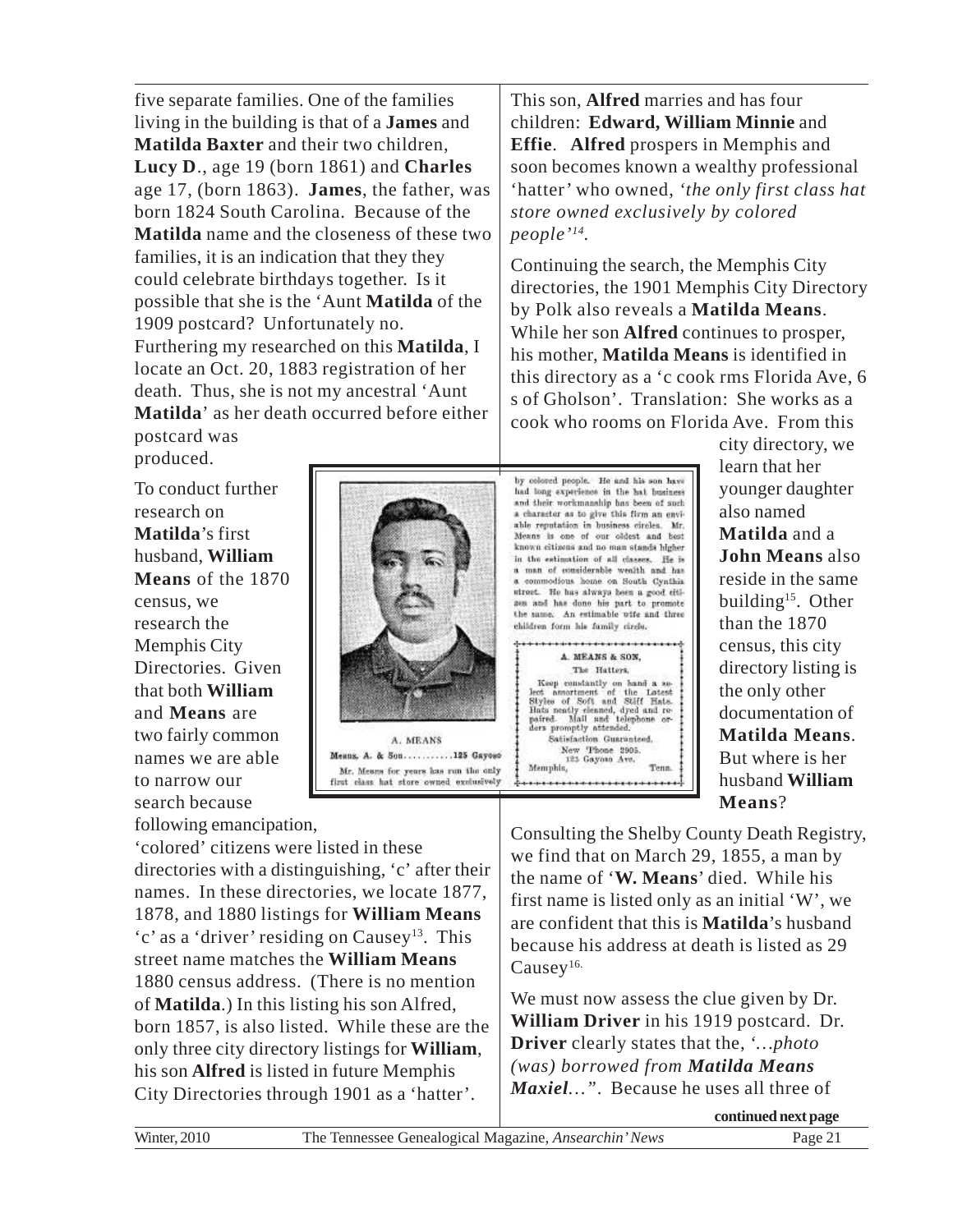their names we search for her as a married woman. What we find is that on Nov.12, 1902, in Shelby County, Tennessee, a **Matilda Means** married **William Maxie**17. (Contrary to what Dr. **Driver** wrote on the postcard, the surname is **M-a-x-i-e**, not **Maxiel**.) The couple was married by the Rev. **T. (Thomas) J. Search**. A prominent figure in the turn of the century African-American community of Memphis, he is the pastor of Metropolitan Baptist Church and is the same 'Minister of the Gospel' who performed the marriage of several of the **Driver** siblings. Documentations of this marriage validate two of the names on the 1919 postcard Dr. **William Driver** sent to his sister **Eleanor**. But confirmation that **Matilda Means Maxiel** did exist does not resolve the dilemma of linkage. We still do not know if she is an ancestor from our paternal or maternal side - an aunt or a great aunt>

Further search for **Matilda Means Maxie**, with her second husband and any of the several children from her first marriage was unsuccessful. While I am confident that this is the 'Aunt **Matilda**' referred to in my grandfather's postcard, it is still a dilemma as to if she is the father's and my great uncle's sibling or the sibling of their mother. The level of evidence for either argument is equal.

Historical photos of ancestors can be valuable tools in our genealogical research. This value is increased for African-American families where written documents and vital records of ancestors may not exist. Photos capture our ancestors in a moment in time freezing their expressions and décor for historical content. Often the background of the photo enables us to put the individuals in context. How they are dressed, their facial

expressions, the significance of what they hold in their hands, what props surrounded them, or who else is in the picture. These are just some of the things we must consider when assessing these pictures. These variables along with any narratives in the photo provide us with genealogical information that may lead to vital historical records.

Such was the case with my maternal grandfather, **Edgar Driver**'s 1909 postcard to his sister **Rebecca.** In addition to what he wrote I was intrigued with the picture of the three females. Further, his sending the photo let me know that this was an elder he cared for. The photo postcard's other attraction for me was that it provided me with a copy of grandfather's handwriting. His almost perfect Palmer method of cursive writing became a hallmark carried down to his children and his grandchildren.

After almost a decade of trying to resolve the brick wall of "Who is Aunt **Matilda**"? It finally tumbles. From the mystery of not knowing of an ancestor, to wondering just who she is, to reconciling her identity was the result of detective work, research work, hypothesis and nine years of persistence. The result: we are able to preserve her memory and those of her descendants. But the dilemma remains. While we know from **Edgar**'s postcard that 'Aunt **Matilda**' was definitely a relative and we know that she was married at least twice, once to **William Means**, with whom she had several children then to **William Maxie**. Our dilemma is that we still don't know if she is **Edgar**'s father's sister or **Edgar**'s mother's sister. Discovering their relationship is my next challenge. I hope it doesn't take another nine years.

—Janis Minor Forté has been researching her heritage since 1979. She is a member of several local, county and national genealogical societies. She can be reached at fortejm@yahoo.com.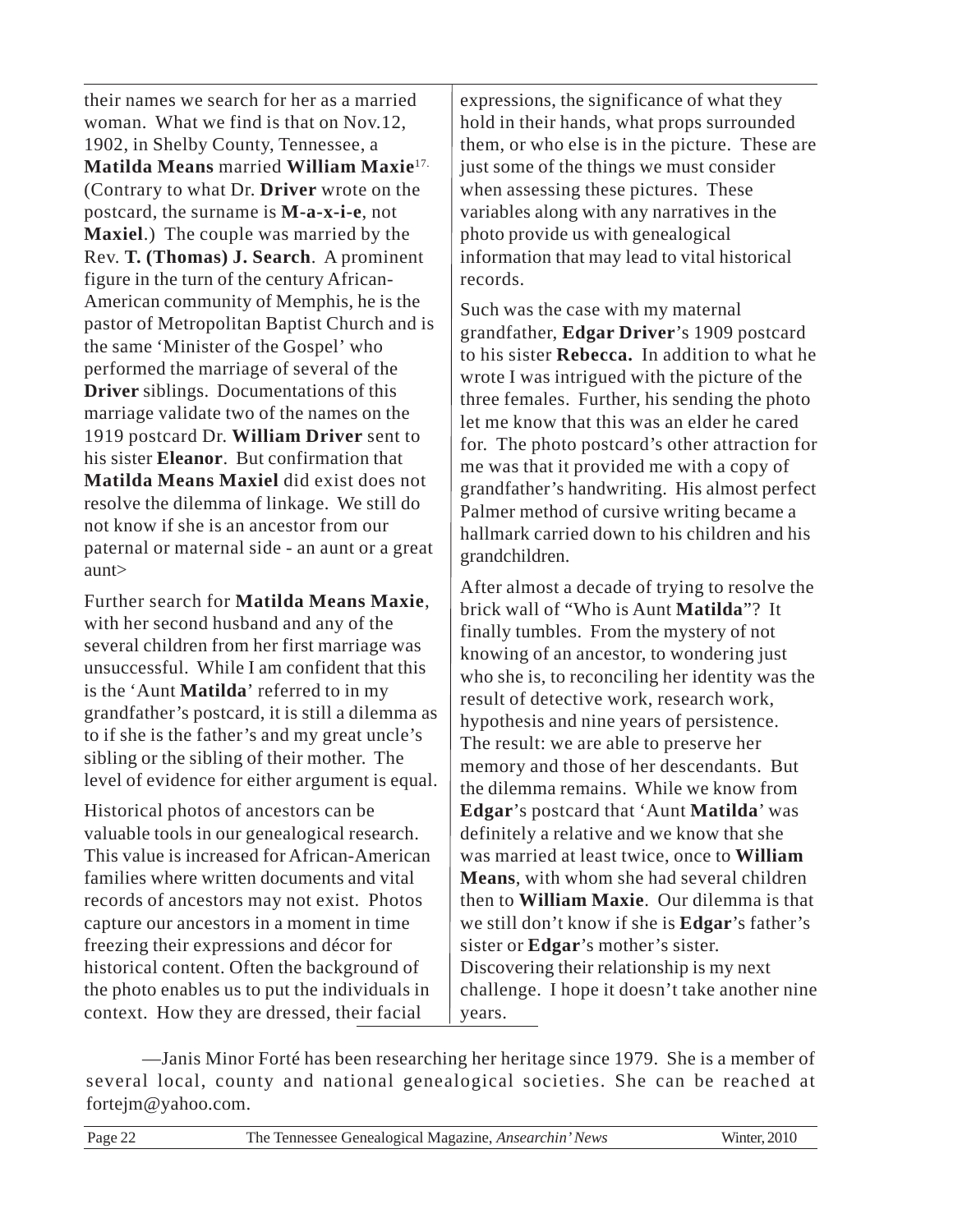#### **(Endnotes)**

1 **Driver, Wm** household, 1900 U. S. census, Shelby County, Tennessee population schedule, Memphis, Tennessee, 11th ward, enumeration district 97, supervisor's district 10, sheet 10, line 40, family number 238, National Archives, micropublication, T623, Roll 1598.

2 **Edgar Albert Driver**, Draft Registration, United States Selective Service System, World War I Draft Registration Cards, 1917-1918, Roll 1530562, Draft Board O, Mississippi County, Arkansas, Serial Card # 3915.

3 **Mattie Cummings**, formerly **Mattie Driver**, Funeral Program, Dec. 31, 1966, original program in possession of author,

4 **Rebecca Countee**, death certificate no 543, Feb 14, 1910, Missouri State Board of Health, Kansas City, Missouri, (formerly, Rebecca Driver).

5 **Rebecca Driver** marriage to **C.H. Countee,** Nov. 6, 1895, Shelby County Register of Deeds, Marriage Book R, page 41, Memphis and Shelby County Archives, Memphis, Tennessee, www.register.shelby.tn.us, last accessed Sept. 30, 2010.

6 **Countee Charles H**. household, 1900 U. S. census, Jackson County, Missouri population schedule, Kansas City 8th Ward, enumeration district 81, supervisor's district 5, sheet 5A, line 35, dwelling 62, Family Number 118, National Archives, Micropublication, T623, Roll 863.

7 **Boyd, Henry** household, 1870 U. S. census, Shelby County Tennessee, population schedule, Memphis, 7th Ward, page 320, Line 19, dwelling #1065, family # 1418. Driver, Sallie, National Archives Micropublication, M 593, Roll 1563.

8 Original postcard in possession of **Janis Minor Forté,** grandniece of Dr. **William A. Driver** and **Elenore (Driver) Turner.**

9 **Means, William** household, 1870 U.S. census, Shelby County, Tennessee, population schedule, Memphis, 7th Ward, dwelling 1073, page 180, line 28, National Archives, micropublication, M593, Roll 1563.

10 1870 U. S. census, Shelby County Tennessee population schedule, Memphis, 7th Ward, dwelling 1065, family #1419, page 320, Line 19, Driver, Sallie.

11 Hinton, Mary household, 1880 U. S. census, Shelby County, Tennessee, population schedule, Memphis, enumeration district 143, supervisory district 5, page 33, dwelling 30, National Archives micropublication T722, Roll 22.

12 **Driver, W. M**. household, 1880 U. S. census, Shelby County, Tennessee, population schedule, Memphis, enumeration district 146, supervisor district 5, page 6, line 36, dwelling 43, National Archives micropublication T722, Roll 22.

13 Shelby County Register of Deeds, Memphis and Shelby County Archives, Memphis, Tennessee, Sholes Memphis City Directory 1877, page 356, **Means, William** listing, www.register.shelby.tn.us, last accessed Sept. 28, 2010.

14 **G. P. Hamilton**, *The Bright Side of Memphis*, 1908, reprinted 2003 by Lighting Source for Burke's Book Store, Memphis, Tn., 224.

15 Shelby County Register of Deeds, Memphis and Shelby County Archives, Memphis, Tennessee Polk's City Directory, 1901, page 700, **Means, Matilta** listing, www.register.shelby,tn.us, last accessed Sept. 28, 2010.

16 Shelby County Register of Deeds, Memphis and Shelby County Archives, Memphis, Tennessee Register of Deaths in the Taxing District, File No. 35021, pg 37, **Means, W**, entry, ww.register.shelby.tn.us, last accessed, Sept. 27, 2010.

17 Shelby County Register of Deeds, Memphis and Shelby County Archives, Memphis, Tennessee, **William Maxie** marriage to **Matilda Means**, Nov. 12, 1902, Shelby County Marriage Book W, page 181, www.register.shelby.tn.us, last accessed Sept. 27, 2010.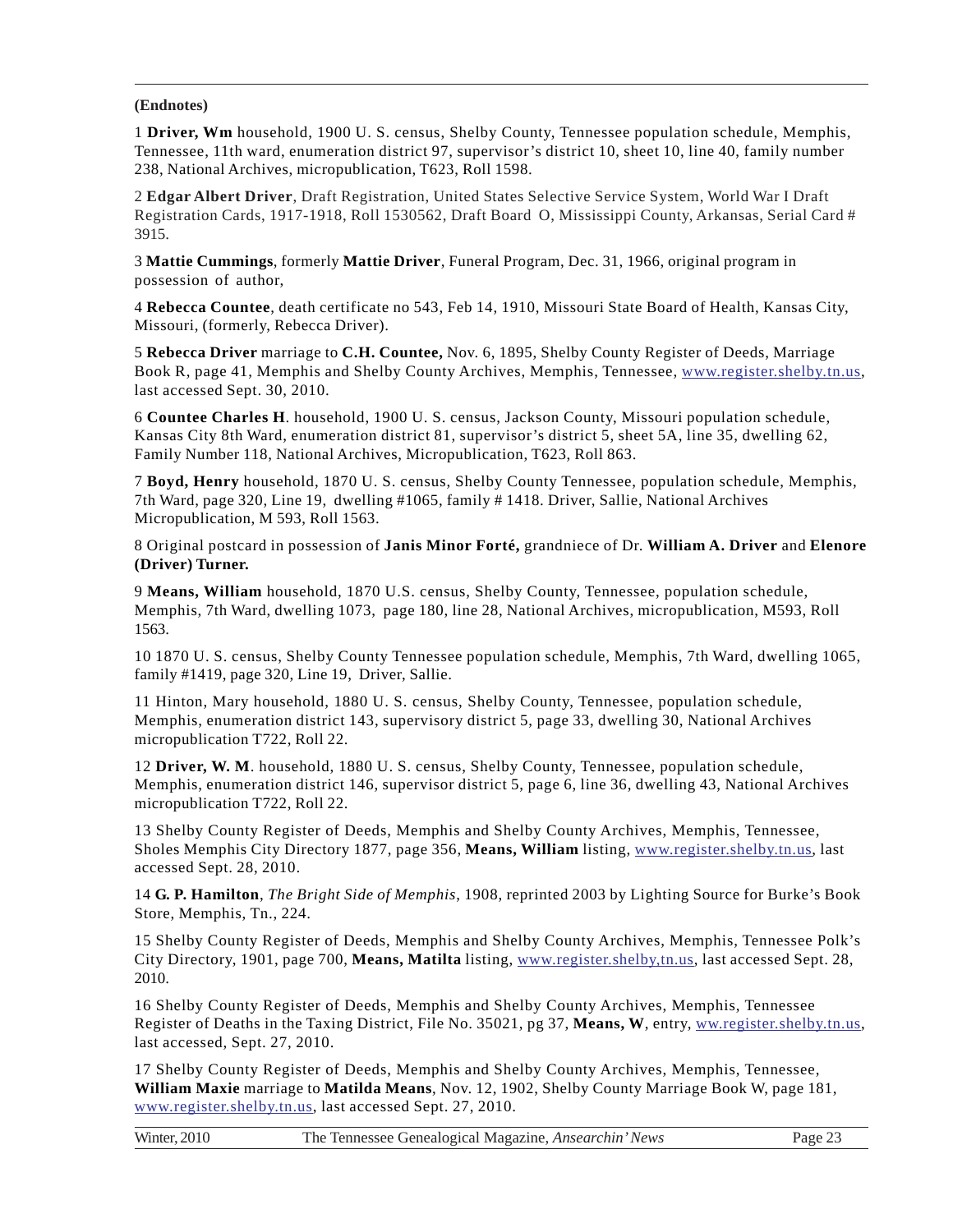# *The Cumberland Chronicle*



*The Cumberland Chronicle* Huntsville, Scott County, Tennessee continued from *Ansearchin' News* 57-2 Transcribed by Loretta Bailey Glen Mary News

Capt**. E. A. Sherman** of Covington, Ky. and Mr. **Adam Wahls** of Cincinnati and Dr. **Kehol** of Lexington returned to their homes after a pleasant fishing trip.

Miss **Dulcie Bagley** returned Monday after a short visit to her sister Mrs. **Sherman Rosser** at Oneida.

**Wm. Munford** returned Thursday from visiting his daughters **Vera** and **Allie** who are attending school in Nashville.

Saturday November 13, 1897.

Mrs. **M. A. Voss** and daughter Mrs. **Walker** were over from Helenwood yesterday.

**W. T. Hurtt,** Professor of Nettle Cove Academy is attending the Huntsville High School.

**R. N. Payne** of Knoxville was registered at the Brassfield House yesterday.

**John Pemberton** has been attending court this week.

**John Todd** of Elgin was in town Thursday.

J**oe Walker** of Maryville was in town yesterday and paid for the Chronicle a year in advance.

Mr. **M. S. Ryan** and daughter Miss **Octava Ryan** are visiting their brother **Joe Ryan** of this place.

**C. C. Seston** was over from Oneida Thursday.

**Geo. T. McCravey** was up from New River this week.

Glen Mary News



**Robt. Burton** has been on the sick list this week. Miss **Josie Rogers** gave a birthday party Thursday.

Mrs. **John Malyneaux** will leave in a few days with **Thomas Malyneaux** for England for a short visit.

**E. B. Guion** is contemplating opening a grading school at Sunbright this coming year.

Mr. **Appleton,** President of Glen Mary Coal & Coke Co. was down from Lexington this week. Helenwood Adds Another Victim to Her List. **Maynard Cecil** is shot and killed by his cousin **Scott Keeton.** On last Wednesday afternoon about 4 o'clock, **Maynard Cecil** and **I. S. Reed** had a misunderstanding, thought to have been the result of whiskey. **Cecil** threatened to shoot **Reed,** but friends interferred. About this time a south bound passenger train arrived, and on it was Deputy Sheriff, **Scott Keeton** who said as he got off the train, he saw **Maynard Cecil** in the act of shooting **Ike Reed.** He told him to stop and give up his pistol, but instead of giving it up, he claims **Cecil** turned it on him , firing twice before **Keeton** could get his pistol out. When **Keeton** fired, he hit **Cecil**, killing him instantly, using a forty-five instead of a thirty-eight. While this is what **Keeton** says, others say the larger pistol was fired first. **Maynard Cecil** is the son of Squire **William Cecil** and he has had four sons killed in the same town.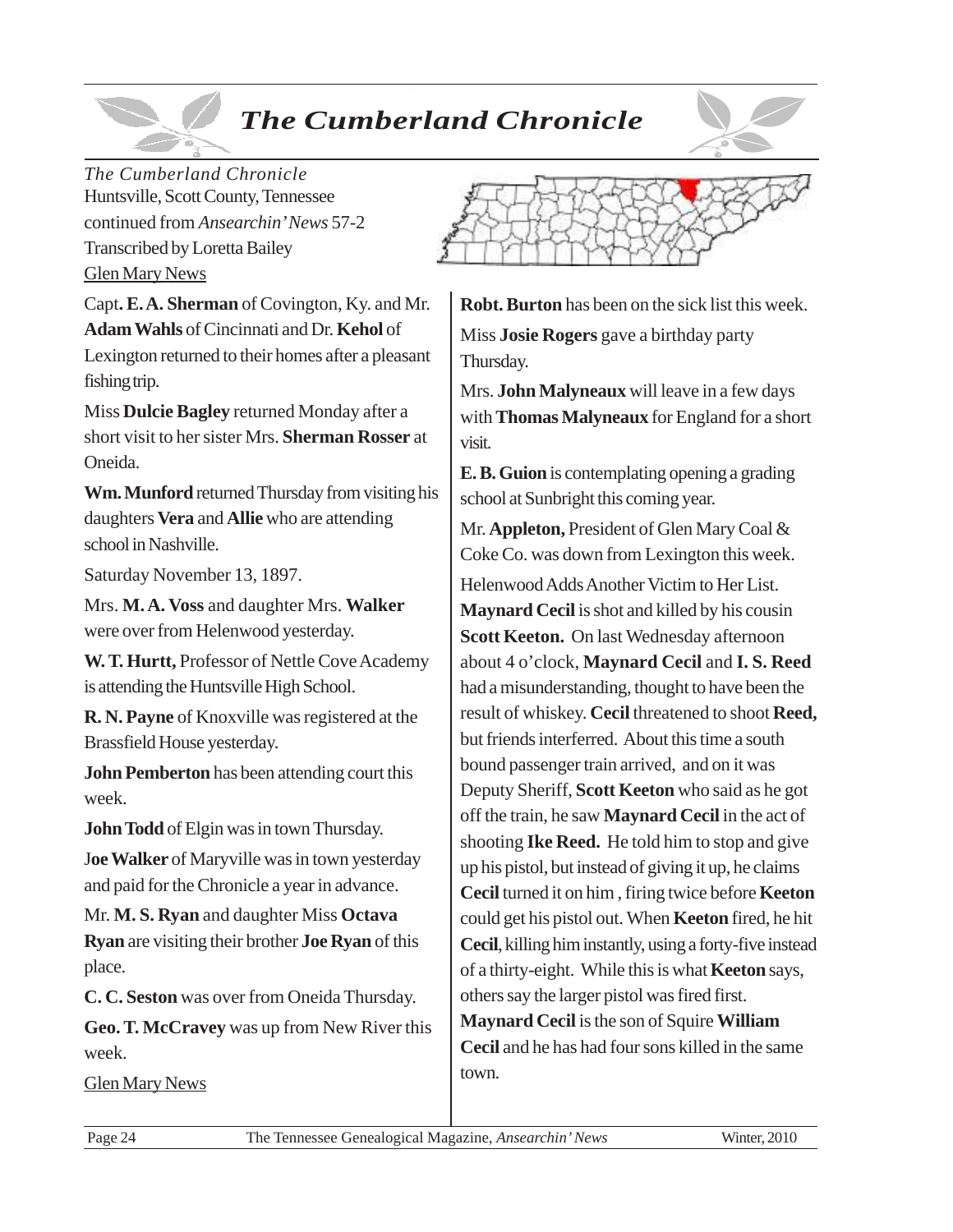The case of the State against **J. F. Hughett** and **John David** charged with the murder of **J. H. Pemberton** and his son, **Lewis** was taken up Wednesday morning, but on Saturday morning only a jury of nine people had been selected.

### Court proceedings

The Circuit Court met at this place last Monday, Judge **Blair** presiding and Att. Gen. **Owings** prosecuting. The following business had been transacted up to the time of going to press.

**John Yancey,** embezzlement, continued.

**Granville Slaven** contempt of court, dismissed. **John Terry,** murder, passed until Tuesday of next week.

**Wash Freels** et al gaming, dismissed.

**J. F. Hughett**, felonious assault, passed until Wednesday next week.

**Richard Jones**, selling whiskey, acquitted.

**Milton Walker**, carrying pistol, fined \$50.

**Tas. Wilhite,** carrying pistol, nolli on costs.

**Tobe Wilson,** et al trespass, continued.

**Joseph Asher,** selling whiskey, continued.

**J. H. Jeffers,** carrying weapons, forfeiture

**Sterling Stephens,** contempt of court, dismissed.

**Charles Standfield,** contempt of court, nolli on costs.

**Tas. Walker,** selling whisley, passed until next week.

**M. D. Newport**,selling whiskey, continued.

**Riley Sexton,** selling whiskey, passed until next term.

**John Viles,** selling whisley, continued.

**Bug Viles,** carrying pistol and selling whiskey, continued.

**Charles Standfield,** carrying pistol, nolli on costs.

**Marion Phillips,** carrying pistol, passed until next week.

**Dudley Murphy,** carrying pistol, continued. **Bill Baker**, carrying arms, nolli on costs.

**Lewis Drawn**, carrying pistol, continued.

**Joe Ryan** carrying pistol, fined \$50 fine, suspended four months.

**Frank Hughett,** carrying pistol, dismissed.

**Handy Sanders,** carrying pistol, nolli on costs **Susan B. Lewallen**, disturbing public worship, not guilty.

**Jack Heaps,** carrying pistol, continued.

**Everett Murphy**, forfeiture, nolli on costs.

**Albert Murphy**, forfeiture, nolli on costs.

**Dan Streenk,** disturbing public worship, nolli on costs.

The following attorneys, other than the local bar, have attended court his week. **J. E. Fulton,** Sunbright, **J. H.** & **Freeman Lewellyn, S. H.** and **J. W. Staples**, Wartburg, Judge **D. K. Young,** Sweetwater, **Beaty Cecil** and **Joel Robinson,** New River, **H. P. Stephens,** Harriman, **John F. McCutt** & **F. D. Owings,** Rockwood, **H. K. Trammell,** Jelico, **B. L. Reseden,** Horse Shoe Bend, **J. M. Newport,** Cordell, Judge **J. C. Parker, B. P. Smith** and **J. J. Newport,** Helenwood and **John I. Cox,** Bristol.

Saturday December 4 1897.

**John C. Evans** of Knoxville was in town the first of the week.

**Ole Slaven** was in town last week and informs us he dug twenty one large Irish potatoes out of one hill. He said three quarters of an acre yielded 189 bushels.

**Joe Phillips**, our printer has been on the sick list the last ten days. **continued next page**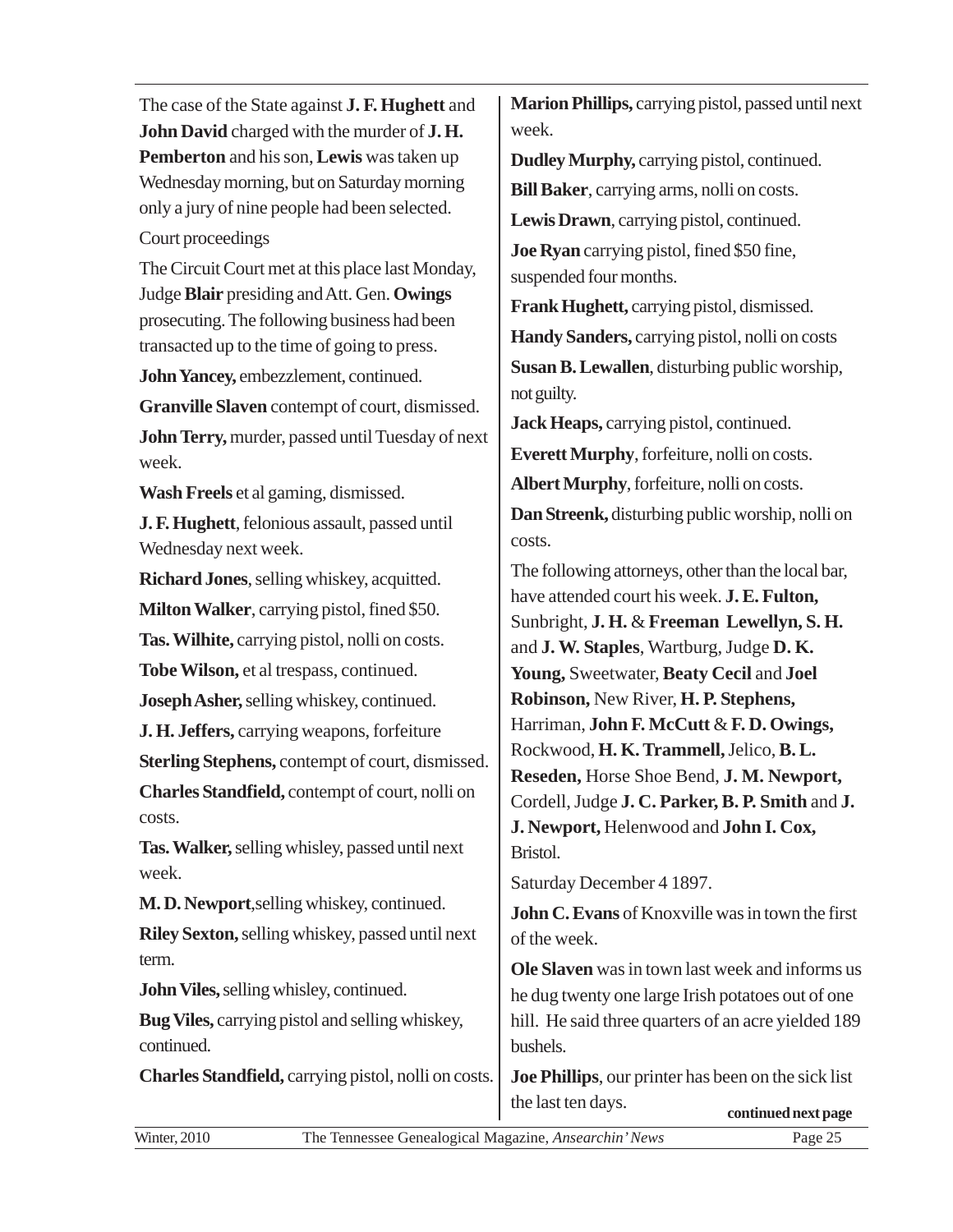| The two negroes, Wm. Delaney and John                   | I. S. Reed expects to have his new house              |
|---------------------------------------------------------|-------------------------------------------------------|
| Sewell who were convicted last term of carrying a       | completed in the near future.                         |
| pistol and shooting with intent to kill, broke jail the | J. C. Parker is having some improvements made         |
| 24th of November and made their escape.                 | at the Post Office this week.                         |
| Mrs. Melissa Duncan died at home in New                 | <b>B. B. Byrd</b> began a subscription school at this |
| River last Saturday night, and was buried at he         | place Monday.                                         |
| family burying ground at Helenwood Monday.              | Saturday December 18, 1897.                           |
| Mrs. Duncan was related to the best families in         | <b>Winfield News</b>                                  |
| the County. <b>R. Hurtt</b> & family, Dr. & Mrs.        | Old Uncle Sam Waters came down from                   |
| Berry, W. H. Buttram & family and Mrs. Evans            | Kentucky the first of the week and while here, our    |
| attended the funeral.                                   | cousin Geo. Simpson attached his house on             |
| <b>Winfield Notes</b>                                   | account he owed Ike Jones for ten months or           |
| John Brown was tried for a misdemeaner and              | more.                                                 |
| acquitted.                                              | <b>Scaley Gran</b> was in town this week.             |
| Dr. J. H. Hatfield, Mr. & Mrs. Dorman and               | Bill Smither, living near here, has one of the        |
| others went to Cincinnati on the excursion              | greatest freaks, that is his squalling qualities as a |
| Saturday night.                                         | cat. He can certainly make two cats that fight        |
| J. M. Jones returned from Cincinnati Monday.            | ashamed of themselves.                                |
| <b>Scaley Dick</b> was in town Tuesday.                 | M. Cecil was in town Sunday.                          |
| <b>Charles McKnight of Monticello is here trying to</b> | Saturday January 22, 1898                             |
| fill the people's mouth.                                | Deputy Sheriff J. F. Hatfield of Norma was in         |
| Rev. Scaley preached an able serman at the              | town yesterday.                                       |
| church house last night.                                | Mrs. D.A. Davis who has been visiting her             |
| Saturday December 11, 1897                              | mother Mrs. McDonald of this place returned to        |
| H. M. Robbins, Mr. Kesterched and W. N.                 | Somerset, Kentucky Friday.                            |
| <b>Melton</b> were up from Robbins Monday.              | Hon. B. P. Smith was over from Helenwood              |
| Linder S. Sexton was in Robbins Thursday.               | yesterday.                                            |
| <b>Riley Phillips</b> was in New River Wednesday.       | <b>Charley Blevins</b> was up from Fronia Monday      |
| Mynatt Leach, the murderer of John D. Heck              | and Tuesday.                                          |
| was hanged at Clinton last Tuesday. W. H.               | James Sexton of Bowl, TN. was in town                 |
| Buttram and James Keathley and Sheriff J.R.             | Monday.                                               |
| Goad of this place were present. Sheriff                | Sheriff Goad and Deputy Sheriff Russell were in       |
| DeMarcus who executed Leach and Sheriff                 | Robbins Friday.                                       |
| Goad to assist him.                                     | Helenwood Happenings.                                 |
| <b>Helenwood News</b>                                   | John W. Staples of Wartburg and J. E. Fulton          |
| H. K. Pembertonn has begun work on her new              | of Sunbright were in Helenwood this week.             |
| store.                                                  |                                                       |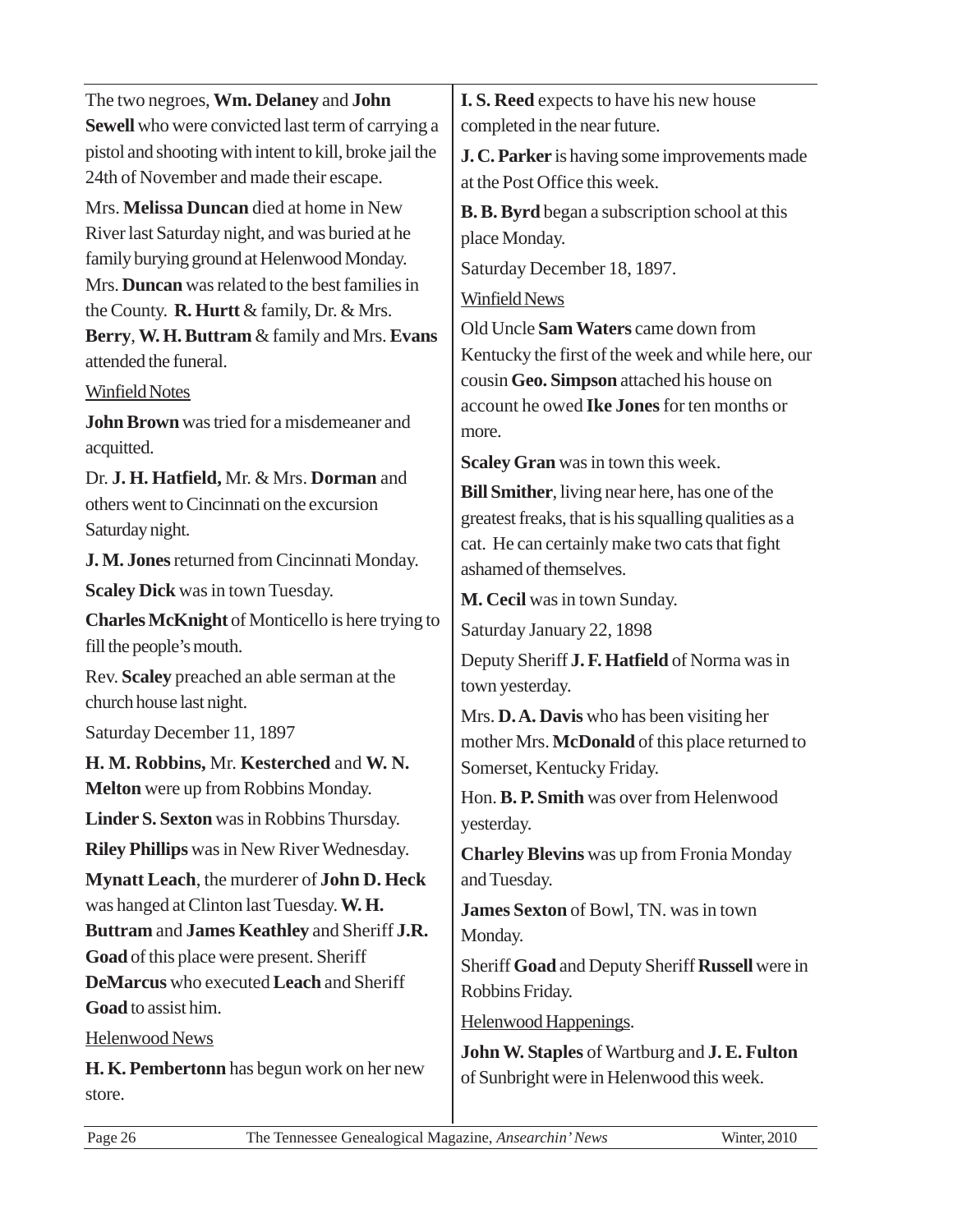| <b>John Toomey</b> of this place took a trip to Flat                                                                                                                                                                                       | Mrs. John Toomey and little Edson spent several                                                                                                                                                                              |
|--------------------------------------------------------------------------------------------------------------------------------------------------------------------------------------------------------------------------------------------|------------------------------------------------------------------------------------------------------------------------------------------------------------------------------------------------------------------------------|
| Rock this week.                                                                                                                                                                                                                            | days last week with her parents Mr. & Mrs. Riley                                                                                                                                                                             |
| Judge J. C. Parker went to Winfield Friday.                                                                                                                                                                                                | Phillips.                                                                                                                                                                                                                    |
| Joel Robinson of New River was in Helenwood                                                                                                                                                                                                | James H. Wardle, Post Office Inspector for this                                                                                                                                                                              |
| this week.                                                                                                                                                                                                                                 | district was in town Thursday.                                                                                                                                                                                               |
| Deputy Sheriff A. J. Thomas brought Thomas                                                                                                                                                                                                 | Miss Mary E. Caldwell, a popular teacher at the                                                                                                                                                                              |
| <b>Boyatt</b> to jail Monday on a charge of house                                                                                                                                                                                          | Academy left for home near Maryville. She was                                                                                                                                                                                |
| breaking. He is charged with entering the mill of                                                                                                                                                                                          | accompanied by her sister Miss Ollie Caldwell                                                                                                                                                                                |
| Calvin Thomas, Sr. on Williams Creek about                                                                                                                                                                                                 | and Mrs. Evans of Cincinnati.                                                                                                                                                                                                |
| three weeks ago and stealing a bag of meal. He                                                                                                                                                                                             | Harvey Phillips aged 89 years died in this city                                                                                                                                                                              |
| was tried before Esq. Geo. W. Litton of the first                                                                                                                                                                                          | Friday, April 5, 1998 from dropsy after an illness                                                                                                                                                                           |
| District who held him over to court and fixed his                                                                                                                                                                                          | of eight months. He was born in Scott County and                                                                                                                                                                             |
| bond at \$500 in default of which he was sent to                                                                                                                                                                                           | was a lifelong resident of Huntsville.                                                                                                                                                                                       |
| jail.                                                                                                                                                                                                                                      | <b>Winfield News</b>                                                                                                                                                                                                         |
| Winfield News                                                                                                                                                                                                                              | Geo. King was up from Oneita the first of the                                                                                                                                                                                |
| F. M. Ross and Big Ike Jones with Geo.                                                                                                                                                                                                     | week.                                                                                                                                                                                                                        |
| <b>Simpson as Manager, Marson Jones</b>                                                                                                                                                                                                    | Black Gran Chitwood was in town Wednesday                                                                                                                                                                                    |
| Superintendent are opening up quite a mine at this                                                                                                                                                                                         | Mr. C. W. Murphy is visiting friends at this place.                                                                                                                                                                          |
| place.<br>Walter Sharp will start soon for Klondyke where<br>he intends striking it rich.                                                                                                                                                  | New River<br>Capt. C. P. Russell has returned home.                                                                                                                                                                          |
| R. C. Cecil will represent Helenwood Lodge at                                                                                                                                                                                              | Dr, David Reese was here last week doing dental                                                                                                                                                                              |
| the setting of the Grand Lodge in Nashville January                                                                                                                                                                                        | work.                                                                                                                                                                                                                        |
| 26, 1898.                                                                                                                                                                                                                                  | Miss Susan Stanberry and Misses West were                                                                                                                                                                                    |
| Joel Reed and R. S. Marcum of Oneida were in                                                                                                                                                                                               | present at the Box Supper.                                                                                                                                                                                                   |
| town Monday.                                                                                                                                                                                                                               | Prof. D. R. Case and family moved to Oneida                                                                                                                                                                                  |
| Saturday April 16, 1898                                                                                                                                                                                                                    | Thurdsay.                                                                                                                                                                                                                    |
| F. M. Chambers of Bowl was in town yesterday.                                                                                                                                                                                              | <b>Gum Fork News</b>                                                                                                                                                                                                         |
| Doc Russell of Almy was among our visitors this                                                                                                                                                                                            | <b>Bob Chitwood</b> says there will be no war.                                                                                                                                                                               |
| week.<br>W. R. Posey of Proctor made a business trip to<br>Huntsville Thursday.<br>John U. Chambers of Buffalo was among friends<br>here yesterday.<br>J. R. Goad has moved into the Buttram house,<br>formerly occupied by H. Clay James. | <b>Melton Baker</b> is very popular at <b>Joseph</b><br>Marcums.<br>Rev. Jim Wilson was in Knoxville the first of the<br>week.<br>Messrs. Bailey Stanley and David Trammell of<br>Pleasant Grove were over to church Sunday. |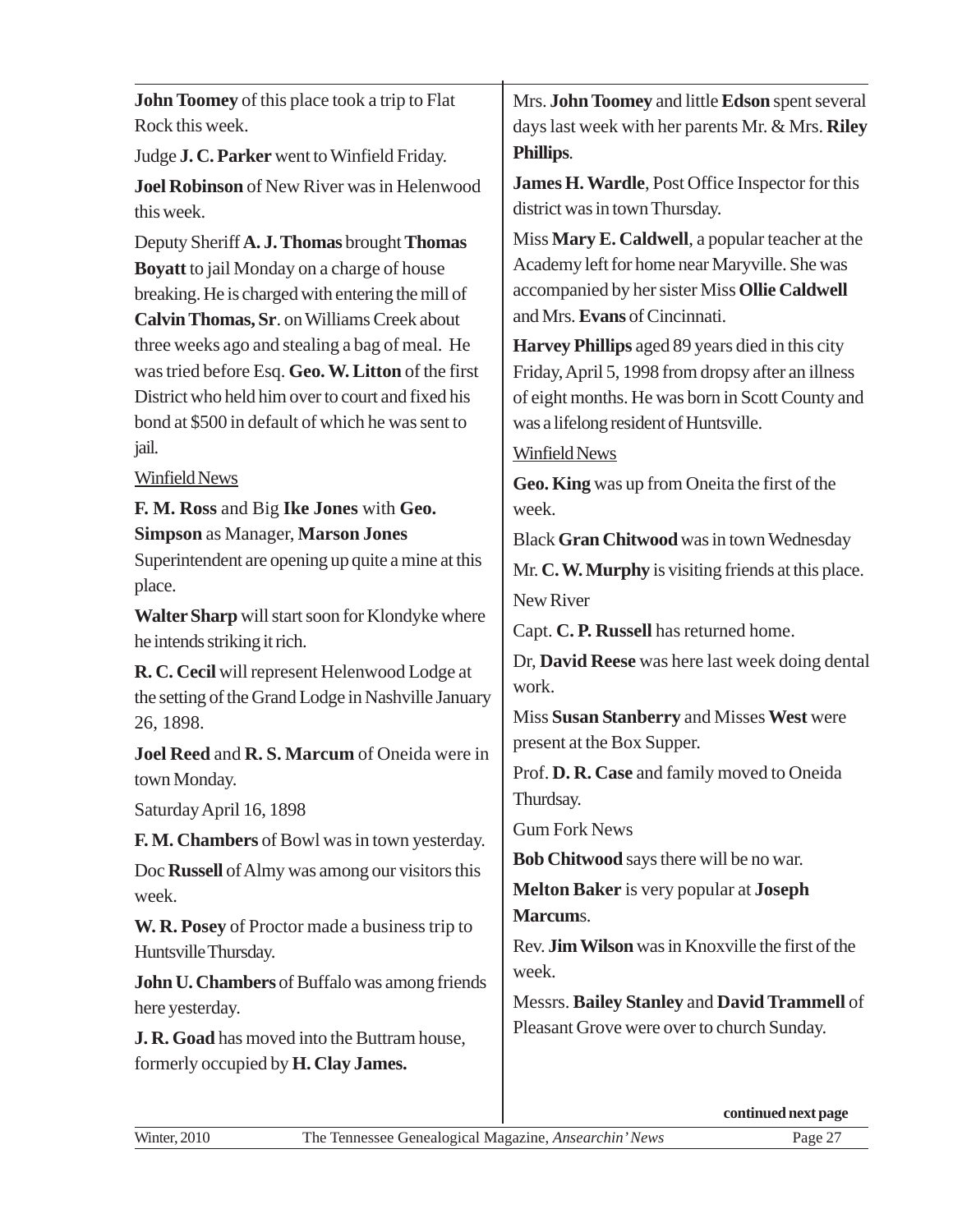| Saturday May 7, 1898                                                                                        | <b>Joseph Hofford and Carty Carney</b>                        |  |
|-------------------------------------------------------------------------------------------------------------|---------------------------------------------------------------|--|
| Joel Parker of near Rugby was in town Monday.                                                               | <b>Phillip Terry and Mary Hatfield</b>                        |  |
| Attorney W. M. York left an order with us this                                                              | <b>Transfers of Real Estate</b>                               |  |
| week for some job printing.                                                                                 | E.A. Hammon to Fannie Hammon, exchange                        |  |
| Rev. S. M. Cook of Kentucky was the guest of                                                                | 9th Dist.                                                     |  |
| Rev. Arno Moore Tuesday.                                                                                    | J.A. Williams to Ebenezer Human, exchange of                  |  |
| Judge B. L. Riseden of Horse Shoe Bend spent                                                                | property 9th Dist.                                            |  |
| several days here this week.                                                                                | W.H. Buttram $C \& M$ to Thos. Begley 56 acres                |  |
| Geo. Cross, J. M. Newport and W. S. Harness                                                                 | \$50.                                                         |  |
| of Cordell were in town Monday.                                                                             | <b>John Wilkson &amp; heirs to W.S. Wilson - 8th</b>          |  |
| It is reported that W. S. Atkins beat the record on                                                         | Dist. \$25.                                                   |  |
| the Paint Rock Bycycle track.                                                                               | <b>Sanders Foster to Samuel V. Murphy 5000</b>                |  |
| <b>Marion Foster</b> is doing guard duty over the                                                           | acres First Dist.                                             |  |
| prisoners who are working on the public road.                                                               | Harvey Phillips to Samuel V. Murphy 5000                      |  |
| John Fetterman, Andy Thomas and James                                                                       | acres 4th Dist.                                               |  |
| Sharp of Oneida attended County Court here                                                                  | Sanders Foster to S.V., Murphy 250 acres 4th                  |  |
| Monday.                                                                                                     | Dist.                                                         |  |
| <b>Ruf. Keathley</b> of New River spent several days<br>here this week, the guest of his brother <b>Jim</b> | John Crabtree to Daniel Phillips 50 acres 6th<br>Dist. \$100. |  |
| <b>Keathley.</b>                                                                                            |                                                               |  |
| Mrs. W. M. Sprankle and little grand-daughter                                                               | James M. Dickey to Ulysses B. Kellogg 500<br>acres \$150.     |  |
| Susette Schultz were over from Helenwood.                                                                   | John Phillips to Aleck Hughett, town lot.                     |  |
| Marriage Licenses                                                                                           | Mary K. Martin to W. E. McAlpin, exch. of                     |  |
| The following marriage licenses were issued during                                                          | property                                                      |  |
| the month of April:                                                                                         | Centers Keeton to Ridgeway Sprinkle & Co.                     |  |
| Wm. H. Marcum and Luella Litton                                                                             | 80 acres \$100.                                               |  |
| <b>Campbell Reed and Rebecca Stanley</b>                                                                    | Eliza Ott to John H. C. Ott — acres 3rd Dist.                 |  |
| <b>Henry Brown and Annie Fults.</b>                                                                         | W. R. Posey to W. J. Jeffers — acres 6th                      |  |
| Louis C. Bauswell and Mary E. Hunnicutt                                                                     | Dist., exch. property.                                        |  |
| <b>Henry Hawn and Maggie McCoy</b>                                                                          | John W. Fiedler to Samuel J. Albertson -                      |  |
| <b>James M. Stockwell and Martha Walker</b>                                                                 | acres 3rd Dist. \$50.                                         |  |
| <b>Thomas Stephens and Susanna Blankenship</b>                                                              | J. C. Homby to W.A. Miller, 42 acres 3rd Dist.                |  |
| <b>Franklin Summers and Martha Dexter</b>                                                                   | \$215.                                                        |  |
| <b>Jesse H. Burchfield and Luverna Lawson</b>                                                               | <b>J. F. Crost to L. C. Stanley</b> — acres 6th Dist.         |  |
|                                                                                                             | \$57.                                                         |  |
| <b>Nickie Strunk and Elizabeth Spradlin</b>                                                                 | <b>P. M. Wright to Eli Murphy</b> — acres 8th Dist.           |  |
|                                                                                                             | \$50.                                                         |  |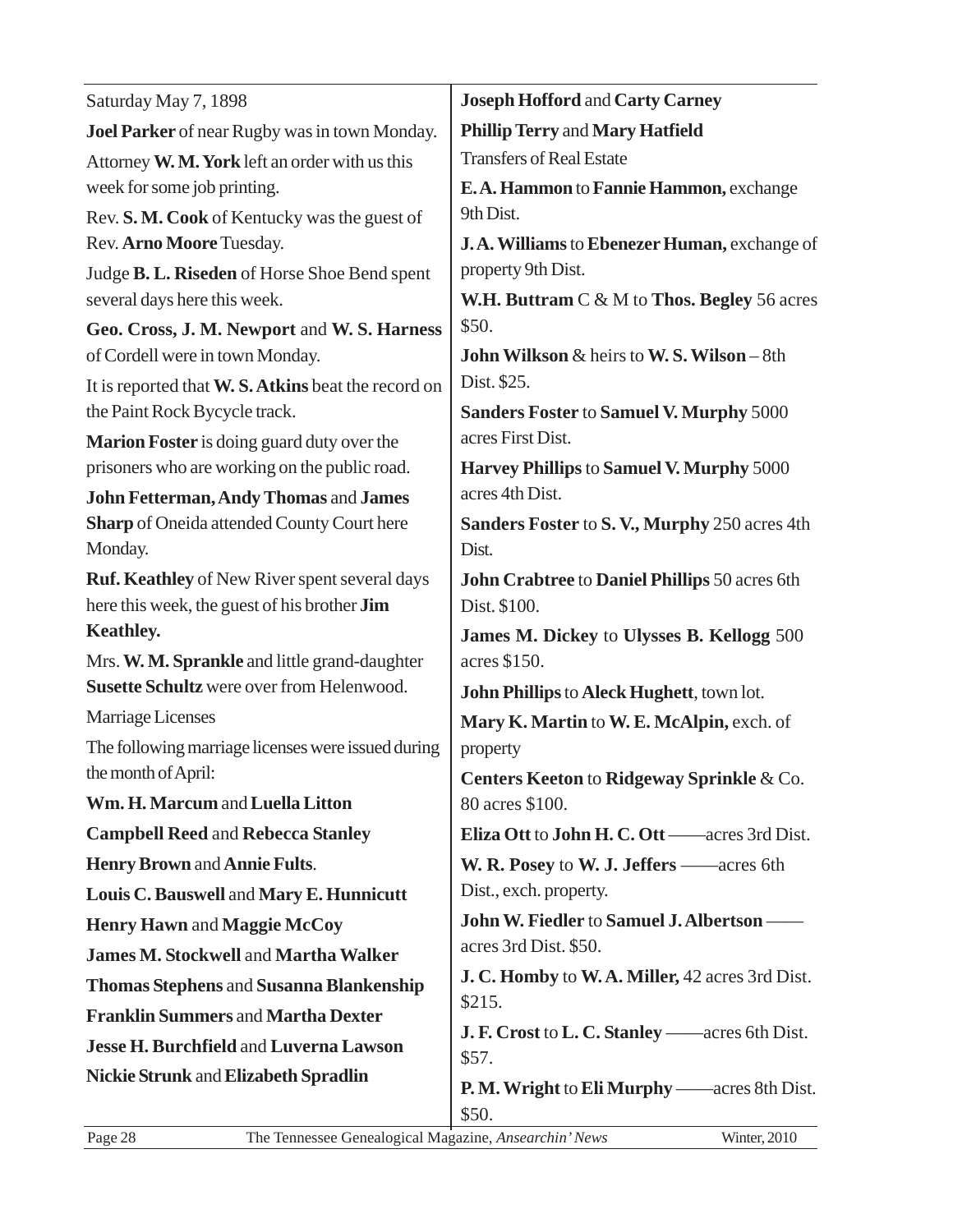| Asa H. Chirpening to C. F. Weitzel, exch. of                          | R. L. Shoopman of Somerset, Ky. was in town             |
|-----------------------------------------------------------------------|---------------------------------------------------------|
| property.                                                             | Sunday.                                                 |
| Geo. P. Sanders to Ella Williams, exch. of                            | Wm. Spurling is building an addition to his house.      |
| property.                                                             | <b>Robbins</b>                                          |
| Geo. P. Sanders to Emma Cockrell, exch. of                            | Married at the residence of the bride's parents,        |
| property.                                                             | Carty, daughter of Henry & Mrs. Carney and              |
| Geo. P. Sanders to Amy M. Williams - exch. of                         | Joseph Hofford at 10 A.M. Sunday by Squire              |
| property.                                                             | Llewellen.                                              |
| Riley Boyer to Fritz Sanders 5000 acres -                             | R. C. Garrett left Tuesday for Thompson, Ala.           |
| \$5000.                                                               | Mr. & Mrs. <b>B. L. Hood</b> left Tuesday evening for   |
| W. R. Landrum to C. C. Musgrove —acres 8th                            | Chattanooga.                                            |
| Dist.\$800.                                                           | Miss Cora Ellar and Martin McNamara spent               |
| A. L. Pemberton to H. K. Pemberton - acres                            | Sunday with Rugby friends.                              |
| 2nd Dist.                                                             | <b>Gum Fork</b>                                         |
| Helenwood                                                             | <b>John Wright</b> of Jellico Mountain says he is going |
| Luther M. Parker, Private Secretary of                                | next week to help the Cubans fight the Spanish.         |
| Paymaster in Marshal Austin's office in Knoxville                     | Wm. H.Tramell of Layford, Ky. was visiting here         |
| is here for a short visit with his parents Mr. & Mrs.                 | this week.                                              |
| J.C.Parker.                                                           | Joe Cricillis of Bush Grove attended Sunday             |
| Bob Phillips bought the Blankenship Grist Mill.                       | School here Sunday.                                     |
| F. M. Strunk and Scott Keeton went to the Falls                       | <b>Bud Lovett</b> of Layford, Ky. was over Monday to    |
| last week on a fishing trip.                                          | see his best girl.                                      |
| John M. Davis, a prominent lawyer of Wartburg                         | Winfield                                                |
| was here on legal business.                                           | Dudie Marion has moved to the country and has           |
| J. M. Hamby of Melrose visited Helenwood                              | rented his town property to <b>M. Phillips</b> who      |
| Sunday, guest of <b>John Toomey.</b>                                  | intends merchandising.                                  |
| G. W. Chandler, Esq. of Harriman was in                               | Master Charlie and Deleon Cecil went fishing            |
| Helenwood Thursday.                                                   | the first of the week.                                  |
| Ike Reed says the man Dewey can whip the                              | Sally Murphy was in town the first of the week.         |
| Spanishers in two weeks.                                              | Saturday May 14, 1898.                                  |
| New River                                                             | <b>Leonard Jeffers</b> was in Helenwood Tuesday.        |
| T. H. Welch, one section foreman has moved to                         | Joseph Ryan has returned from a visit to                |
| Sunbright.                                                            | Kentucky.                                               |
| Mrs. Buckner of Monteray is visiting her daughtr                      | Work on Alvis Jeffers cottage is progressing            |
| Mrs. Wm. Watson.                                                      | rapidly.                                                |
| Mrs. Harmon of Oakdale is visiting her daughter                       |                                                         |
| Mrs. Joel Robinson.                                                   | continued next page                                     |
| The Tennessee Genealogical Magazine, Ansearchin' News<br>Winter, 2010 | Page 29                                                 |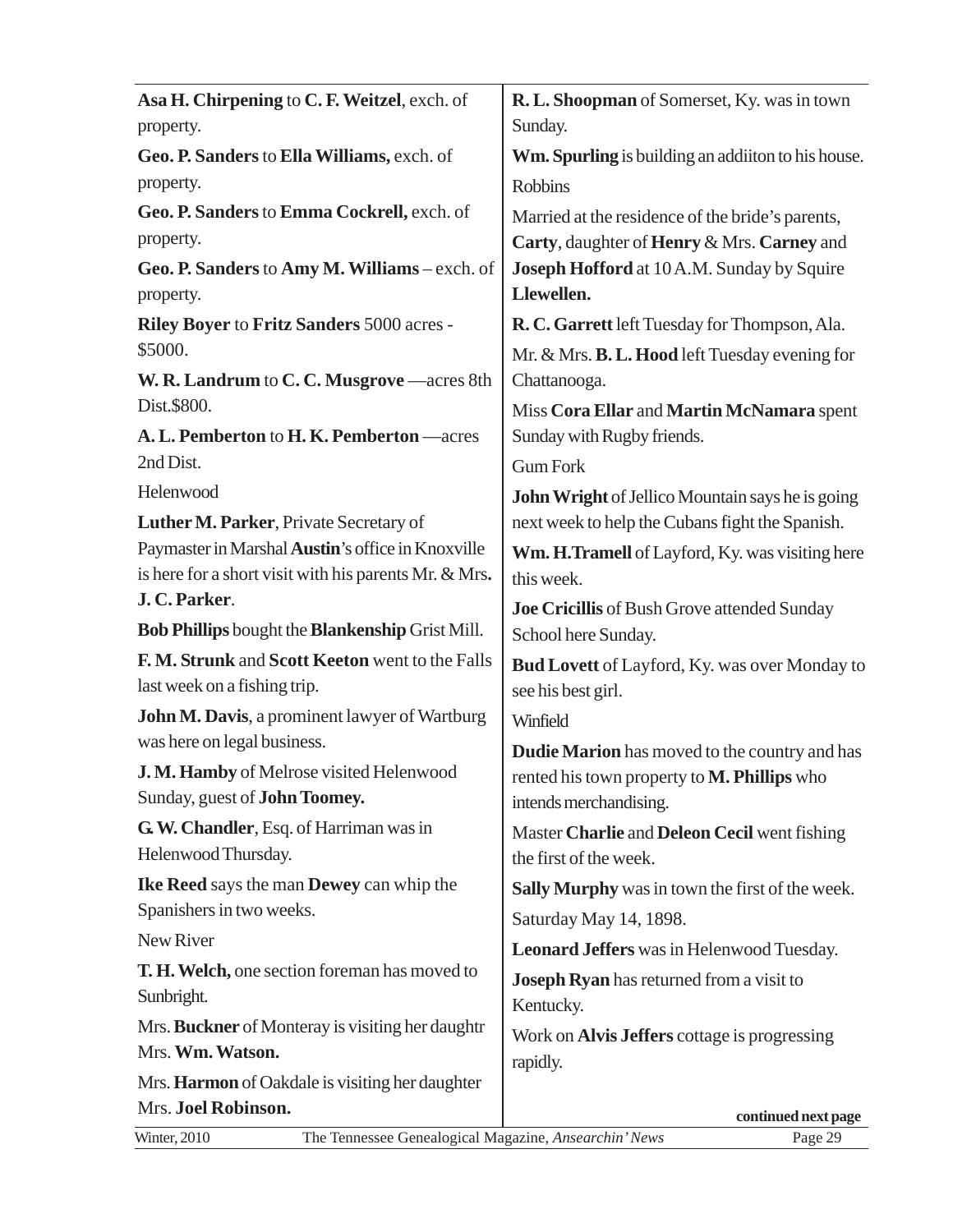| Misses Ruth Harvey and Flora Keen drove                                                                                                           | Saturday May 28,1898.                                                                                                            |
|---------------------------------------------------------------------------------------------------------------------------------------------------|----------------------------------------------------------------------------------------------------------------------------------|
| over from New River Wednesday.                                                                                                                    | Miss Taria Phillips was in Helenwood Monday.                                                                                     |
| Thomas Butler and Sim Lavender of Elgin,                                                                                                          | Dan Thompson of Brimstone was in town                                                                                            |
| Tenn. were in town Tuesday and Wednesday.                                                                                                         | Wednesday.                                                                                                                       |
| Charnette Jane, wife of Frank Cross of Buffalo<br>died Tuesday nite after an illness of two years from<br>consumption.                            | Scott Harness of Cordell visited friends here<br>Thursday.<br>Mrs. Martha Dick and son Ike Craig of Oneida                       |
| The sad news of the death of Belle Shadoin in<br>Somerset, Kentucky Monday morning reached<br>here Tuesday.                                       | spent Saturday with Riley Phillips family.<br>John I. Cox of Bristol was here on business                                        |
| Marriage Licenses                                                                                                                                 | Saturday.                                                                                                                        |
| The following marriage licenses have been issued<br>since the last issue.                                                                         | Newt McDonald intends to build an addition and<br>make some repairs on his house.                                                |
| <b>Joe Collins and Viola Byrd</b>                                                                                                                 | J. E. Goddard of Knoxville was in town Thursday                                                                                  |
| <b>Jesse Powers and Nellie Craft</b>                                                                                                              | and collected revenue on six barrels of whiskey.                                                                                 |
|                                                                                                                                                   | Tom Phillips Raises a Squad - After the train left,                                                                              |
| <b>Jacob Chambers and Rosetta Hicks</b>                                                                                                           | Tom Phillips determined to organize a squad of<br>men to follow his friends to Nashville. He secured                             |
| Helenwood                                                                                                                                         | fourteen volunteers, and telegraphed Governor                                                                                    |
| Miss Amelia G. Smith was visiting friends in<br>Huntsville.                                                                                       | Taylor for transportation. They left on the south                                                                                |
| R. C. Cecil, Post Master of Winfield was here on                                                                                                  | bound train Tuesday afternoon. The following is a                                                                                |
| Tuesday.                                                                                                                                          | complete list of volunteers.(editor's note: forty in                                                                             |
| John Stonecypher of Robbins visited relatives                                                                                                     | number) John Phillips, Dan Webb, T.M.                                                                                            |
| here Sunday.                                                                                                                                      | Wright, Martin Jack, Joe Phillips, Fred                                                                                          |
| Judge Parker was in Harriman Wednesday on                                                                                                         | Phillips, Sanders Newport, Jay Byrd,                                                                                             |
| legal business.                                                                                                                                   | <b>Sylvester Potter, John Padget, Jr., James</b><br>Keeton, Denton Owens, Richard Hatfield,                                      |
| Winfield                                                                                                                                          | Mitchel Cecil, R. D. Stpehens, R. D. Kitton,                                                                                     |
| Miss Mary Baker and Viona Creekmore, while                                                                                                        | J. P. Kelly, Joe Shoopman, Pitney Phillips,                                                                                      |
| out boat riding with a couple of young fellows in<br>the pond at Glen Mary Sunday were thrown out,<br>by the boat being upset, and barely escaped | <b>John Phillips, Ernest Stephens, James</b><br>Waters, Wm. Mannis, Flem Duncan, Hendson<br>Keeton, A. Hembree, John Sexton, Ed. |
| drowning.                                                                                                                                         | Chitwood, Thos. Phillips, Balfour McDonald,                                                                                      |
| John Van Winkle of Danville, Ky. was here the                                                                                                     | Millard Newport, W. R. Boyatt, J. S. Boyatt,                                                                                     |
| first of the week looking after his real estate<br>interests.                                                                                     | <b>Matthew Ross, James Chambers, Simon</b><br>Thompson, Sile Maiden, Wm. Wallace, Josiah                                         |
| Joe Wright and Pheroah Wright were in town<br>the first of the week.                                                                              | Phillips, Jas. Cook.                                                                                                             |
|                                                                                                                                                   |                                                                                                                                  |

 $\overline{a}$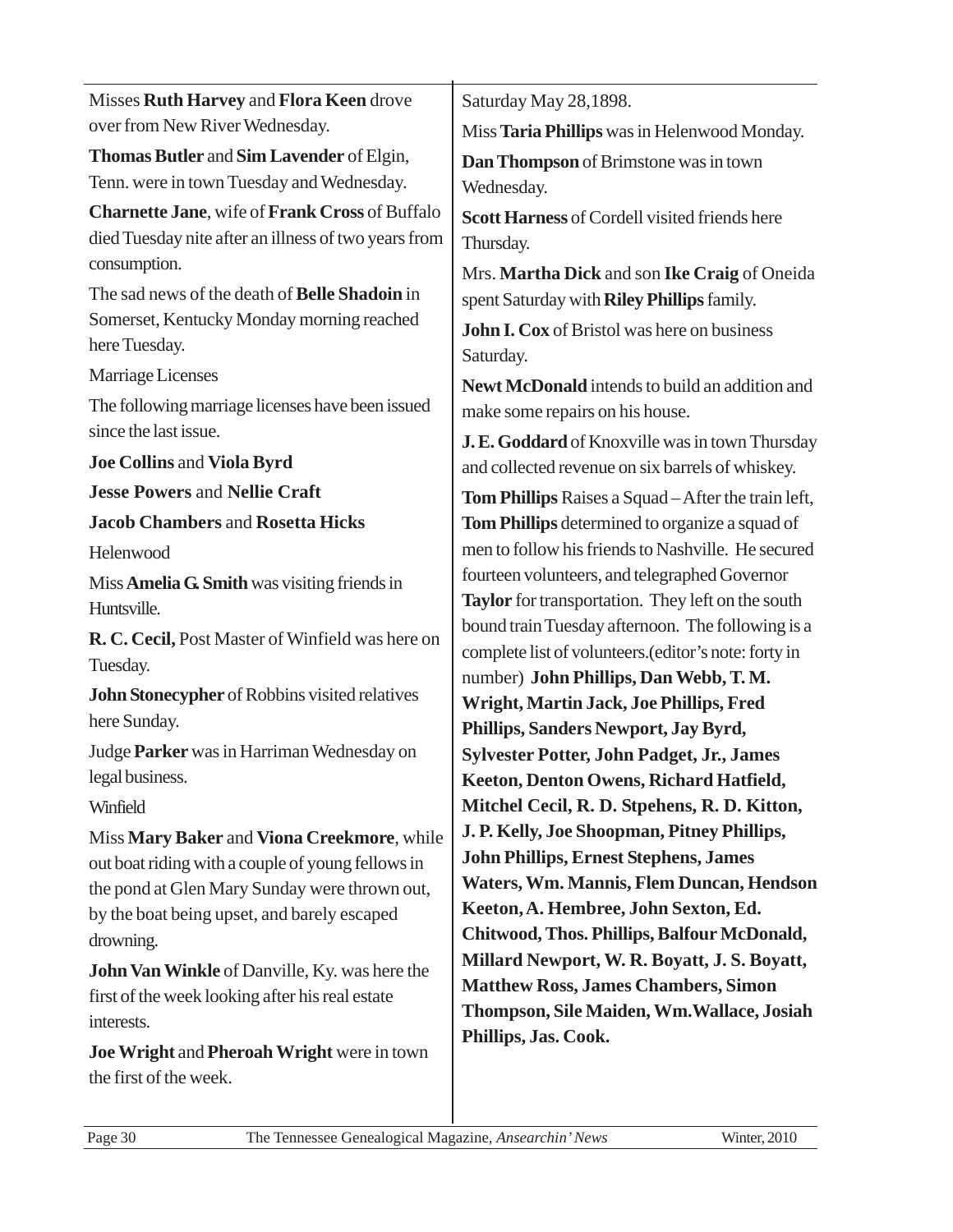### Helenwood

| Helenwood                                         | more of our citizens attended the baptism at             |  |  |
|---------------------------------------------------|----------------------------------------------------------|--|--|
| Sheriff J. R. Goad, Judge W. H. Potter, E. S.     | Oneida Sunday.                                           |  |  |
| Boshears, Deputy Bill Russell, D. C.              | Capt. J. E. Fulton of Sunbright who has been             |  |  |
| <b>Chambers and James Foster visited our town</b> | here for several days getting up a company of            |  |  |
| this week.                                        | Scott County boys, says he has already a full            |  |  |
| W. H. Carson of Wilmore, Ky. was here visiting    | company, and left last night for Nashville.              |  |  |
| his brothers Bailey and Lee Carson on             | New River                                                |  |  |
| Wednesday.                                        | John Murley and John Duncan are in the sick              |  |  |
| Jolen W. Staples recruiting officer of Wartburg   | list.                                                    |  |  |
| was in Helenwood Sunday and Monday.               | Rev. Lindsay Cooper of Massy Creek was in                |  |  |
| Saturday June 4, 1898.                            | town Thursday.                                           |  |  |
| W. M. York visited friends at Cordell Saturday.   | J. F. Buttram has been hoeing corn this week.            |  |  |
| John Toomey was over from Helenwood               | Winfield                                                 |  |  |
| Wednesday.                                        | Mr. & Mrs. Judson Sprankle were visiting Mr. &           |  |  |
| Dick Chitwood of Winfield visited relatives here  | Mrs. R. C. Cecil, Sunday.                                |  |  |
| Thursday.                                         | Mr. & Mrs. R. C. Cecil went to Chattanooga the           |  |  |
| Dan Hatmaker has built an addition to his         | first of the week.                                       |  |  |
| blacksmith shop.                                  | A.L.Strunk's little girl was bitten through the nose     |  |  |
| C. H. Perry and wife are spending the week with   | by a rat the othernight while asleep.                    |  |  |
| friends up the river.                             | <b>I. M. Jones</b> is getting up a company of volunteers |  |  |
| Dave Connors, the well known hotel proprietor     | in the 8th District.                                     |  |  |
| of Glen Mary was in town Monday.                  | <b>John Cowan</b> has volunteered to go from Winfield.   |  |  |
| <b>James Phillips</b> came up from Chattanooga    | Saturday June 18, 1898.                                  |  |  |
| Saturday.                                         | Little Cora McDonald is nursing a sore hand.             |  |  |
| Isaac the two year old child of Mr. & Mrs.        | Clabe Cross of Oneida was in town Wednesday.             |  |  |
| <b>Ensley York</b> died Wednesday and was buried  | <b>Riley Phillips</b> has added a new porch to his       |  |  |
| Thursday.                                         | home.                                                    |  |  |
| Wm. Laxton and wife and Miss Luverna Sexton       | Wm. York returned Sunday from a short visit to           |  |  |
| attended the box supper at the Cross Roads        | Nashville.                                               |  |  |
| Thursday night.                                   | Mr. & Mrs. John Toomey drove over from                   |  |  |
| Mrs. George Chandler died in Robbins              | Helenwood yesterday.                                     |  |  |
| Wednesday about noon.                             | Newt McDonald is making extensive                        |  |  |
| Helenwood                                         | improvements on his house.                               |  |  |
| Miss Ida Parker, Miss Permelia Smith, Lee         | Miss Lizzie Harvey of Somerset was a guest of            |  |  |
| Carson and wife, Scott Keeton & family, John      | Huntsville friends yesterday.                            |  |  |
| Toomey & wife, Will Brooks and a number           |                                                          |  |  |
|                                                   | continued next page                                      |  |  |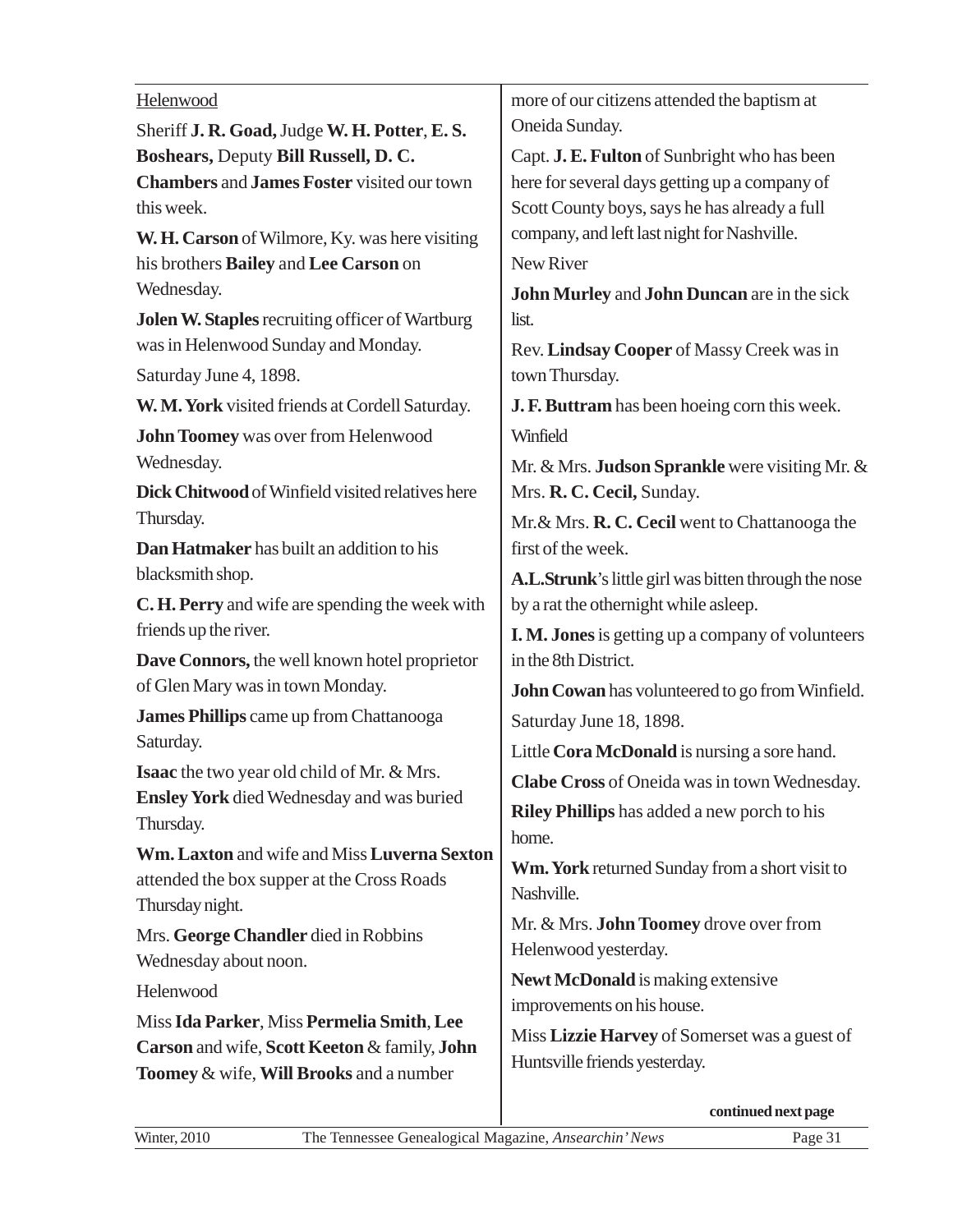| Miss Emma Wells of Oak Hill, Overton County                                                    | Winfield                                                |
|------------------------------------------------------------------------------------------------|---------------------------------------------------------|
| is visiting Mrs. Buttrum.                                                                      | <b>Geo. P. Hines</b> is selling books for a Chicago     |
| W. H. Buttrum's little boy fell in a well yesterday,                                           | publishing house.                                       |
| a distance of about 13 feet, but sustained no                                                  | Last Monday while <b>Elliot Sharp</b> was returning     |
| injury.                                                                                        | from Isham, he was hit on the side with a rock,         |
| The condition of Sherman Sexton who was                                                        | and his hat knocked off. He fired several shots at      |
| stabbed last week is somewhat improved.                                                        | his unknown assailant, but missed him.                  |
| Miss Erymena Sproule, one of Williamsburg's                                                    | <b>Reed Furnish</b> who was in town several days has    |
| charming young ladies returned home Thursday.                                                  | gone to Jellico.                                        |
| Mrs. Elizabeth S. Dickey left Wednesday for                                                    | Saturday June 25, 1898.                                 |
| Cincinnati for a short visit with friends, and thence                                          | M. L. McDonald returned to Elk Valley Tuesday.          |
| to Omaha, Neb. where she will spend some time                                                  | George Russell visited with Almy friends                |
| visiting relatives.                                                                            | Wednesday.                                              |
| <b>Road Stanley</b> was badly injured at Paint Rock                                            | I.M. Jones of Winfield was in town Monday and           |
| mine Monday. He was blasting and the charge of                                                 | Tuesday.                                                |
| dynamite exploded with terrific force.                                                         | Hon. Beaty Cecil was over from New River the            |
| Dave Stanley and Dewey Willhite were                                                           | first of the week.                                      |
| arrested at an early hour yesterday morning near                                               | Prof. C. C. Cross of Straight Fork attending the        |
| Oneida by Sheriff Goad and Deputy Wm.<br><b>Russell.</b> They were charged with house breaking | convention Monday.                                      |
| and grand larceny, being connected with burglary                                               | Miss Martha Newport of Williamsburg, Ky. is             |
| of Clabe Cross' store at Oneida on the night of                                                | visiting relatives and friends at this place.           |
| June 2.                                                                                        | <b>B. B. Stanley, candidate for Circuit Court Clerk</b> |
| Helenwood                                                                                      | was in town Monday.                                     |
| Mrs. John Toomey received a letter Tuesday                                                     | Miss Fanny Diamond of Rugby is in town visiting         |
| from her brothers Joe and Fred who are at Camp                                                 | the Misses Sexton.                                      |
| Alger, Falls Church, Va.                                                                       | <b>R. Huett</b> informs us he is a candidate for the    |
| J. H. Everett of Indiana, John Toomey and                                                      | Legislature.                                            |
| M.A. Byrd of this town wen to the First District                                               | <b>E. McDonald</b> a candidate for Register, spent      |
| Monday.                                                                                        | Saturday in town.                                       |
| Mrs. B. H. Price of Knoxville is visiting her sister,                                          | The tenth annual County Normal Convention               |
| Mrs. J. C. Newman of this place.                                                               | convened at the Academy in this town Monday,            |
| J. H. Everett of Ft. Wayne, Ind. was in                                                        | and will continue in session all week. The following    |
| Helenwood this week.                                                                           | is a complete list of teachers in attendance. L. L.     |
| <b>Burdette Parker</b> has returned home from                                                  | Angel, Isaac M. Blevens, J. F. Borhears, J.             |
| Knoxville.                                                                                     | M. Chambers, Jennie Creekmore, Elmira                   |
|                                                                                                | Carson, Gertrude Cecil, J. F. Cecil, M. J.              |
|                                                                                                |                                                         |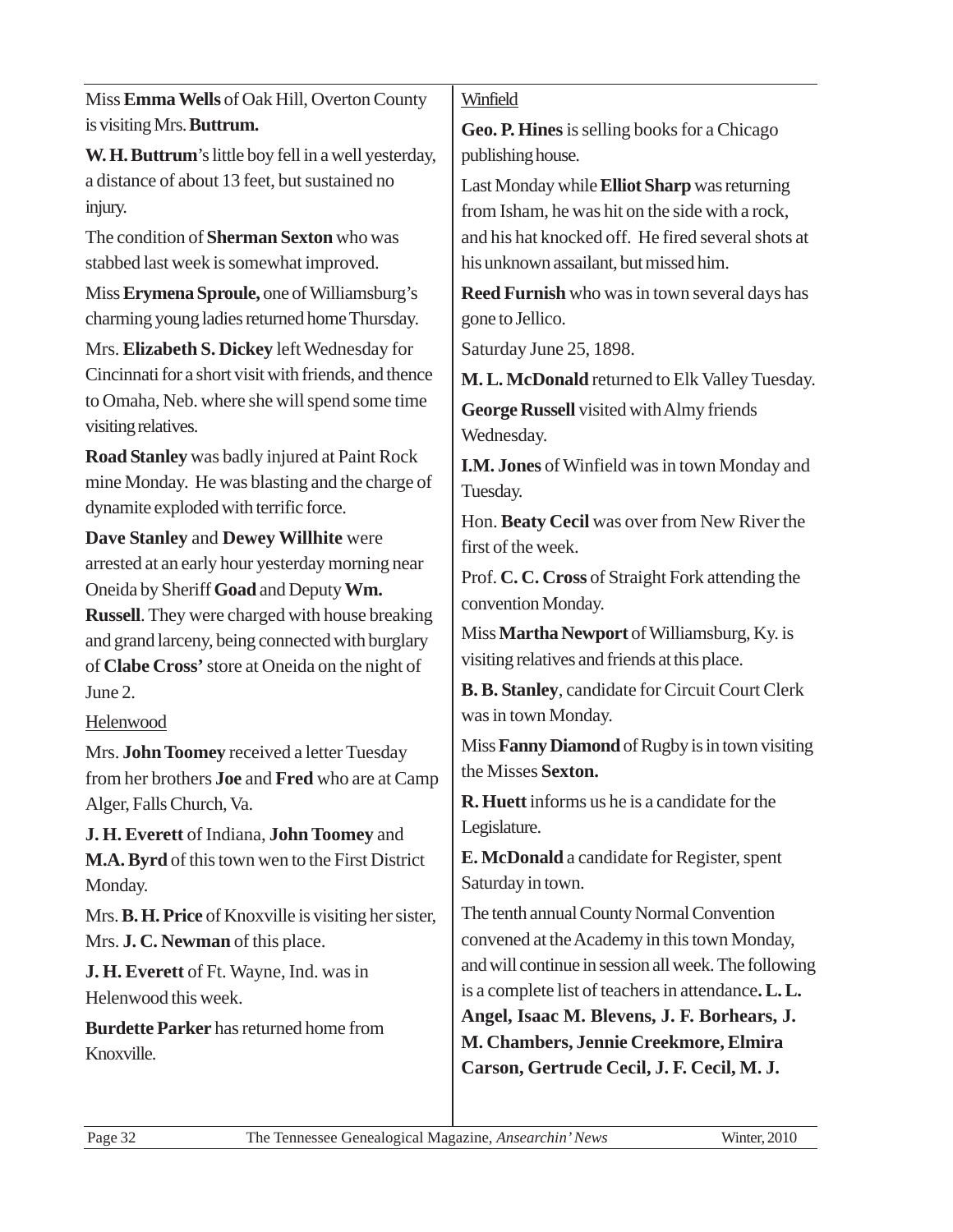| Chambers, Reason H. Cecil, Ella Chambers,            | <b>Thomas Russell of Wolf Creek and Drewry</b>      |
|------------------------------------------------------|-----------------------------------------------------|
| C. C. Cross, J. F. Chambers, C. M. Chitwood,         | <b>Russell</b> who lives in Virginia.               |
| W. E. Cross, Y. W. Cordell, Sanders Foster,          | List of Jurors                                      |
| James & Martha Jones, Esau Jeffers, W.S.             | The following will serve as jurors of the July term |
| Harness, James Griffith, W. J. Jeffers, Geo.         | of the Circuit Court – First District – Wm.         |
| M. Hatfield, Ella Jeffers, Elvin Jeffers Wm.         | Marcum, Second – R. P. Hughett and D. Y.            |
| Laxton, Minnie Keeton, J. W. Law, S. S.              | Massengle - Third - Simon Lavender and              |
| Lawson, C. R. Lewellen, Ewell Law, Rev.              | John Newport - Fourth - John A. Byrd and            |
| Arno Moore, M. L. McDonald, Roena                    | John Marcum - Fifth - Mit Shoopman - Sixth          |
| Newport, C.W. Murphy, John Newport, C.C.             | - Riley Chambers and Finley Lay - Seventh -         |
| Newport, F. H. Posey, S. S. Newport, L. D.           | Bailey Chitwood & P.M. Wright-Eighth-               |
| Phillips, Toria Phillips, Bertie Phillips, Irene     | Abraham Reseden and J. R. Ryan - Ninth -            |
| Pemberton, Lucinda Redman, Anna Ryall,               | Aaron Goad and Al Newport - Tenth - Jasper          |
| Sherman Rosser, W. C. Russell. J. D.                 | Jeffers, Jr. and Ewell Bolin - Eleventh - Plea      |
| Roberson, Teama Rosser, Minnie Reed,                 | Chambers and Ewell Jeffers - Twelfth - W.R.         |
| Hugh Russell, H. M. Robbins, J. L. Robbins,          | Smith and C. Keeton - Thirteenth - John             |
| B. L. Riseden, Stella Riseden, Dora                  | Freeman Sexton and Jonathan Phillips-               |
| Shoopman, A. R. Smith, John Smith, R. M.             | Fourteenth - J. W. McCoy and Thomas Begley.         |
| Shipp, Laura Taylor, Granville Todd, M.E.            | Constables to wait on court, G. W. Simpson, 8th     |
| Thompson, Rev. B. C. Taylor, Nannie                  | District, John Lane 10th District.                  |
| Trammell, W.A. Terry, J.E. Watts, Ollie              | The following Scott County boys enlisted in Capt.   |
| <b>Thompson, Charley Walker, Alfred West,</b>        | E. W. Green's Company of colored volunteers,        |
| Line West, Wm. York, F. L. York, Viola Young,        | and left Sunday night for Ft. Thomas, Ky. where     |
| W. S. Adkins, Mrs. D. R. Case, Delaney               | they will help make the regiment under Col.         |
| Dyer, E. G. Foster.                                  | Higgins: Robbins, Henry Buttram, Mack               |
| Saturday July 9, 1898.                               | <b>Rogers, Tim Gray, Ross Ramson, Harp</b>          |
| John M. Terry was appointed by the County            | Buttram, Freeman Buttram. Glen Mary, Wash           |
| Court last Monday, County Surveyor.                  | Fields, Henry Brown, Albert Brown, Frank            |
| Capt. Robt. Walton of Rugby was in town              | Hurst, Flem Moody, Wm. Price, Jas. Russell,         |
| yesterday.                                           | Wm.White.                                           |
| <b>E. G. Foster</b> spent Saturday night & Sunday at | <b>Robbins</b>                                      |
| Isham.                                               | Mr. & Mrs. A. C. Ellias and daughter Miss Cora      |
| H. M. Robbins of Robbins left a dollar with us       | went to Cincinnati the first of the week.           |
| for a year's subscription.                           | Miss Viola Young has returned from Huntsville.      |
| Misses Toria Phillips and Dora Shoopman              |                                                     |
| drove over from Helenwood Thursday.                  | <b>M. Lenoire Key</b> is spending a few days in     |
|                                                      | Chattanooga.                                        |
| Martha, wife of Jake Miller died at Wolf Creek       |                                                     |
| last Friday, aged about 55 yerars. Her brothers      |                                                     |
| are William and George Russell of this city,         | continued next page                                 |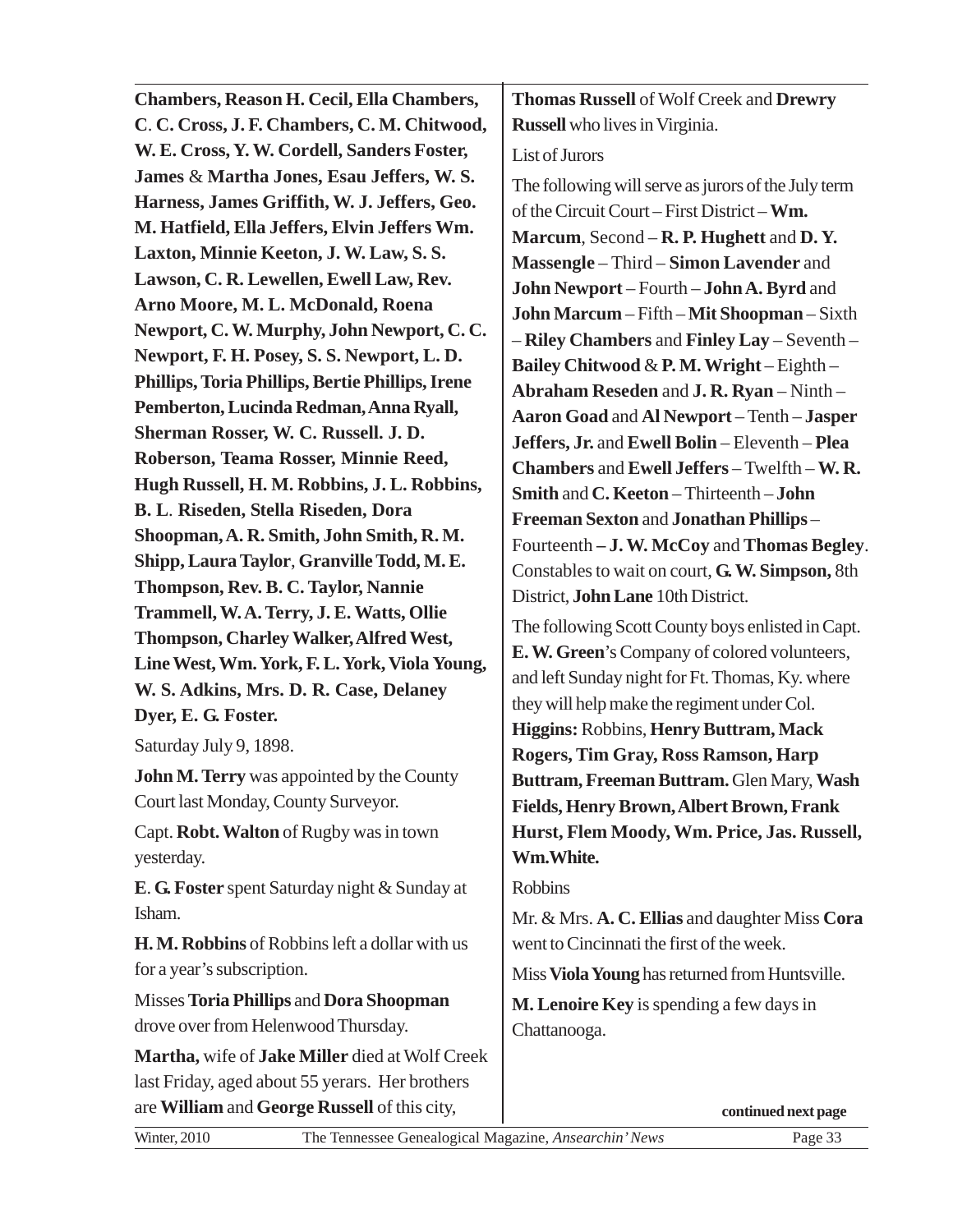| Saturday October 28, 1899                                                                                                                                                                                                                                                                                                                                                                                                                                                                                                                                                                                                                                                                                                                                                                                                                                                                                            |
|----------------------------------------------------------------------------------------------------------------------------------------------------------------------------------------------------------------------------------------------------------------------------------------------------------------------------------------------------------------------------------------------------------------------------------------------------------------------------------------------------------------------------------------------------------------------------------------------------------------------------------------------------------------------------------------------------------------------------------------------------------------------------------------------------------------------------------------------------------------------------------------------------------------------|
| W. T. Owenby of Nashville died here at the home<br>of his father-in-law <b>J. J. Garrett</b> this morning at 7<br>o'clock after ten days of intense suffering from<br>acute malaria. He was born in Marshall County<br>near Lewisburg in 1857 where he lived until he<br>moved to Nashville. He married Miss Anna<br>Garrett a few years ago and has a baby boy two<br>months old.<br>Robert Burchfield, Squire Henry Adkins and<br><b>Harris Duncan</b> from the 7th and 8th Districts<br>were in town on business.<br>Saturday November 25, 1899<br>Personal and Otherwise<br><b>Leonard Jeffers</b> new dwelling is about<br>completed.<br><b>Jim Phillips</b> of Chattanooga is visiting his parents<br>here.<br>Messers Jesse and O.B. Byrd will open a large<br>store at Pioneer by the first of next year.<br>Marion Foster will spend some time at Isham this<br>month while his brother Elvis will be here. |
|                                                                                                                                                                                                                                                                                                                                                                                                                                                                                                                                                                                                                                                                                                                                                                                                                                                                                                                      |

**GLEANINGS**

**CONTRACTOR** 

*Ray County Reflections* (MO) Vol 19 #2 Obituaries –issue of the *Missourian* 23 Jun 1921 includes this information on **Mary Smith** who died Rayville, MO aged 91. She came to the Rayville vicinity from TN. She was the youngest of eight children, and was married twice, 1st to **Alexander Francis** and 2 nd to **John Smith.**

*Missouri Journal* Vol 30 #3 **James Buchanan Eads** mother, **Nancy Anne**, was b 1797 Jonesboro, TN.

 $\sim$ 

*The Saga of Southern Illinois* Vol 37 #3 **Conley** Family Bible records the wife of **William L.Conley** is **Nancy (McDonald**) of TN who came before 1837 to Pope Co., IL.

Irishtown Township (and other townships) 1880 Mortality Schedule of Clinton Co., IL lists:

| Nancy R. Mott<br>inflammation $1/12$ | 28       | F | W | M   |                                                       | IL TN TN keeping house Aug.confinement |              |
|--------------------------------------|----------|---|---|-----|-------------------------------------------------------|----------------------------------------|--------------|
| <b>Nancy Hankinson</b><br>Pnuemonia  | 62<br>44 | F | W | Wd  | TN SL SL                                              | keeping house Mar                      |              |
| <b>Mary J. Jones</b><br>Pneumonia    | 46       | F | W | Mar | IL TN TN                                              | keeping house Feb                      |              |
| Page 34                              |          |   |   |     | The Tennessee Genealogical Magazine, Ansearchin' News |                                        | Winter, 2010 |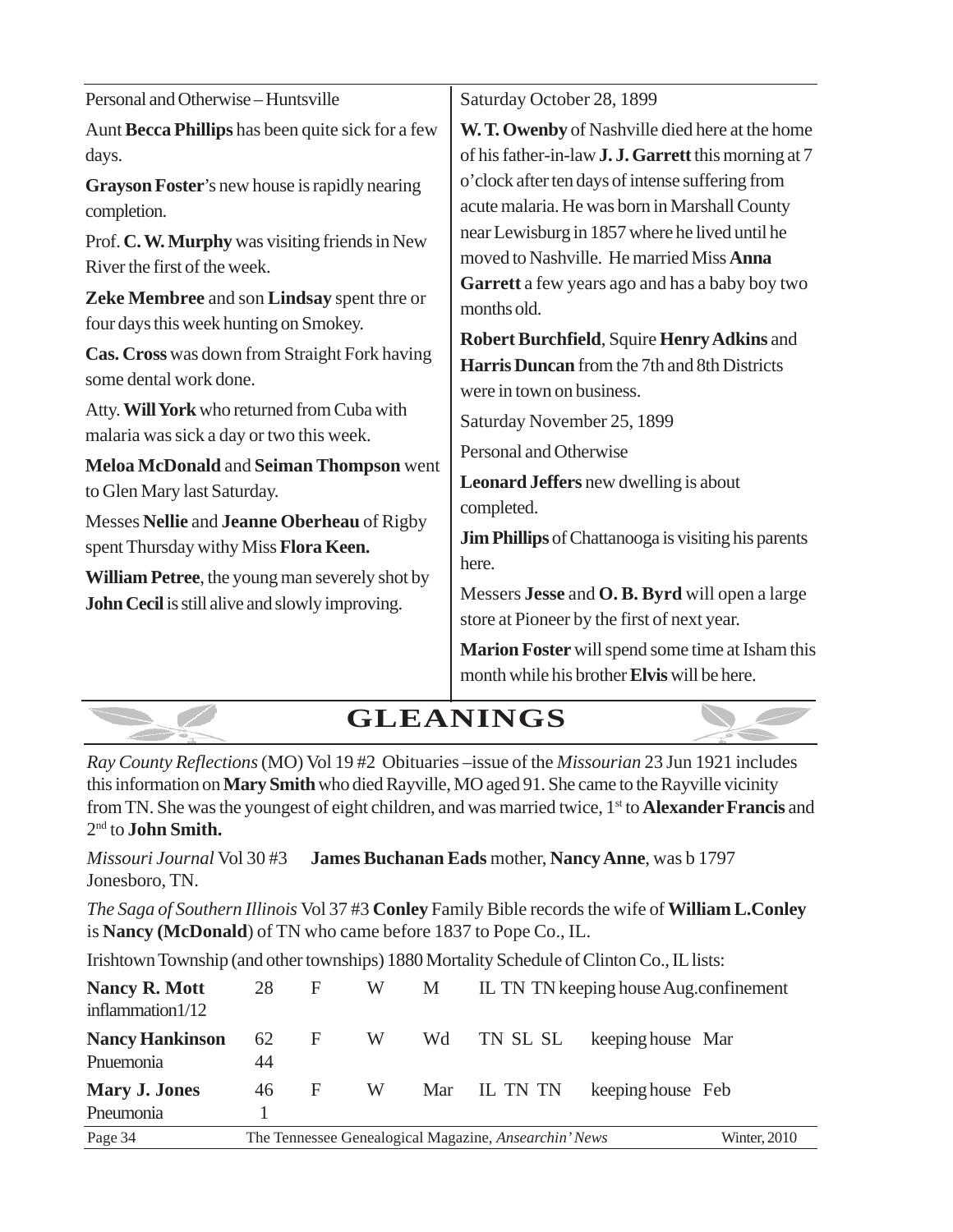| <b>Teresa Frensley</b><br>Hamorage (written over 'loss of blood' which has been crossed out) | 1/12      | $\mathbf F$       | W    | Sing.           | IL TN IL        | 1/12              | Jan         |                |
|----------------------------------------------------------------------------------------------|-----------|-------------------|------|-----------------|-----------------|-------------------|-------------|----------------|
| <b>Americus L. Cole</b><br>Pneumonia                                                         | 60<br>40  | $\mathbf{M}$      | W    | Mar             | TN NC NC farmer |                   | May         |                |
| <b>Sugar Creek Twp</b>                                                                       |           |                   |      |                 |                 |                   |             |                |
| <b>Charles Petty</b><br>Congestive Chills                                                    | 21        | M<br>15           | W    | Sing            | AR TN TN        | farmer            | Dec         |                |
| <b>Breese</b> Twp                                                                            |           |                   |      |                 |                 |                   |             |                |
| <b>Herman Foss</b>                                                                           | 2/12      | M                 | W    | Sing            | IL MO TN        |                   | Oct         |                |
| Croup Colic                                                                                  |           | 9/12              |      |                 |                 |                   |             |                |
| <b>Martha Curtis</b><br><b>Inflamation of Liver</b>                                          | 64        | $\mathbf F$<br>40 | B    | Mar             | TN TN TN        | keeping house Dec |             |                |
| <b>Thomas Low</b><br>Pneumonia<br>17                                                         | 55        | M                 | W    | Mar             | TN TN TN        | farmer            | Feb         | <b>Typhoid</b> |
| Wade Twp                                                                                     |           |                   |      |                 |                 |                   |             |                |
| <b>George W. Jackson</b><br>Pneumonia<br>30                                                  | 52        | M                 | W    | Mar             | TN TN TN        | farmer            | Mar         | <b>Typhoid</b> |
| Carlyle Twp                                                                                  |           |                   |      |                 |                 |                   |             |                |
| <b>Phillip Vanler 65</b><br>14                                                               | M         | W                 | Sing | TN TN TN        | laborer         | Oct               | Consumption |                |
| <b>David Fritch</b><br>Typhoid Pneumonia                                                     | 56        | M<br>1/12         | W    | Mar             | TN NC TN        | farmer            |             | Feb            |
| <b>Clement Twp</b>                                                                           |           |                   |      |                 |                 |                   |             |                |
| <b>Joshua Coon</b><br><b>Kidney Disease</b>                                                  | 72<br>12  | M                 | W    | Mar             | TN              | stone mason       |             | Dec            |
| <b>James Abram 28</b><br>Disease                                                             | M<br>3/12 | W                 | Mar  | <b>KY KY TN</b> | farmer          |                   | Jan         | Heart          |
| <b>Harvy Claton</b>                                                                          | 2/12      | M                 | W    | Sing            | IL TN TN        |                   | Oct         |                |
| <b>Summer Complaint</b>                                                                      |           |                   |      |                 |                 |                   |             |                |
| <b>Brookside Twp</b>                                                                         |           |                   |      |                 |                 |                   |             |                |
| John H.C. Abernathy 22<br>Feber (sic)<br>22                                                  |           | M                 | W    | Sing            | IL IL TN        | engineer          | Jan         | Lung           |
|                                                                                              |           |                   |      |                 |                 |                   |             |                |

*Illinois Quarterly* Vol 42 #3

'Kathleen Matson's Pioneer Heritage in Stark Co., IL' includes Jacob Galley of Co H 72<sup>nd</sup> IL Volunteer Inf. was wounded 30 Nov 1864 in the Battle of Franklin, TN, and was left for dead on the battlefield, but he returned home to IL, moved to NB and d 1919.

*Civil War Diary of Gideon Richardson Taxis of Gardner, Grundy Co., IL* reports that **Gideon'**s unit, Co. D 127<sup>th</sup> IL Inf. was aboard the *Emerald*, and he landed at Memphis, TN 13 Nov 1862. He was in Overton Hospital, Memphis, 18 Feb 1863 with a leg wound. Two diary entries are noted as Memphis. **continued next page**

| Winter | The Tennessee Genealogical Magazine, Ansearchin' News<br>---- ---------- - - ------ |  |
|--------|-------------------------------------------------------------------------------------|--|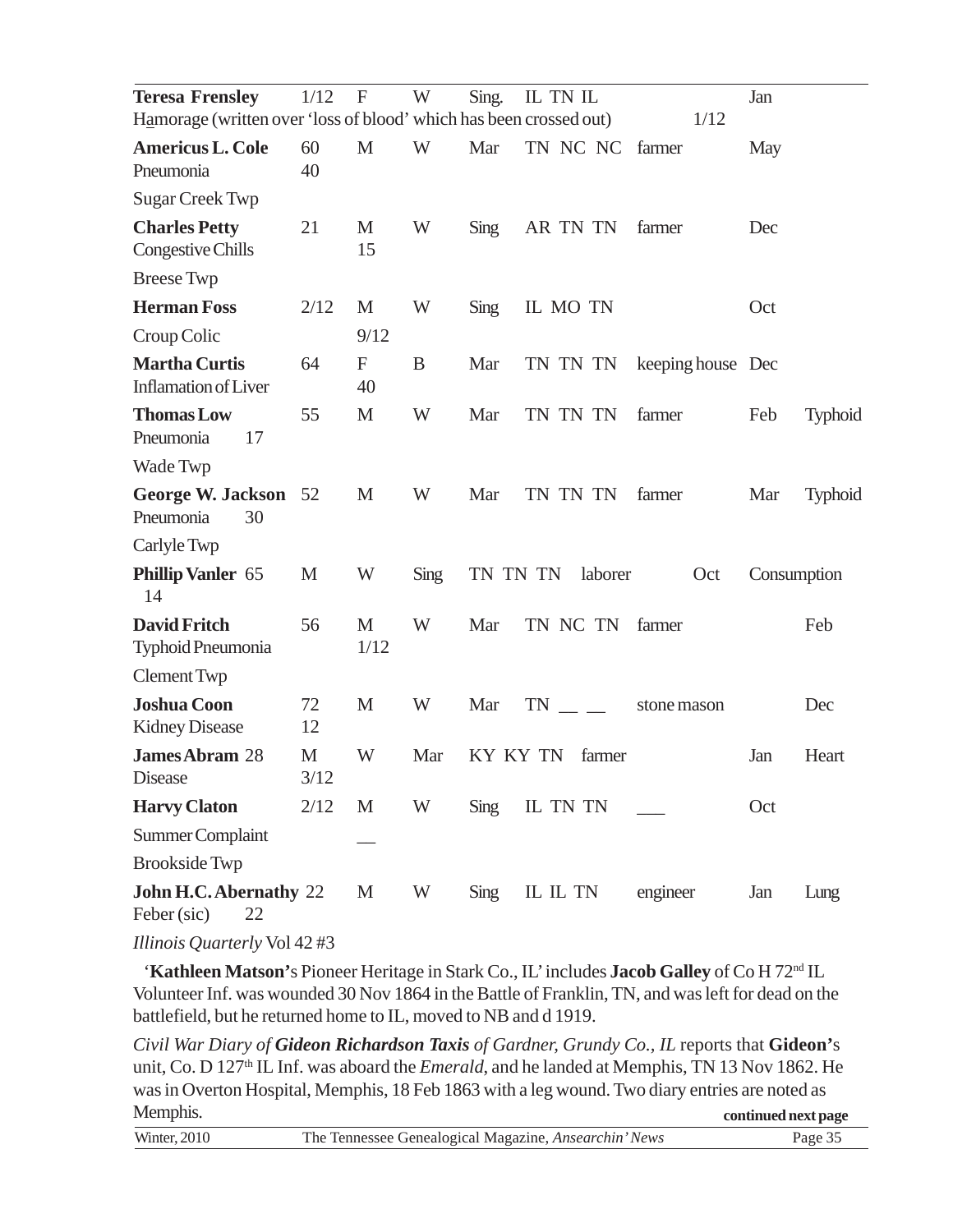Book Reviews states that *The Storm of the 89<sup>th</sup> IL Vol. Inf.* (1862-1865)'includes information on TN battles.

*Northeast Alabama Settlers* Vol 49 #3

1917-1918 Gadsden times Obituaries' lists on Mon 29 Apr 1918 Mrs. **Alice Murphy** died, age 62. Her remains were sent to Knoxville, TN for burial.

Tues 30 Apr 1918: **R.S. Walls** of Boaz was shot and killed near the TN line Sunday.

Etowah Co., Military: Some Civil War Soldiers in Etowah Co.' lists:

**James M. Word** from the 4<sup>th</sup> TN Cav. was b 1832 d 1917 and is buried in Butler Ceme., Etowah Co., AL.

Alphabetical List of Revolutionary Soldiers in Alabama includes **John Jackson**, aged 82, resident of Jackson Co., AL who was a Pvt. in SC Continental Line. He transferred his pension from Lincoln Co., TN 4 Mar 1816.

*Valley Leaves* (AL) Vol 45 #1

War of 1812 Pension Applications of Jackson Co., includes a declaration that **Levina Methvin** mar **Wm. Campbell** 5 Aug 1881 at Salem, Franklin Co., TN. **William**'s name is not on militia rolls of Capt. **S. Graffey**'s company or **Grief Johnson**'s Company of TN or GA (5 Oct 1872.)

**William Campbell**, who served as **Theophilus Campbell** was issued from Knoxville, Agency (12 Apr 1880.)

**Hiram Opie Smither**, Prisoner of War CSA, was taken 3 Oct 1863 at Winchester, TN.

*Virginia Tidewater Genealogy* Vol 41 #3

*Generation Next: Why Giving Teens a Taste of Family History Is So Very Sweet*, states that **Tina Sansone** is a Genealogy Merit Badge councelor in TN.

*Genealogical Gazette* (GA) Vol 28 #3

Marion Co., Argus, Buena Vista, Marion Co., GA 2 Apr 1881-23 Jan 1884 reports that Miss **Neppie Baker**, who has been attending the Normal School, and Mr. **Henry Drane**, who has been attending Vanderbilt Univ., are expected to arrive home from Nashville.



 Page 36 The Tennessee Genealogical Magazine, *Ansearchin' News* Winter, 2010 **Sylvia Harris, Ass't. to the Exec.Secretary**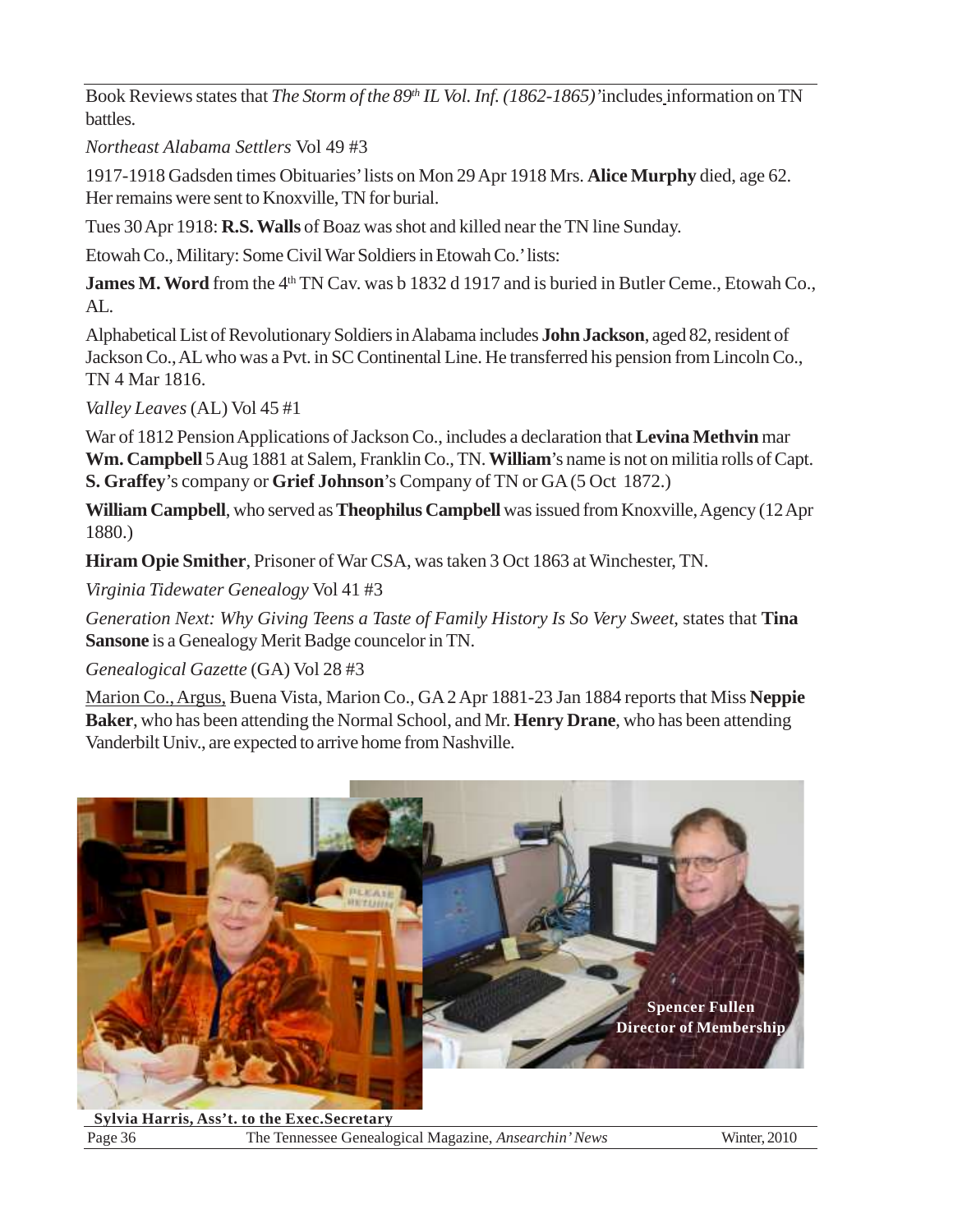# *Lynchburg, Moore County. TN News*

Transcribed by Tina Sansone

Thursday, July 1, 1875

Thursday was **Henry Ward Beecher**'s birthday—age 62.

Under the Statutes of Tennessee a widow is entitled to both dower and homestead. So sayeth the Supreme Court.

**Franz Scheppone**, a French man, proposes to buy five thousand acres of land in Perry County and settle fifty French families thereon.

Gov. **Tilden** vetoed no less than one hundred and thirty seven bills passed at the recent session of the New York legislation.

The Members of the Fifth Maryland Regiment are about equally divided – Union and Confederate. Several of the privates were field officers in one or the other of the armies during the late war.



The official history of the Grange Order shows that the total number of Granges in the United States is 23,500, with an aggregate membership of 1,500,000. The receipts last year amounted to \$216,381. The order now has \$69,000 invested in Government bonds, and \$19,000 in case on deposit at the financial agency in the city of New York.

At Nelson, VA, a few days ago, a gentleman who had lost several sheep by dogs, put strychnine in large quantities upon one of the carcasses, and the next morning found thirtyone dead dogs in the field, the farthest one being less than one hundred yards from the dead sheep.

**continued next page**

### **To the People of Moore County**

Having a few days ago, by circular, called your attention to a meeting to be held at the Court house in Lynchburg on the 5<sup>th</sup> of July next, to take steps to have your interest properly represented at the Centennial of 1876, we again by this means call upon you to consider the importance of this meeting that you may not neglect to attend. We cannot in this paper enter into all the reasons why you should be present on the  $5<sup>th</sup>$  proximo, but would merely say that the reasons will be fully considered and explained on that occasion and it is important you should hear, and to hear you must be present!

The greatest need of your country is capital and skilled labor. The only means, possible, to bring these is properly to place before the world the advantages of your State, with all its resources in the most attractive light. You now have an opportunity for this; and so regard it the part of wisdom to embrace the occasion. The people of every county of the State meet on the  $5<sup>th</sup>$  prox., for this same purpose. Come, let us not be behind any, let us take such steps as the occasion demands, let us place ourselves properly upon the record and prove to the world we are a wide-awake, energetic and enterprising people. There will not be another occasion of this character for one hundred years. We all at that time will be in our graves, but our children and children's children may then bless our memory for our action on the present occasion. A wise man always does the right thing at the right time. That we may have no reflections to make upon ourselves hereafter for slighting the present moment, let us come fully prepared to take those steps the importance of the occasion demands.

**Sam'l Bobo, A.T. Seitz**, Committee Moore Co.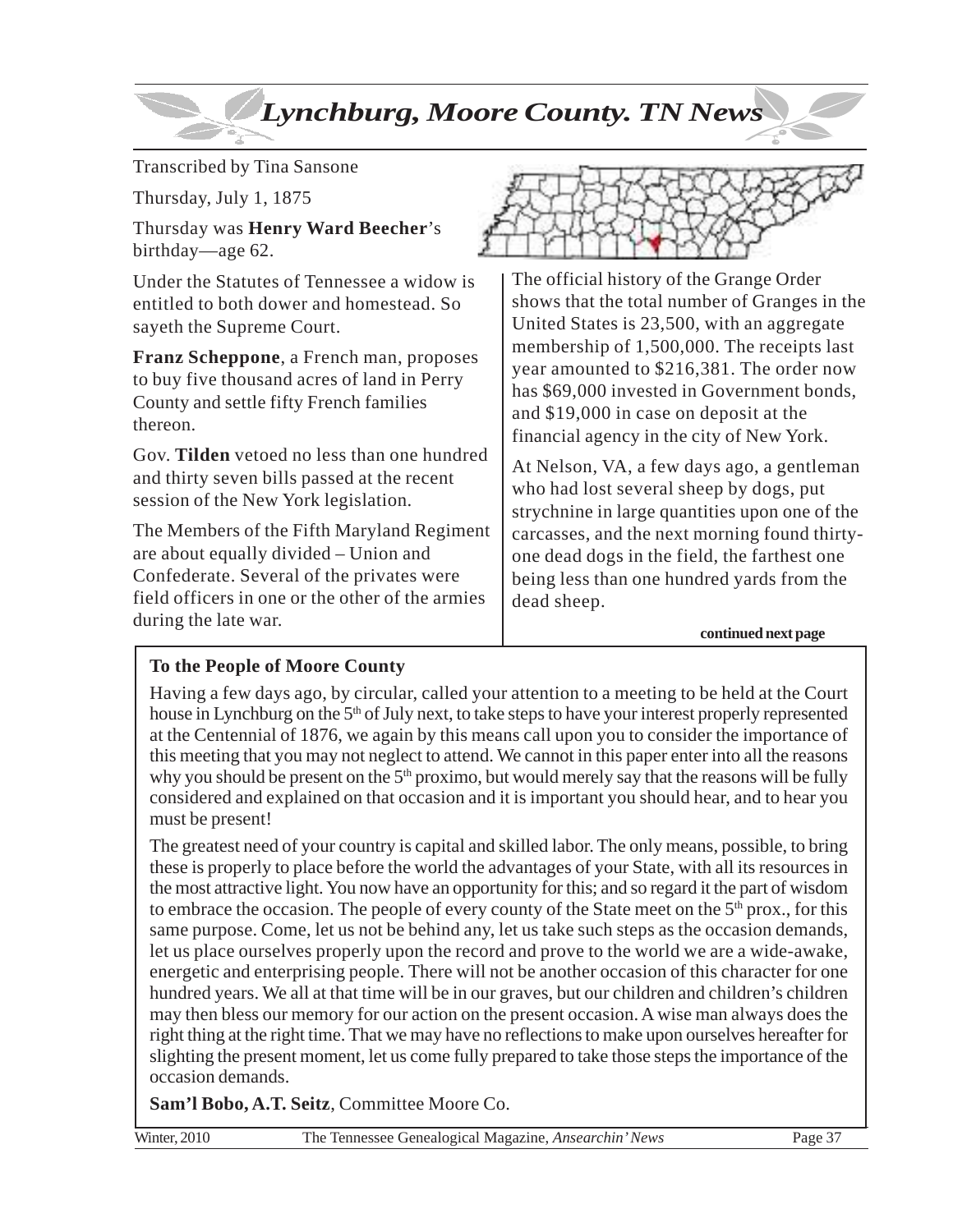The **Tilton-Beecher** case has at least been given to the jury, and it is hoped they will render a verdict, and give the people a rest, some time between this and New Year. At last accounts, **Beecher** claims eleven for acquittal and one for conviction.

The Supreme Court, now in session in Knoxville, rules that the practice of admitting incompetent testimony to "see what is in it" and afterwards withdrawing it, is irregular, illegal and reprehensible, tending, as it usually does, to prejudice the minds of the jury and lead them away from the real issue.

The Supreme Court, now in session in Knoxville, has confirmed the death sentence of **Ananias Honeycutt**, for the murder of **Thomas Ausmus**, in Claiborne county, Jan. 30, 1874, and of **W**. **N. Berry**, for the murder of his wife, in Hawkins county, three years ago. Both are to swing Aug. 13.

We understand that a Henderson county farmer ran a man out of his crib in the night time, and after the fleeing trespasser had left he found among his corn a pocket-book containing one hundred and forty dollars in money. The finder has advertised for the owner of the pocket-book to call and prove his property and get it; but up to last accounts no one had called.

June 30, 1875

A Grain Elevator in Nashville

It is understood that **O. F. Noel** has projected the speedy erector of an elevator in Nashville. The *Banner* says: The announcement was so well received by our merchants that many of them commended the enterprise as being one of the best yet projected in Nashville. It is believed that not only this but another elevator of even larger dimensions with a capacity of 250,000 bushels might be built and operated with

profit. – The present elevator will be three stories in height, with a tower. It is proposed by Mr. **Noel** to issue negotiable paper to the farmer on the receipt of his grain in the elevator. For instance, suppose farmer B has 1,000 bushels which he does not desire to sell at ruling prices, particularly if they be lower than he would have them, all he will have to do will be to ship his wheat to the elevator, have it stored safely away, get rid of its care, get a certificate of its storage there, and draw \$500 or more upon it from a bank. This virtually makes the farmer independent to sell his wheat whenever he chooses.

The Centennial

Important Circular to the County **Commissioners** 

Suggestion for Further Organization from Carter to Shelby

Col. **F. P. Cahill**, Secretary of the National and State Board of Centennial Commissioners, has addressed the following circular to the County Centennial Commissioners throughout the State:

SECRETARY'S OFFICE NATONAL AND STATE BOARD OF CENTENNIAL COMMISSIONERS FOR TENNESSEE, Nashville, June 25, 1875. – To the County Centennial Commissioners, State of Tennessee – Gentlemen: I am directed by the Executive Committee to request that you take the proper steps for holding a mass meeting of the citizens of your respective counties on the  $5<sup>th</sup>$  of July next, at the county seat of each county, or as soon thereafter as you may deem necessary, for the purpose of securing a proper representation of the history, products and resources of the State of Tennessee at the National Centennial celebration to be held at Philadelphia next year.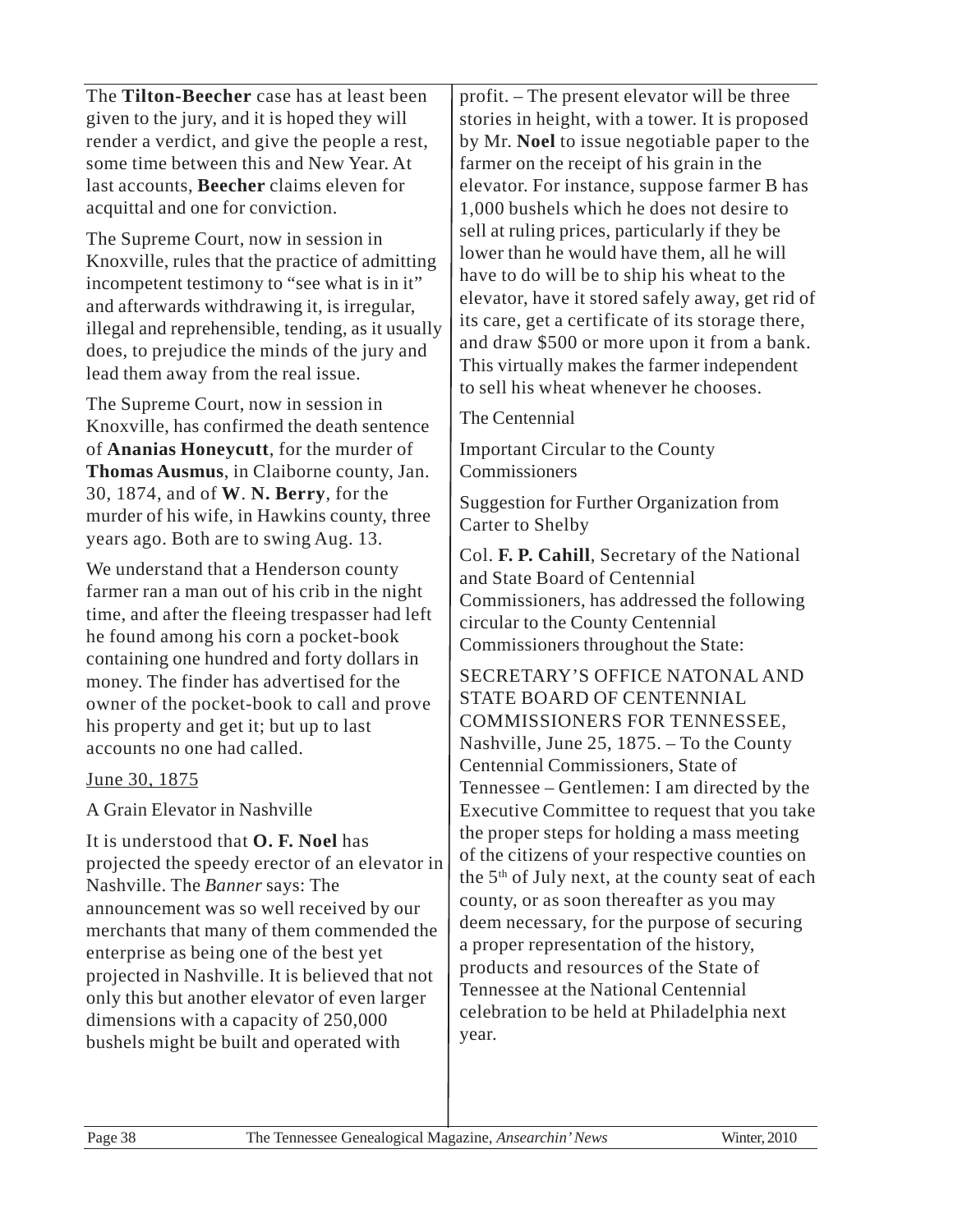It becomes your duty to see that a Board of Finance is organized in your respective counties for the purpose of obtaining subscriptions from the citizens to defray the expenses of the State on that occasion, also to make sure that a proper committee be named to select for exhibition at Philadelphia fit specimens of the products, wealth and resources of each county.

At the close of the meeting you will please forward to this office for the information and guidance of the committee a full report of the proceedings accompanied by an expression of your views as to the interest manifested by your people in the enterprise. Respectfully,

### **Frank P. Cahill**, Sec'y.

Col. **Scott** has notified the Paymaster General that on and after the first day of July next, no trains of the Baltimore and Ohio road will be permitted to pass over his rails from Philadelphia to New York. The mail service to and from New York is now equally divided between the two corporations.

CASH! **J. L. Bryant** & Co. will sell you goods as cheap as any market and will duplicate anybody's prices for cash or good barter.

**Susan Smith** vs **John T. Motlow** PURSUANT TO A DECREE OF the Honorable, the Supreme Court of Tennessee, now sitting at Nashville, rendered in the above named cause, I will sell, at public outcry, to the highest bidder, at the Court house door in the town of Lynchburg, Moore county, Tennessee,

ON TUESDAY, THE 5TH DAY OF MAY, 1875, a tract of land situate, lying and being in Moore County and formerly in the 1st civil district of Lincoln county and bounded as follows: On the north by the lands of **T. P. Green**, deceased; east by the lands of **T. L. P. Green**, **Alexander Timmons** and **James L. Moore**, deceased; south by the lands of **Holt, Hiles**, and **Berry**, and west by the lands of **Elisha Womach** and **S. E. H. Dance** containing two hundred and forty-four acres, excluding the still-house ? ? enclosed on almost one acre, with all the still-house buildings and ?.

TERMS OF SALE – Cash – subject to redemption.

**E. C. Dennington** Clerk Supreme Court

Nashville, Tenn., April 8, 1875



—Jim Bobo

Two of the most internationally recognizable Tennessee products are the Tennessee Walking horse from Bedford County (Shelbyville promotes itself as the *"Walking Horse Capital of the World,")* and *Jack Daniel's* sour mash whiskey made next door in Moore County.

People the world over ooh and aah over the unique "running-walk" gait of the beautiful and usually very calm Tennessee Walker. Likewise, the "initiated" –it is an acquired taste—the world over ooh and aah with

pleasure over the unique flavor of *Jack Daniel's Tennessee Sour Mash Whiskey.*

The *Jack Daniel's Distillery,* in Lynchburg, TN*,* is the oldest registered distillery in the country (1866) and *Tennessee whisky* is a protected name for an American sour mash whiskey. *Jack Daniel's* undergoes a filtering stage called the "Lincoln County Process," (Lynchburg was in Lincoln County until 1872 when it became county seat of Moore county.) in which it is filtered through a thick layer of rock maple charcoal before it is put

| taste—the world over ooh and aah with                                        | continued next page |
|------------------------------------------------------------------------------|---------------------|
| <b>Winter, 2010</b><br>The Tennessee Genealogical Magazine, Ansearchin' News | Page 39             |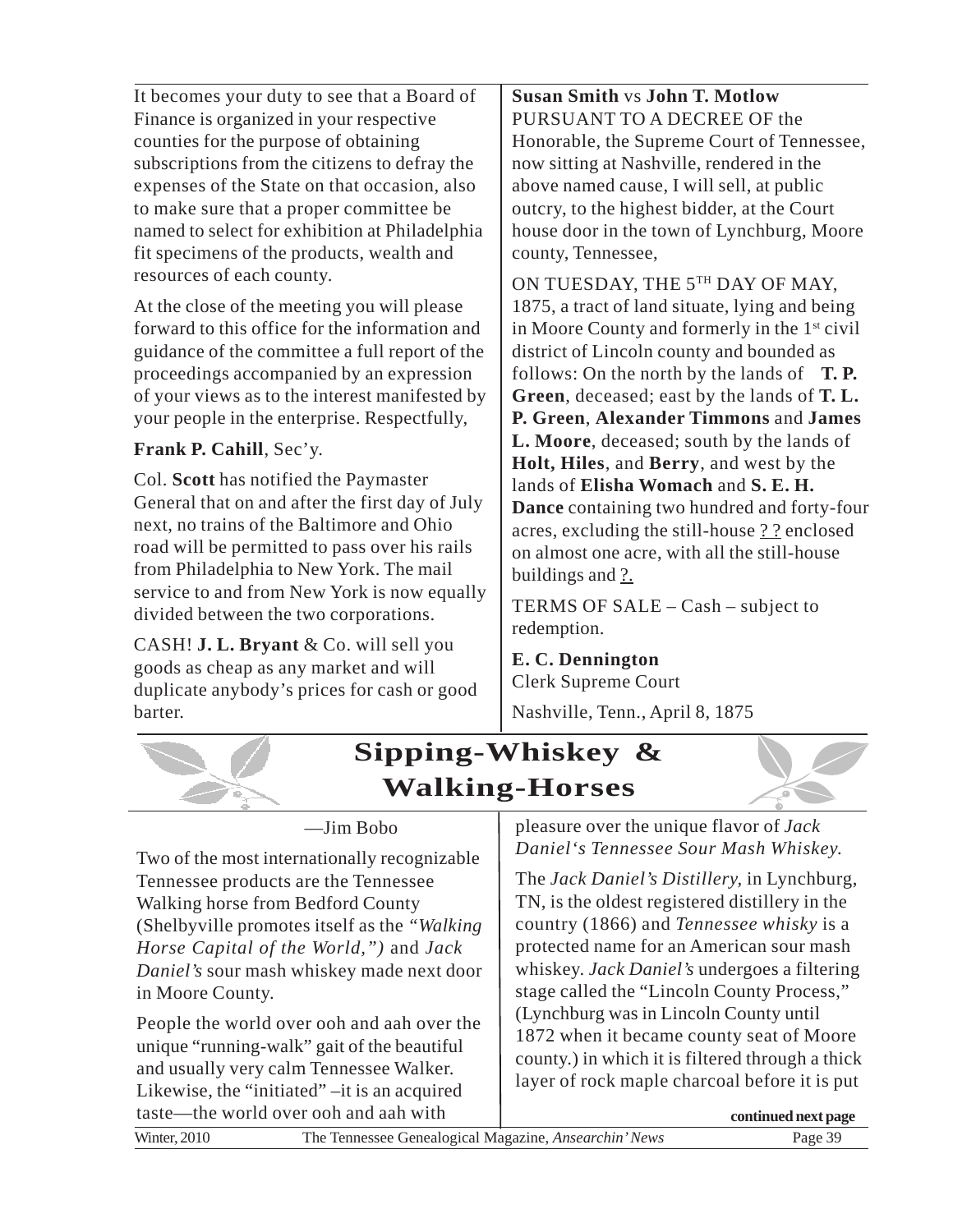| into casks for aging. These additional steps<br>give the whiskey it's distinctive, slightly sweet                                                                                                                                                      | wing. Lem was very skilled in math and was<br>soon the distillery's bookkeeper.                                                                                                                                                                               |  |  |
|--------------------------------------------------------------------------------------------------------------------------------------------------------------------------------------------------------------------------------------------------------|---------------------------------------------------------------------------------------------------------------------------------------------------------------------------------------------------------------------------------------------------------------|--|--|
| and faintly smoky, flavor.<br>Jack Daniel's is imbibed in combination with<br>many different liquids. It is the alcoholic<br>component in "Lynchburg Lemonade" and                                                                                     | In 1907, due to failing health, Jack Daniel<br>gave the distillery to Lem Motlow. Jack<br>died in 1911 from blood poisoning which<br>started from an infection in one of his toes.                                                                            |  |  |
| world-wide "JD and Coke" is a term for<br>Jack Daniel's and Coca Cola, a famous<br>cocktail. (Purists decry this misuse of two of<br>America's most iconic products.)                                                                                  | At Lem's death in 1947, ownership of the<br>distillery passed to his children, John<br>Reagor by his first wife Clara Reagor, and<br>Robert T, Dan E, Conner, and Mary Avon,                                                                                  |  |  |
| Jack is a sipping whiskey!                                                                                                                                                                                                                             | by his second wife Ophelia Evans.                                                                                                                                                                                                                             |  |  |
| In most bars/pubs, an order of "Black Jack"<br>with water by" gets you a glass of water and                                                                                                                                                            | The Distillery has been owned by the <i>Brown</i> -<br>Forman Corporation since 1956.                                                                                                                                                                         |  |  |
| a portion of amber liquid out of a square<br>bottle with a screw cap, and a black label<br>reading, "Jack Daniel Distillery, Lem<br>Motlow, Prop., Inc." If your order results in<br>a combination other than this go to a different<br>bar next time. | The Master Distiller's job at <i>Jack Daniel's</i> is<br>to oversee the entire whiskey-making process<br>of milling, yeasting, fermenting and distilling<br>to make sure Jack Daniel's Old No. 7<br>Tennessee Whiskey tastes exactly as it has<br>since 1866. |  |  |
| Jasper Newton "Jack" Daniel, founder of<br>the Jack Daniel Distillery, was born on a                                                                                                                                                                   | The Jack Daniels web site lists seven Masters<br>who have served during the last 144 years                                                                                                                                                                    |  |  |
| Moore County farm, one of twelve (some<br>records say thirteen) children to Caloway<br>and Lucinda (Cook) Daniel. His<br>grandfather, Joseph "Job" Daniel and his<br>Scottish wife immigrated to the United States<br>from Wales.                      | Mr. Jack Daniel<br>$1866 - 1911$<br>(NOTE: MS Jeanne Ridgway Bigger, in<br>her Tennessee Historical Quarterly, gives<br>the names of two other "head stillers" who<br>served under Jack Daniel sometime before                                                |  |  |
| The published dates of <b>Jack</b> 's birth conflict,                                                                                                                                                                                                  | 1911, Nearest Green and John Tolley.)                                                                                                                                                                                                                         |  |  |
| either September 5, 1846, ca1848, or                                                                                                                                                                                                                   | Mr. Jess Motlow<br>1911 - 1941                                                                                                                                                                                                                                |  |  |
| September 1850. Whatever his birth date, in                                                                                                                                                                                                            | Mr. Lem Tolley<br>1941 - 1964                                                                                                                                                                                                                                 |  |  |
| about 1860 he went to live with and work for<br>Reverend Dan Call, a Lynchburg merchant                                                                                                                                                                | Mr. Jess Gamble<br>1964 - 1966                                                                                                                                                                                                                                |  |  |
| who had a whiskey distillery a few miles from                                                                                                                                                                                                          | Mr. Frank Bobo<br>1966 - 1988                                                                                                                                                                                                                                 |  |  |
| Lynchburg on Louse Creek. Jack proved to                                                                                                                                                                                                               | Mr. Jimmy Bedford $1988 - 2008$                                                                                                                                                                                                                               |  |  |
| be much more interested in distilling whiskey                                                                                                                                                                                                          | Mr. Jeff Arnett<br>$2008$ – present                                                                                                                                                                                                                           |  |  |
| than in clerking in a store. Within three years                                                                                                                                                                                                        |                                                                                                                                                                                                                                                               |  |  |
| Jack was a full partner in the "still" and<br>shortly thereafter bought Call's balance of                                                                                                                                                              | Sources:                                                                                                                                                                                                                                                      |  |  |
| the whiskey-making enterprise.                                                                                                                                                                                                                         | Tennessee online-Tennessee's Online History<br>Magazine                                                                                                                                                                                                       |  |  |
| Because he never married and had no                                                                                                                                                                                                                    | Tennessee Historical Quarterly, Spring 1972,                                                                                                                                                                                                                  |  |  |
| children, he took Lem Motlow, (b.1869-<br>d.1947) his nephew, the son of his sister                                                                                                                                                                    | and article by Jeanne Ridgway Bigger                                                                                                                                                                                                                          |  |  |
| Finetta Daniel and Felix Motlow, under his                                                                                                                                                                                                             | http://www.jackdaniels.com                                                                                                                                                                                                                                    |  |  |
|                                                                                                                                                                                                                                                        | The New York Times, 10 August 2009                                                                                                                                                                                                                            |  |  |
| Page 40<br>The Tennessee Genealogical Magazine, Ansearchin' News                                                                                                                                                                                       | Winter, 2010                                                                                                                                                                                                                                                  |  |  |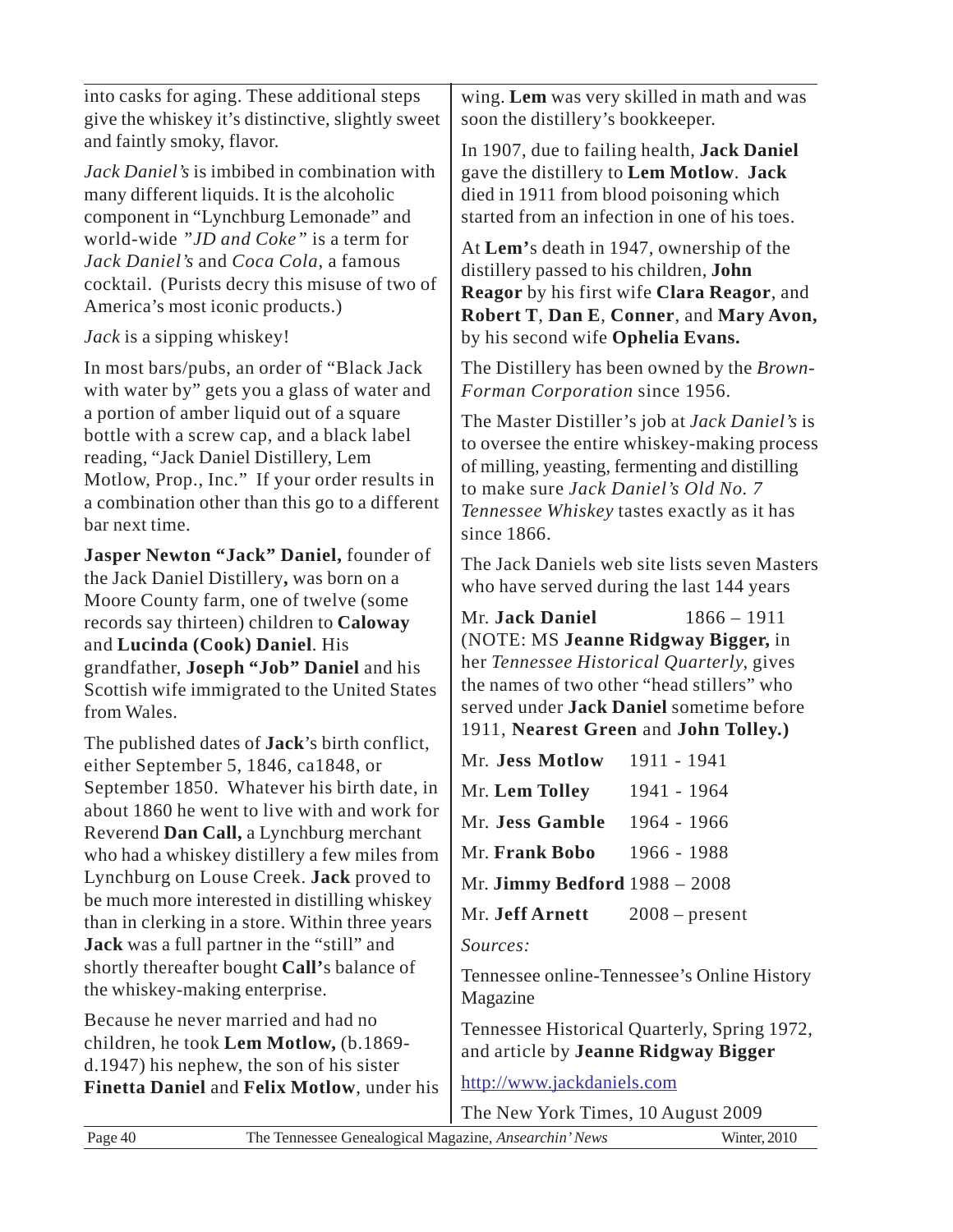# **Moore County, TN Marriage Records**

Moore County Tennessee Court Clerk's Office—Volume 1, June 1872 – Nov. 1878 The numbers shown after the names are the page numbers in the original book.

—Transcribed by Loretta Bailey

| Allen, T. W. to Warren, John         | 36           |
|--------------------------------------|--------------|
| Allman, H. to Lokey, H.              | 52           |
| Allen, M. To Stacy, W. L.            | 101          |
| Angelle, E. H. To Hinds, S. A.       | 161          |
| Allen, A. E. to Moss, E.             | 164          |
| Ashley, V. to McCullough, J.         | 168          |
| Allen, J. to Hinkle, S.              | 170          |
| Andrews, J. C. to Collier,           | 241          |
| <b>Austin, Margaret to Davis, H</b>  | 244          |
| Anderson, O.V. to Officer, F.        | 255          |
| Allen, M. to Holt, J. D.             | 170          |
| Andrews, T. E. to Warren, S. E.      | 278          |
| Adcock, F. J. to Collins, F.         | 279          |
| Ashley, S. to Stewman, B. R.         | 314          |
| Allen, L. C. to Mason, C.            | 385          |
| <b>Adams, A. to Ivy, Mary</b>        | 395          |
| Anderton, S. A. to Hines, A. J.      | 398          |
| Adams, M. to Louis, J. T.            | 435          |
| Tills, Joel A. to Yates, L. Q.       | $\mathbf{1}$ |
| Baxter, D. to Hobbs, M.              | 16           |
| Bogart, L. G. to Locke, H. H.        | 13           |
| <b>Britten, Jane to Flack, Louis</b> | 23           |
| Berry, L. to Yates, B.               | 11           |
| Bean, John W. to Lombock, Mary 21    |              |
| Brooks, Nelly to Turner, J. A.       | 29           |



| Baxter, N. E. to Runnels, J. M.         | 33  |
|-----------------------------------------|-----|
| Bell, T. A. to Yates, Dora V.           | 38  |
| Byrom, J. R. to Regine, S. M.           | 40  |
| Brandon, L. W. to Cruse, Callie         | 43  |
| Baxter, A. C. to Trice, W. F.           | 44  |
| Boon, Mary to Munnelt, P.               | 48  |
| Baxter, J. L. to Stone, M. R.           | 50  |
| Burdt, S. to Lee, M.                    | 62  |
| Brown, N. E. to Golter, G. W.           | 64  |
| Bramlow, J. H. to Bailey, J. E.         | 70  |
| Bruce, T. P. to Young, G. W.            | 73  |
| Blythe, H. R. to Kees, Bettie W.        | 80  |
| Blackwell, S. to Ray, J. C.             | 86  |
| Bynum, J. W. to Millsaps, C.            | 100 |
| Brazeir, M. M. V. to McGehee, T. B. 104 |     |
| Bynam, M. C. to Weaver, H.              | 107 |
| Brigant, M. N. to Gardner, J. W.        | 113 |
| Bobo, T. W. to Pennington, D. C.        | 116 |
| Bryant, Wm. to Newsom, M.A.             | 133 |
| Bean, W. J. to Gray, M.                 | 138 |
| Benny, N. to Motlow, D.                 | 150 |
| Brown, P. to Tucker, W. F.              | 151 |
| Burrow, W. to Womble, J.                | 153 |
| Bennett, F. A. to Wadkins G.            | 160 |
| Bynam, S. C. to Coop, J. M.             | 163 |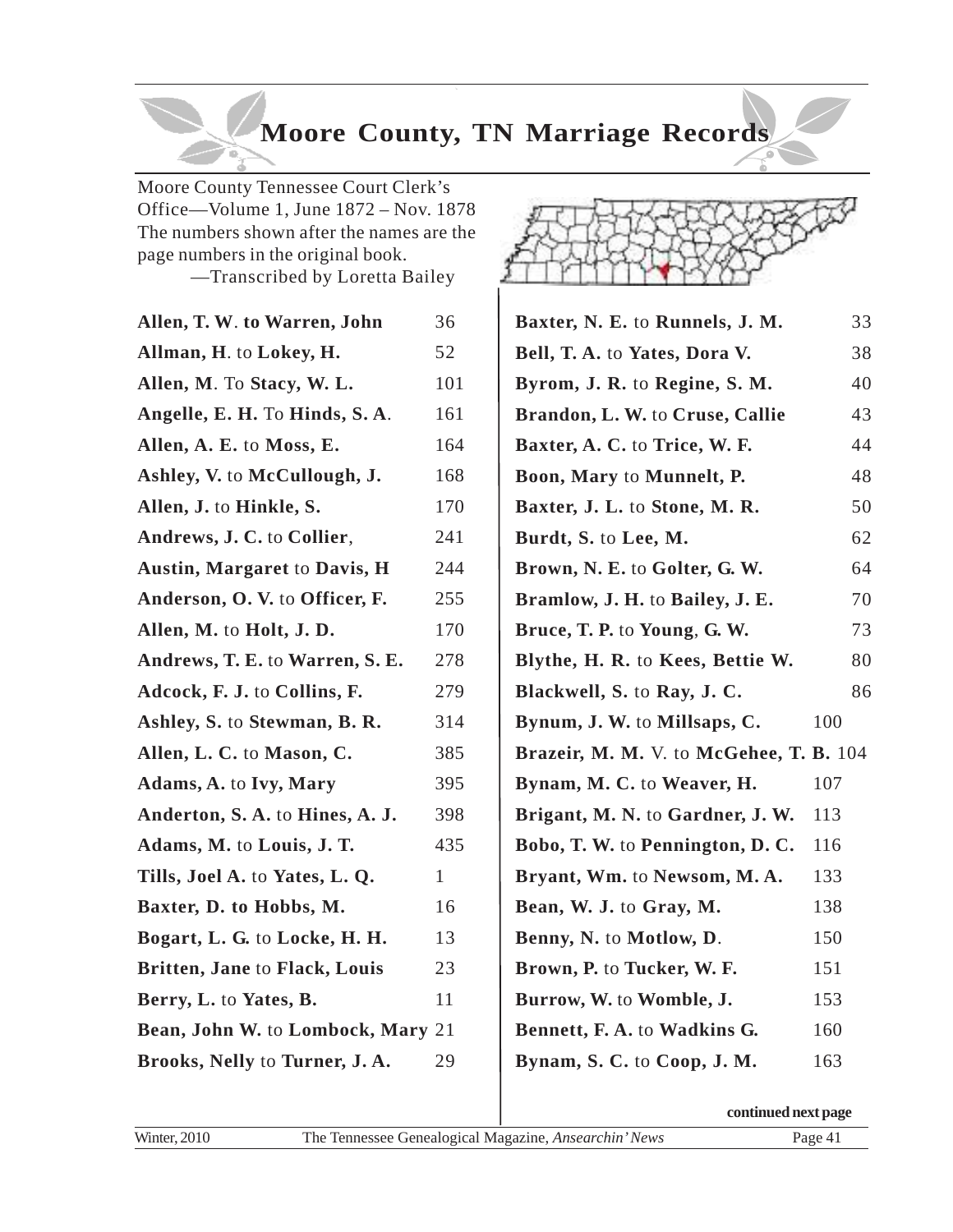| 167                                   | Bennett, B. to Park, Wm.              | 339                                                                                                                                       |  |
|---------------------------------------|---------------------------------------|-------------------------------------------------------------------------------------------------------------------------------------------|--|
| Brandy, D. J. to McCulloch, M. J. 175 |                                       | 344                                                                                                                                       |  |
| 182<br>Bunton, J. L. to Byram, S. J.  |                                       | 350                                                                                                                                       |  |
| 177                                   |                                       |                                                                                                                                           |  |
| 182                                   | Bower, M. to Pendergrass, W. P.       | 368                                                                                                                                       |  |
| 185                                   | Bunt, Wm. To E. Pollock, E.           | 374                                                                                                                                       |  |
| 189                                   | Barter, J. to Spencer, B. E.          | 376                                                                                                                                       |  |
| 194                                   | Blythe, D. D. to Martin, F.           | 381                                                                                                                                       |  |
| 211                                   | Berry, R. to Bean, C.                 | 378                                                                                                                                       |  |
| 219                                   | Bell, O. H. to Warren, J.             | 373                                                                                                                                       |  |
| 231                                   | Baker, G. to Moore, M.                | 383                                                                                                                                       |  |
| 245                                   | (No name shown)                       | 385                                                                                                                                       |  |
| 245                                   | Baxter, S. J. to Parks, A. E.         | 394                                                                                                                                       |  |
| 245                                   | Baxter, M. to Smith I.                | 408                                                                                                                                       |  |
| 251                                   | Crenshaw, Frank to Kingkade, Sirena 4 |                                                                                                                                           |  |
| 252                                   | Colendor, H. to Wallow, H.            | 8                                                                                                                                         |  |
| 261                                   | Clark, E. to Waggoner, E.A.           | 17                                                                                                                                        |  |
| 270                                   | Cooper, W. M. to Jones, N. A. J.      | 34                                                                                                                                        |  |
| 282                                   | Cooper, Wm. to Eadens, H. E.          | 27                                                                                                                                        |  |
| 286                                   | Clark, E. M. to Merrell, S. J.        | 35                                                                                                                                        |  |
| 289                                   | Callie, Ruse to Brandon, L. W.        | 48                                                                                                                                        |  |
| 193                                   | Cherry, J. F. to Shoffner, E.         | 75                                                                                                                                        |  |
| 294                                   | Colsher, W. H. to Eden, S. M.         | 79                                                                                                                                        |  |
| 295                                   | Cobb, E. to Holt, D. M.               | 90                                                                                                                                        |  |
| 296                                   | Clark, D. J. to Benigan, M. J.        | 97                                                                                                                                        |  |
| 301                                   | Cruse, Sue to Travis, W. T.           | 114                                                                                                                                       |  |
| 307                                   | Castel, J. M. to Warren, K. E.        | 121                                                                                                                                       |  |
| 310                                   | Clark, M. to Weaver, W. H.            | 141                                                                                                                                       |  |
| 327                                   |                                       |                                                                                                                                           |  |
| 309                                   | Coop, J. M. to Bynam, S. C.           | 163                                                                                                                                       |  |
| 335                                   | Cooper, E. to Guest, J.A.             | 172                                                                                                                                       |  |
| 335                                   | Caldwell, Thos. to Cooper, Mary       | 176                                                                                                                                       |  |
| 338                                   | Crabtree, M. to Bates, G. E.          | 188                                                                                                                                       |  |
|                                       |                                       | Briant, J. to Leftwich, C.<br>Brown, T. E. to Spencer, J. W.<br>Buchannan, James to Moles, M. E.388<br>Cummens, W. A. to Hughs, M.L.A.149 |  |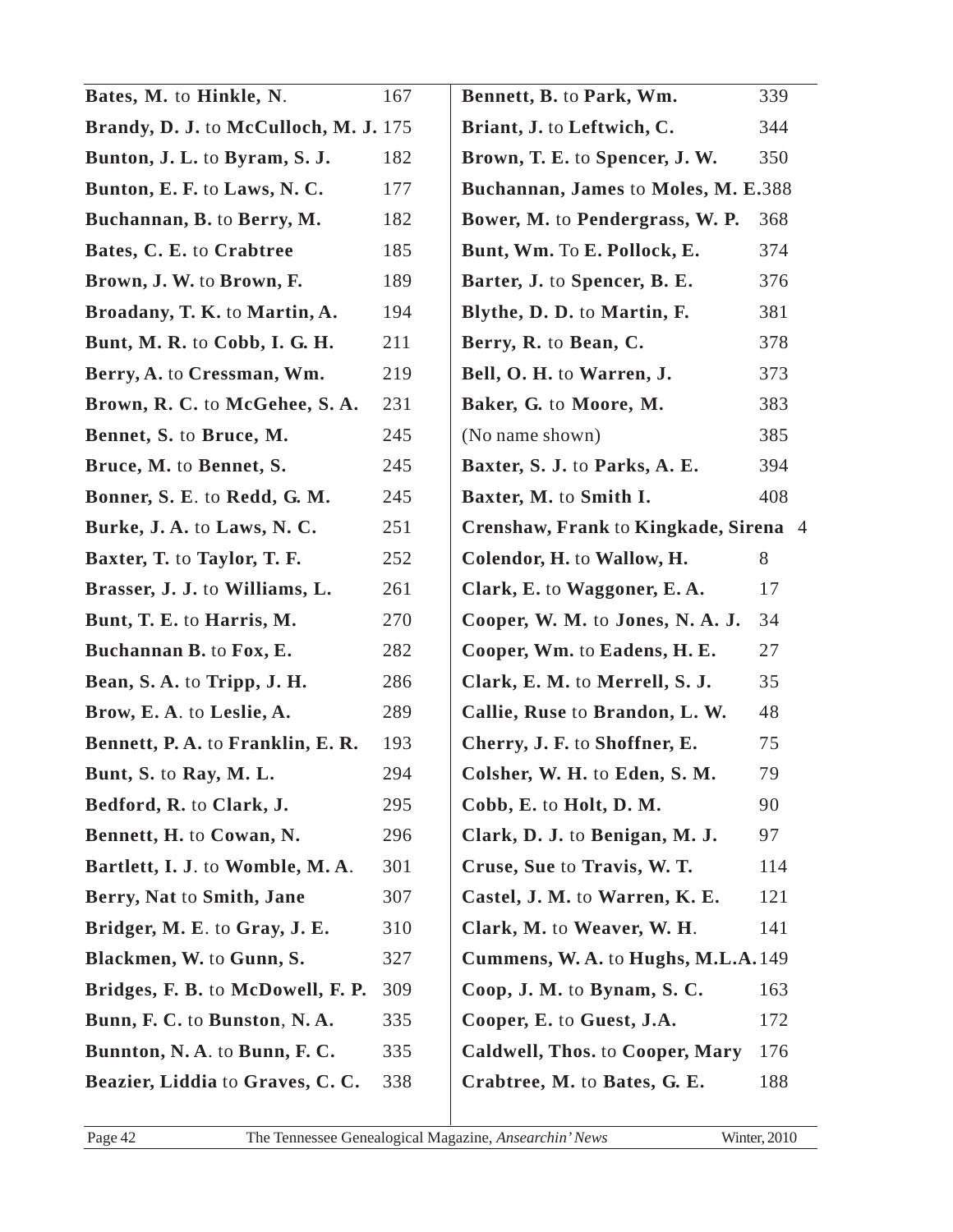| Chapman, M. to Graves, T.          | 193 | Canter, L. to Womack, P. W.       | 354 |
|------------------------------------|-----|-----------------------------------|-----|
| Copland, D. to Mitchell, J.A.      | 196 | Cobb, G. V. to Marr, C. E.        | 309 |
| Couch, J. R. to Cole, M.           | 197 | Clark, F. to Spencer, F. W.       | 371 |
| Cole, Tranna to Jones, G. T.       | 210 | Carden, A. to Heathcast, T. J.    | 372 |
| Cobb, I. G. H. to Bunt, M. R.      | 211 | Cobble, E. A. to Smith, S.        | 383 |
| Cobbel, N. M. to Hesty, J. W.      | 213 | Cressman, M. to Roy, S.           | 406 |
| Cobb, J M. to Gullmore, C.         | 216 | Call, Tom to Waggoner, F.         | 415 |
| Crissman, Wm. to Berry, B.         | 219 | Counts, J. to Baites, T. A.       | 422 |
| Carvin, M. S. to Yarbrough, B.     | 220 | Cobbel, N. to Osborn, J. W.       | 426 |
| Cummings, A. to McDaniel, J. H.    | 223 | Craige, L. T. to Gregory, J.      | 429 |
| Cunningham, J. W. to Fraless, S.   | 226 | Cuningham, W. to Lyon, W.         | 432 |
| Carol, J. R. to Reece, M.          | 229 | Cressman, M. to Gowen, W.         | 435 |
| Clark, E. to Husby, J. L.          | 235 | Casteel, J. I. to Steelman, T. A. | 449 |
| Collins, R. A. J. to Martin, G. W. | 235 | Cobble, M. M. to Eggleston, J. E. | 402 |
| Colvher, J. N. to Hughs, M. E.     | 237 | Driver, T. N. to Floyd, S. D.     | 18  |
| Collins, F. to Manning, B.         | 241 | Daniel, C. T. to Ray, N. C.       | 28  |
| Collier, S. to Andrews, J. C.      | 241 | Daniel, E. C. to Mitchell, T. B.  | 46  |
| Church, F. W. to Deckert, C. L.    | 258 | Daniel, G. to Smith, M.           | 96  |
| Crook, C. to Roseboxer, E.         | 269 | Dance, J. to Stacy, F.            | 105 |
| Copeland, S. E. to Spencer, J. F.  | 277 | Dunn, J. to Johnson, W.           | 106 |
| Collins, A. J. to Adcock, F. J.    | 279 | Day, E. to Gilmer, J. M.          | 115 |
| Clay, J. S. to Casteel, E.         | 288 | Dance, G. to Travis, M.           | 118 |
| Casteel, E. to Clay, J. S.         | 288 | Daniel, B. T. to Heath, J. W. T.  | 129 |
| Cole, R. to Spencer, J.C.          | 292 | Downam, J. to Panther,            | 148 |
| Clark, J. to Bedford, R.           | 295 | Drake, John to Shelton, Louisa    | 152 |
| Cowsen, T. to Bennett, B.          | 296 | Daniel S. C. to Schehorn, L. J.   | No. |
| Cowsen, M. to McBride, M.          | 300 | Number                            |     |
| Canter, E. J. to Clark, R.         | 318 | Davis, H. to Austin, Margaret     | 244 |
| Clark, R. to Canter, E. J.         | 318 | Dickert, C. L. to Chench, M.      | 258 |
| Cooper, M. V. to Ervin, J. F.      | 322 | Daniel, L. J. to McGehee, T. B.   | 315 |
| Cannon, C. to Matlow, D.           | 331 | Dobbins, S. to Mann, F.           | 316 |
| Crissman, C. to Thomison, P.       | 345 | Dellingham, H. B. to Gore, M. A.  | 324 |
| Cates, B. F. to Lokey, M.          | 362 | Daniel, H. C. to Nix, Wm. A.      | 325 |
|                                    |     |                                   |     |

**continued next page**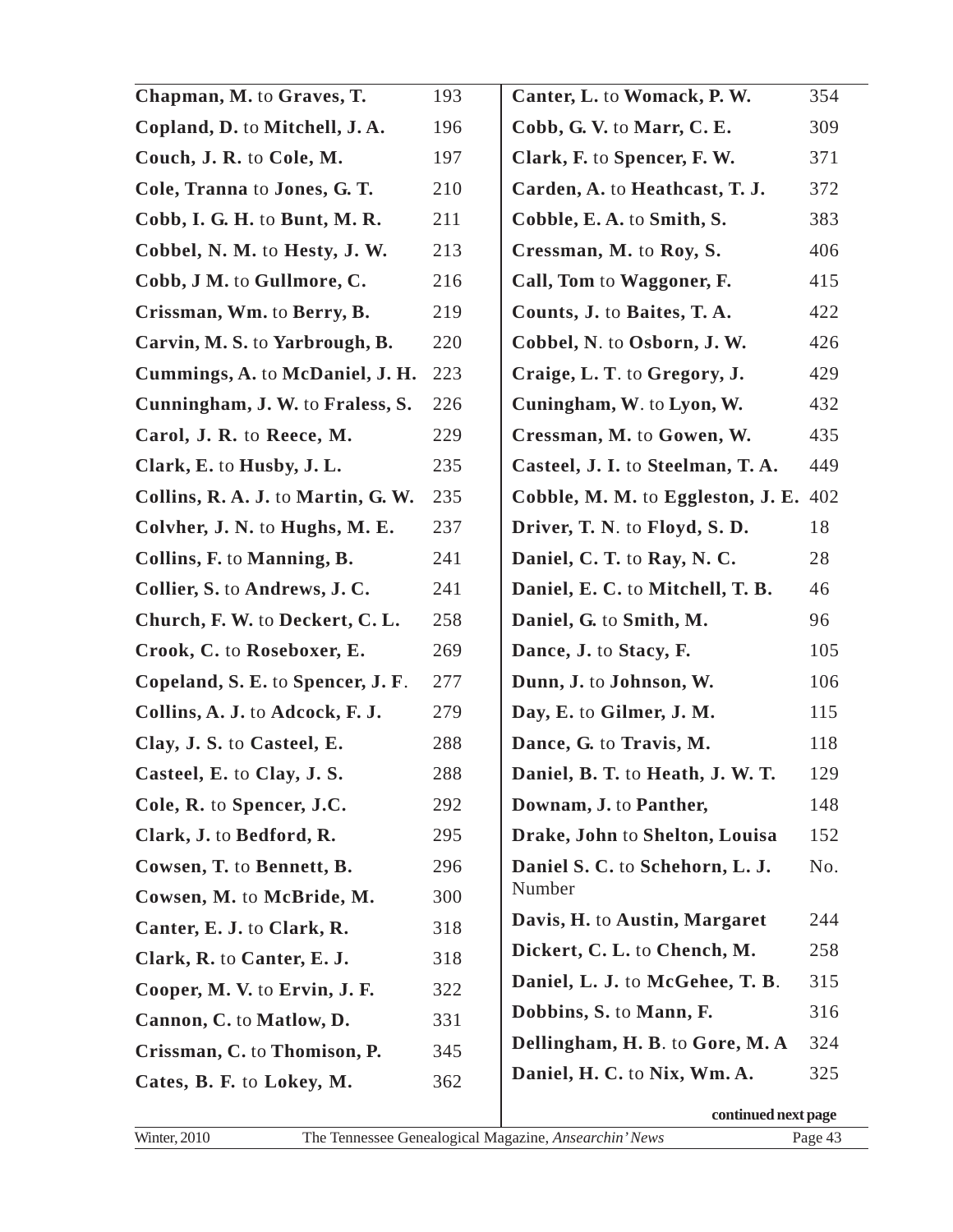| Dance, S. W. to Record, W. D. L. | 328 | Edens, J. T. to Robertson, B.        | 285 |
|----------------------------------|-----|--------------------------------------|-----|
| Donnelson, G. D. to Leslie, M.   | 375 | Ervin, M.A. to Wiseman, J. R.        | 306 |
| Davis, A. C. to Ortner, E.       | 396 | Edens, S. F. to McDowell, H. C.      | 308 |
| Dance, M. A. to Hix, T. I.       | 410 | Ervin, J. F. to Cooper, M. V.        | 322 |
| Dean, J. to Meedems, H.          | 413 | Edens, J. to Holt, J.                | 326 |
| Daiver B. to Merill, E. T.       | 456 | Evans, E. to Mrs. King, J.           | 340 |
| Eadens, A. G. to Cooper, Wm.     | 27  | Edens, A. to Riddle, H.              | 349 |
| Evans, S. to Renegar, R.         | 57  | Evans, J. W. to Ivy, E.              | 384 |
| Edens, G. M. to Colsher, W. H.   | 79  | Ervin, J. to Hart, H. K.             | 393 |
| Evans, J. S. to Ward, J. N.      | 110 | Evans, D. S. to Parks, B.            | 403 |
| Evans, G. S. to Waggoner, J. C.  | 155 | Eaggleston, D. M. to Osborn, D.W 440 |     |
| Ervine, A. R. to Gunn, N.        | 208 | Edgeman, W. T. to McCalley, M.       | 441 |
| Edens, F. to Osborn, B.          | 273 | Eaggleston, J. E. to Cobble, M.      | 402 |
|                                  |     |                                      |     |

**ADOPT - A - BOOK PROGRAM**

TNGS is a federally recognized nonprofit, tax exempt, educational organization, and as such gifts are tax deductible within the IRS guidelines. Make your checks payable to the Tennessee Genealogical Society and mail to P. O. Box 381824, Germantown, TN 38183-1824

Your gift, to acquire one or more of these books, will be acknowledged by mail and will include the TNGS tax number. Labels recognizing you as the donor will be fixed to books purchased with your gifts.

If someone has already adopted the book that you want, then our acquisitions committee will purchase another book of equal or greater value and notify you of the change.

| <b>ALABAMA</b>                                    | <b>KENTUCKY</b>                                 |
|---------------------------------------------------|-------------------------------------------------|
| Rev. Patriots Who Resided in Alabama Vol. 1 20.00 | Pioneer KY with MO Cousins Vol. 2<br>40.00      |
| Rev. Patriots Who Resided in Alabama Vol. 2 20.00 | 22.00<br>KY Gen. Records & Abstracts vol. 1     |
| Death Notices from Newspapers 1813-1819 5.00      | 22.50<br>KY Gen. Records & Abstracts vol. 2     |
| Death Notices from Newspapers 1820-1829 13.00     | 45.00<br>KY Soldiers of War of 1812             |
| Death Notices from Newspapers 1830-1839 20.00     | <b>MISSISSIPPI</b>                              |
| Death Notices from Newspapers 1840-1849 25.00     | The Woodville Republican Vol. 1 1823-1839 26.50 |
| Death Notices from Newspapers 1850-1859 8.00      | The Woodville Republican Vol. 2 1840-1847 26.50 |
| Death Notices from Newspapers 1860-1869 15.00     | The Woodville Republican Vol. 3 1848-1855 29.50 |
| Death Notices from Newspapers 1870-1879 15.00     | The Woodville Republican Vol. 4 1878-1880 26.00 |
| <b>GEORGIA</b>                                    | 18.00<br>MS Roots & Records Vo. 1 Claiborne Co. |
| History of Baldwin Co, GA<br>35.00                | 18.00<br>MS Roots & Records Vol. 3, Copiah Co.  |
|                                                   |                                                 |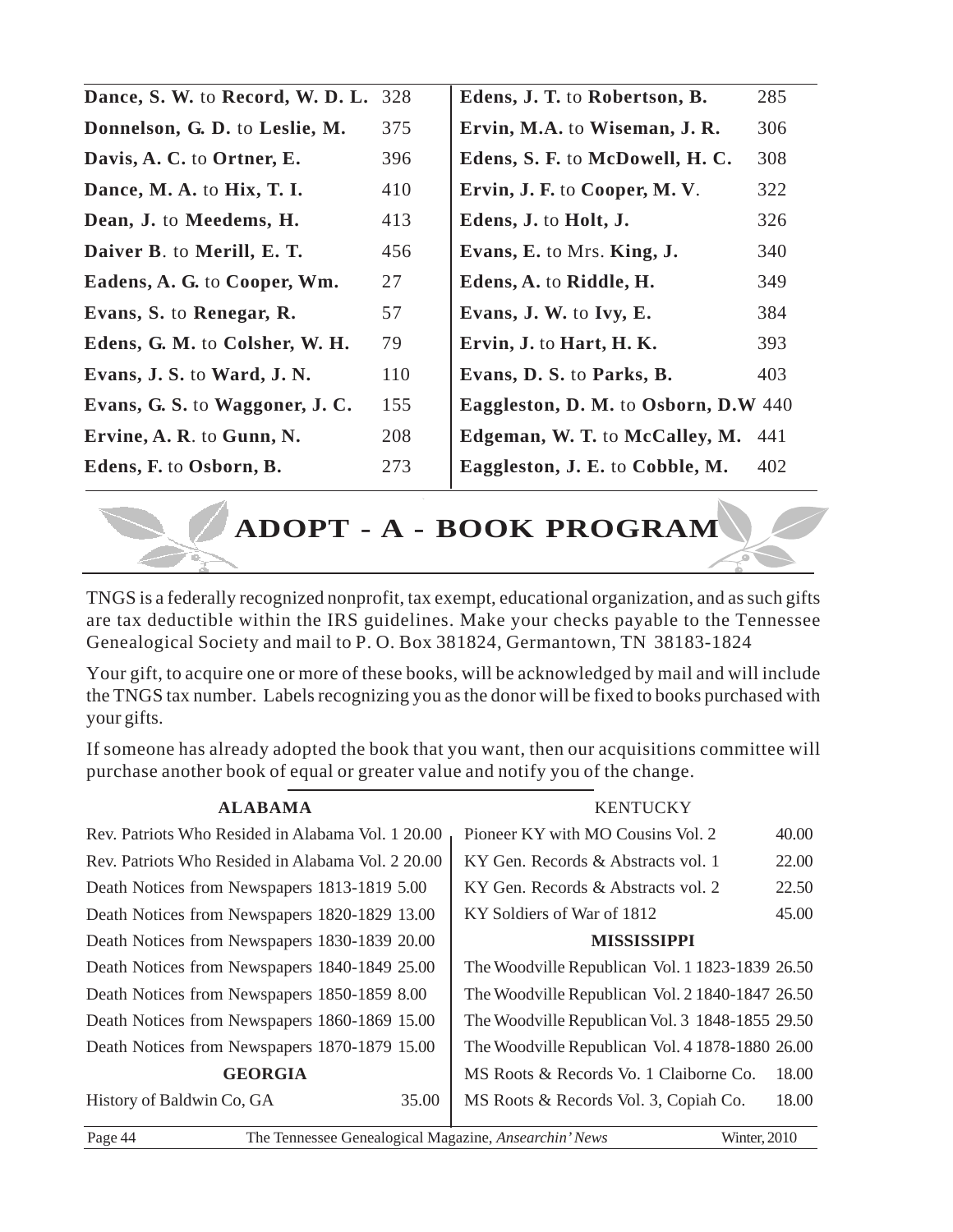| MS Roots & Records Vol. 4 Franklin Co.         | 18.00 | NC Slaves & Free Persons of Color                      |       |
|------------------------------------------------|-------|--------------------------------------------------------|-------|
| MS Roots & Records Vol. 6 WPA Co. maps 18.00   |       | McDowell Co. Vol. 5                                    | 28.50 |
| <b>MISSOURI</b>                                |       | NC Slaves & Free Persons of Color                      |       |
| MO Genealogical Gleanings 1840 & Beyond, Vol 1 |       | Yadkin Co. Vol. 6                                      | 22.00 |
|                                                | 25.00 | <b>TENNESSEE</b>                                       |       |
| MO Genealogical Gleanings 1840 & Beyond Vol. 2 | 25.00 | Lincoln Co. TN Mt. Hermon Baptist Church 1830-<br>1930 | 30.00 |
| MO Genealogical Gleanings 1840 & Beyond Vol. 4 |       | Smith Co. TN Deed Books Vol. 3 1852-1860 28.50         |       |
|                                                | 24.00 | Smith Co. TN Deed Books Vol. 4                         | 35.00 |
| MO Genealogical Gleanings 1840 & Beyond Vol. 5 |       | Smith Co. TN Deed Books Vol. 5                         |       |
|                                                | 24.50 | Rhea Co. TN Cemeteries Vol. 1                          | 45.00 |
| MO Genealogical Gleanings 1840 & Beyond Vol. 6 | 27.50 | Rhea Co. TN Cemeteries Vol. 2                          | 50.00 |
| MO Genealogical Gleanings 1840 & Beyond Vol. 7 |       | Rhea Co. TN Cemeteries Vol. 3                          | 20.00 |
|                                                | 25.00 | Cheatam Co. TN Wills & Inventories                     | 45.00 |
| MO Genealogical Gleanings 1840 & Beyond Vol. 8 | 22.50 | Claiborne Co. TN Court of Pleas & Quarter<br>Sessions  | 35.00 |
| MO Genealogical Gleanings 1840 & Beyond Vol.   |       | Claiborne Co. TN Will Books 1837-1846                  | 35.00 |
|                                                | 29.00 | Knox Co. TN Estate books Bk. 1 1792-1811 28.50         |       |
| <b>NORTH CAROLINA</b>                          |       | Knox Co.TN Estate books Bk. 2 1818-1824 45.00          |       |
| Kinfolks of Johnston Co. Vol. 1                | 37.00 | <b>VIRGINIA</b>                                        |       |
| Kinfolks of Johnston Co. Vol. 2                | 37.00 | Amelia Co. VA Will Bk. 3 1780-1787                     | 18.00 |
| Smithfield Herald Index Vol. 1                 | 40.00 | Amelia Co. VA. Will Bk. 4                              | 14.50 |
| Smithfield Herald Index Vol. 2                 | 40.00 | Amelia Co. VA Will Bk. 5, 1792-1799                    | 20.00 |
| Smithfield Herald Index Vol. 3                 | 40.00 | Fairfax Co. VA Gravestones Vol. 5                      | 30.00 |
| Smithfield Herald Index Vol. 4                 | 40.00 | Marriages of Richmond Co. VA 1668-1853                 | 28.50 |
| NC Slaves & Free Persons of Color              |       | Records of Richmond Co. VA 1692-1724                   | 32.50 |
| Iredel Co. Vol. 4                              | 23.00 |                                                        |       |





Winter, 2010 The Tennessee Genealogical Magazine, *Ansearchin' News* Page 45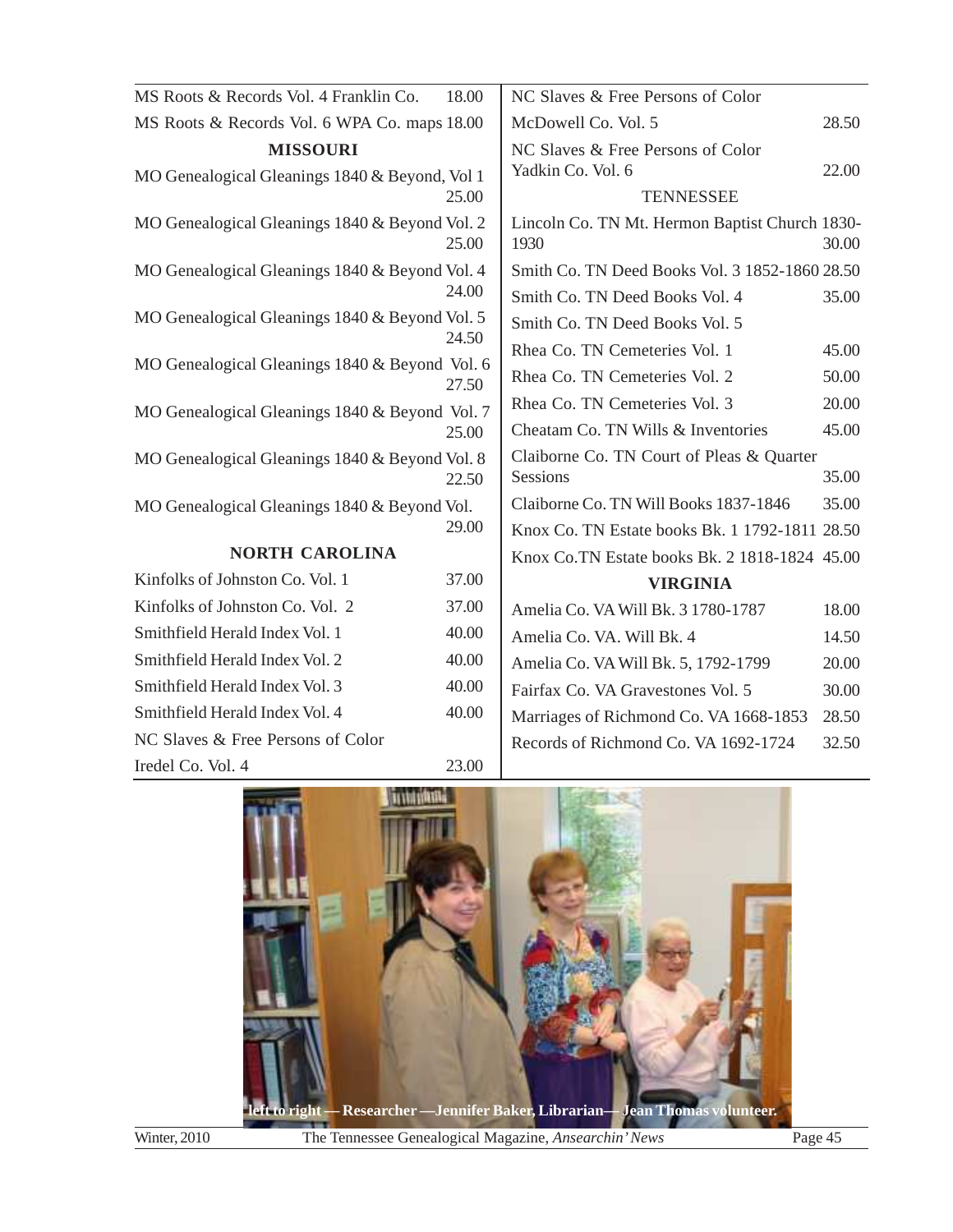# **Carrolls of Tennessee**



Postscript – July 4, 1776 – **Carrolls** of Tennessee By **Ruth Wyckoff Hunt** At last the Declaration of Independence was completed, and ready for signature. **Charles Carroll**, one of the Maryland representatives had arrived too late to vote for approval of the document, in spite of his hurried trip. However, he stepped up and signed his name when his turn came. Because he had relatives with the same name, one of his comrades jokingly remarked that there was a chance King **George** might hang the wrong man for such a daring act of treason. Never lacking in courage, **Charles Carroll** picked up the pen and added after his name "of Carrollton" and stated, "There, now let there be no question as to which **Charles Carroll** has put his signature upon the Declaration of Independence!"

In spite of the fact that he was barred from holding public office in Maryland because of his Catholic religion – in the land to which his **O'Carroll** ancestors fled from Ireland in search of this very freedom—**Charles Carroll** had been a leader in his native state, as had many members of his family. Archbishop **Carroll** of Baltimore was founder of the Catholic Hierarchy in the United States; **Daniel Carroll** was one of the signers of the Federal Constitution in 1787; and **Charles Carroll** of Carrollton, was the first Senator from Maryland to the U. S. Senate in 1788. **Thomas Carroll,** the son of **Daniel**, was enlisted in the Revolutionary War, in the Pennsylvania Riflemen, and fought at Ticonderoga and in the battle of Long Island. In 1786 he was granted fifty-one acres in Allegheny County, Pennsylvania, and it was

here their first son, **William** was born in 1788, followed by six other children. **Thomas Carroll** and his friend, **Albert**

**Gallatin** were partners in the manufacture of nails, with a foundry on the banks of the Mongohela River, about eleven miles from the present location of the City of Pittsburgh. At age seventeen, **William** began work in the foundry, and in 1810 when he was twenty-two, he was sent to Nashville, Tennessee to establish a nail store. With him went a letter of introduction to **Andrew Jackson** from **Albert Gallatin**, both having been in the Senate when it met in Philadelphia. When a military company was formed in Nashville in 1812, **Andrew Jackson** was elected Major-General and **William Carroll** Captain. **William Carroll** was deeply interested in military tactics and devoted much time to studying to improve his knowledge, so that within two years he advanced to Major, then Colonel, and when General **Jackson** was appointed Major General in the regular army of the United States, Colonel **Carroll** became Major General of the Tennessee Militia. These two, with General **John Coffee**, were together in the several battles with the Creek Indians, and again at the great victory at New Orleans, after which they returned to Tennessee and resumed their normal business activities. In 1819-1820 there was a financial depression throughout the country, and General **Carroll,** having endorsed the notes of several friends for large amounts, was called upon to pay these notes when they became due. To meet the demands, he was forced to close out his business at a great loss. When this became known, so great was the popular response, that **William Carroll** was nominated for Governor of the State in 1821, and elected by a tremendous majority. He was reelected five times, serving six terms altogether. He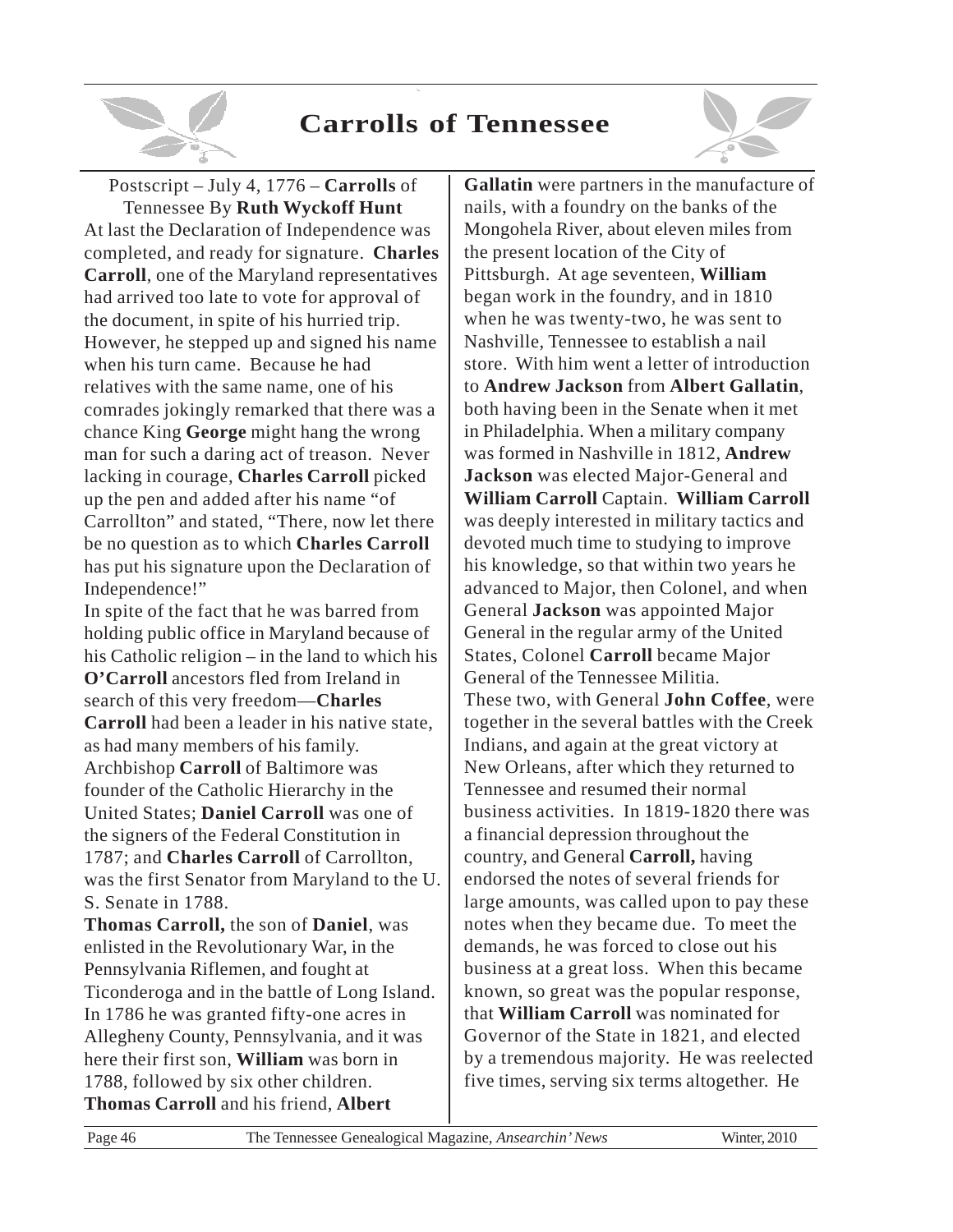placed the State on a sound financial basis, established a uniform system of schools, and built the penitentiary and hospital for the insane. It was through his influence that Nashville became the capitol of the State, and plans made to build the Capitol, though it was not built during his term. In 1826 the Legislature voted to present General **Carroll** and General **Coffee** with swords in recognition of the service they had rendered the State and Country. General **Carroll'**s sword was presented at the First Presbyterian Church in Nashville, and is truly a work of art, with a handle of pure gold, inscribed on both sides. We are told it is now hanging on the wall of one of his Memphis descendants, of which there were many.

It was in 1812 that **William Carroll** and **Cecelia Bradford** were married. Their three sons lived and died in Memphis. **William Henry, Thomas Bradford** and **Charles Montgomery**, the youngest having been named for their famous relative in Maryland. In 1832 Governor **Carroll** accepted an invitation to take young **Charles** to meet his namesake, who was the last living signer of the Declaration, as well as the wealthiest, and the only Catholic in the distinguished assembly. Due to the difficulties in travel encountered on such a long journey, when they reached Carrollton, they learned that their cousin had been dead for two weeks. Needless to say, their visit was cut short. They were entertained by one of his granddaughters, and found her quite charming. This is the version related by a granddaughter of Governor **Carroll**, Mrs. **Emma Carroll Tucker**, to answer the question of the relationship between **Charles Carroll** of Carrolton, and Governor **Carroll** of Tennessee. She felt that this removed any doubts as to there being a close contact between the two.

**Charles Montgomery Carroll** was born in Nashville in 1821. He was eleven years old

when he and his father made their long journey. He died in 1899 in the home of his brother's family at 99 Court Street, Memphis. He had married, but his wife died soon after their marriage, and there were no children. He is buried in Elmwood Cemetery, Memphis, with his Confederate comrades. A family history was compiled by Mrs**. R. H. Vance,** in which she mentions a diary of **Charles Montgomery Carroll**.

One incident he relates is of an Indian lad, son of one of the Chiefs visiting in Franklin, who fell from a tall tree and fractured his skull. He was taken into the home of Dr. **Edward Breathitt**, who performed a delicate operation which saved the boy's life. The gratitude, not only by the father, but by the entire tribe throughout the country, amounted almost to hero-worship and led to Dr. **Breathitt'**s great influence in dealing with the Indians.

His daughter, **Elizabeth** was the wife of **William Henry Carroll,** and mother of Mrs. **Vance,** to whom she told her childhood memories of seeing the Indians file into their home and sit in a circle on the floor for conferences with the white man, after which they smoked the peace pipe. In 1852, **Charles Montgomery Carroll** was Captain of the City Guards, and in 1861 was chosen Colonel of the Fifteenth Tennessee Regiment, being part of **Cheatham'**s Brigade. At the expiration of General **Carroll's** term as Governor of the State of Tennessee, he was appointed by the Federal government to ratify deeds made by the Chickasaw Indians in the State of Mississippi. He also presided as chairman of the Democratic Convention in May 1840, at which **Martin Van Buren** was nominated for President of the United States. In March, 1844, General **Carroll** delivered the address at the Jackson Jubilee in Nashville. One week later he died at his home at the corner of Union and High Streets, at the age of fifty six.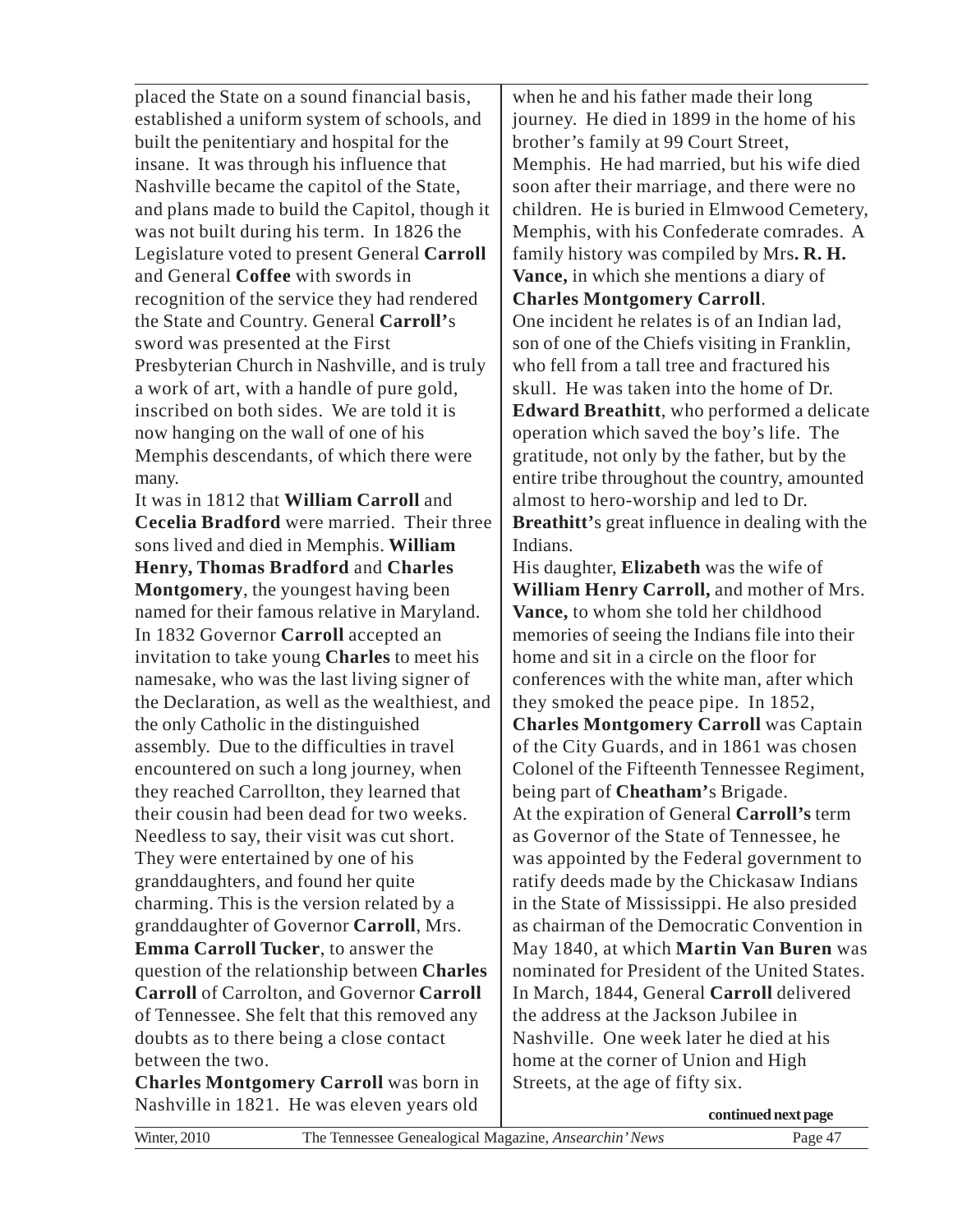By far the largest number of descendants of General **Carroll** are those of the family of his oldest son, **William Henry** and **Elizabeth Breathitt**, who had ten children: **Cecilia**, Col. **Wm. Henry**, **Betty**, **Anne**, **Ida**, **Kate**, **Edward Breathitt**, **Lizzie**, and twins **Eleanor Walker** and **Mary Pillow** (**Molly**). From these come such well-known families as the **Scott**s, **Vance**s, **Norfleet**s, **Seabrook**s, **Page**s, **Leatherman**s, **Coward**s, **Johnson**s, **Russell**s, **Austin**s, **King**s and **Shannon**s. It was from this family home on Court that **Ida Carroll** moved with her husband, **Samuel Coward,** to the home on **Coward** Place (now *Justine's Restaurant*), causing her mother's tears because **Ida** was moving "way out there in the country". It is in these family homes that so many lovely portraits and other possessions are preserved and treasured. The middle son, **Thomas Bradford Carroll,** married **Eliza B. Ham,** and had three daughters: **Cecilia** (Mrs. **Luke W. Finlay**), **Emma** (Mrs. **W. W. Tucker**) and **Mary** (Mrs. **James Brown Emery**), all buried in the beautiful Lenow Circle section of Elmwood Cemetery. After living in Panola County, Mississippi and Helena, Arkansas, he came to Memphis where he was elected Mayor. Near the end of his term, while he was a candidate for reelection, he died on April 28, 1857, after an illness of only three days. He was the first of only two mayors who have died while in office. He was an active member of the Fire Department and Masonic Lodge. These organizations joined

the military companies and city officials in the procession which formed in Court Square and marched to the residence on Hernando Street to the music of three bands. They marched to Elmwood Cemetery where he was interred with the impressive ceremonies of the Masons, followed by a military salute of three rounds. It was the largest funeral cortege ever seen in Memphis, according to the *Daily Appeal*, being over one mile in length.

Among the list of portraits of former mayors missing from City Hall, is the name of **Thomas B. Carroll**. A great-grandson, **Luke W. Finlay,** of New York City, is quite sure that Major **Carroll**'s portrait was placed with others hanging the Courthouse, before City Hall was built, but we have found no mention of it, nor is it included in stories in which portraits are pictured. Mr. **Finlay** is trying to locate a daguerreotype he had, so that any unidentified portrait may be compared to it.

A large portrait from which the name plate has been lost, is hanging in the Mississippi Valley Collection room at Memphis State University, the property of the West Tennessee Historical Society. The only answer we have had so far to the questions about who it is, how long have they had it, or its source is "We don't know". The clothes look like the right period, and the age is about right. We hope to have a positive identification by Mr. **Finlay** within another week.

# **QUERIES**



Please add information to these families in these known locations. **Daniel Aston**TN/NC; **Hyram Howell** TN to MS (1800's.) All are in Lincoln Co., TN in the 1800s. *Jo Ann Kersh Bond,5678 Chester St., Arlington, TN 38002, (90l) 830-5822,*

*JoAnnKERSHBond@gmail.com*

**Aston - Howell/Howel**

**Harold**

I am looking for **Samuel Edwin Harold** 14 Mar 1862 IN 26 Aug 1924. How do I get birth proof for him? He was the son of **William Andrew Harold**. *Carol Howsden, 7044 Richard Wilson, Millington, TN 28053, (901) 873-2119*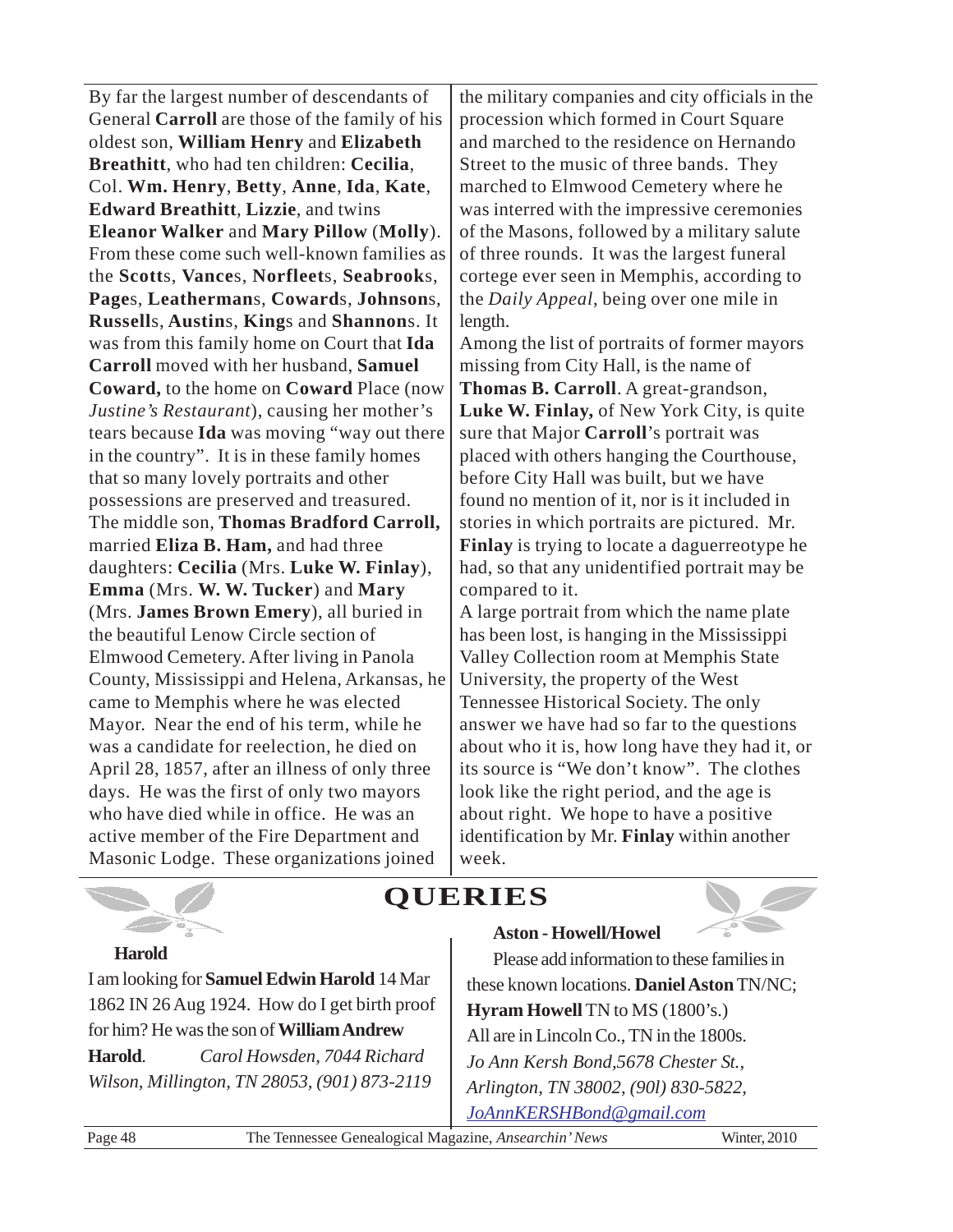# **Henry County TN Circuit Court Minutes**

Volume 1-2 May 1834-September 1850. Continued from 57-3

Abstracted by Loretta Bailey

Page 43

Wednesday 26 November 1834

The grand jury returned into Court and presented a Bill of Indictment against **Robert Dollarhite** for a misdemeanor in office. Endorsed thereon a true bill.

Another Bill of Indictment against **Richard Jones** for assault with intent to kill. Endorsed thereon not a true bill.

**Sarah A. Root** & others vs. **Wm. Tharp, J. W. Cooney** – Case This day came the parties by their Attorneys & **Andrew Allin** upon affidavit & Defendant moved the Court to rule the Plaintiff to give other sufficient security at or before the trial of cause. Upon due deliberation, it is considered by the Court that the Plaintiffs give other sufficient security for the prosecution of their suit before this case called for trial of the Same will be dismissed at the cost of the Plaintiffs and that the cause be continued until the next Term of this Court.

Page 44

**David Armour** & **Samuel A. Waddy** Adm. of **Sol H. Armour,** Dec'd vs. **Matthew W. Neal** – Certiorari This day came the parties by their Attorneys. The Plaintiff moved the Court to dismiss this cause because the papers have not been certified to this Court agreeable to the certiorari. Considered by the Court that the certiorari be dismissed and this issue to the Justice of the Peace to proceed thereon and that the Plaintiff recover of the Defendant their costs.

**Henry Wade** vs. **James P. Peters** – Debt This day came the parties by their Attorneys.



Thereupon farther process of and upon the premises by the consent of the parties, it is ordered by the Court that this case be continued until the next term of this Court.

**Arthur Bass** vs. **Samuel McGowan,** Adm. – This day came the Defendant by his attorney and the Plaintiff being called came not. Court considers that the Defendant go hence without day and recover his costs of the Plaintiff.

**Abner Potts** vs. **James Cowen** – Case – This day came the parties by their Attorneys. By consent of the parties, case continued untill the nest term of this court.

**Simeon Walton** vs. **John Ray** – Writ Inquiry – This day came the parties by their Attorneys and thereupon came a Jury of good and lawful men to wit. **James Dollarhite, Edmond Allmon, Robert Davis, Joseph Edwards, William Wiscoat, John Miers, Person Yates, Spencer Hill, William A. Tharp, John Brooks, John Wagster, Jr**, and **William D. Cross**, who being elected, tried and sworn to tell the inquirers about damages. Jurors do say that the Plaintiff has sustained damages in the sum of One Hundred and Seventy One Dollars and twenty cents. It is therefore considered by the court that the Plaintiff recover of the Defendant the amount aforesaid plus costs of this proceeding, and the Defendant in mercy &c.

**Ezra Webb** vs. **William Arthur** – Debt. – This day came the parties by their Attorneys.

|             |                                                       | continued next page |
|-------------|-------------------------------------------------------|---------------------|
| Winter 2010 | The Tennessee Genealogical Magazine, Ansearchin' News | Page 49             |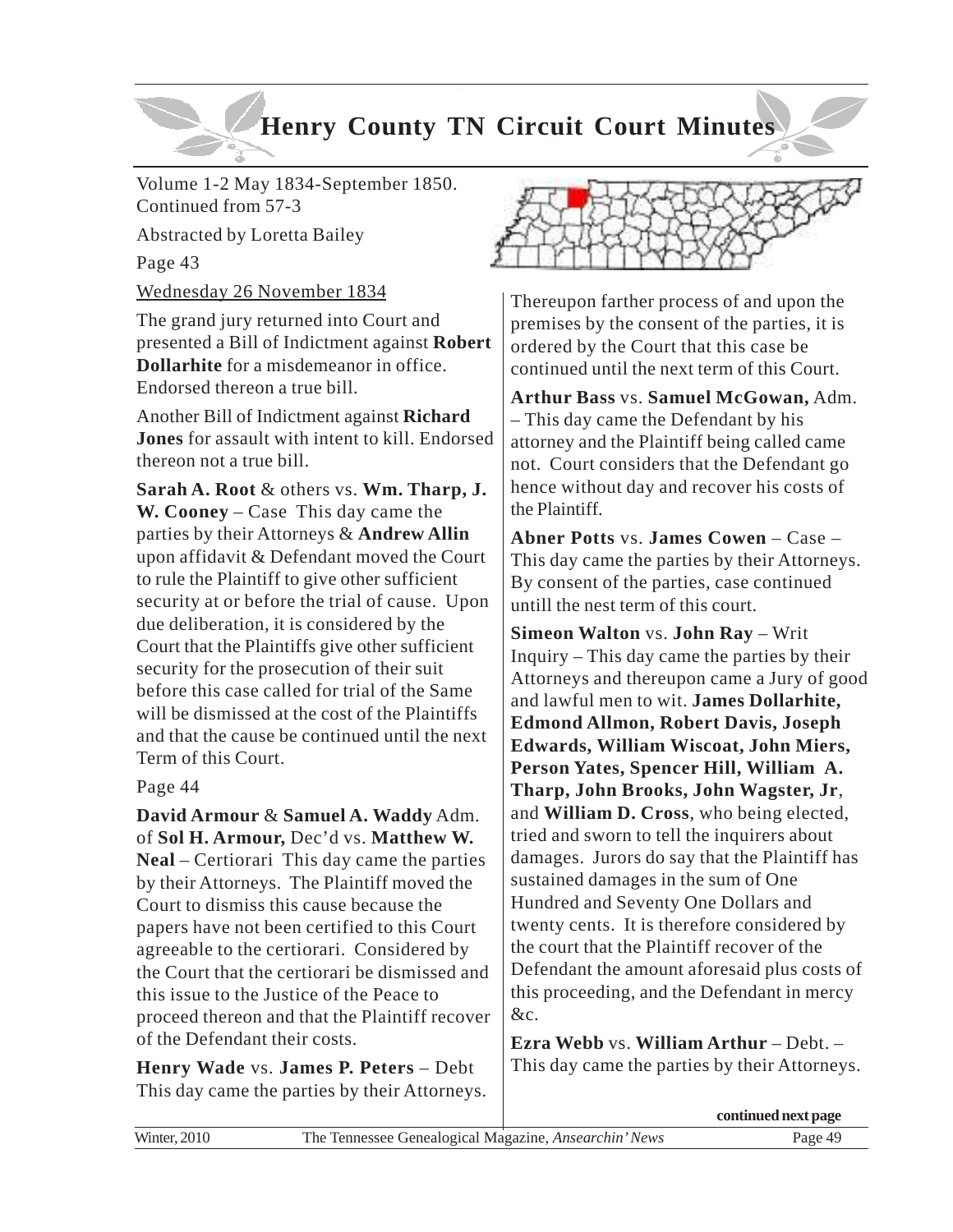Thereupon on an affidavit of the Defendant, case continued untill the next term of this court.

**Abner Potts** vs. **William A. Tharp** and **John Cooney** – case – This day came the parties by their attorneys. By the consent of the parties, case continued to the next term of this court. At the request of the Defendants, commissioners are awarded them to take the deposition of **John P. Crabtree** of Callaway County, Kentucky by giving the opposite party Twenty days notice of time and place. Page 45

**Ezra Webb** vs. **William Arthur** Debt. – This day came the parties by their attorneys. At the request of the Defendant, commission awarded to him to take the deposition of **Charles W. Bradford** of the State of Alabama upon giving the opposite party Twenty days notice of time and place.

**Obediah Hinson** vs. **Edmond Almon** – Debt. – This day came the parties by their attorneys, and the Plaintiff being called, came not. Considered by the court that the Defendant go hence without day and recover his costs from the Plaintiff.

Ordered by the court that **Whitmel H. Cooper** be released from the payment of a fine of Five Dollars assessed against him at this term for non attendance as a juror.

State vs. **James W. Sewell** – Forgery- The Grand Jury returned into court and presented a Bill of Indictment against **James W. Sewell** for forgery. A true Bill.

**Peter Kendall**, Adm. **Alexander Thomas,** Dec'd. vs. **James C. Garner** – Debt. – This day came the parties by their Attorneys and thereupon came a jury of good and lawful men to wit. **William A. Tharp, James Dollarhite, Joseph Edwards, John Wagster, William D. Cross, William Wiscoat, John Brooks, Jr., Edmond Almon, Spencer Hill, Robert Davis, John Myers** and **Person Yates.** Upon their oaths, the jury finds for the Plaintiff in the sum of Seventy Five Dollars debt and assesses the damages to Twelve Dollars and Seventy five cents. It is considered by the court that the Plaintiff recover the above amount from the Defendant plus costs and the Defendant in mercy &c.

**Benjamin R. Thomas** vs. **James Turner** – This day came the parties by their attorneys. By the consent of the parties, case continued untill the next term of this court as if upon the affidavit of the Defendant.

Court adjourned untill tomorrow morning nine o'clock.

**Wm. B. Turley**

(Pages 46 and 47 are blank.)

Page 48

Thursday 27 November 1834.

Court met according to adjournment, present the Honorable **William B. Turley**, Judge of the Tenth Judicial Circuit.

**Peter Kendall,** Adm. of **Alex. Thomas,** Dec'd. vs. **William Cross** and **Stephen Nance** – Debt –This day came the parties by their Attorneys, and defendants withdraw their pleas, and so far as the Plaintiffs actions says nothing. It is considered by the court that the judgment of the court below be affirmed and the Plaintiff recover of the Defendants, and on motion from **Stephen Vancleas,** the defendants security, the sum of One Hundred and Thirty Three Dollars and fifty cents, the amount of the Judgment, together with Six Dollars and Sixty Six cents damages, it being 12 ½ percent interest thereon from the rendition to the present, plus costs and the defendants in mercy &c.

**Obediah Landith** vs. **John L. Sims** – Debt This day came the parties by their Attorneys. The Defendant withdrew his pleas and so far as the Plaintiffs actions against him said nothing. It is considered by the court that the judgment of the court below be affirmed, and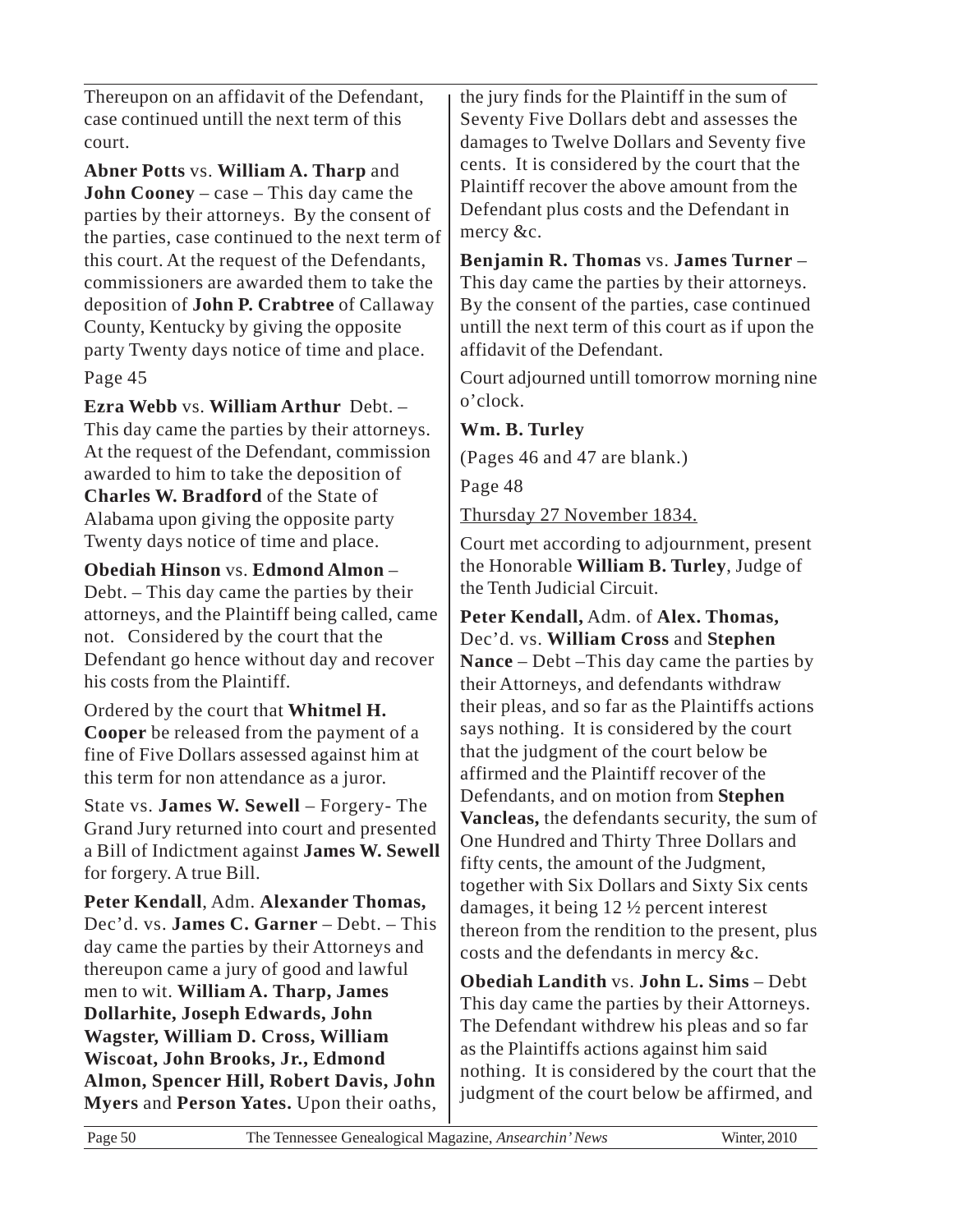the plaintiff recover of the Defendant, and upon motion, he recover of **Samuel Waddy,** the defendants security the sum of One Hundred and Eighty four Dollars and ninety cents, the amount of the judgment of the court below, together with Nine Dollars and twenty five cents damages, it being 12 ½ percent interest from the rendition of the judgment to the present, in the court below, plus costs and the Defendant in mercy &c.

**William Armour, Henry Lake** & **James Oakley** vs. **George A. Foster** – Debt – This day came the parties by their attorneys and the Defendant withdraws his pleas, and so far as the Plaintiffs actions against him, says nothing. The court considers that the Plaintiff recover of the Defendant, and on motion recover from **Richard Manley,** the defendants security on the appeal, the sum of One Hundred and seventeen Dollars and seventeen cents, the amount of the judgment of the court below, together with five Dollars and Eighty five cents damages, it being 12 ½ percent interest from the rendition of the judgment, plus costs and the Defendant in mercy &c.

**Moses A. Slayton** vs. **Jessee Glover** & **James P. King** – Debt. This day came the parties by their Attorneys. Defendant withdrew his pleas and about the Plaintiffs actions said nothing. It is considered by the court that the Judgment of the court below be affirmed and the Plaintiff recover of the Defendant the sum of One Hundred and fifty four Dollars and fifty cents, the amount of the judgment of the court below, together with the sum of seven Dollars and seventy five cents damages, it being 12 ½ percent interest from the time of the judgment to this time, plus costs and the Defendant in mercy &c.

Page 49

**Cooper Caruthers** &c. vs. **James Miller** – Debt This day came the parties by their Attorneys. By the consent of the parties, court considers that the case be continued to the next term of this court. Thereupon at the request of the Plaintiff, commissioners are awarded to take the deposition of **Alpha Kingsley** of Nashville, upon giving the opposite party ten days notice of time and place.

**William Armour, Henry Lake** & **James Oakley** vs. **Nelson Anderson** – Debt This day came the parties by their Attorneys and thereupon came a jury of good and lawful men to wit. **John Atkins, Robert L. Bingham, John Wagster, Willie Heflin, John Yow, Stephen Frazier, Nathaniel Crocket, Henry Owen, Henry Dorch, Robert Aycock, Spencer Hill** and **Simeon Walton**. Upon their oaths the jury finds for the Plaintiffs, in the sum of Two Hundred and eight Dollars and ninety four cents debt, and damages of Twenty five Dollars and Eighty Eight cents, the judgment rendered by the court below. It is considered by the court that the Plaintiffs recover of the Defendant, and on motion, recover from **William Henderson**, the defendants security, the above debt and damages, it being 12 ½ percent interest from the time of Judgment to the present, plus costs and the defendant in mercy &c.

**Andrew W. Campbell** vs. **James Cowan** – Debt. This day came the parties by their attorneys and Defendant withdrew his pleas, and about the Plaintiffs actions against him, says nothing. It is considered by the court that the Judgment of the court below be affirmed and that the Plaintiff recover of the Defendant, and on motion recover from **John Jenkins** and **James Barton**, the defendants securities, the sum of Seven hundred and three Dollars and thirty six cents, the amount of the judgment of the court below, plus damages of Eleven Dollars and fifty cents, it being 12 ½ percent interest from the time of the judgment to the present, plus costs, and the defendant in mercy &c.

**continued next page**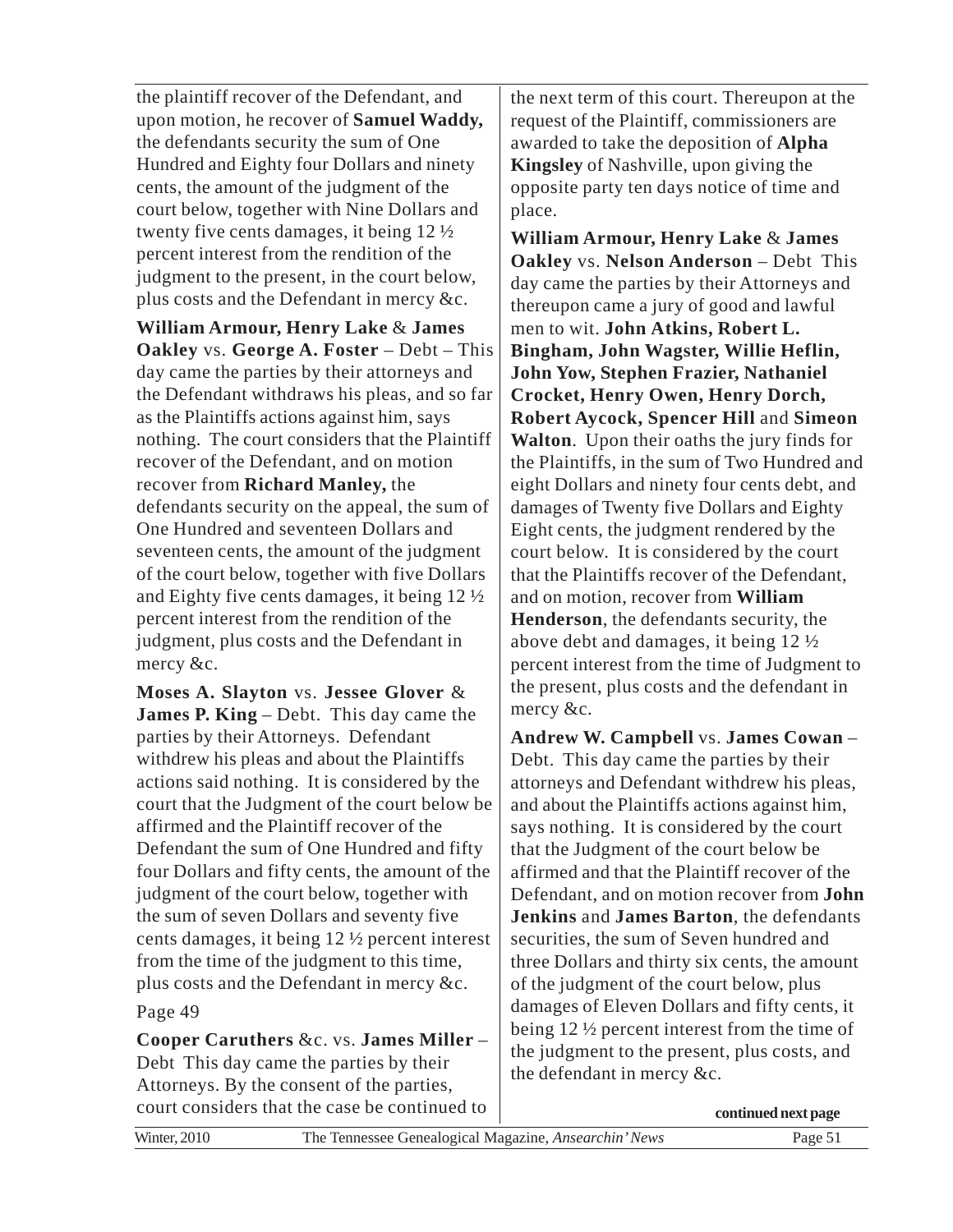**David Gillespie** &c. vs. **John P. Babb** – Debt This day came the parties by their Attorneys and the Defendant withdrew his pleas & as to the actions of the Plaintiff says nothing. It is considered by the court that the Plaintiff recover of the Defendant, and upon motion recover from **Henry B. Babb**, the defendants security, the sum of One Hundred and fifty four Dollars and Twenty five cents the amount of the judgment below, together with Seven Dollars and Ninety one cents damages, it being 12 ½ percent interest from the time of judgment to the present plus costs and the Defendant in mercy &c.

**James Wyatt** vs. **Terence Coone** – Debt This day came the parties by their Attorneys. Plaintiff states he will no longer prosecute the Defendant. Considered by the Court that the Defendant to hence without day and recover his costs from the Plaintiff &c.

**Stephen Townsend** ap &c. vs. **James Wilson** & **Jonathan D. Looney** – Debt This day came the parties by their Attorneys. Thereupon the Defendant withdrew his pleas. It is considered by the court that the Plaintiff recover of **William Edwards**, the defendants security, the sum of one hundred and Eight Dollars and Twenty One cents, the amount of the judgment in the court below, plus damages of one Dollars and ninety cents, it being 12 ½ percent interest plus costs and the Defendant in mercy &c.

**Willie B. Barfield** ap vs. **Benjamin L. Williamson** – Debt This day came the parties by their Attorneys. The Defendant withdraws his pleas and says nothing. It is considered by the court that the judgment of the court below be affirmed and the plaintiff recover of the Defendant, and on motion that he recover of **William H. Tharp**, the defendants security, the sum to Two Hundred and forty Seven Dollars and Thirty Eight Cents, the amount of the judgment, together with Four Dollars and Thirty Two Cents

damages, it being 12 ½ percent interest, plus costs, and the Defendant in mercy &c.

**Dennis G. Jones** ap. vs. **James P. Simmons** – Debt This day came the parties by their Attorneys, and thereupon came a jury of good and lawful men to wit, **Robert L. Bingham, John Wagster, Willie Heflin**, **John Yow, Stephen Frazier, Nathaniel Crocket, Henry Owen, Henry Dorch, Robert Aycock, Spencer Hill**, **Simeon Walton** and **David Wagster**, who being elected, impaneled, tried and sworn to speak the truth about the issue do say upon their oaths for the plaintiff the sum of One Hundred and fifty Dollars debt and assess the damages of Eight Dollars and seventeen cents besides the costs and the defendant in mercy &c.

The Grand Jury returned into court and presented a Bill of Indictment against **Henry Dorch** for an assault with intent to kill, endorsed thereon a true bill.

### Page 51

**John L. Foster** vs. **Stephen Frazier** – Debt This day came the parties by their Attorneys. Thereupon the defendant withdraws his pleas and says nothing. It is therefore considered by the court that the judgment of the court below be affirmed and that the Plaintiff recover of the defendant, and on motion from **Reuben Hamilton**, the defendants security, the amount of judgment in the court below in the sum of Two Hundred and nine Dollars and Twenty cents plus damages of three Dollars and Six cents damages, it being 12 ½ percent interest plus costs and the defendant in mercy &c.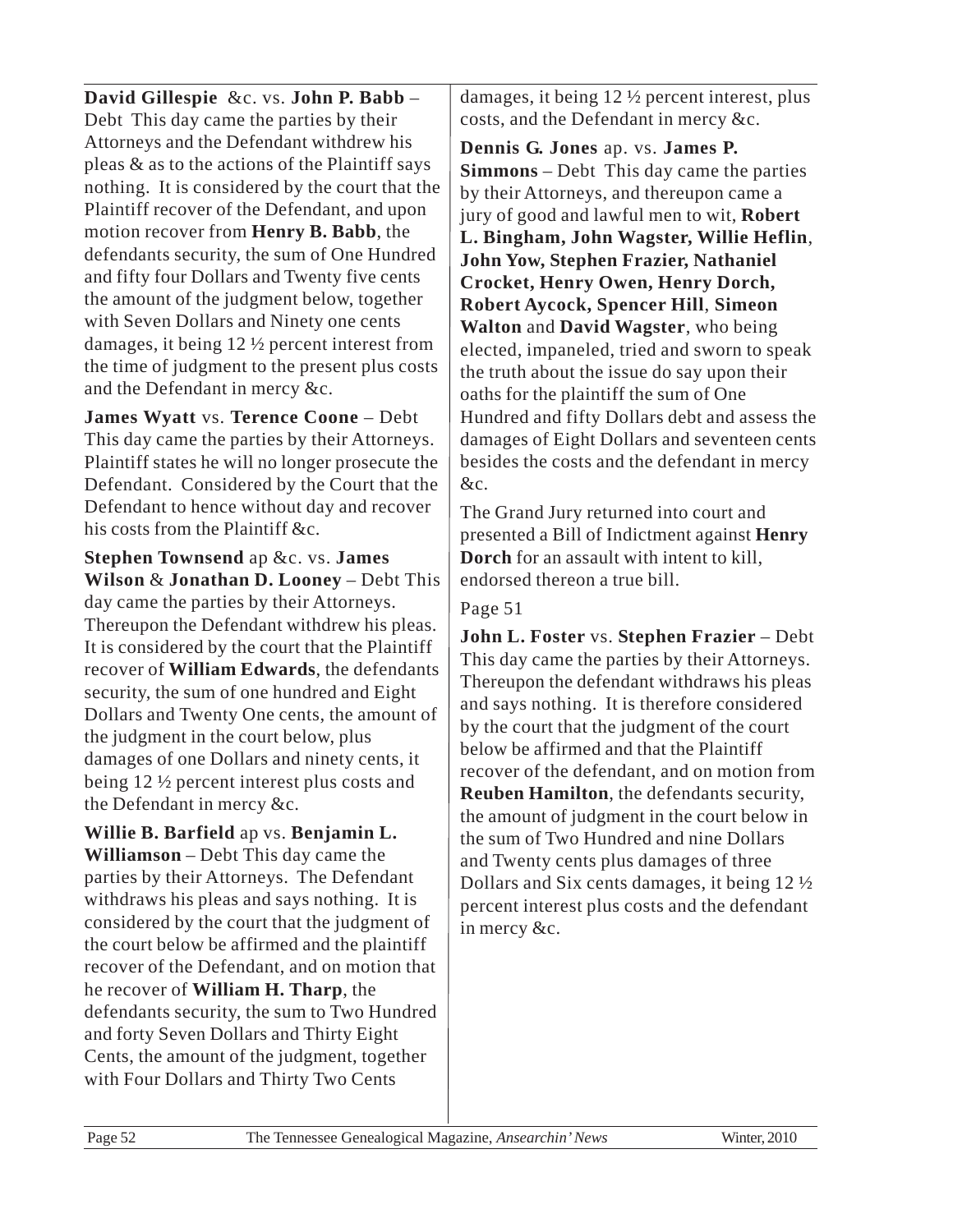# **Book Reviews**



### **An Illustrated History of the People and Towns of Northeast Shelby County and South Central Tipton County**, *By the*

*Historic Archives of Rosemark and Environs, Inc., Editor-in-Chief, Jon Phipps McCalla, Managing Editor, Penny Saucier Glover, Co-Editors, Ruth Blakey Billingsley and Louise Woolridge Rhodes, 8 ½ X 11, hard cover w/dust cover, 608 pp., cc 2010. Cost: \$65.00 plus s&h of \$10.70 per book for 3-5 day delivery or media rate of \$5.00 with estimated delivery of two weeks. Order from Hare, Inc., 6177 Mudville Road, Millington, Tennessee 38053 or e-mail psaucierglover@msn.com for additional information.*

It is almost impossible to do justice in a review of this marvelous book in a few short paragraphs but I will try. After nine years of research, this is a history of the area in northeast Shelby County and South Central Tipton County which includes the towns of Salem, Portersville, Idaville, Kirkville, Armourtown, Bethel, Tipton, Mudville, Macedonia, Gratitude, Barretville and Rosemark, Tennessee. It contains 608 pages, 833 photographs, maps and illustrations and over 7,000 surnames.

The material spans over 100 years and contains personal interviews, letters, journals, diaries, maps, tax records, draft records, church records, subdivision plats from the 1830s to 1920, cemetery records, playbills, newspaper articles detailing records of cotton gins, county stores, banks, churches, schools and post offices, road and highway construction and Memphis and Paducah Railroad (later the Illinois Central) and construction of the Big Creek Drainage Canal. But, primarily the book is about people, their good times and bad times, their

escapades, trials and triumphs, their military service and everyday happenings. Most of the information was obtained by personal interviews, and if information is found elsewhere, it is properly footnoted. Many four-generation family charts are included.

The detailed Table of Contents appears at the start of the book and gives the reader quick access to the people or places of interest to them. The Appendix contains an 1828 map of the 11th District, Western Tennessee, an 1850 and 1888 property map of Shelby County, Christmas menu and personnel list of *U. S. S. Orion* in 1925, Kerrville 1841-1842 voter list, first thirty-six years of Barretville Bank & Trust Co., the 1900 U. S. Census – Rosemark First Civil District, 1950 Richland A. R. P. Church Dedication – Opening Day Attendees and the Rosemark Section of the Millington Phone Directory.

In addition to the book, a CD entitled 27 Historic Maps of Shelby County and Tipton County is available at a cost of \$15.00 and a CD entitled Historic Cemeteries is available at \$10.00 plus s&h of \$2.50 for each CD.

Whether or not you have family in this area, you cannot help but enjoy this book.

**The Hall Family From Gloucester County, Virginia To Champaign County, Ohio** *By Janet Dapson Hall, 81/2 X 11, 119 pp. indexed ,soft cover, cc 2009. Cost: \$12.95 plus s&h.* May be order from, *Infinity web site, buybooksontheweb.com* or *Amazon.com,* or have your local book

This family history of the **Hall** family begins with **Thomas Hall** who was probably born in the 1630s in England. He was first found in America when he married **Margery Claxon**/

store order a copy for you

|                     |                                                       | continued next page |
|---------------------|-------------------------------------------------------|---------------------|
| <b>Winter, 2010</b> | The Tennessee Genealogical Magazine, Ansearchin' News | Page $5z$           |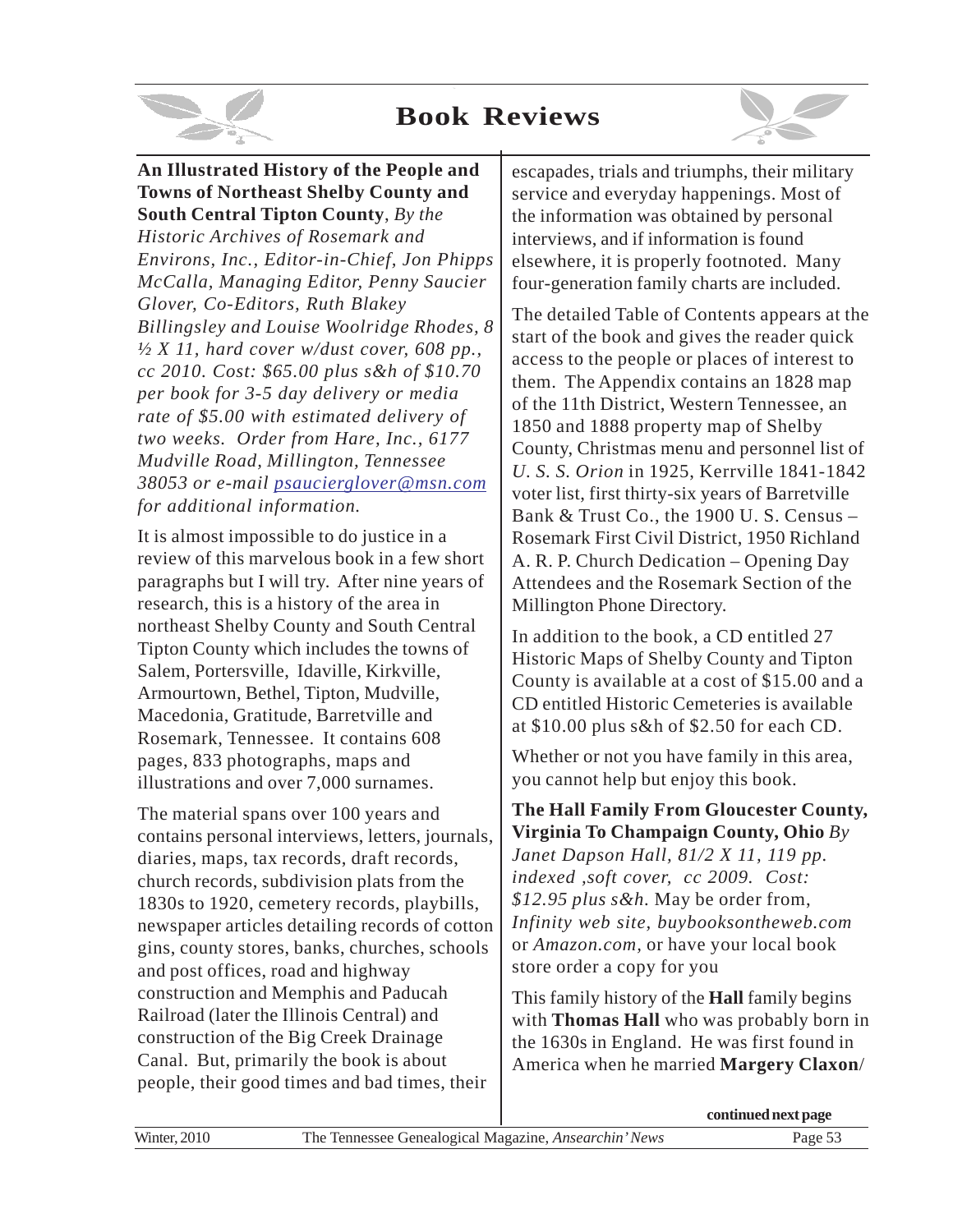**Claxson**/**Clackson** on 2 June, 1655 in York County, Virginia.

The book is arranged by generation and contains nine generations of the **Hall** family plus an Appendix containing some of the court records regarding the family. While this family lived in Virginia and Ohio, a county map for the period is shown. It also includes family changes for each generation which makes it very easy to determine if your family is part of this family of **Hall**s.

In addition to the places named in the title, some of the descendants migrated to other states such as California, Florida, Georgia, Illinois, Indiana, Kentucky, Kansas, Nebraska, Pennsylvania, Missouri, Tennessee and New York. The place index shows the county in which they settled.

Some of the other surnames in the book are:

**Barger, Bousman, Burnett, Cook, Halterman**, **Harbour, Ingram, McAlexander, Pickering, Pine, Stanton, Stephenson, Thomas, Turner** & **Weeks**. This family book is well written and documented and delightful to read.

**Cemeteries of Carter County, Tennessee: Index** by Dianne M. Snyder.

DVD 2010, #8580. ISBN 978-0-8063- 8053-7; Clearfield Co, Inc.

DVD including Index, 695 pages. Order from www.genealogical.com by item #8580, cost \$39.00 delivered.

This DVD is one of the best I have used; in fact, with the listing of over 14,000 names, it is the next best thing to actually going to the cemetery thus saving the researcher days of climbing the hills and mountains of Carter County in search of elusive ancestors.

Covered is not only the current Carter Co. but also the original territory that is now part of Johnson and Unicoi Counties. So this

DVD will be of great help to those who want to research the area that once was Carter Co. Carter Co, is located in East Tennessee and was established in 1796 from Washington Co. which was the parent county. Present day Carter Co. covers parts of Johnson and Unicoi counties. The research project was started in 2002 and after eight years of research by Ms **Snyder** the result is this DVD that covers the overwhelming majority of Carter County cemeteries. However, there are several large cemeteries that were beyond the scope of the project. These cemeteries are listed along with phone numbers for those that will respond to your queries.

The DVD is alphabetically indexed first by cemetery, simply highlight the cemetery name and you will see the alphabetical listing of all those buried at the cemetery, and then highlight a surname and you will see a picture of their tombstone. If you are not sure of the name of the cemetery type the surname into the master search engine. You will find the surname in a cemetery, then click next to page where the surname is located. As you know, a picture of a tombstone is many times considered proof of linage, so this DVD will be of great help to you. At the end of each cemetery listing are driving directions to help you in locating the correct cemetery. There is also a free download of Carter Co. at tdot.state.tn.us/maps.html, that also includes the GPS coordinates.

This DVD is so well produced that even novices can find their way around in all the information that is provided.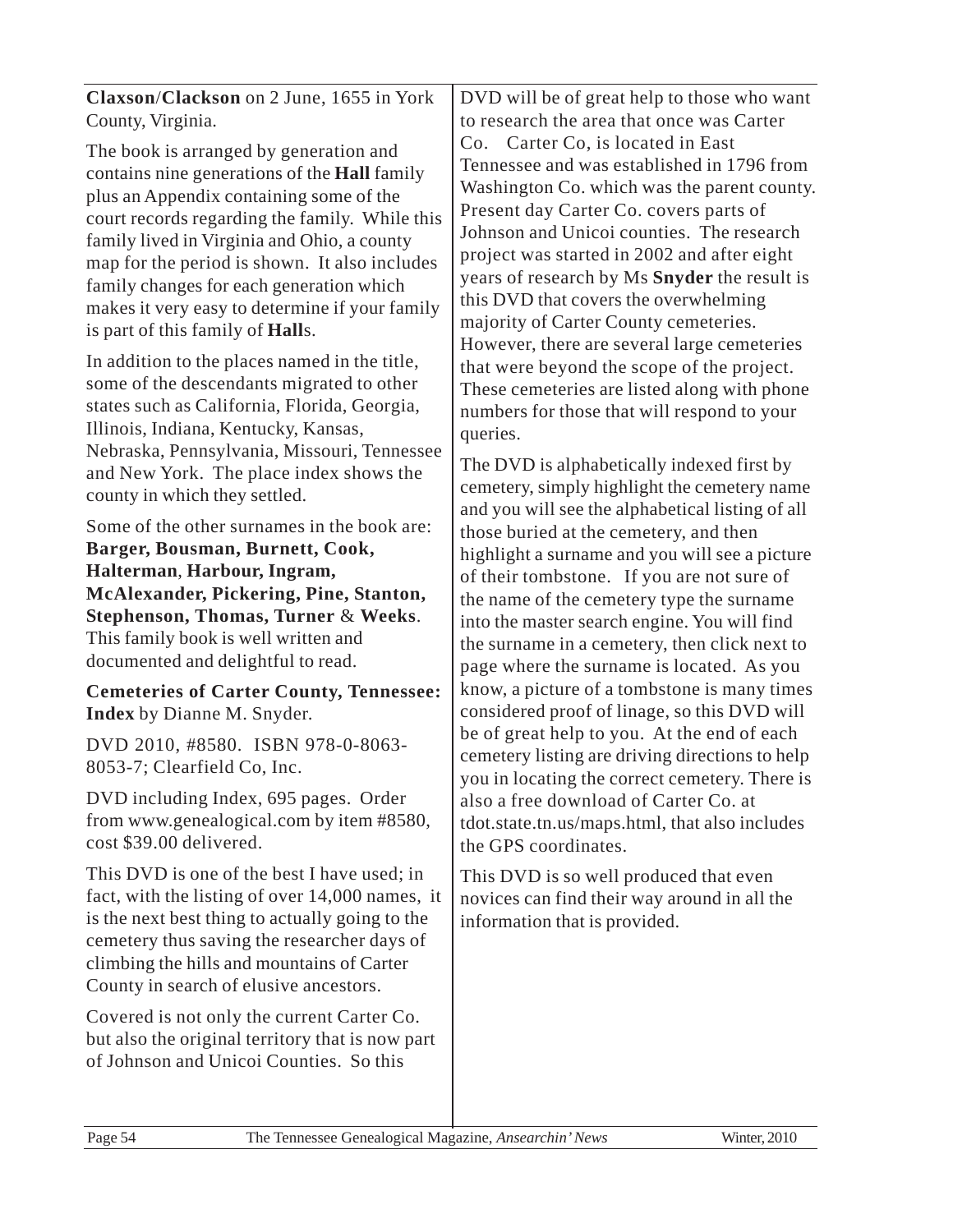# **The Mitchell Family**



This Family History was researched and furnished by **Jennie Mitchell Jones**, and was found with the papers of **Betty Jones Larsen.**

The **Mitchell** family was founded in the north by **Experience Mitchell**, in the middle states by **George** and in the south by **Edward.**

**Experience Mitchell** came to New England in 1624, married **Mary** daughter of **Francis Cook**, and their son, **Thomas** married **Mary Moulton**. Their great-great grandson was **William Mitchell**, a prominent wholesale merchant of Boston, who was born the year before the outbreak of the Revolutionary War. His son **Samuel** did what few New Englanders did at that time, he went to live in the southern states. At first he lived in Williston, Vermont and later in Richmond, Virginia. Of the many colonists of the name **Mitchell,** who in pre-revolutionary times came from England, Scotland or Ireland to make their home in the new world, it would perhaps be fair to select **Experience Mitchell** who migrated in 1624 as the representative founder of the **Mitchell** family.

**William** married **Elizabeth N. Hunt**, daughter of Lord **Francis** and **Theresa Hunt.** She was born at Whitehall, Lincoln County, England December 18, 1771 and was married to **William Mitchell** in 1790. They moved from Ashville, N.C. to Wilson County, Tn.

At the time of his death, his sons **Sion** and **Zadock** were already away from home, having gone to Illinois about the time it became a State. The mother and youngest son, **William Nazareth** then made their home with her brother, Dr. **Hunt** of Lebanon, TN. In 1829 they also came to the new

country. She was a very talented and influential woman to the day of her death.

**Zadock** settled a couple of miles south of Deer Lick or Roberts Settlement, about two miles south of Francis Jordan Fort, while **Sion Hunt** made his home near the old Fort Jordan. He called it Providence Farm. Both families were charter members of and helped build the first church building (1823) in the present Corinth Township, Williamson County, Illinois. It was named "Zion' in memory of the little "Zion" Church in Wilson County, Tn. where many of these early settlers had belonged. In 1826 a new society was organized nearer Providence Farm. **Sion Hunt** and his neighbors were its charter members. This was named Liberty Church. The time of **Zadock**'s death was the unforgettable "Night the Stars Fell".

Accounting for the births of her first three or four children in Wilson County, Tn., after they had moved to Franklin County, Il. it is said **Elizabeth** returned to Lebanon to a Doctor brother at the time of their births.

**William Nazareth Mitchell**, youngest son of **William M.** and **Elizabeth Hunt**, was born April 10, 1814 near Lebanon, Tn., in Wilson County. His father died when **William N.** was quite young, and he was schooled by a maternal uncle, **Nicholas Hunt**, an eminent and wealthy physician of Nashville, TN. He and his mother left her brother's home because he was caught teaching his uncle's slaves to read from the Bible. He was to have been his uncle's heir, but was now disinherited, so they came in 1829 to Old Franklin Co., Il. where two of his older brothers had been since 1819, **Sion** near Fort Jordan and **Zadock** about 4 miles south of the Francis Jordan Fort in (present) Williamson County.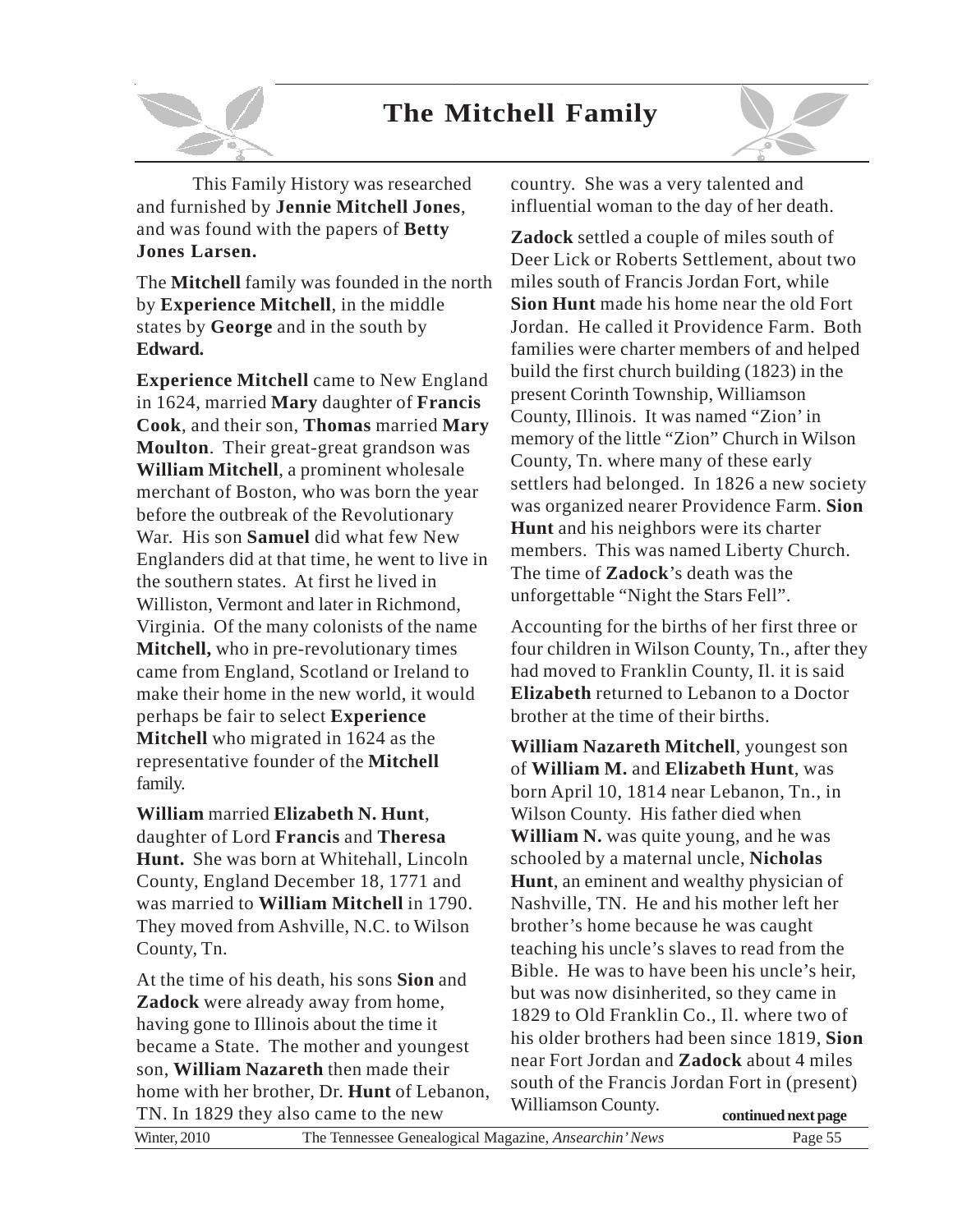He was only sixteen years of age but soon began teaching school. He also engaged in the work of surveyor. In 1838 he went with **Wm. Rufus Roberts** and **John Roberts Stewart** to the lead mines in Galena, Il. to work. On his return he invested his money in land near Frankfort, and also filed on land south of Zion Church, near his brother **Zadock**. He was greatly disappointed when Franklin County was divided (1839), and sought to organize another county from parts of Franklin, Williamson, Saline and Hamilton, but was not successful. He was appointed Postmaster of the newly organized Post Office in 1854. This office was at his home, which was then quite a thickly populated neighborhood. The people appreciated having an office nearer than Fancy Farm P. O. up nearer Fort Jordan. After his son **George L. Mitchell** returned from his Civil War service, he received the appointment of Postmaster (1868) of Attila, and **William N.** moved to Marion, the County seat of Williamson County.

**William** was also in the Civil War, enlisted 1/ 10/1862 Co. E, 60th Reg. Ill. Vol. Inf. Received appointment as Sergeant 2/28, same year, and was honorably discharged the following June to enable him to accept a commission, mustered into service to date from June 24, 1862 as  $2<sup>nd</sup>$  Lieut. and resigned Nov. 18, 1862. He served then as Civil Engineer on the staff of General **Rosecrans** and resigned when the 128<sup>th</sup> Reg. was organized in Williamson County. He was then past 50 years of age. He was generally known by his comrades as Capt. **Mitchell.** For several years he held the position of Civil War Internal Revenue Assessor. In 1865 he was elected County Clerk of Williamson County, and served 2 years –was one of the first Republicans elected in that County. He was Postmaster of the Marion Office from 1870 until is death in 1879, was buried in Zion M.E. Church

Yard at Corinth, near his mother, who had a home with him until her death.

The generally accepted tradition of the **Mitchell** family is that two Mitchell brothers, Ulster Irish of Scotch descent, descendants of **William Mitchell**, ardent supporter of Oliver Cromwell, emigrated to Pennsylvania, from where **William M.,** one of the brothers went to North Carolina (our branch of the family). According to the Archives of North Carolina, one **Nazareth Mitchell** b. 1758 was living in Fayette District of Robeson County NC in 1790 with one son under 16 years and wife. He may have been our **William M. Mitchell** b. about 1770. It was also was found that **Zadock Mitchell** lived in same district in 1850. Listed in the Pension Roles of N.C. Continental and Militia, Revolution Troops and certified in 1835, was **Nazareth Mitchell**, who served in the Rev. War b. 1758 and certified in 1835 as 77 years old. The similarity of the names and dates indicates that the **Zadock** and **Nazareth** and the 16 year old son were the progenitors of our family.

Members of the family have had the pleasure of examining a rare relic in old embroidery, which we would call print work, done by **Elizabeth N. Hunt**, second daughter of Lord **Francis** and **Theresa Hunt**, his wife, who was born in White Hall, Lincoln Co, England,18 December 1771 and was married to **William.**

**John Mitchell** was born in Whitehall, Lincolnshire England about the middle of the 18<sup>th</sup> Century, and was knighted in the Century. He married Lady **Jane Gray**. Their son **William M. Mitchell** married **Elizabeth Hunt**, daughter of Lord **Francis** and Lady **Theresa Hunt**. They were married in Ashville, North Carolina March 3, 1790. They were Father's grandparents. (To my dear father by his loving daughter Jennie Mitchell Jones)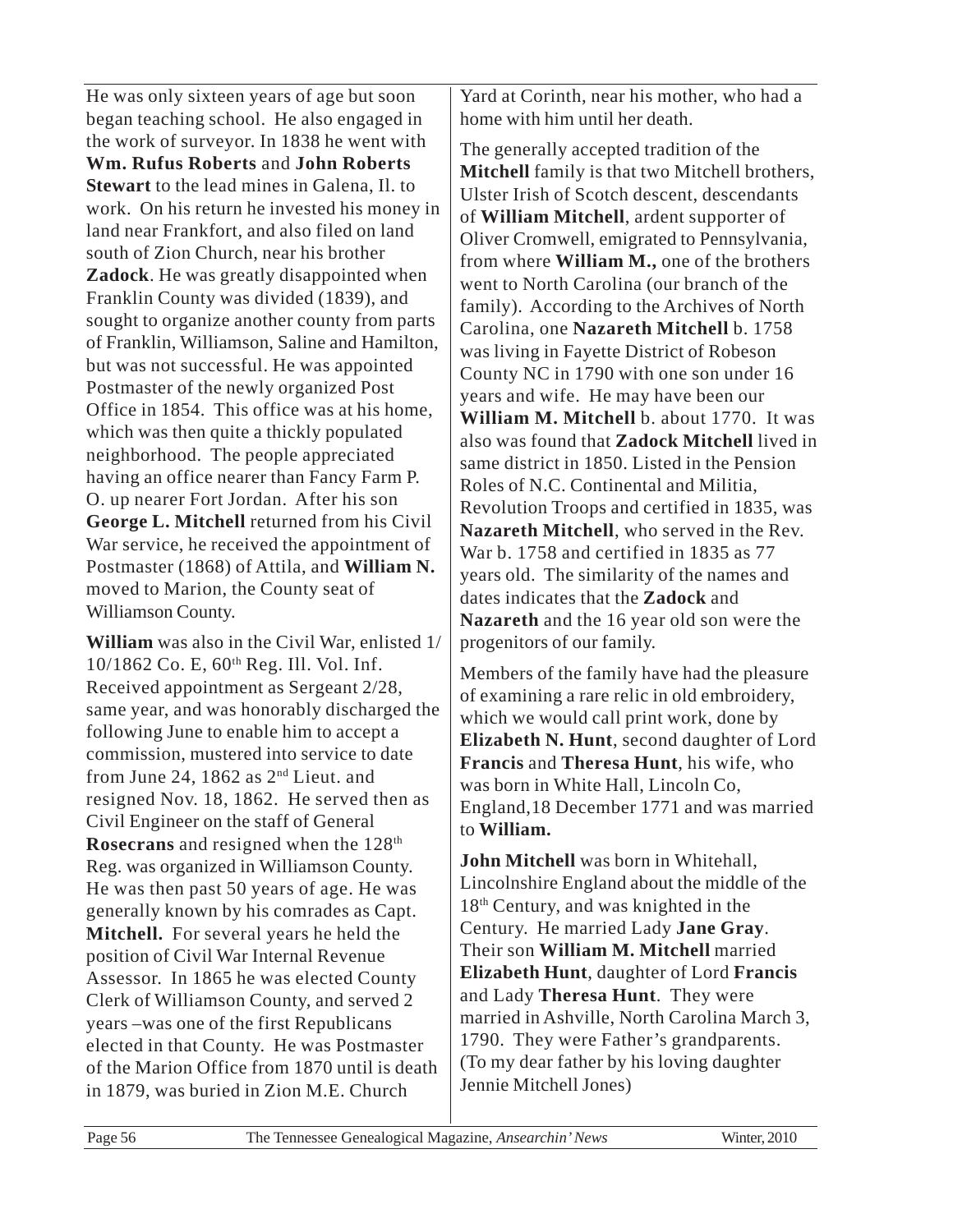**William Nazareth Mitchell** b. 10 April 1814 d. 20 Dec. 1879 m. 1st 16 June 1835 **Mary Wagner Yost** b. 1 Oct. 1813 d. 1845 daughter of **Henry** Yost and **Mary Early** m. 2<sup>nd</sup> 5 Apr. 1847 **Rachel Caroline Roberts** b. 1828, daughter of **John Sutton Roberts** and **Sarah Johnson** m. 3rd 25 Dec. 1866 **Emily McCoy White** widow of Col. **John Holden White** who died 15 Feb. 1862 Battle of Ft. Donelson (Civil War)

Children of **William Mitchell** & **Mary Wagner Yost:**

**i. Henry Van Cleve** b. 31 Sept 1836 d. infancy

**ii. George L.** b. 27 May 1828 d. 29 Oct. 1930 m. **Malinda A. Swan**

**iii. John Yost** b. 25 Oct. 1839 d. 23 Nov. 1863 killed in action Battle of Missionary Ridge.

**iv. Elizabeth Ellen** b. 24 Feb. 1842 d. 1928 m. 1st **John Brinkley** d. Civil war 2nd **Wyatt Starrett**

**v. William Wagner** b. 1 Nov. 1843 d. infancy

**vi. Mary Wagner** d. infancy

Children of **William Mitchell** & **Rachel Caroline Roberts:**

**i. Chloe H.** b. 24 Mar. 1850 d. 1932 m. **Robert M. Hinchcliff**

**ii. Sarah Caroline** b. 21 Oct. 1848 d. childhood

**iii. Hardy H**. b. 28 Nov. 1852 d. childhood

**iv. James Coffield** b. 30 Oct. 1852 d. 30 May 1927 m. 1st **Lillie T. White,** 2nd **Julia H. Dunaway**

**v. Lucretia S.** b. 11 Apr. 1850 d. 22 June 1896 m. **William H Hinchcliff**

**vi. Willis Allen** b. 24 Mar. 1857

**vii. Edward Everett** b. 11 Nov. 1858 d. 18 Sept. 1938 m. 30 June 1887 **Anna Belle Harrison**

**viii. Florence J.** d. childhood

Children of **William Mitchell** & **Emily McCoy White:**

**i. Lydia Antoinette** b. 20 Mar 1871 d. 1935 m. **Harvey Benedict**

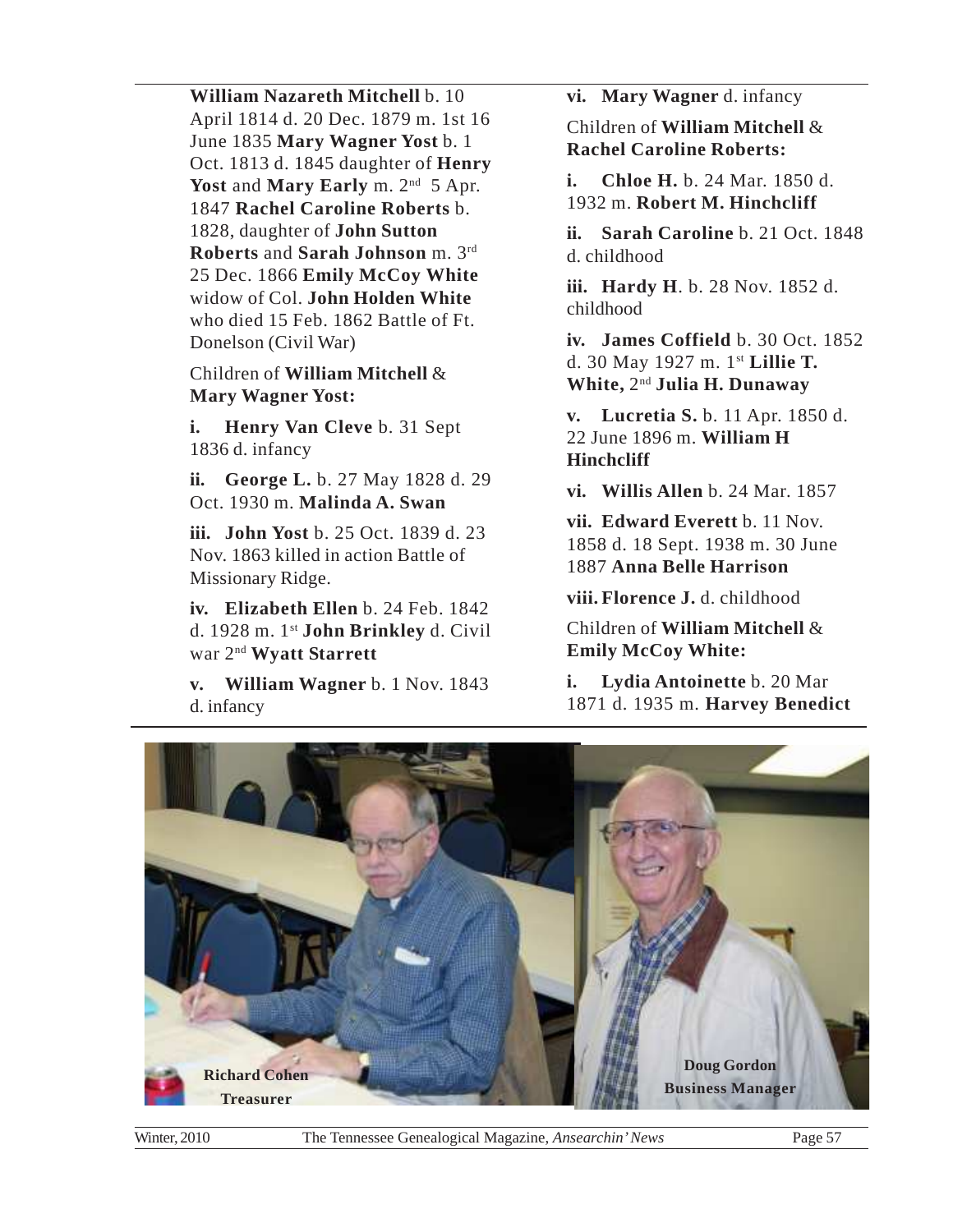| <b>Surname Index</b>     | Begley 28, 33                                         | Buckner 29                 | Colendor 42           |
|--------------------------|-------------------------------------------------------|----------------------------|-----------------------|
| A                        | Bell 41, 42                                           | Bunn 42                    | Collier 41            |
|                          | Belser 2                                              | Bunnton 42                 | Collins 30, 41        |
| Aaiver 44                | Benedict 57                                           | Bunston 42                 | Colsher 42, 44        |
| Abernathy 35             | Benigan 42                                            | Bunt 42                    | Conley 34             |
| Abram 35                 | Bennet 42                                             | Bunton 42                  | Connors 31            |
| Adcock 41                | Bennett 41, 42                                        | Burchf 28                  | Cook 28, 30, 40, 54   |
| Adkins 33, 34            | Benny 41                                              | Burchfield 28, 34          | Coon 35               |
| Albertson 28             | Berdett 13                                            | Burdt 41                   | Coone 52              |
| Allee 12                 | Berry 26, 38, 39, 41, 42                              | Burke 42                   | Cooney 49             |
| Allen 41                 | Bigger 40                                             | Burnett 54                 | Coop 41, 42           |
| Allin 49                 | Billingsley 53                                        | Burrow 41                  | Cooper 31, 42, 44, 50 |
| Allman 41                | Bingham 51, 52                                        | Burton 24                  | Cordell 33            |
| Allmon 49                |                                                       |                            |                       |
| Almon 50                 | Blackmen 42                                           | Butler 30                  | Countee 18, 23        |
| Anderson 41, 51          | Blackwell 41                                          | Butterworth 14             | Cowan 31, 42, 51      |
| Anderton 41              | Blair 25                                              | Buttram 26, 28, 31, 33, 32 | Coward 48             |
| Andrews 41               | Blakey 53                                             | Bynam 41, 42               | Cowen 49              |
| Angel 32                 | Blankenship 28, 29                                    | Byram 42                   | Cox 25, 30            |
| Angelle 41               | <b>Blevins 26, 32</b>                                 | Byrd 26, 30, 32, 33, 34    | Crabtree 28, 42, 50   |
| Appleton 24              | Blythe 41, 42                                         | Byrom 41                   | Craft 30              |
| Armour 49, 51            | Bobo 2, 37, 39, 40, 41                                | $\mathbf C$                | Craig 30              |
| Arnett 40                | Bogart 41                                             | Cahill 38, 39              | Crain 2, 5            |
| Arthur 49, 50            | Bolin 33                                              | Caldwell 27, 42            | Creekmore 30, 32      |
| Asher 25                 | Bond, 48                                              | Call 40                    | Crenshaw 42           |
| Ashley 41                | Bonner 42                                             | Callie 42                  | Cressman 42           |
| Aston 48                 | Boon 41                                               | Campbell 18, 36, 51        | Cricillis 29          |
| Atkins 28, 51            | Borhears 32                                           | Carney 28, 29              | Crocket 51, 52        |
| Ausmus 38                | Boshears 31                                           | Carraway 13                | Crook 13              |
| Austin 29, 41, 48        | Bousman 54                                            | Carroll 46, 47, 48         | Cross 28, 30, 31,     |
| Aycock 51, 52            | Bower 42                                              | Carson 31, 32              | 32, 33, 34, 49, 50    |
| B                        | Bowman 13                                             | Caruthers 51               | Crost 28              |
| Babb 52                  | Boyatt 27, 30                                         | Case 27, 33                | Cruse 41, 42          |
| Bagley 24                | Boyd 14                                               | Castel 42                  | Cruthrids 2           |
| Bailey 2, 15, 24, 41, 49 | Boyer 29                                              | Cecil 24, 25, 26, 27,      | Cummens 42            |
| Baker 5, 25, 27, 30,     | Bradford 47, 48, 50                                   | 29, 30, 31, 32, 33, 34     | Cummings 23           |
| 36, 42, 45               | Bramlow 41                                            | Chambers 27,               | Curtis 35             |
|                          | Brandon 41, 42                                        | 30, 31, 32, 33             | D                     |
| Baldwin 13               | Brandy 42                                             | Chandler 29, 31            | Daiver 44             |
| Banner 12                | Brasser 42                                            | Cheatham 47                | Dance 39, 44          |
| Baranski 2               | Brazeir 41                                            | Cherry 42                  | Daniel 40             |
| Barfield 52              | Breathitt 47, 48                                      | Chipley 2                  | David 25              |
| Barger 54                | Briant 42                                             | Chirpening 29              | Davis 26, 29, 41,     |
| Barrett 13               | Bridger 42                                            | Chitwood 27, 30, 31, 33    | 44, 49, 50            |
| Barter 42                | Bridges 42                                            | Churchill 13               | Dean 44               |
| Bartlett 42              | Brigant 41                                            | Clackson 54                | Delaney 26            |
| Barton 51                | Brinkley 57                                           | Clark 42                   | DeMarcus 26           |
| Bass 49                  | Britten 41                                            | Claton 35                  | Dennington 39         |
| Bates 42                 | Broadany 42                                           | Claxon 53                  | Dewey 29              |
| Bauswell 28              | Brooks 31, 41, 49, 50                                 | Cline 13                   | Dexter 28             |
| Baxter 21, 41, 42        | Brow 42                                               | Cobb 42                    | Diamond 32            |
| Baxter, 42               | Brown 26, 28, 33, 41, 42                              | Cobble 44                  | Dick 26, 30           |
| Baynor 13                |                                                       |                            |                       |
| Bean 41, 42              | Bruce 41, 42                                          | Cockrell 29                | Dickey 28, 32         |
| Beazier 42               | Bryant 13, 39, 41                                     | Coffee 46, 47              | Dixon 14              |
| Bedford 40, 42           | Buchannan 42                                          | Cohen 2, 57                | Doan 2                |
| Beecher 38               | Buck 16                                               | Cole 35                    | Dollarhite 49, 50     |
| Page 58                  | The Tennessee Genealogical Magazine, Ansearchin' News |                            | Winter, 2010          |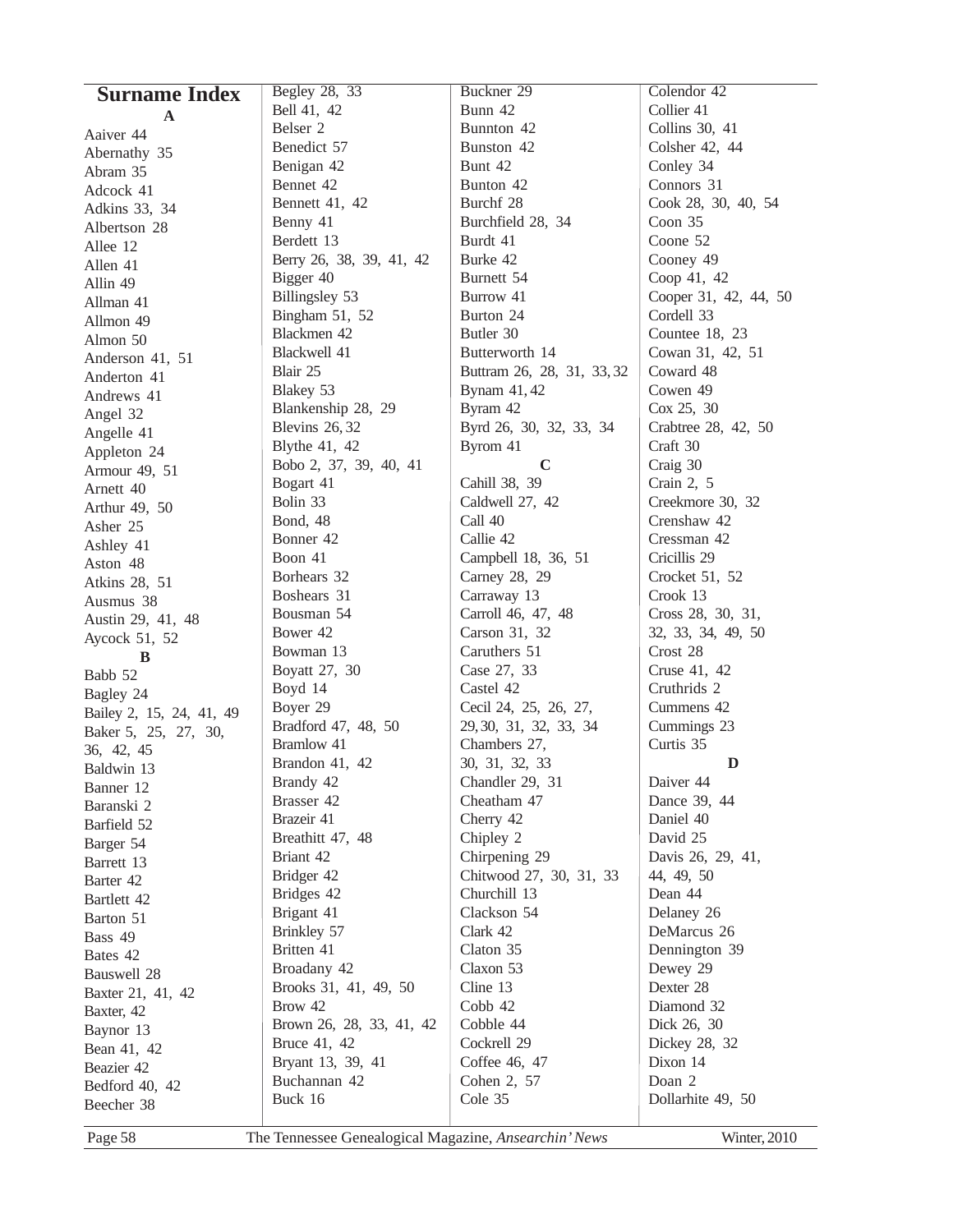| Gillespie 2, 52<br>Kingsley 51<br>Dorch 51, 52<br>Hinton 20, 23<br>Dorman 26<br>Glover 51, 53<br>Hix 44<br>Kitson 13<br>Kitton 30<br>Drane 36<br>Goad 26, 27, 31, 32, 33<br>Hobbs 41<br>Drawn 25<br>Goddard 30<br>Hofford 28, 29<br>Knott 16<br>Driver 18, 19, 20, 22, 23<br>Golter 41<br>Holderman 2, 4<br>L<br>Goodrich 18<br>Holt 39, 41, 42, 44<br>Lake 51<br>Dunaway 57<br>Duncan 26, 30, 31, 34<br>Gordon 2, 14, 57<br>Homby 28<br>Landith 50<br>Dyer 33<br>Goulson 14<br>Honeycutt 38<br>Landrum 29<br>Graffey 36<br>Hood 29<br>Lane 33<br>E<br>Eadens 42, 44<br>Gran 26<br>Howell 48<br>Larsen 55<br>Lassiter 14<br>Eads 34<br>Graves 42<br>Howsden 48<br>Eaggleston 44<br>Gray 33, 41, 42, 56<br>Lavender 30, 33<br>Hoyle 6<br>Green 2, 33, 39<br>Hudgins 7, 8<br>Law 33<br>Early 57<br>Eden 42, 44<br>Griebahn 14<br>Laws 42<br>Huett 32<br>Edgeman 44<br>Griffith 33<br>Hughes <sub>2</sub><br>Lawson 28, 33<br>Edwards 49, 50, 52<br>Guest 42<br>Hughett 25, 28, 33<br>Laxton 31, 33<br>Ellar 29<br>Guion 24<br>Hughs 42<br>Lay 33<br>Gunn 42, 44<br>Ellen 57<br>Human 28<br>Leach 26<br>Hunnicutt 28<br>Ellias 33<br>Gustison 13<br>Leatherman 48<br>Hunt 46, 55, 56<br>Lee 41<br>Emery 48<br>H<br>Ervin 44<br>Hall 53, 54<br>Hurst 33<br>Leftwich 42<br>Ervine 44<br>Halterman 54<br>Hurtt 24, 26<br>Leslie 42, 44<br>Ham 48<br>Lewallen 25<br>Evans 25, 26, 27, 44<br>-1<br>Hamby 29<br>Ingram 54<br>Lewellen 29, 33, 25<br>Everett 32<br>Hamilton 23, 52<br>Ivy 41, 44<br>F<br>Lindsay 34<br>Fetterman 28<br>Hammon 28<br>Litton 27, 28<br>J<br>Hankinson 34<br>Fiedler 28<br>Jack 30<br>Locke 41<br>Harbour 54<br>Fields 33<br>Lokey 41<br>Jack Daniel 39, 40<br>Harmon 29<br>Jackson 35, 36, 46<br>Lombock 41<br>Finlay 48<br>Harness 28, 30, 33<br>Flack 41<br>James 2, 12, 27<br>Looney 52<br>Flood 13<br>Jane 30<br>Louis 41<br>Harold 48<br>Forté 17, 22, 23<br>Janikowski 14<br>Harris 2, 15, 36, 42<br>Lovett <sub>29</sub><br>Harrison 57<br>Low $35$<br>Foss 35<br>Jayroe 2<br>Hart 44<br>Foster 28, 31, 33, 34,<br>Jeffers 25, 28, 29, 33, 34<br>M<br>Jenkins 51<br>Maiden 30<br>51, 52<br>Harvey 12, 30, 31<br>Jennings 13<br>Fox $42$<br>Hatfield 26, 28, 30, 33<br>Malyneaux 24<br>Manley 51<br>Francis 34<br>Johnson 36, 48, 57<br>Hatmaker 31<br>Franklin 42<br>Hawn 28<br>Mannis 30<br>Jones 25, 26, 27, 31,<br>Frazier 51, 52<br>Heaps 25<br>Marcum 27, 28, 33<br>32, 33, 34, 42, 49, 52, 55<br>Heck 26<br>Marion 12, 29<br>Freels 25<br>K<br>Freeman 13, 25<br>Heflin 51, 52<br>Keathley 26, 28<br>Martin 28, 42<br>Hembree 30<br>Mason 41<br>Frensley 35<br>Keen 30, 34<br>Henderson 51<br>Massengle 33<br>Fritch 35<br>Kees 41<br>Matson 35<br>Fullen 2, 36<br>Henry 23, 47<br>Keeton 28, 29, 30, 31, 33<br>Herron 13<br>Maxie 22, 23<br>Fulton 25, 26, 31<br>Kehol 24<br>Hicks 30<br>Fults 28<br>Kellogg 28<br>Maxiel 19, 20, 22<br>Furnish 32<br>Higgins 6, 11, 12, 33<br>McAlexander 54<br>Kelly 30<br>McAlpin 28<br>Hiles 39<br>Kelso 2<br>G<br>McCalla 53<br>Gallatin 46<br>Hill 12, 13, 49, 50,<br>Kendall 50<br>Kern 2<br>Galley 35<br>McCalley 44<br>51, 52<br>Hinchcliff 57<br>Gamble 40<br>Kesterched 26<br>McCoy 28, 33, 57<br>Gardner 41<br>Hinds 41<br>Key 33<br>McCravey 24<br>Garner 50<br>Hines 32, 41<br>Kienzle 2, 15<br>McCulloch 42<br>Garrett 29, 34<br>McCullough 41<br>Hinkle 41, 42<br>King 14, 27, 44, 48, 51<br>continued next page<br>Winter, 2010<br>The Tennessee Genealogical Magazine, Ansearchin' News<br>Page 59 | Donnelson 44 | Gibb 13 | Hinson 50 | Kingkade 42 |
|----------------------------------------------------------------------------------------------------------------------------------------------------------------------------------------------------------------------------------------------------------------------------------------------------------------------------------------------------------------------------------------------------------------------------------------------------------------------------------------------------------------------------------------------------------------------------------------------------------------------------------------------------------------------------------------------------------------------------------------------------------------------------------------------------------------------------------------------------------------------------------------------------------------------------------------------------------------------------------------------------------------------------------------------------------------------------------------------------------------------------------------------------------------------------------------------------------------------------------------------------------------------------------------------------------------------------------------------------------------------------------------------------------------------------------------------------------------------------------------------------------------------------------------------------------------------------------------------------------------------------------------------------------------------------------------------------------------------------------------------------------------------------------------------------------------------------------------------------------------------------------------------------------------------------------------------------------------------------------------------------------------------------------------------------------------------------------------------------------------------------------------------------------------------------------------------------------------------------------------------------------------------------------------------------------------------------------------------------------------------------------------------------------------------------------------------------------------------------------------------------------------------------------------------------------------------------------------------------------------------------------------------------------------------------------------------------------------------------------------------------------------------------------------------------------------------------------------------------------------------------------------------------------------------------------------------------------------------------------------------------------------------------------------------------------------------------------------------------------------------------------------------------------------------------------------------------------------------------------------------------------------------------------------------------------------------------------------------------------------------------------------------------------------------------------------------------------------------------------------|--------------|---------|-----------|-------------|
|                                                                                                                                                                                                                                                                                                                                                                                                                                                                                                                                                                                                                                                                                                                                                                                                                                                                                                                                                                                                                                                                                                                                                                                                                                                                                                                                                                                                                                                                                                                                                                                                                                                                                                                                                                                                                                                                                                                                                                                                                                                                                                                                                                                                                                                                                                                                                                                                                                                                                                                                                                                                                                                                                                                                                                                                                                                                                                                                                                                                                                                                                                                                                                                                                                                                                                                                                                                                                                                                                        |              |         |           |             |
|                                                                                                                                                                                                                                                                                                                                                                                                                                                                                                                                                                                                                                                                                                                                                                                                                                                                                                                                                                                                                                                                                                                                                                                                                                                                                                                                                                                                                                                                                                                                                                                                                                                                                                                                                                                                                                                                                                                                                                                                                                                                                                                                                                                                                                                                                                                                                                                                                                                                                                                                                                                                                                                                                                                                                                                                                                                                                                                                                                                                                                                                                                                                                                                                                                                                                                                                                                                                                                                                                        |              |         |           |             |
|                                                                                                                                                                                                                                                                                                                                                                                                                                                                                                                                                                                                                                                                                                                                                                                                                                                                                                                                                                                                                                                                                                                                                                                                                                                                                                                                                                                                                                                                                                                                                                                                                                                                                                                                                                                                                                                                                                                                                                                                                                                                                                                                                                                                                                                                                                                                                                                                                                                                                                                                                                                                                                                                                                                                                                                                                                                                                                                                                                                                                                                                                                                                                                                                                                                                                                                                                                                                                                                                                        |              |         |           |             |
|                                                                                                                                                                                                                                                                                                                                                                                                                                                                                                                                                                                                                                                                                                                                                                                                                                                                                                                                                                                                                                                                                                                                                                                                                                                                                                                                                                                                                                                                                                                                                                                                                                                                                                                                                                                                                                                                                                                                                                                                                                                                                                                                                                                                                                                                                                                                                                                                                                                                                                                                                                                                                                                                                                                                                                                                                                                                                                                                                                                                                                                                                                                                                                                                                                                                                                                                                                                                                                                                                        |              |         |           |             |
|                                                                                                                                                                                                                                                                                                                                                                                                                                                                                                                                                                                                                                                                                                                                                                                                                                                                                                                                                                                                                                                                                                                                                                                                                                                                                                                                                                                                                                                                                                                                                                                                                                                                                                                                                                                                                                                                                                                                                                                                                                                                                                                                                                                                                                                                                                                                                                                                                                                                                                                                                                                                                                                                                                                                                                                                                                                                                                                                                                                                                                                                                                                                                                                                                                                                                                                                                                                                                                                                                        |              |         |           |             |
|                                                                                                                                                                                                                                                                                                                                                                                                                                                                                                                                                                                                                                                                                                                                                                                                                                                                                                                                                                                                                                                                                                                                                                                                                                                                                                                                                                                                                                                                                                                                                                                                                                                                                                                                                                                                                                                                                                                                                                                                                                                                                                                                                                                                                                                                                                                                                                                                                                                                                                                                                                                                                                                                                                                                                                                                                                                                                                                                                                                                                                                                                                                                                                                                                                                                                                                                                                                                                                                                                        |              |         |           |             |
|                                                                                                                                                                                                                                                                                                                                                                                                                                                                                                                                                                                                                                                                                                                                                                                                                                                                                                                                                                                                                                                                                                                                                                                                                                                                                                                                                                                                                                                                                                                                                                                                                                                                                                                                                                                                                                                                                                                                                                                                                                                                                                                                                                                                                                                                                                                                                                                                                                                                                                                                                                                                                                                                                                                                                                                                                                                                                                                                                                                                                                                                                                                                                                                                                                                                                                                                                                                                                                                                                        |              |         |           |             |
|                                                                                                                                                                                                                                                                                                                                                                                                                                                                                                                                                                                                                                                                                                                                                                                                                                                                                                                                                                                                                                                                                                                                                                                                                                                                                                                                                                                                                                                                                                                                                                                                                                                                                                                                                                                                                                                                                                                                                                                                                                                                                                                                                                                                                                                                                                                                                                                                                                                                                                                                                                                                                                                                                                                                                                                                                                                                                                                                                                                                                                                                                                                                                                                                                                                                                                                                                                                                                                                                                        |              |         |           |             |
|                                                                                                                                                                                                                                                                                                                                                                                                                                                                                                                                                                                                                                                                                                                                                                                                                                                                                                                                                                                                                                                                                                                                                                                                                                                                                                                                                                                                                                                                                                                                                                                                                                                                                                                                                                                                                                                                                                                                                                                                                                                                                                                                                                                                                                                                                                                                                                                                                                                                                                                                                                                                                                                                                                                                                                                                                                                                                                                                                                                                                                                                                                                                                                                                                                                                                                                                                                                                                                                                                        |              |         |           |             |
|                                                                                                                                                                                                                                                                                                                                                                                                                                                                                                                                                                                                                                                                                                                                                                                                                                                                                                                                                                                                                                                                                                                                                                                                                                                                                                                                                                                                                                                                                                                                                                                                                                                                                                                                                                                                                                                                                                                                                                                                                                                                                                                                                                                                                                                                                                                                                                                                                                                                                                                                                                                                                                                                                                                                                                                                                                                                                                                                                                                                                                                                                                                                                                                                                                                                                                                                                                                                                                                                                        |              |         |           |             |
|                                                                                                                                                                                                                                                                                                                                                                                                                                                                                                                                                                                                                                                                                                                                                                                                                                                                                                                                                                                                                                                                                                                                                                                                                                                                                                                                                                                                                                                                                                                                                                                                                                                                                                                                                                                                                                                                                                                                                                                                                                                                                                                                                                                                                                                                                                                                                                                                                                                                                                                                                                                                                                                                                                                                                                                                                                                                                                                                                                                                                                                                                                                                                                                                                                                                                                                                                                                                                                                                                        |              |         |           |             |
|                                                                                                                                                                                                                                                                                                                                                                                                                                                                                                                                                                                                                                                                                                                                                                                                                                                                                                                                                                                                                                                                                                                                                                                                                                                                                                                                                                                                                                                                                                                                                                                                                                                                                                                                                                                                                                                                                                                                                                                                                                                                                                                                                                                                                                                                                                                                                                                                                                                                                                                                                                                                                                                                                                                                                                                                                                                                                                                                                                                                                                                                                                                                                                                                                                                                                                                                                                                                                                                                                        |              |         |           |             |
|                                                                                                                                                                                                                                                                                                                                                                                                                                                                                                                                                                                                                                                                                                                                                                                                                                                                                                                                                                                                                                                                                                                                                                                                                                                                                                                                                                                                                                                                                                                                                                                                                                                                                                                                                                                                                                                                                                                                                                                                                                                                                                                                                                                                                                                                                                                                                                                                                                                                                                                                                                                                                                                                                                                                                                                                                                                                                                                                                                                                                                                                                                                                                                                                                                                                                                                                                                                                                                                                                        |              |         |           |             |
|                                                                                                                                                                                                                                                                                                                                                                                                                                                                                                                                                                                                                                                                                                                                                                                                                                                                                                                                                                                                                                                                                                                                                                                                                                                                                                                                                                                                                                                                                                                                                                                                                                                                                                                                                                                                                                                                                                                                                                                                                                                                                                                                                                                                                                                                                                                                                                                                                                                                                                                                                                                                                                                                                                                                                                                                                                                                                                                                                                                                                                                                                                                                                                                                                                                                                                                                                                                                                                                                                        |              |         |           |             |
|                                                                                                                                                                                                                                                                                                                                                                                                                                                                                                                                                                                                                                                                                                                                                                                                                                                                                                                                                                                                                                                                                                                                                                                                                                                                                                                                                                                                                                                                                                                                                                                                                                                                                                                                                                                                                                                                                                                                                                                                                                                                                                                                                                                                                                                                                                                                                                                                                                                                                                                                                                                                                                                                                                                                                                                                                                                                                                                                                                                                                                                                                                                                                                                                                                                                                                                                                                                                                                                                                        |              |         |           |             |
|                                                                                                                                                                                                                                                                                                                                                                                                                                                                                                                                                                                                                                                                                                                                                                                                                                                                                                                                                                                                                                                                                                                                                                                                                                                                                                                                                                                                                                                                                                                                                                                                                                                                                                                                                                                                                                                                                                                                                                                                                                                                                                                                                                                                                                                                                                                                                                                                                                                                                                                                                                                                                                                                                                                                                                                                                                                                                                                                                                                                                                                                                                                                                                                                                                                                                                                                                                                                                                                                                        |              |         |           |             |
|                                                                                                                                                                                                                                                                                                                                                                                                                                                                                                                                                                                                                                                                                                                                                                                                                                                                                                                                                                                                                                                                                                                                                                                                                                                                                                                                                                                                                                                                                                                                                                                                                                                                                                                                                                                                                                                                                                                                                                                                                                                                                                                                                                                                                                                                                                                                                                                                                                                                                                                                                                                                                                                                                                                                                                                                                                                                                                                                                                                                                                                                                                                                                                                                                                                                                                                                                                                                                                                                                        |              |         |           |             |
|                                                                                                                                                                                                                                                                                                                                                                                                                                                                                                                                                                                                                                                                                                                                                                                                                                                                                                                                                                                                                                                                                                                                                                                                                                                                                                                                                                                                                                                                                                                                                                                                                                                                                                                                                                                                                                                                                                                                                                                                                                                                                                                                                                                                                                                                                                                                                                                                                                                                                                                                                                                                                                                                                                                                                                                                                                                                                                                                                                                                                                                                                                                                                                                                                                                                                                                                                                                                                                                                                        |              |         |           |             |
|                                                                                                                                                                                                                                                                                                                                                                                                                                                                                                                                                                                                                                                                                                                                                                                                                                                                                                                                                                                                                                                                                                                                                                                                                                                                                                                                                                                                                                                                                                                                                                                                                                                                                                                                                                                                                                                                                                                                                                                                                                                                                                                                                                                                                                                                                                                                                                                                                                                                                                                                                                                                                                                                                                                                                                                                                                                                                                                                                                                                                                                                                                                                                                                                                                                                                                                                                                                                                                                                                        |              |         |           |             |
|                                                                                                                                                                                                                                                                                                                                                                                                                                                                                                                                                                                                                                                                                                                                                                                                                                                                                                                                                                                                                                                                                                                                                                                                                                                                                                                                                                                                                                                                                                                                                                                                                                                                                                                                                                                                                                                                                                                                                                                                                                                                                                                                                                                                                                                                                                                                                                                                                                                                                                                                                                                                                                                                                                                                                                                                                                                                                                                                                                                                                                                                                                                                                                                                                                                                                                                                                                                                                                                                                        |              |         |           |             |
|                                                                                                                                                                                                                                                                                                                                                                                                                                                                                                                                                                                                                                                                                                                                                                                                                                                                                                                                                                                                                                                                                                                                                                                                                                                                                                                                                                                                                                                                                                                                                                                                                                                                                                                                                                                                                                                                                                                                                                                                                                                                                                                                                                                                                                                                                                                                                                                                                                                                                                                                                                                                                                                                                                                                                                                                                                                                                                                                                                                                                                                                                                                                                                                                                                                                                                                                                                                                                                                                                        |              |         |           |             |
|                                                                                                                                                                                                                                                                                                                                                                                                                                                                                                                                                                                                                                                                                                                                                                                                                                                                                                                                                                                                                                                                                                                                                                                                                                                                                                                                                                                                                                                                                                                                                                                                                                                                                                                                                                                                                                                                                                                                                                                                                                                                                                                                                                                                                                                                                                                                                                                                                                                                                                                                                                                                                                                                                                                                                                                                                                                                                                                                                                                                                                                                                                                                                                                                                                                                                                                                                                                                                                                                                        |              |         |           |             |
|                                                                                                                                                                                                                                                                                                                                                                                                                                                                                                                                                                                                                                                                                                                                                                                                                                                                                                                                                                                                                                                                                                                                                                                                                                                                                                                                                                                                                                                                                                                                                                                                                                                                                                                                                                                                                                                                                                                                                                                                                                                                                                                                                                                                                                                                                                                                                                                                                                                                                                                                                                                                                                                                                                                                                                                                                                                                                                                                                                                                                                                                                                                                                                                                                                                                                                                                                                                                                                                                                        |              |         |           |             |
|                                                                                                                                                                                                                                                                                                                                                                                                                                                                                                                                                                                                                                                                                                                                                                                                                                                                                                                                                                                                                                                                                                                                                                                                                                                                                                                                                                                                                                                                                                                                                                                                                                                                                                                                                                                                                                                                                                                                                                                                                                                                                                                                                                                                                                                                                                                                                                                                                                                                                                                                                                                                                                                                                                                                                                                                                                                                                                                                                                                                                                                                                                                                                                                                                                                                                                                                                                                                                                                                                        |              |         |           |             |
|                                                                                                                                                                                                                                                                                                                                                                                                                                                                                                                                                                                                                                                                                                                                                                                                                                                                                                                                                                                                                                                                                                                                                                                                                                                                                                                                                                                                                                                                                                                                                                                                                                                                                                                                                                                                                                                                                                                                                                                                                                                                                                                                                                                                                                                                                                                                                                                                                                                                                                                                                                                                                                                                                                                                                                                                                                                                                                                                                                                                                                                                                                                                                                                                                                                                                                                                                                                                                                                                                        |              |         |           |             |
|                                                                                                                                                                                                                                                                                                                                                                                                                                                                                                                                                                                                                                                                                                                                                                                                                                                                                                                                                                                                                                                                                                                                                                                                                                                                                                                                                                                                                                                                                                                                                                                                                                                                                                                                                                                                                                                                                                                                                                                                                                                                                                                                                                                                                                                                                                                                                                                                                                                                                                                                                                                                                                                                                                                                                                                                                                                                                                                                                                                                                                                                                                                                                                                                                                                                                                                                                                                                                                                                                        |              |         |           |             |
|                                                                                                                                                                                                                                                                                                                                                                                                                                                                                                                                                                                                                                                                                                                                                                                                                                                                                                                                                                                                                                                                                                                                                                                                                                                                                                                                                                                                                                                                                                                                                                                                                                                                                                                                                                                                                                                                                                                                                                                                                                                                                                                                                                                                                                                                                                                                                                                                                                                                                                                                                                                                                                                                                                                                                                                                                                                                                                                                                                                                                                                                                                                                                                                                                                                                                                                                                                                                                                                                                        |              |         |           |             |
|                                                                                                                                                                                                                                                                                                                                                                                                                                                                                                                                                                                                                                                                                                                                                                                                                                                                                                                                                                                                                                                                                                                                                                                                                                                                                                                                                                                                                                                                                                                                                                                                                                                                                                                                                                                                                                                                                                                                                                                                                                                                                                                                                                                                                                                                                                                                                                                                                                                                                                                                                                                                                                                                                                                                                                                                                                                                                                                                                                                                                                                                                                                                                                                                                                                                                                                                                                                                                                                                                        |              |         |           |             |
|                                                                                                                                                                                                                                                                                                                                                                                                                                                                                                                                                                                                                                                                                                                                                                                                                                                                                                                                                                                                                                                                                                                                                                                                                                                                                                                                                                                                                                                                                                                                                                                                                                                                                                                                                                                                                                                                                                                                                                                                                                                                                                                                                                                                                                                                                                                                                                                                                                                                                                                                                                                                                                                                                                                                                                                                                                                                                                                                                                                                                                                                                                                                                                                                                                                                                                                                                                                                                                                                                        |              |         |           |             |
|                                                                                                                                                                                                                                                                                                                                                                                                                                                                                                                                                                                                                                                                                                                                                                                                                                                                                                                                                                                                                                                                                                                                                                                                                                                                                                                                                                                                                                                                                                                                                                                                                                                                                                                                                                                                                                                                                                                                                                                                                                                                                                                                                                                                                                                                                                                                                                                                                                                                                                                                                                                                                                                                                                                                                                                                                                                                                                                                                                                                                                                                                                                                                                                                                                                                                                                                                                                                                                                                                        |              |         |           |             |
|                                                                                                                                                                                                                                                                                                                                                                                                                                                                                                                                                                                                                                                                                                                                                                                                                                                                                                                                                                                                                                                                                                                                                                                                                                                                                                                                                                                                                                                                                                                                                                                                                                                                                                                                                                                                                                                                                                                                                                                                                                                                                                                                                                                                                                                                                                                                                                                                                                                                                                                                                                                                                                                                                                                                                                                                                                                                                                                                                                                                                                                                                                                                                                                                                                                                                                                                                                                                                                                                                        |              |         |           |             |
|                                                                                                                                                                                                                                                                                                                                                                                                                                                                                                                                                                                                                                                                                                                                                                                                                                                                                                                                                                                                                                                                                                                                                                                                                                                                                                                                                                                                                                                                                                                                                                                                                                                                                                                                                                                                                                                                                                                                                                                                                                                                                                                                                                                                                                                                                                                                                                                                                                                                                                                                                                                                                                                                                                                                                                                                                                                                                                                                                                                                                                                                                                                                                                                                                                                                                                                                                                                                                                                                                        |              |         |           |             |
|                                                                                                                                                                                                                                                                                                                                                                                                                                                                                                                                                                                                                                                                                                                                                                                                                                                                                                                                                                                                                                                                                                                                                                                                                                                                                                                                                                                                                                                                                                                                                                                                                                                                                                                                                                                                                                                                                                                                                                                                                                                                                                                                                                                                                                                                                                                                                                                                                                                                                                                                                                                                                                                                                                                                                                                                                                                                                                                                                                                                                                                                                                                                                                                                                                                                                                                                                                                                                                                                                        |              |         |           |             |
|                                                                                                                                                                                                                                                                                                                                                                                                                                                                                                                                                                                                                                                                                                                                                                                                                                                                                                                                                                                                                                                                                                                                                                                                                                                                                                                                                                                                                                                                                                                                                                                                                                                                                                                                                                                                                                                                                                                                                                                                                                                                                                                                                                                                                                                                                                                                                                                                                                                                                                                                                                                                                                                                                                                                                                                                                                                                                                                                                                                                                                                                                                                                                                                                                                                                                                                                                                                                                                                                                        |              |         |           |             |
|                                                                                                                                                                                                                                                                                                                                                                                                                                                                                                                                                                                                                                                                                                                                                                                                                                                                                                                                                                                                                                                                                                                                                                                                                                                                                                                                                                                                                                                                                                                                                                                                                                                                                                                                                                                                                                                                                                                                                                                                                                                                                                                                                                                                                                                                                                                                                                                                                                                                                                                                                                                                                                                                                                                                                                                                                                                                                                                                                                                                                                                                                                                                                                                                                                                                                                                                                                                                                                                                                        |              |         |           |             |
|                                                                                                                                                                                                                                                                                                                                                                                                                                                                                                                                                                                                                                                                                                                                                                                                                                                                                                                                                                                                                                                                                                                                                                                                                                                                                                                                                                                                                                                                                                                                                                                                                                                                                                                                                                                                                                                                                                                                                                                                                                                                                                                                                                                                                                                                                                                                                                                                                                                                                                                                                                                                                                                                                                                                                                                                                                                                                                                                                                                                                                                                                                                                                                                                                                                                                                                                                                                                                                                                                        |              |         |           |             |
|                                                                                                                                                                                                                                                                                                                                                                                                                                                                                                                                                                                                                                                                                                                                                                                                                                                                                                                                                                                                                                                                                                                                                                                                                                                                                                                                                                                                                                                                                                                                                                                                                                                                                                                                                                                                                                                                                                                                                                                                                                                                                                                                                                                                                                                                                                                                                                                                                                                                                                                                                                                                                                                                                                                                                                                                                                                                                                                                                                                                                                                                                                                                                                                                                                                                                                                                                                                                                                                                                        |              |         |           |             |
|                                                                                                                                                                                                                                                                                                                                                                                                                                                                                                                                                                                                                                                                                                                                                                                                                                                                                                                                                                                                                                                                                                                                                                                                                                                                                                                                                                                                                                                                                                                                                                                                                                                                                                                                                                                                                                                                                                                                                                                                                                                                                                                                                                                                                                                                                                                                                                                                                                                                                                                                                                                                                                                                                                                                                                                                                                                                                                                                                                                                                                                                                                                                                                                                                                                                                                                                                                                                                                                                                        |              |         |           |             |
|                                                                                                                                                                                                                                                                                                                                                                                                                                                                                                                                                                                                                                                                                                                                                                                                                                                                                                                                                                                                                                                                                                                                                                                                                                                                                                                                                                                                                                                                                                                                                                                                                                                                                                                                                                                                                                                                                                                                                                                                                                                                                                                                                                                                                                                                                                                                                                                                                                                                                                                                                                                                                                                                                                                                                                                                                                                                                                                                                                                                                                                                                                                                                                                                                                                                                                                                                                                                                                                                                        |              |         |           |             |
|                                                                                                                                                                                                                                                                                                                                                                                                                                                                                                                                                                                                                                                                                                                                                                                                                                                                                                                                                                                                                                                                                                                                                                                                                                                                                                                                                                                                                                                                                                                                                                                                                                                                                                                                                                                                                                                                                                                                                                                                                                                                                                                                                                                                                                                                                                                                                                                                                                                                                                                                                                                                                                                                                                                                                                                                                                                                                                                                                                                                                                                                                                                                                                                                                                                                                                                                                                                                                                                                                        |              |         |           |             |
|                                                                                                                                                                                                                                                                                                                                                                                                                                                                                                                                                                                                                                                                                                                                                                                                                                                                                                                                                                                                                                                                                                                                                                                                                                                                                                                                                                                                                                                                                                                                                                                                                                                                                                                                                                                                                                                                                                                                                                                                                                                                                                                                                                                                                                                                                                                                                                                                                                                                                                                                                                                                                                                                                                                                                                                                                                                                                                                                                                                                                                                                                                                                                                                                                                                                                                                                                                                                                                                                                        |              |         |           |             |
|                                                                                                                                                                                                                                                                                                                                                                                                                                                                                                                                                                                                                                                                                                                                                                                                                                                                                                                                                                                                                                                                                                                                                                                                                                                                                                                                                                                                                                                                                                                                                                                                                                                                                                                                                                                                                                                                                                                                                                                                                                                                                                                                                                                                                                                                                                                                                                                                                                                                                                                                                                                                                                                                                                                                                                                                                                                                                                                                                                                                                                                                                                                                                                                                                                                                                                                                                                                                                                                                                        |              |         |           |             |
|                                                                                                                                                                                                                                                                                                                                                                                                                                                                                                                                                                                                                                                                                                                                                                                                                                                                                                                                                                                                                                                                                                                                                                                                                                                                                                                                                                                                                                                                                                                                                                                                                                                                                                                                                                                                                                                                                                                                                                                                                                                                                                                                                                                                                                                                                                                                                                                                                                                                                                                                                                                                                                                                                                                                                                                                                                                                                                                                                                                                                                                                                                                                                                                                                                                                                                                                                                                                                                                                                        |              |         |           |             |
|                                                                                                                                                                                                                                                                                                                                                                                                                                                                                                                                                                                                                                                                                                                                                                                                                                                                                                                                                                                                                                                                                                                                                                                                                                                                                                                                                                                                                                                                                                                                                                                                                                                                                                                                                                                                                                                                                                                                                                                                                                                                                                                                                                                                                                                                                                                                                                                                                                                                                                                                                                                                                                                                                                                                                                                                                                                                                                                                                                                                                                                                                                                                                                                                                                                                                                                                                                                                                                                                                        |              |         |           |             |
|                                                                                                                                                                                                                                                                                                                                                                                                                                                                                                                                                                                                                                                                                                                                                                                                                                                                                                                                                                                                                                                                                                                                                                                                                                                                                                                                                                                                                                                                                                                                                                                                                                                                                                                                                                                                                                                                                                                                                                                                                                                                                                                                                                                                                                                                                                                                                                                                                                                                                                                                                                                                                                                                                                                                                                                                                                                                                                                                                                                                                                                                                                                                                                                                                                                                                                                                                                                                                                                                                        |              |         |           |             |
|                                                                                                                                                                                                                                                                                                                                                                                                                                                                                                                                                                                                                                                                                                                                                                                                                                                                                                                                                                                                                                                                                                                                                                                                                                                                                                                                                                                                                                                                                                                                                                                                                                                                                                                                                                                                                                                                                                                                                                                                                                                                                                                                                                                                                                                                                                                                                                                                                                                                                                                                                                                                                                                                                                                                                                                                                                                                                                                                                                                                                                                                                                                                                                                                                                                                                                                                                                                                                                                                                        |              |         |           |             |
|                                                                                                                                                                                                                                                                                                                                                                                                                                                                                                                                                                                                                                                                                                                                                                                                                                                                                                                                                                                                                                                                                                                                                                                                                                                                                                                                                                                                                                                                                                                                                                                                                                                                                                                                                                                                                                                                                                                                                                                                                                                                                                                                                                                                                                                                                                                                                                                                                                                                                                                                                                                                                                                                                                                                                                                                                                                                                                                                                                                                                                                                                                                                                                                                                                                                                                                                                                                                                                                                                        |              |         |           |             |
|                                                                                                                                                                                                                                                                                                                                                                                                                                                                                                                                                                                                                                                                                                                                                                                                                                                                                                                                                                                                                                                                                                                                                                                                                                                                                                                                                                                                                                                                                                                                                                                                                                                                                                                                                                                                                                                                                                                                                                                                                                                                                                                                                                                                                                                                                                                                                                                                                                                                                                                                                                                                                                                                                                                                                                                                                                                                                                                                                                                                                                                                                                                                                                                                                                                                                                                                                                                                                                                                                        |              |         |           |             |
|                                                                                                                                                                                                                                                                                                                                                                                                                                                                                                                                                                                                                                                                                                                                                                                                                                                                                                                                                                                                                                                                                                                                                                                                                                                                                                                                                                                                                                                                                                                                                                                                                                                                                                                                                                                                                                                                                                                                                                                                                                                                                                                                                                                                                                                                                                                                                                                                                                                                                                                                                                                                                                                                                                                                                                                                                                                                                                                                                                                                                                                                                                                                                                                                                                                                                                                                                                                                                                                                                        |              |         |           |             |
|                                                                                                                                                                                                                                                                                                                                                                                                                                                                                                                                                                                                                                                                                                                                                                                                                                                                                                                                                                                                                                                                                                                                                                                                                                                                                                                                                                                                                                                                                                                                                                                                                                                                                                                                                                                                                                                                                                                                                                                                                                                                                                                                                                                                                                                                                                                                                                                                                                                                                                                                                                                                                                                                                                                                                                                                                                                                                                                                                                                                                                                                                                                                                                                                                                                                                                                                                                                                                                                                                        |              |         |           |             |
|                                                                                                                                                                                                                                                                                                                                                                                                                                                                                                                                                                                                                                                                                                                                                                                                                                                                                                                                                                                                                                                                                                                                                                                                                                                                                                                                                                                                                                                                                                                                                                                                                                                                                                                                                                                                                                                                                                                                                                                                                                                                                                                                                                                                                                                                                                                                                                                                                                                                                                                                                                                                                                                                                                                                                                                                                                                                                                                                                                                                                                                                                                                                                                                                                                                                                                                                                                                                                                                                                        |              |         |           |             |
|                                                                                                                                                                                                                                                                                                                                                                                                                                                                                                                                                                                                                                                                                                                                                                                                                                                                                                                                                                                                                                                                                                                                                                                                                                                                                                                                                                                                                                                                                                                                                                                                                                                                                                                                                                                                                                                                                                                                                                                                                                                                                                                                                                                                                                                                                                                                                                                                                                                                                                                                                                                                                                                                                                                                                                                                                                                                                                                                                                                                                                                                                                                                                                                                                                                                                                                                                                                                                                                                                        |              |         |           |             |
|                                                                                                                                                                                                                                                                                                                                                                                                                                                                                                                                                                                                                                                                                                                                                                                                                                                                                                                                                                                                                                                                                                                                                                                                                                                                                                                                                                                                                                                                                                                                                                                                                                                                                                                                                                                                                                                                                                                                                                                                                                                                                                                                                                                                                                                                                                                                                                                                                                                                                                                                                                                                                                                                                                                                                                                                                                                                                                                                                                                                                                                                                                                                                                                                                                                                                                                                                                                                                                                                                        |              |         |           |             |
|                                                                                                                                                                                                                                                                                                                                                                                                                                                                                                                                                                                                                                                                                                                                                                                                                                                                                                                                                                                                                                                                                                                                                                                                                                                                                                                                                                                                                                                                                                                                                                                                                                                                                                                                                                                                                                                                                                                                                                                                                                                                                                                                                                                                                                                                                                                                                                                                                                                                                                                                                                                                                                                                                                                                                                                                                                                                                                                                                                                                                                                                                                                                                                                                                                                                                                                                                                                                                                                                                        |              |         |           |             |
|                                                                                                                                                                                                                                                                                                                                                                                                                                                                                                                                                                                                                                                                                                                                                                                                                                                                                                                                                                                                                                                                                                                                                                                                                                                                                                                                                                                                                                                                                                                                                                                                                                                                                                                                                                                                                                                                                                                                                                                                                                                                                                                                                                                                                                                                                                                                                                                                                                                                                                                                                                                                                                                                                                                                                                                                                                                                                                                                                                                                                                                                                                                                                                                                                                                                                                                                                                                                                                                                                        |              |         |           |             |
|                                                                                                                                                                                                                                                                                                                                                                                                                                                                                                                                                                                                                                                                                                                                                                                                                                                                                                                                                                                                                                                                                                                                                                                                                                                                                                                                                                                                                                                                                                                                                                                                                                                                                                                                                                                                                                                                                                                                                                                                                                                                                                                                                                                                                                                                                                                                                                                                                                                                                                                                                                                                                                                                                                                                                                                                                                                                                                                                                                                                                                                                                                                                                                                                                                                                                                                                                                                                                                                                                        |              |         |           |             |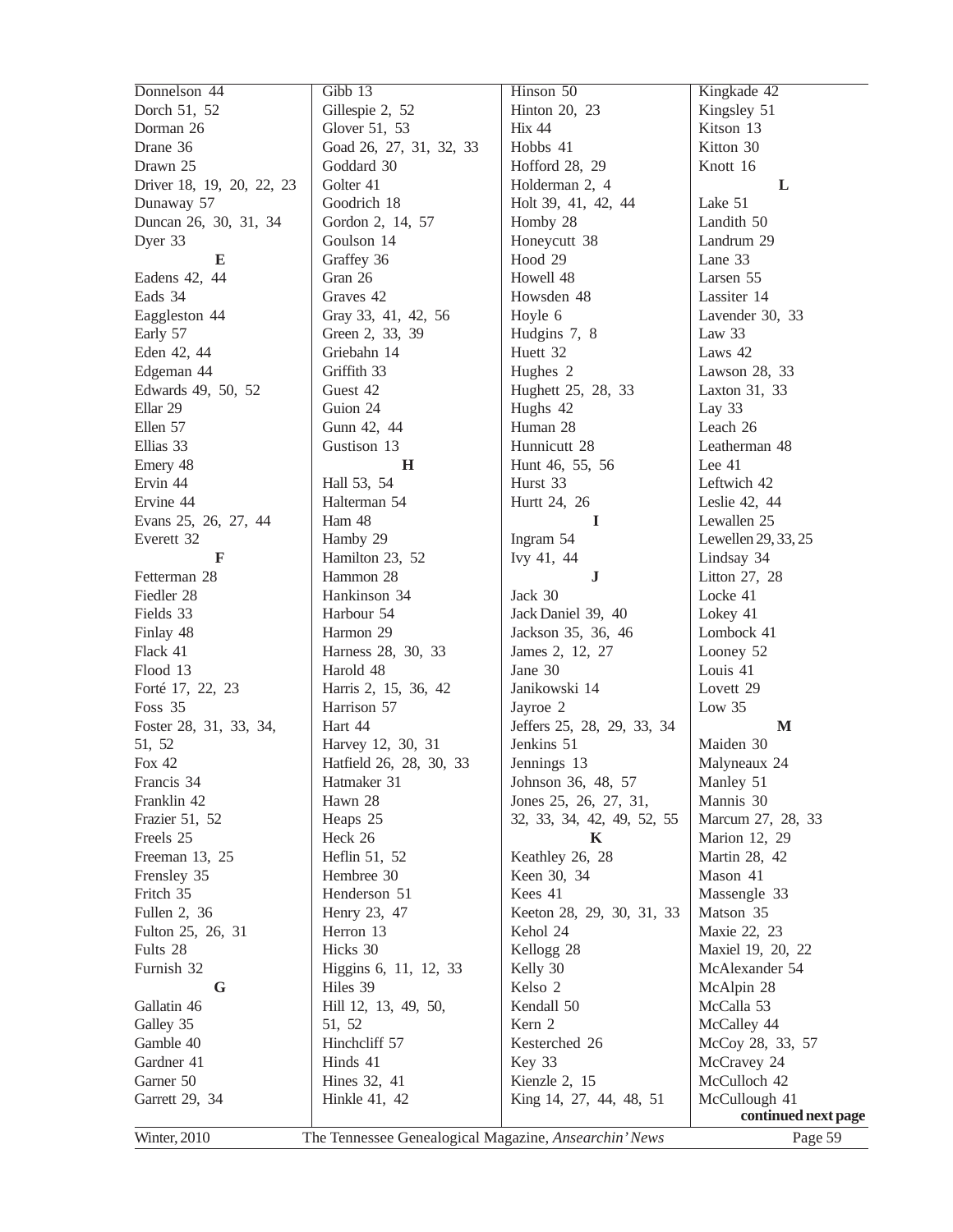| McCutt 25                | Olson 13                                              | Riseden 28, 33         | Sprinkle 28               |
|--------------------------|-------------------------------------------------------|------------------------|---------------------------|
| McDonald 13, 26, 30,     | O'Neal 14                                             | Robbins 26, 33         | Sproule 32                |
| 31, 32, 33, 34           | Ortner 44                                             | Roberson 33            | Spurling 29               |
| McDowell 42, 44          | Osborn 44                                             | Roberts 16, 56, 57     | Stacy 41                  |
| McGehee 41, 42           | Ott 28                                                | Robertson 44           | Stanberry 27              |
| McGowan 49               | Owen 51, 52                                           | Robinson 25, 27, 29    | Standfield 25             |
| McGuffin 13              | Owenby 34                                             | Rogers 24, 33          | Stanley 27, 28, 32        |
| McNamara 29              | Owens 30                                              | Rood 6, 7, 9, 11       | Stanton 54                |
| Means 19, 20, 21, 22, 23 | Owings 25                                             | Root 49                | Staples 25, 26, 31        |
| Meedems 44               | P                                                     | Rosandich 13           | Starrett 57               |
| Melton 26                | Padget 30                                             | Rosbury 13             | Stehman 13                |
| Membree 34               | Page 48                                               | Rosecrans 56           | Stephens 25, 28           |
| Merill 44                | Palmer <sub>2</sub>                                   | Ross 27, 30            | Stephenson 54             |
| Merrell 42               | Park 42                                               | Rosser 24, 33          | Stewart 56                |
| Methvin 36               | Parker 25, 26, 27, 28,                                | Runnels 41             | Stewman 41                |
| Miers 49                 | 29, 30, 31, 32                                        | Ruse 42                | Stockwell 28              |
| Milam 16                 | Parks 42, 44                                          | Russell 26, 27, 31,    | Stone 41                  |
| Miller 14, 28, 33, 51    | Payne 24                                              | 32, 33, 48             | Stonecypher 30            |
| Millsaps 41              | Peake 11, 12                                          | Ryall 33               | Stpehens 30               |
| Mitchell 55, 56, 57      | Pemberton 24, 25, 29, 33                              | Ryan 24, 25, 29, 33    | Streenk 25                |
| Mittag 2                 | Pembertonn 26                                         | S                      | Strunk 28, 29             |
| Moles 42                 | Pendergrass 42                                        | Sanders 25, 29         | Summers 28                |
| Montgomery 47            | Pennington 41                                         | Sansone 36             | Sutton 57                 |
| Moody 33                 | Perry 31                                              | Scheppone 37           | Swan 57                   |
| Moore 2, 28, 33, 39, 42  | Peters 49                                             | Schultz 28             | Swigert 16                |
| Moss 41                  | Petree 34                                             | Scott 48               | T                         |
| Motlow 39, 40, 41        | Petty 35                                              | Seabrook 48            | Taxis 35                  |
| Mott 34                  | Phillips 25, 26, 27, 28,                              | Search 22              | Taylor 30, 33, 42         |
| Moulton 55               | 29, 30, 31, 33, 34                                    | Seitz 37               | Terry 25, 28, 33          |
| Munford 24               | Pickering 54                                          | Seston 24              | Tharp 49, 50, 52          |
| Munnelt 41               | Pine 54                                               | Sewell 26, 50          | Thomas 2, 27, 28,         |
| Murley 31                | Pitman 5                                              | Sexton                 | 45, 50, 54                |
| Murphy 25, 27, 28,       | Pollock 42                                            | 25, 26, 30, 31, 32, 33 | Thompson 30, 33, 34       |
| 29, 33, 34, 36           | Porterfield 13                                        | Shadoin 30             | Thorton 13                |
| Musgrove 29              | Posey 27, 28, 33                                      | Shannon 48             | Tilden 37                 |
| Myer 13                  | Potter 30, 31                                         | Sharp 27, 28, 32       | Tills 41                  |
| Myers 50                 | Potts 49, 50                                          | Sherman 24             | Tilton 38                 |
| N                        | Powell 14                                             | Shipp 33               | Timmons 39                |
| Nance 50                 | Powers 30                                             | Shoemaker 14           | Tinker 12                 |
| Nazareth 55              | Price 32, 33                                          | Shoffner 42            | Todd 24, 33               |
| Neal 49                  | R                                                     | Shoopman 29, 30, 33    | Tolley 40                 |
| Neill 4                  | Ramson 33                                             | Shuman 13              | Toomey 27, 29, 31, 32     |
| Newman 32                | Ray 41, 42, 49                                        | Simmons 52             | Townsend 52               |
| Newport 25, 28, 30,      | Reagor 40                                             | Simpson 2, 26, 27, 33  | Tramell 29                |
| 32, 33                   | Record 44                                             | Sims 50                | Trammell 25, 27, 33       |
| Newsom 41                | Redd 42                                               | Slaven 25              | Travis 42                 |
| Nimtz 2                  | Redman 33                                             | Slayton 51             | Trice 41                  |
| Noel 38                  | Reed 2, 24, 26, 27,                                   | Smith 25, 26, 30,      | Tripp 42                  |
| Norfleet 48              | 28, 29, 33                                            | 31, 33, 34, 39, 42     | trunk 31                  |
| Null 13                  | Reese 27                                              | Smither 26, 36         | Tucker 41, 47, 48         |
| $\mathbf 0$              | Regine 41                                             | Smylie 2               | Turley 50                 |
| Oakley 51                | Renegar 44                                            | Snyder 54              | Turner 19, 23, 41, 50, 54 |
| Oberheau 34              | Reseden 25, 33                                        | Spencer 42             | U                         |
| Officer 41               | Rhodes 53                                             | Spradlin 28            | Urbani 13                 |
| Olsen 14                 | Riddle 44                                             | Sprankle 28, 31        |                           |
|                          |                                                       |                        | continued next page       |
| Page 60                  | The Tennessee Genealogical Magazine, Ansearchin' News |                        | Winter, 2010              |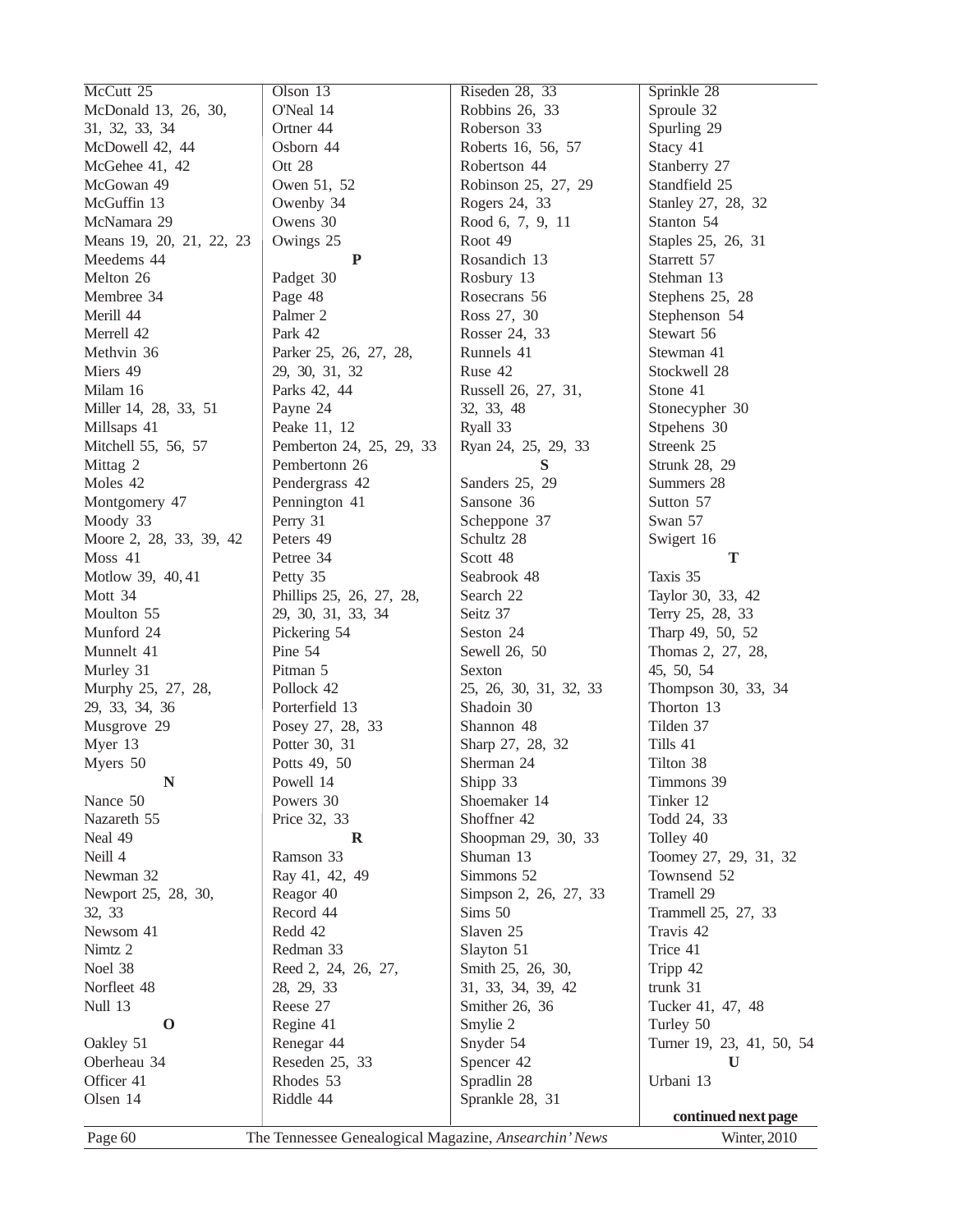| $\mathbf{V}$           | Walker 24, 25, 28, 33 | Wells 32              | Wright                |
|------------------------|-----------------------|-----------------------|-----------------------|
| Van Buren 47           | Wallace 30            | West 27, 33           | 2, 15, 28, 29, 30, 33 |
| Van Cleve 57           | Wallow 42             | Whitaker 14           | Wyatt 52              |
| Vance 47, 48           | Walls 36              | White 33, 57          | Wyckoff 46            |
| Vancleas 50            | Walton 33, 49, 51, 52 | Wilhite 25            | Y                     |
| Vanler 35              | Ward 44               | Wilkson 28            | Yancey 25             |
| Viles 25               | Wardle 27             | Willhite 32           | Yates 41, 49, 50      |
| Vogel 13               | Warren 41, 42         | Williams 28, 29, 42   | York 28, 31, 33, 34   |
| W                      | Waters 26, 30         | Williamson 52         | Yost $57$             |
| Waddy 49, 51           | Watson 29             | Wilson 25, 27, 28, 52 | Young 25, 33, 41      |
| Wade 49                | Watts 33              | Winkle 30             | Yow 51, 52            |
| Wadkins 41             | Weaver 41, 42         | Wiscoat 49, 50        |                       |
| Waggoner 42, 44        | Webb 30, 49, 50       | Wiseman 44            |                       |
| Wagner 57              | Weeks 54              | Womach 39             |                       |
| Wagster 49, 50, 51, 52 | Weitzel 29            | Womble 41, 42         |                       |
| Wahls 24               | Welch 29              | Word 36               |                       |
|                        |                       |                       |                       |



# **Looking for an Ancestor? Maybe a TNGS Member can Help.**

Members are entitled to two free query each year and may place additional queries for \$3 each. (Nonmembers pay \$5 each.) All queries should be 50 words or less; see current issue for correct form. Please submit queries typed or printed and furnish your name, address and telephone number or e-mail address.

| .cut.berecut.berecut.berecut.berecut.berecut.bere |          |                                      |               |
|---------------------------------------------------|----------|--------------------------------------|---------------|
| query-                                            |          | My Free Query or Surname Search info | -query        |
|                                                   |          |                                      |               |
| <b>NAME</b>                                       | ADDRESS, | CITY,                                | STATE,<br>ZIP |
|                                                   |          |                                      |               |
| <b>PHONE</b>                                      |          | <b>EMAIL</b>                         |               |
|                                                   |          |                                      |               |
|                                                   |          |                                      |               |
|                                                   |          |                                      |               |
|                                                   |          |                                      |               |
|                                                   |          |                                      |               |
|                                                   |          |                                      |               |
|                                                   |          |                                      |               |
|                                                   |          |                                      |               |
|                                                   |          |                                      |               |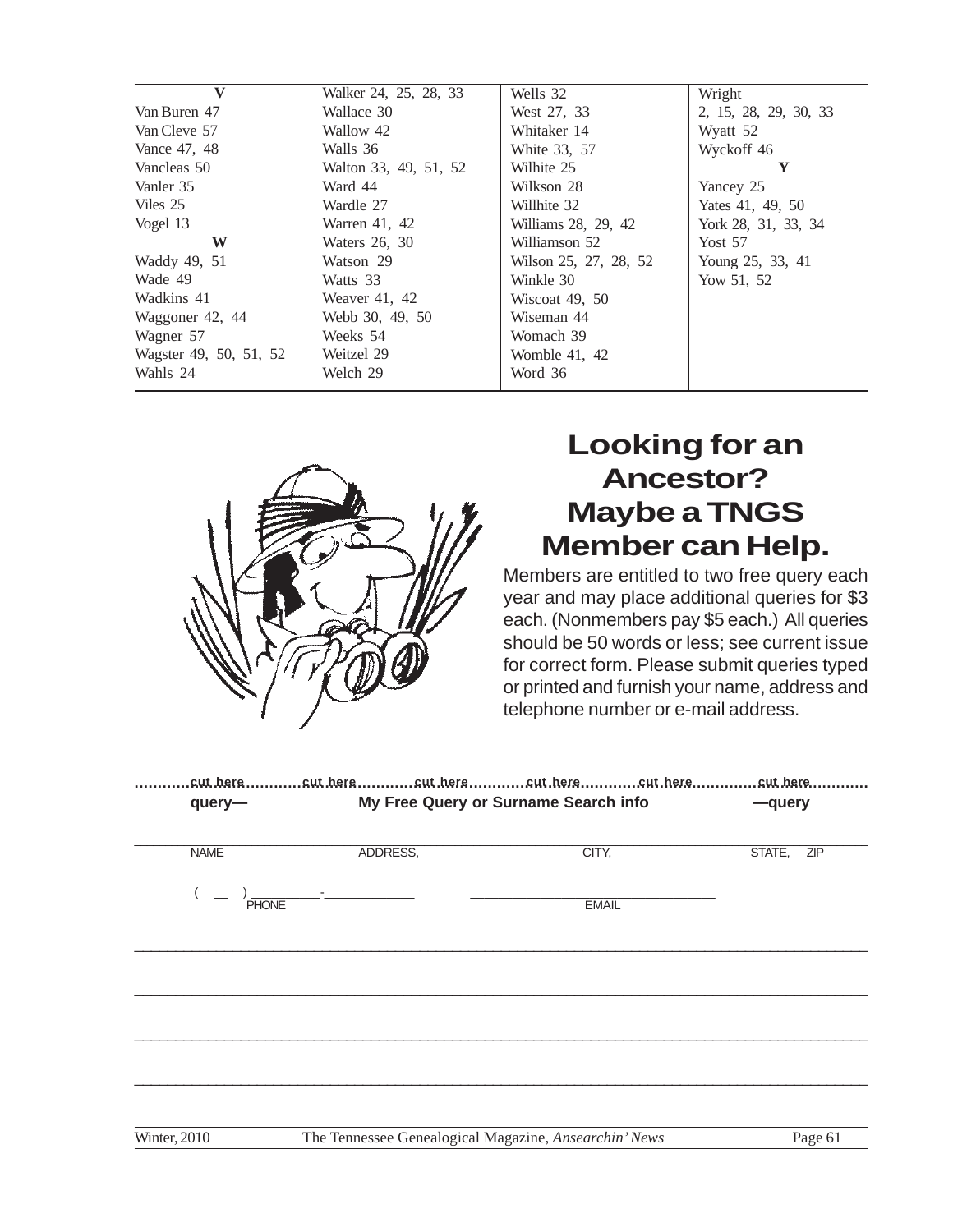### **Tennessee Ancestry Certificate Program**

The Tennessee Genealogical Society sponsors this program to recognize and honor the early settlers who helped shape the great state of Tennessee. Persons wishing to place their ancestors in this roll of honor are invited to submit an application with supporting documents or other evidence that proves their prime ancestor lived in Tennessee or the area that became Tennessee before 1880. Family charts or computer printouts are not considered sufficient proof.

Attractive hand-lettered certificates suitable for framing are issued each person whose application meets program qualifications. The certificates are inscribed with the prime ancestor's name, when and where he or she settled in Tennessee, and the applicant's name.

The application form for the certificate can be printed at our web site www.tngs.org or via snail mail from TNGS P. O. Box 381824, Germantown, TN 38183-1824

### **INVITE A FRIEND TO BECOME AN ACTIVE OR SUBSCRIBING MEMBER OF THE SOCIETY!**

| • Membership is open to all persons interested in    | \$3.00 each.) Queries from nonmembers are \$5       |  |
|------------------------------------------------------|-----------------------------------------------------|--|
| genealogy.                                           | each.                                               |  |
| • Annual dues include a subscription to The          | Members have unlimited use of the Germantown        |  |
| Tennessee Genealogical Magazine,                     | Community Library Regional History and Genealogy    |  |
| Ansearchin' News                                     | Center library during regular hours.                |  |
| Members have access to information from<br>$\bullet$ | Members receive discounts on many TNGS<br>$\bullet$ |  |
| TNGS surname files.                                  | products, including seminars and other special      |  |
| • Members may submit two free queries each           | events.                                             |  |
| year. This will be posted in the TNGS magazine       | Individual \$25.00<br><b>Annual Dues:</b>           |  |
| and web site, www.tngs.org. (Additional queries at   | Family \$35.00                                      |  |

**Please note your expiration date** on the mailing label for this issue. If it is February 15, 2011 or earlier please mail your dues today.

We can now transmit *Ansearchin' News* electronically. If you would like to try a copy, as a PDF searchable document, by e-mail, check the appropriate square on the Membership Renewal form below and return it with your membership dues.

**............................................................................................................................................................ cut here cut here cut here cut here cut here cut here**

#### **TENNESSEE GENEALOGICAL SOCIETY MEMBERSHIP RENEWAL**  $\Box$  This is a new address NAME  **I would like to**

| ADDRESS, CITY, STATE, ZIP | try Ansearchin'<br>News via email |
|---------------------------|-----------------------------------|
|                           |                                   |

PHONE ( )\_\_\_\_\_\_\_-\_\_\_\_\_\_\_\_\_\_\_ EMAIL\_\_\_\_\_\_\_\_\_\_\_\_\_\_\_\_\_\_\_\_\_\_\_\_\_\_\_\_\_\_\_\_\_\_\_

My/our dues for TNGS membership for 2011 (single  $$25.00$ ) (family  $$35.00$ )  $$$ 

My tax deductible gift of \$\_\_\_\_\_\_\_\_\_\_\_\_\_\_ is included in my enclosed check.

 $\Box$ Use this gift to purchase:

Use gift at the discrection of the Board. (Deductions are subject to IRS rrules. Contributors will receive written acknowledgment and tax information)

| ________ |
|----------|
|          |

### Enclosed is my check payable to TENNESSEE GENEALOGICAL SOCIETY

**THE TENNESSEE GENEALOGICAL SOCIETY, PO Box 381824, Germantown, TN 38183-1824**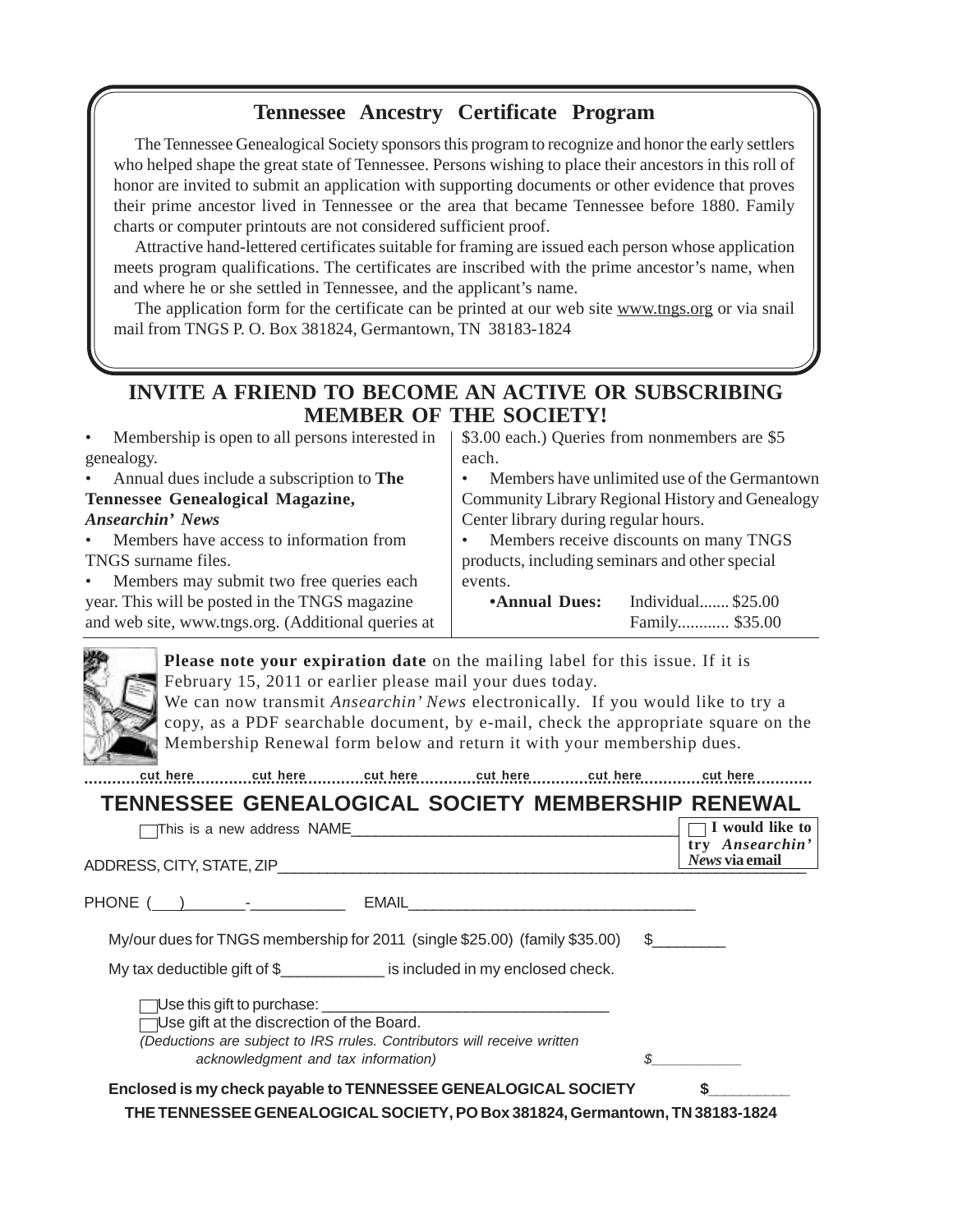### *Ansearchin' News Policies*

*Contributions:* Everyone is invited to submit unpublished material of genealogical value. Pre-1945 Tennessee material is our priority. This includes diaries, letters, tombstone inscriptions, deeds, church records, military records, etc. If a photo is needed for an article, please contact us about how to submit an electronic copy.

TNGS is a nonprofit organization and does not pay for contributions; however, acknowledge of the contributor is given with a by-line.

All correspondences with TNGS should include their name, address and telephone number or mail address.

*Queries:* Queries do not have to be Tennessee related. Queries will appear in *Ansearchin' News* and on the TNGS web site, *www.tngs.org*

Members are entitled to two free queries each year and may place additional queries for \$3 each.

(Nonmembers pay \$5 for each.) Queries should be 50 words or less. (See "Queries" in any current issue for correct form.) Please submit queries typed or printed.

*Surname Index File Cards:* Members are urged to send vital statistics of ancestors to be included in our Master Surname File. Please type or print information on a 3x5 index card Information should include subject's surname, given name, middle name, dates of birth, marriage, death, parents, spouse, children, origin, state and county. Please include name, address and e-mail address on the back of the card.

*Book Reviews:* Books will be reviewed in *Ansearchin' News* if the book is donated to The Tennessee Genealogical Society. After a book is reviewed, it will become part of the GRHGC library. All books will be reviewed in the order received.

*Tennessee Ancestry Certificates:* TNGS sponsors this program to recognize and honor the settlers who came to Tennessee before 1880. To place your ancestors in this roll of honor, please request an application from Myra Wright, Director of Certificates, at *www.tngs.org* or the Address at the end of this page. Upon completion of the application, please return it along with supporting documents or other proof of your ancestor's residency, along with a \$10 application fee. Attractive certificates suitable for framing are issued to each person whose application meets program qualifications.Certificates are inscribed with the prime ancestor's name, date and place of settlement in Tennessee along with the applicant's name.

*Note***:** TNGS has published two volumes of *Tennessee Settlers and Their Descendants* compiled from information contained in these applications, and will publish a third volume when an adequate number of additional applications are received.

*Photo Gallery:* TNGS may publish pre-1945 unidentified photos in *Ansearchin' News.* Please advise us of the origin of the photo and any other information that might aid our search. Please contact us about how to submit an electronic copy.

*Letters to The Editor:* All letters to the editor should be addressed to Kathryn Holderman. Please feel free to forward any comments or suggestions. In many instances, throughout the magazine, grammar and spelling are left verbatim in order to preserve the character and charm of the era.

*Volunteering and Donations:* TNGS is strictly a nonprofit organization. It exists to keep the history of Tennessee and our ancestors alive. Volunteers run every aspect of the Society, and if you would like to join the "cause," please contact a Board member or other volunteer. There is no job too small remember, Tennessee is the Volunteer State!

TNGS is a federally recognized nonprofit, tax exempt, educational organization, and as such contributions are tax deductible within the IRS guidelines. Your gift will be acknowledged by mail and will include the TNGS tax number.

#### *Contact Information:*

7779 Poplar Pike, Germantown, TN 38138 P. O. Box 381824 Germantown, TN 38183-1824 Telephone (901) 754-4300 *www.tngs.org*